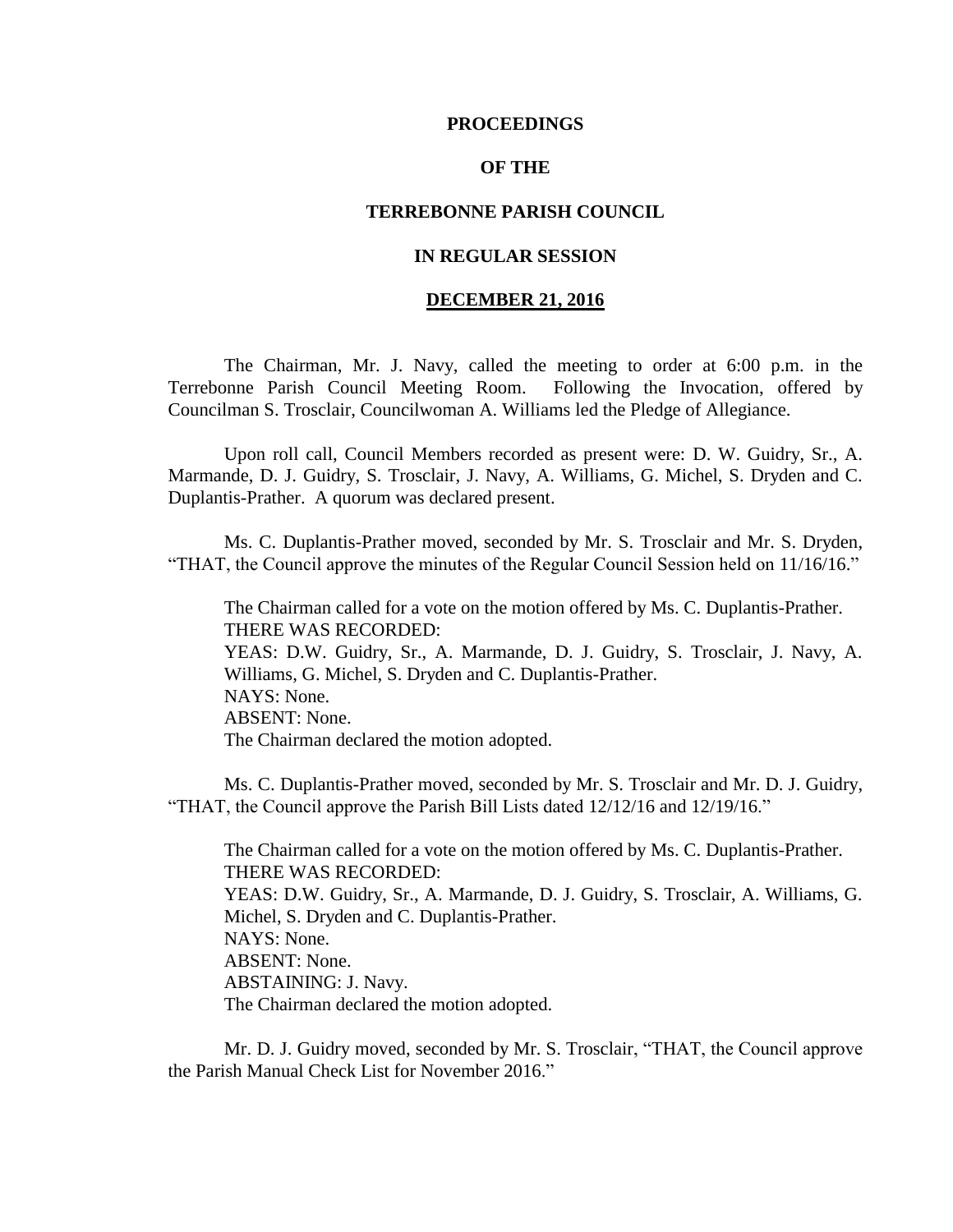The Chairman called for a vote on the motion offered by Mr. D. J. Guidry. THERE WAS RECORDED: YEAS: D.W. Guidry, Sr., A. Marmande, D. J. Guidry, S. Trosclair, J. Navy, A. Williams, G. Michel, S. Dryden and C. Duplantis-Prather. NAYS: None. ABSENT: None. The Chairman declared the motion adopted.

The following resolution was offered by <u>Mr. D. J. Guidry</u> and seconded by <u>Mr. S. Trosclair</u>:

#### **RESOLUTION NO. 16-578**

A resolution providing for canvassing the returns and declaring the results of the special elections held in (i) Road Lighting District No. 2 of the Parish of Terrebonne, State of Louisiana, (ii) Road Lighting District No. 4 of the Parish of Terrebonne, State of Louisiana and (iii) Road District No. 6 of the Parish of Terrebonne, State of Louisiana, on Tuesday, November 8, 2016, to authorize the renewal of special taxes therein.

**BE IT RESOLVED** by the Parish Council of the Parish of Terrebonne, State of Louisiana (the "Governing Authority"), acting as the governing authority of (i) Road Lighting District No. 2 of the Parish of Terrebonne, State of Louisiana, (ii) Road Lighting District No. 4 of the Parish of Terrebonne, State of Louisiana and (iii) Road District No. 6 of the Parish of Terrebonne, State of Louisiana (the "Districts"), that:

**SECTION 1.** Canvass. This Governing Authority does now proceed in open and public session to examine the official tabulations of votes cast at the special elections held in (i) Road Lighting District No. 2 of the Parish of Terrebonne, State of Louisiana, (ii) Road Lighting District No. 4 of the Parish of Terrebonne, State of Louisiana and (iii) Road District No. 6 of the Parish of Terrebonne, State of Louisiana, (the "Districts"), on TUESDAY, NOVEMBER 8, 2016, to authorize the renewal of special taxes therein, and said Governing Authority does further proceed to examine and canvass the returns and declare the results of the special elections.

**SECTION 2.** Procès Verbal. A *Procès Verbal* of the canvass of the returns of said elections shall be made and a certified copy thereof shall be forwarded to the Secretary of State, Baton Rouge, Louisiana, who shall record the same in his office; another certified copy thereof shall be forwarded to the Clerk of Court and *Ex-Officio* Recorder of Mortgages in and for the Parish of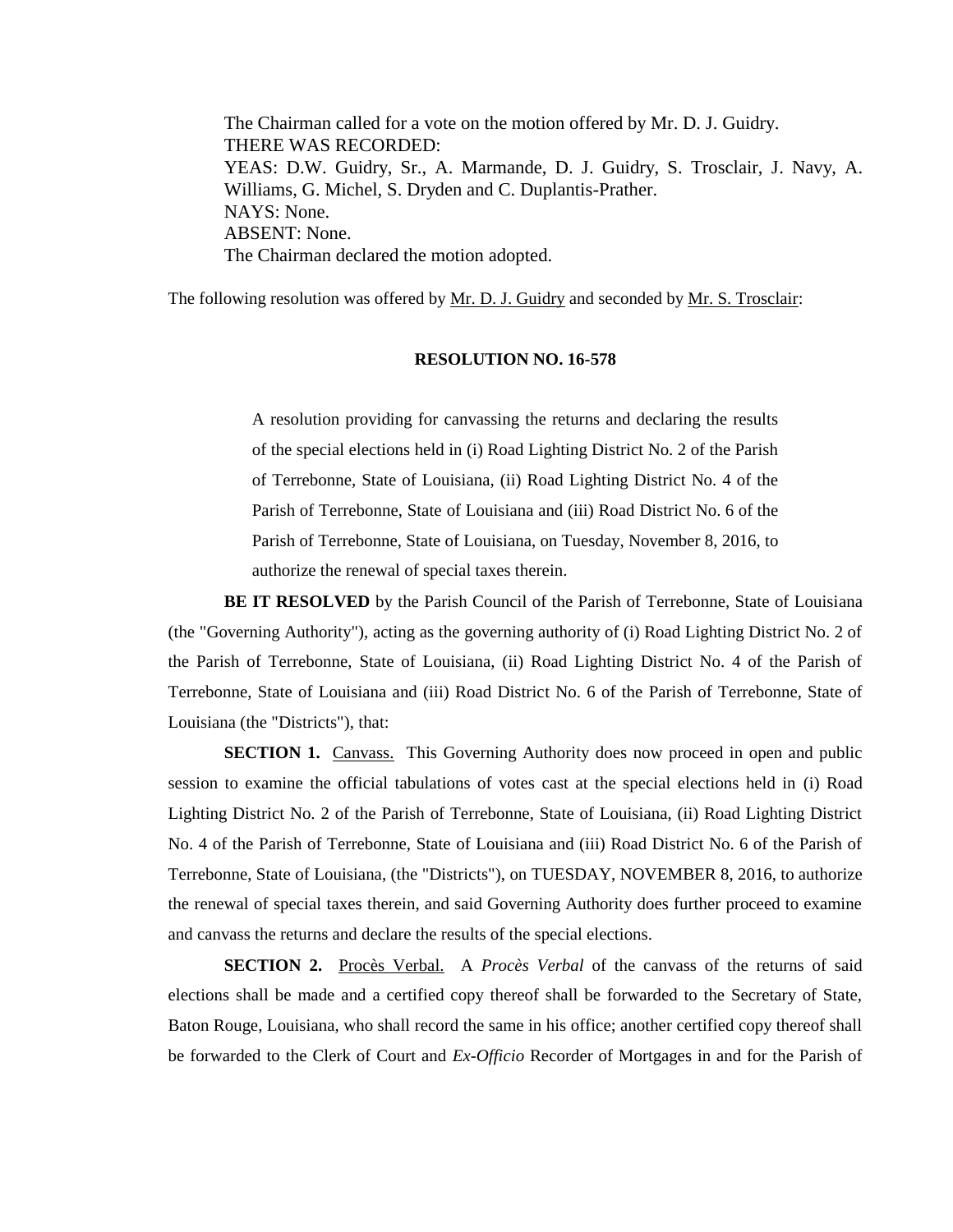Terrebonne, who shall record the same in the Mortgage Records of said Parish; and another copy thereof shall be retained in the archives of this Governing Authority.

**SECTION 3.** Promulgation of Election Results. The results of said elections shall be promulgated by publication in the manner provided by law.

This resolution having been submitted to a vote, the vote thereon was as follows:

\_\_\_\_\_\_\_\_\_\_\_\_\_\_\_\_\_\_\_\_\_\_\_\_\_\_\_\_\_\_\_\_\_\_\_ \_\_\_\_\_\_\_\_\_\_\_\_\_\_\_\_\_\_\_\_\_\_\_\_\_\_\_\_\_\_\_\_\_\_\_

YEAS: D. W. Guidry, Sr., A. Marmande, D. J. Guidry, S. Trosclair, J. Navy, A. Williams, G. Michel, S. Dryden, and C. Duplantis-Prather. NAYS: None.

ABSENT: None.

And the resolution was declared adopted on this, the  $21<sup>st</sup>$  day of December, 2016.

Council Clerk Chairman

PROCÈS VERBAL AND PROCLAMATION OF THE CANVASS OF THE VOTES CAST AT THE SPECIAL ELECTIONS HELD IN (I) ROAD LIGHTING DISTRICT NO. 2 OF THE PARISH OF TERREBONNE, STATE OF LOUISIANA, (II) ROAD LIGHTING DISTRICT NO. 4 OF THE PARISH OF TERREBONNE, STATE OF LOUISIANA AND (III) ROAD DISTRICT NO. 6 OF THE PARISH OF TERREBONNE, STATE OF LOUISIANA, ON TUESDAY, NOVEMBER 8, 2016.

BE IT KNOWN AND REMEMBERED that on Wednesday, December 21, 2016, at six o'clock (6:00) p.m., at its regular meeting place, the Government Tower, 8026 Main Street, Suite 600, Houma, Louisiana, the Parish Council of the Parish of Terrebonne, State of Louisiana (the "Governing Authority"), acting as the governing authority of (i) Road Lighting District No. 2 of the Parish of Terrebonne, State of Louisiana, (ii) Road Lighting District No. 4 of the Parish of Terrebonne, State of Louisiana and (iii) Road District No. 6 of the Parish of Terrebonne, State of Louisiana (the "Districts"), and being the authority ordering the special elections held therein on Tuesday, November 8, 2016, with the following members present:

D. W. Guidry, Sr., A. Marmande, D. J. Guidry, S. Trosclair, J. Navy, A. Williams, G. Michel, S. Dryden, and C. Duplantis-Prather.

There being absent: None.

did, in open and public session, examine the official certified tabulations of votes cast at the said elections, and did examine and canvass the returns of the said elections, there having been submitted at said elections the following propositions, to wit:

#### ROAD LIGHTING DISTRICT NO. 2 TAX RENEWAL PROPOSITION

Shall Road Lighting District No. 2 of the Parish of Terrebonne, State of Louisiana (the "District"), continue to levy a three and ninety-nine hundredths (3.99) mills tax on all the property subject to taxation in said District (an estimated \$691,550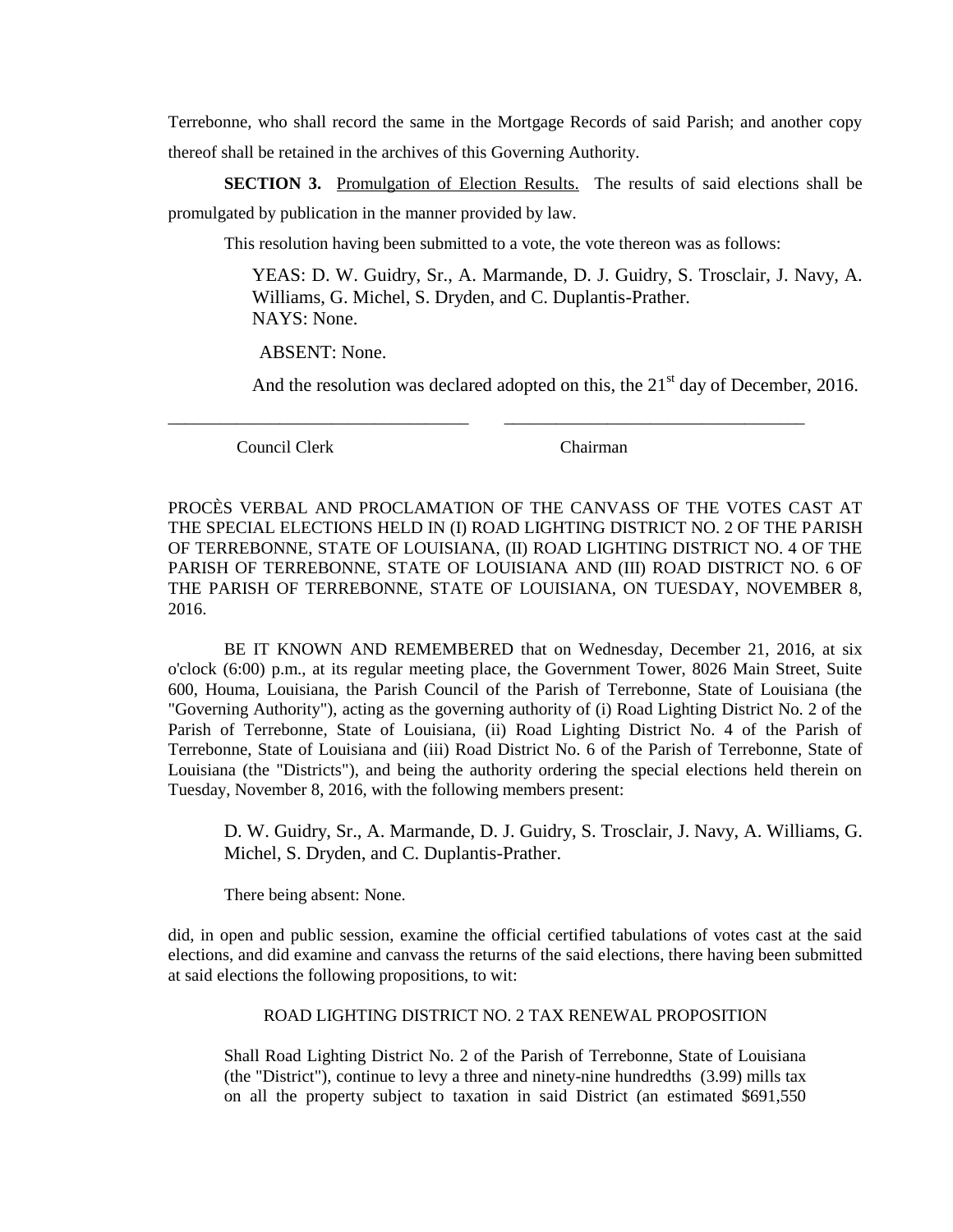reasonably expected at this time to be collected from the levy of the tax for an entire year), for a period of ten (10) years, beginning with the year 2018 and ending with the year 2027, for the purpose of providing and maintaining electric lights on the streets, roads, highways, alleys and public places within and for said District?

#### ROAD LIGHTING DISTRICT NO. 4 TAX RENEWAL PROPOSITION

Shall Road Lighting District No. 4 of the Parish of Terrebonne, State of Louisiana (the "District"), continue to levy a four and seventy-five hundredths (4.75) mills tax on all the property subject to taxation within the District (an estimated \$337,000 reasonably expected at this time to be collected from the levy of the tax for an entire year), for a period of ten (10) years, beginning with the year 2018 and ending with the year 2027, for the purpose of providing and maintaining electric lights on the streets, roads, highways, alleys and public places within and for said District?

#### ROAD DISTRICT NO. 6 TAX RENEWAL PROPOSITION

Shall Road District No. 6 of the Parish of Terrebonne, State of Louisiana (the "District"), continue to levy an eighty-two hundredths (.82) mills tax on all the property subject to taxation within the District (an estimated \$39,400 reasonably expected at this time to be collected from the levy of the tax for an entire year), for a period of ten (10) years, beginning with the year 2019 and ending with the year 2028, for the purpose of acquiring, building, improving or maintaining public roads or highways in said District?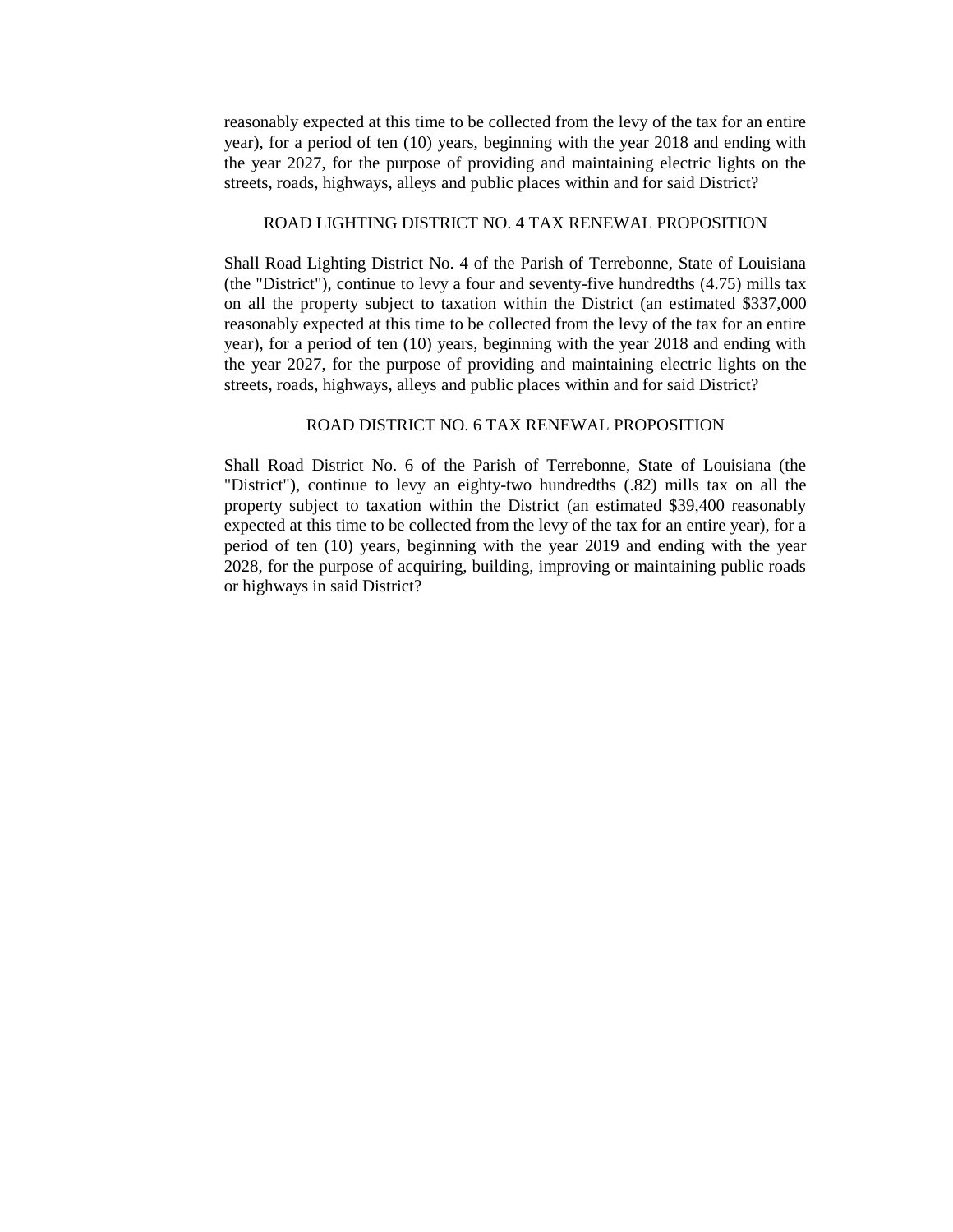There was found by said count and canvass that the following votes had been cast at the said special elections **IN FAVOR OF** and **AGAINST**, respectively, the propositions as hereinabove set forth at the following polling places, to-wit:

|                     | ROAD LIGHTING DISTRICT NO. 2 POLLING PLACES                                       |                  | <b>VOTE TABULATION</b> |
|---------------------|-----------------------------------------------------------------------------------|------------------|------------------------|
| Precinct            | Location                                                                          | <b>FOR</b>       | <b>AGAINST</b>         |
| 05                  | (IN PART) Caldwell Middle School, 445 Hwy.<br>311, Schriever                      | 87               | 97                     |
| 09                  | (IN PART) S. Central Plann & Development<br>Community, 5058 W. Main Street, Houma | $\mathbf{0}$     | $\overline{0}$         |
| 014A                | (IN PART) Woodmen of the World Hall, 309 S.<br>Hollywood Road, Houma              | 329              | 201                    |
| 014K                | (IN PART) Woodmen of the World Hall, 309 S.<br>Hollywood Road, Houma              | 269              | 223                    |
| 015                 | Terrebonne High School Boys Gym, 7318 Main<br>Street, Houma                       | 326              | 201                    |
| 016                 | Terrebonne High School Boys Gym, 7318 Main<br>Street, Houma                       | 319              | 205                    |
| 020                 | (IN PART) Terrebonne Parish School Board<br>Office, 201 Stadium Drive, Houma      | 20               | 7                      |
| 049                 | (IN PART) Houma Jr. High School, 315 St.<br>Charles Street, Houma                 | $\boldsymbol{0}$ | $\mathbf{0}$           |
| 069                 | (IN PART) Grace Lutheran Church, 422 Valhi<br>Blvd., Houma                        | 227              | 122                    |
| 074                 | (IN PART) Woodmen of the World Hall, 309 S.<br>Hollywood Road, Houma              | 45               | 38                     |
| 078                 | Terrebonne Parish Main Library, 151 Library<br>Drive, Houma                       | 6                | 3                      |
| 084                 | (IN PART) Terrebonne Parish Main Library, 151<br>Library Drive, Houma             | 158              | 80                     |
| 085                 | (IN PART) Terrebonne Parish Main Library, 151<br>Library Drive, Houma             | 331              | 193                    |
| 090                 | (IN PART) Bayou Black Recreation Center, 3688<br>Southdown Mandalay Road, Houma   | 28               | 21                     |
| 095                 | Caldwell Middle School, 445 Hwy. 311,<br>Schriever                                | 12               | 13                     |
| 116                 | Woodmen of the World Hall, 309 S. Hollywood<br>Road, Houma                        | 24               | 10                     |
|                     | <b>ABSENTEE</b>                                                                   | 1,288            | 962                    |
| <b>TOTAL</b>        |                                                                                   | 3,469            | 2,376                  |
| <b>MAJORITY FOR</b> |                                                                                   |                  | 1,093                  |

| ROAD LIGHTING DISTRICT NO. 4 POLLING PLACES |                                                                              | <b>VOTE TABULATION</b> |                |
|---------------------------------------------|------------------------------------------------------------------------------|------------------------|----------------|
| Precinct                                    | Location                                                                     | <b>FOR</b>             | <b>AGAINST</b> |
| 52                                          | (IN PART) Grand Caillou Elementary School,<br>3933 Grand Caillou Road, Houma | 265                    | 154            |
| 53                                          | Recreation District No. 4 Gym, 106 Badou Drive,<br><b>Dulac</b>              | 177                    | 132            |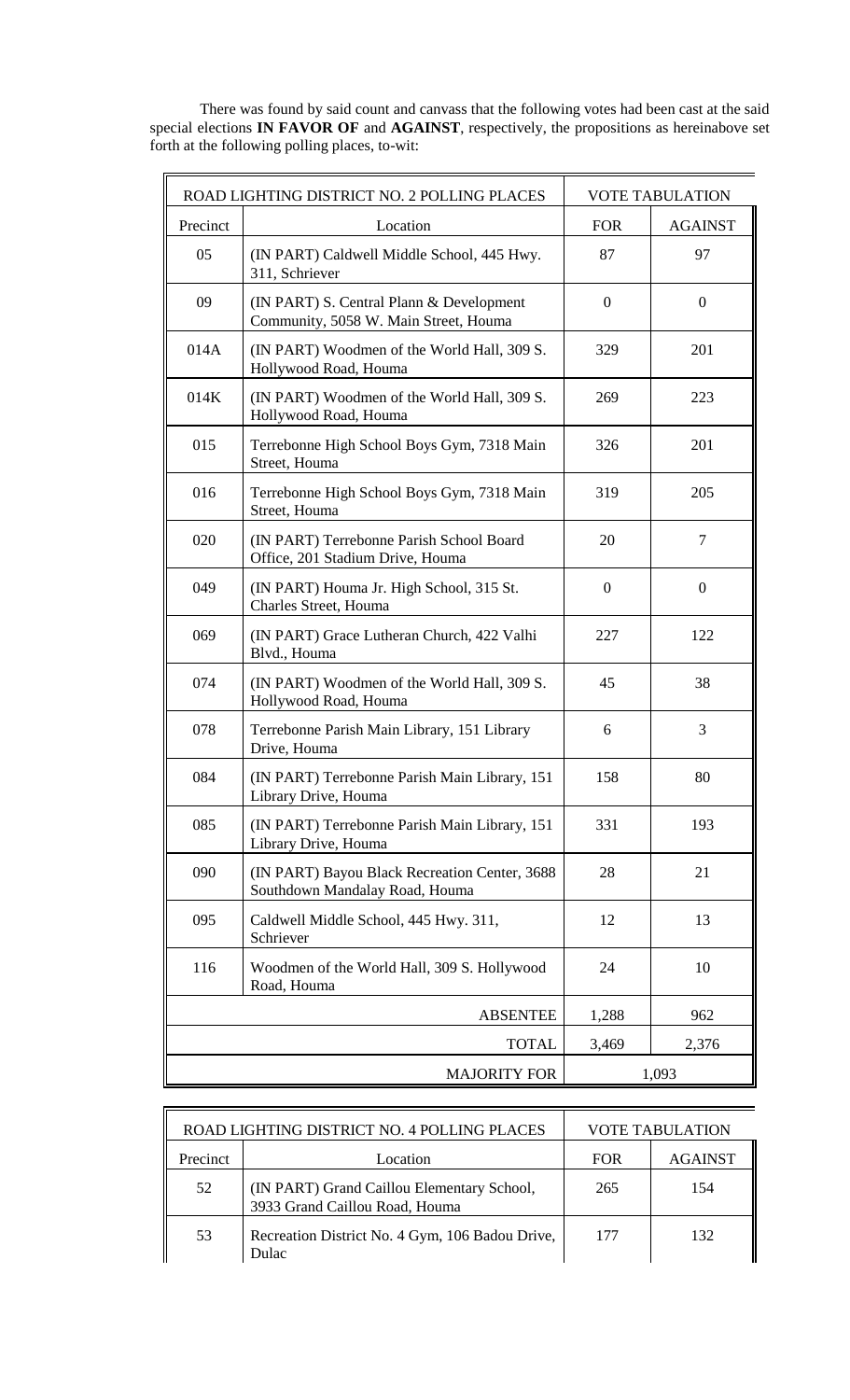| ROAD LIGHTING DISTRICT NO. 4 POLLING PLACES                                           |                                                                            |            | <b>VOTE TABULATION</b> |
|---------------------------------------------------------------------------------------|----------------------------------------------------------------------------|------------|------------------------|
| Precinct                                                                              | Location                                                                   | <b>FOR</b> | <b>AGAINST</b>         |
| 54                                                                                    | KC Home Council No. 7722, 5396 Shrimpers<br>Row, Dulac                     | 57         | 58                     |
| 59A                                                                                   | (IN PART) Upper Little Caillou Elementary<br>School, 4824 Hwy. 56, Chauvin | 1          | $\Omega$               |
| 59L                                                                                   | (IN PART) Upper Little Caillou Elementary<br>School, 4824 Hwy. 56, Chauvin | $\Omega$   | $\Omega$               |
| 109                                                                                   | Oaklawn Jr. High School Cafeteria, 2215<br>Acadian Drive, Houma            | 8          | 10                     |
| 110                                                                                   | Oaklawn Jr. High School Cafeteria, 2215<br>Acadian Drive, Houma            | 125        | 83                     |
| 111<br>89<br>Grand Caillou Elementary School, 3933 Grand<br>77<br>Caillou Road, Houma |                                                                            |            |                        |
| <b>ABSENTEE</b>                                                                       |                                                                            | 159        | 91                     |
|                                                                                       | <b>TOTAL</b>                                                               |            | 605                    |
|                                                                                       | <b>MAJORITY FOR</b>                                                        |            | 276                    |

| ROAD DISTRICT NO. 6 POLLING PLACES |                                                                                   |      | <b>VOTE TABULATION</b> |
|------------------------------------|-----------------------------------------------------------------------------------|------|------------------------|
| Precinct                           | Location                                                                          | FOR. | <b>AGAINST</b>         |
| 057A                               | (IN PART) Recreation District No. 6 Gym, 107<br><b>Recreation Drive, Montegut</b> | 197  | 121                    |
| 057L                               | (IN PART) Recreation District No. 6 Gym, 107<br><b>Recreation Drive, Montegut</b> | 251  | 118                    |
| 058                                | KC Home Council No. 8616, 1558 Hwy. 665,<br>Montegut                              | 133  | 58                     |
| <b>ABSENTEE</b><br>80<br>58        |                                                                                   |      |                        |
| <b>TOTAL</b><br>355<br>661         |                                                                                   |      |                        |
| 306<br><b>MAJORITY FOR</b>         |                                                                                   |      |                        |

The polling places above specified being the only polling places designated at which to hold the said elections, it was therefore shown that:

(i) there was a total of **3,469** votes cast **IN FAVOR OF** Road Lighting District No. 2 Proposition and a total of **2,376** votes cast **AGAINST** Road Lighting District No. 2 Proposition, as hereinabove set forth, and that there was a majority of **1,093** votes cast **IN FAVOR OF** Road Lighting District No. 2 Proposition as hereinabove set forth;

(ii) there was a total of **881** votes cast **IN FAVOR OF** Road Lighting District No. 4 Proposition and a total of **605** votes cast **AGAINST** Road Lighting District No. 4 Proposition, as hereinabove set forth, and that there was a majority of **276** votes cast **IN FAVOR OF** Road Lighting District No. 4 Proposition as hereinabove set forth; and

(iii) there was a total of **661** votes cast **IN FAVOR OF** Road District No. 6 Proposition and a total of **355** votes cast **AGAINST** Road District No. 6 Proposition, as hereinabove set forth, and that there was a majority of **306** votes cast **IN FAVOR OF** Road District No. 6 Proposition as hereinabove set forth.

Therefore, the Governing Authority did declare and proclaim and does hereby declare and proclaim in open and public session that (i) Road Lighting District No. 2 Proposition, (ii) Road Lighting District No. 4 Proposition and (iii) Road District No. 6 Proposition as hereinabove set forth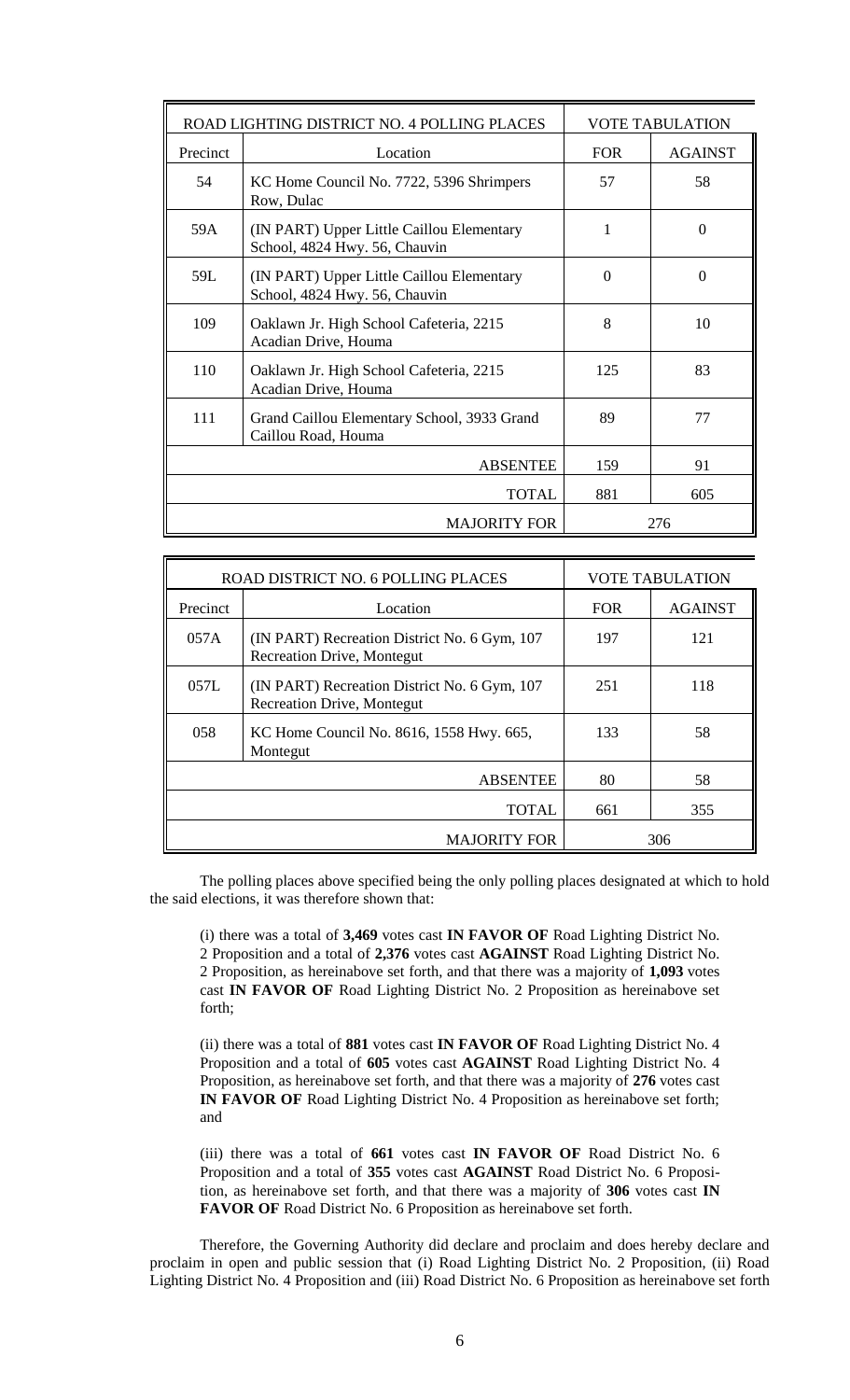were duly **CARRIED** by a majority of the votes cast by the qualified electors voting at the said special elections held in the respective Districts on Tuesday, November 8, 2016.

**Exhibit "A"** attached hereto and made a part of this *Proc*è*s Verbal* is a copy of the Notice of Special Elections and proof of publication thereof.

THUS DONE AND SIGNED at Houma, Louisiana, on this, the 21<sup>st</sup> day of December, 2016.

ATTEST: /s/ John Navy Chairman

/s/ Venita Chauvin Council Clerk

### **EXHIBIT "A"**

## NOTICE OF SPECIAL ELECTIONS

Pursuant to the provisions of a resolution adopted by the Parish Council of the Parish of Terrebonne, State of Louisiana (the "Governing Authority"), acting as the governing authority of (i) Road Lighting District No. 2 of the Parish of Terrebonne, State of Louisiana, (ii) Road Lighting District No. 4 of the Parish of Terrebonne, State of Louisiana and (iii) Road District No. 6 of the Parish of Terrebonne, State of Louisiana (the "Districts"), on April 27, 2016, NOTICE IS HEREBY GIVEN that special elections will be held within the Districts on **TUESDAY, NOVEMBER 8, 2016**, and that at the said elections there will be submitted to all registered voters in the Districts qualified and entitled to vote at the said elections under the Constitution and Laws of the State of Louisiana and the Constitution of the United States, the following propositions, to-wit:

## ROAD LIGHTING DISTRICT NO. 2 TAX RENEWAL PROPOSITION

Shall Road Lighting District No. 2 of the Parish of Terrebonne, State of Louisiana (the "District"), continue to levy a three and ninety-nine hundredths (3.99) mills tax on all the property subject to taxation in said District (an estimated \$691,550 reasonably expected at this time to be collected from the levy of the tax for an entire year), for a period of ten (10) years, beginning with the year 2018 and ending with the year 2027, for the purpose of providing and maintaining electric lights on the streets, roads, highways, alleys and public places within and for said District?

#### ROAD LIGHTING DISTRICT NO. 4 TAX RENEWAL PROPOSITION

Shall Road Lighting District No. 4 of the Parish of Terrebonne, State of Louisiana (the "District"), continue to levy a four and seventy-five hundredths (4.75) mills tax on all the property subject to taxation within the District (an estimated \$337,000 reasonably expected at this time to be collected from the levy of the tax for an entire year), for a period of ten (10) years, beginning with the year 2018 and ending with the year 2027, for the purpose of providing and maintaining electric lights on the streets, roads, highways, alleys and public places within and for said District?

#### ROAD DISTRICT NO. 6 TAX RENEWAL PROPOSITION

Shall Road District No. 6 of the Parish of Terrebonne, State of Louisiana (the "District"), continue to levy an eighty-two hundredths (.82) mills tax on all the property subject to taxation within the District (an estimated \$39,400 reasonably expected at this time to be collected from the levy of the tax for an entire year), for a period of ten (10) years, beginning with the year 2019 and ending with the year 2028, for the purpose of acquiring, building, improving or maintaining public roads or highways in said District?

The said special elections will be held at the following polling places situated within the Districts, which polls will open at six o'clock (6:00) a.m., and close at eight o'clock (8:00) p.m., in accordance with the provisions of La. R.S. 18:541, to-wit:

# ROAD LIGHTING DISTRICT NO. 2 POLLING PLACES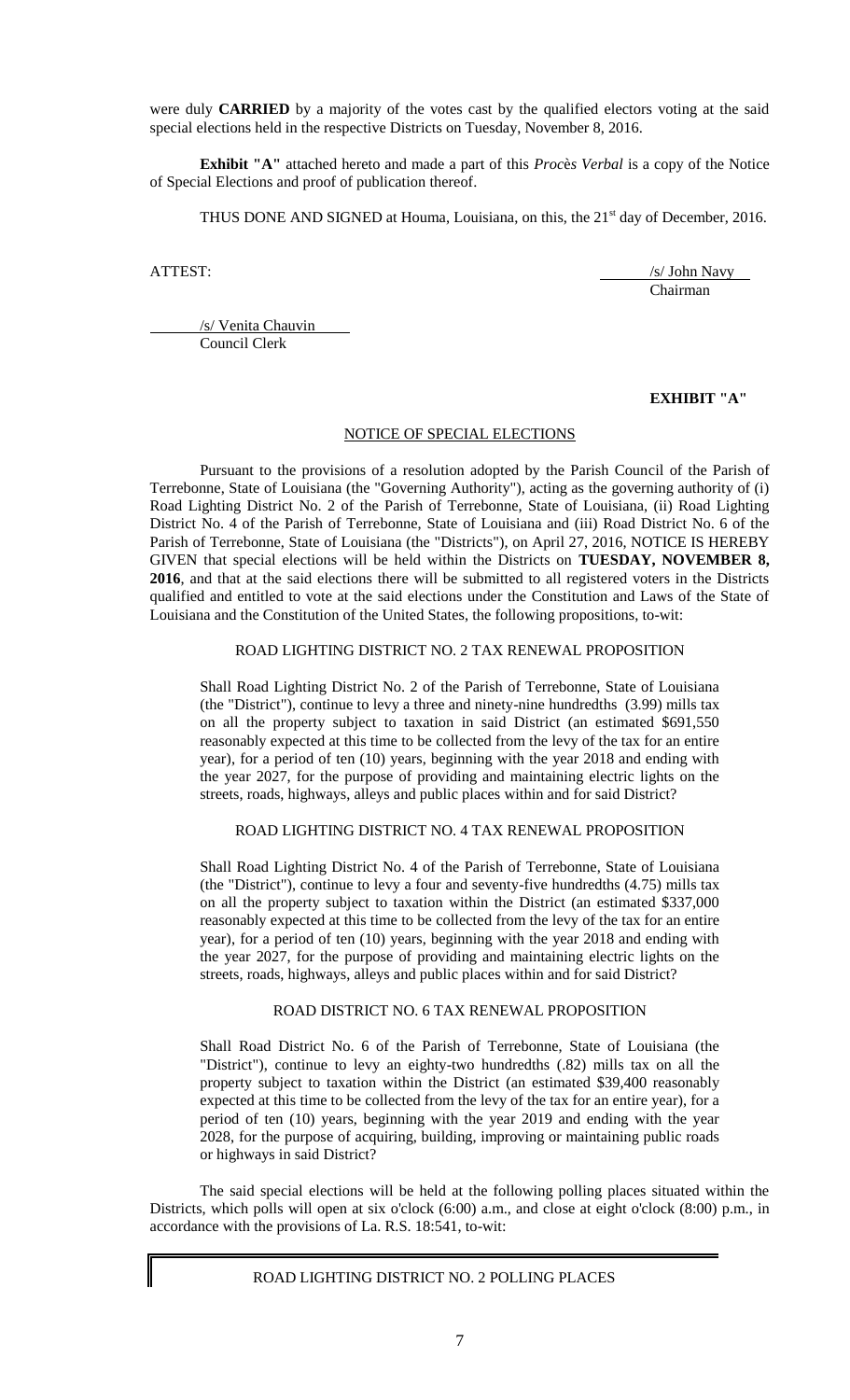| Precinct | Location                                                                          |
|----------|-----------------------------------------------------------------------------------|
| 05       | (IN PART) Caldwell Middle School, 445 Hwy. 311, Schriever                         |
| 09       | (IN PART) S. Central Plann & Development Community, 5058 W. Main<br>Street, Houma |
| 014A     | (IN PART) Woodmen of the World Hall, 309 S. Hollywood Road, Houma                 |
| 014K     | (IN PART) Woodmen of the World Hall, 309 S. Hollywood Road, Houma                 |
| 015      | Terrebonne High School Boys Gym, 7318 Main Street, Houma                          |
| 016      | Terrebonne High School Boys Gym, 7318 Main Street, Houma                          |
| 020      | (IN PART) Terrebonne Parish School Board Office, 201 Stadium Drive,<br>Houma      |
| 049      | (IN PART) Houma Jr. High School, 315 St. Charles Street, Houma                    |
| 069      | (IN PART) Grace Lutheran Church, 422 Valhi Blvd., Houma                           |
| 074      | (IN PART) Woodmen of the World Hall, 309 S. Hollywood Road, Houma                 |
| 078      | Terrebonne Parish Main Library, 151 Library Drive, Houma                          |
| 084      | (IN PART) Terrebonne Parish Main Library, 151 Library Drive, Houma                |
| 085      | (IN PART) Terrebonne Parish Main Library, 151 Library Drive, Houma                |
| 090      | (IN PART) Bayou Black Recreation Center, 3688 Southdown Mandalay<br>Road, Houma   |
| 095      | Caldwell Middle School, 445 Hwy. 311, Schriever                                   |
| 116      | Woodmen of the World Hall, 309 S. Hollywood Road, Houma                           |

| ROAD LIGHTING DISTRICT NO. 4 POLLING PLACES |                                                                              |  |
|---------------------------------------------|------------------------------------------------------------------------------|--|
| Precinct                                    | Location                                                                     |  |
| 52                                          | (IN PART) Grand Caillou Elementary School, 3933 Grand Caillou Road,<br>Houma |  |
| 53                                          | Recreation District No. 4 Gym, 106 Badou Drive, Dulac                        |  |
| 54                                          | KC Home Council No. 7722, 5396 Shrimpers Row, Dulac                          |  |
| 59A                                         | (IN PART) Upper Little Caillou Elementary School, 4824 Hwy. 56, Chauvin      |  |
| 59L                                         | (IN PART) Upper Little Caillou Elementary School, 4824 Hwy. 56, Chauvin      |  |
| 109                                         | Oaklawn Jr. High School Cafeteria, 2215 Acadian Drive, Houma                 |  |
| 110                                         | Oaklawn Jr. High School Cafeteria, 2215 Acadian Drive, Houma                 |  |
| 111                                         | Grand Caillou Elementary School, 3933 Grand Caillou Road, Houma              |  |

| ROAD DISTRICT NO. 6 POLLING PLACES |                                                                         |  |
|------------------------------------|-------------------------------------------------------------------------|--|
| Precinct                           | Location                                                                |  |
| 057A                               | (IN PART) Recreation District No. 6 Gym, 107 Recreation Drive, Montegut |  |
| 057L                               | (IN PART) Recreation District No. 6 Gym, 107 Recreation Drive, Montegut |  |
| 058                                | KC Home Council No. 8616, 1558 Hwy. 665, Montegut                       |  |

The polling places set forth above are hereby designated as the polling places at which to hold the said elections, and the Commissioners-in-Charge and Commissioners, respectively, shall be those persons designated according to law.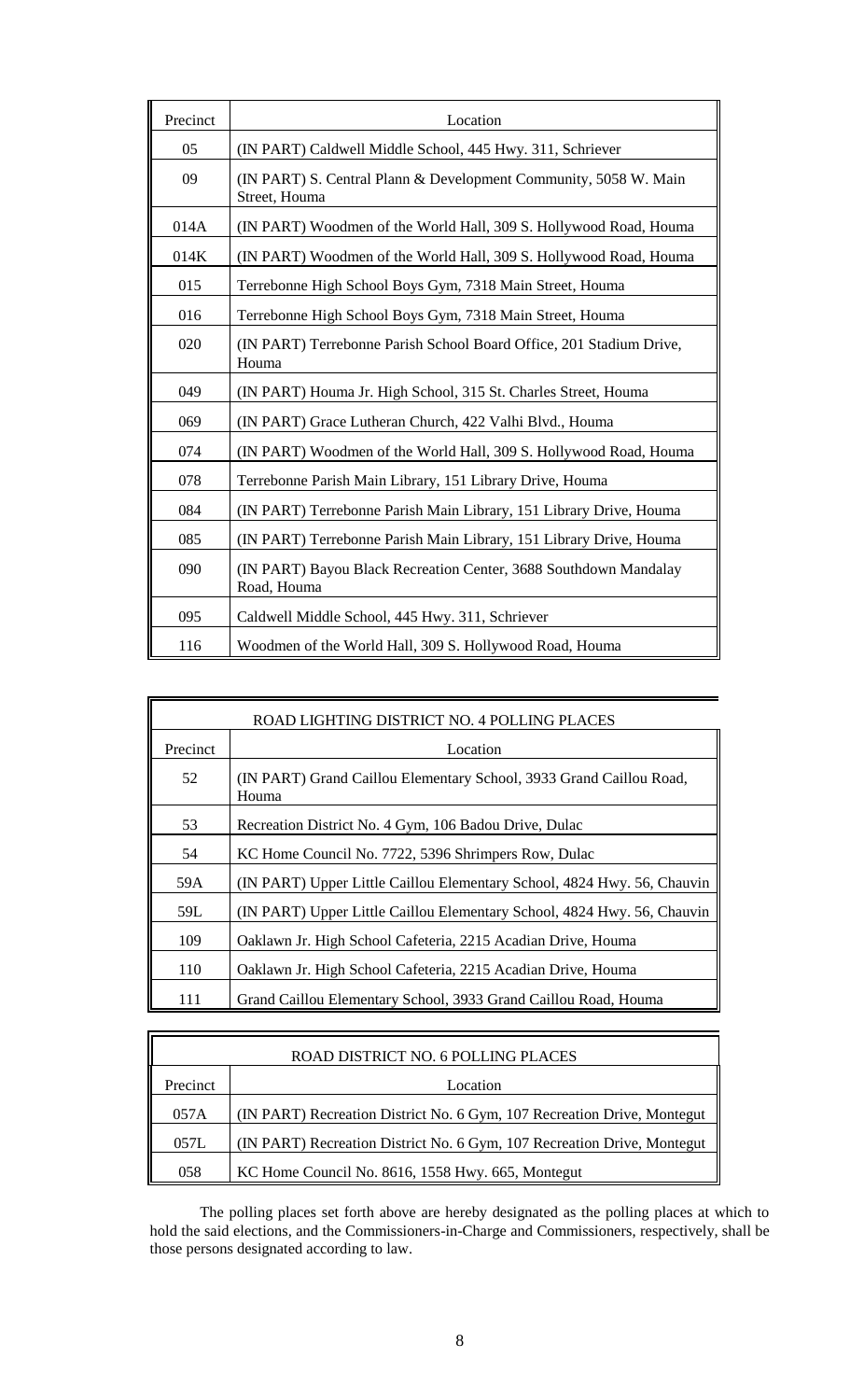Notice is further given that a portion of the monies collected from the taxes described in the Propositions shall be remitted to certain state and statewide retirement systems in the manner required by law.

The said special elections will be held in accordance with the applicable provisions of Chapter 5 and Chapter 6-A of Title 18 of the Louisiana Revised Statutes of 1950, as amended, and other constitutional and statutory authority, and the officers appointed to hold the said elections, as provided in this Notice of Special Elections, or such substitutes therefor as may be selected and designated in accordance with La. R.S. 18:1287, will make due returns thereof to said Governing Authority, and NOTICE IS HEREBY FURTHER GIVEN that the Governing Authority will meet at its regular meeting place, the Government Tower, 8026 Main Street, Suite 600, Houma, Louisiana, on **WEDNESDAY, DECEMBER 21, 2016**, at **SIX O'CLOCK (6:00) P.M.**, and shall then and there in open and public session proceed to examine and canvass the returns and declare the results of the said special elections. All registered voters of the Districts are entitled to vote at said special elections and voting machines will be used.

THUS DONE AND SIGNED at Houma, Louisiana, on this, the  $27<sup>th</sup>$  day of April, 2016.

ATTEST:

/s/ John Navy Chairman

/s/ Venita Chauvin Council Clerk

# **A FFIDAV IT OF PUBLICATION STATE OFLOUISIANA PARISH OFTERREBONNE**

Before the undersigned, a Notary Public of SaidParish and State, appeared

April Adams

Who, being duly sworn or affirmed, according to the law, says that he/she is the

### **Advertising Representative**

of HOUMA COURIER, legal journal published in and for the Parish of Terrebonne, State of Louisiana, who said that the attached legal advertisement order number **X000432234**, was inserted in the aforesaid newspaper in space, and on dates as follows: *08/26/2016, 09/02/2016, 09/09/2016, 09/16/2016,*

April Adams

Title: **Classified Ad Representative**

Sworn to and subscribed before me at Houma, LA,

this  $20th$  day of September , A. D.,  $2016$ .

In Testimony Whereof, I have hereunto set my hand and affixed my official seal, the day and year aforesaid.

Codier Buntan

Jodie P. Burton (Notary ID 062759) Notary Public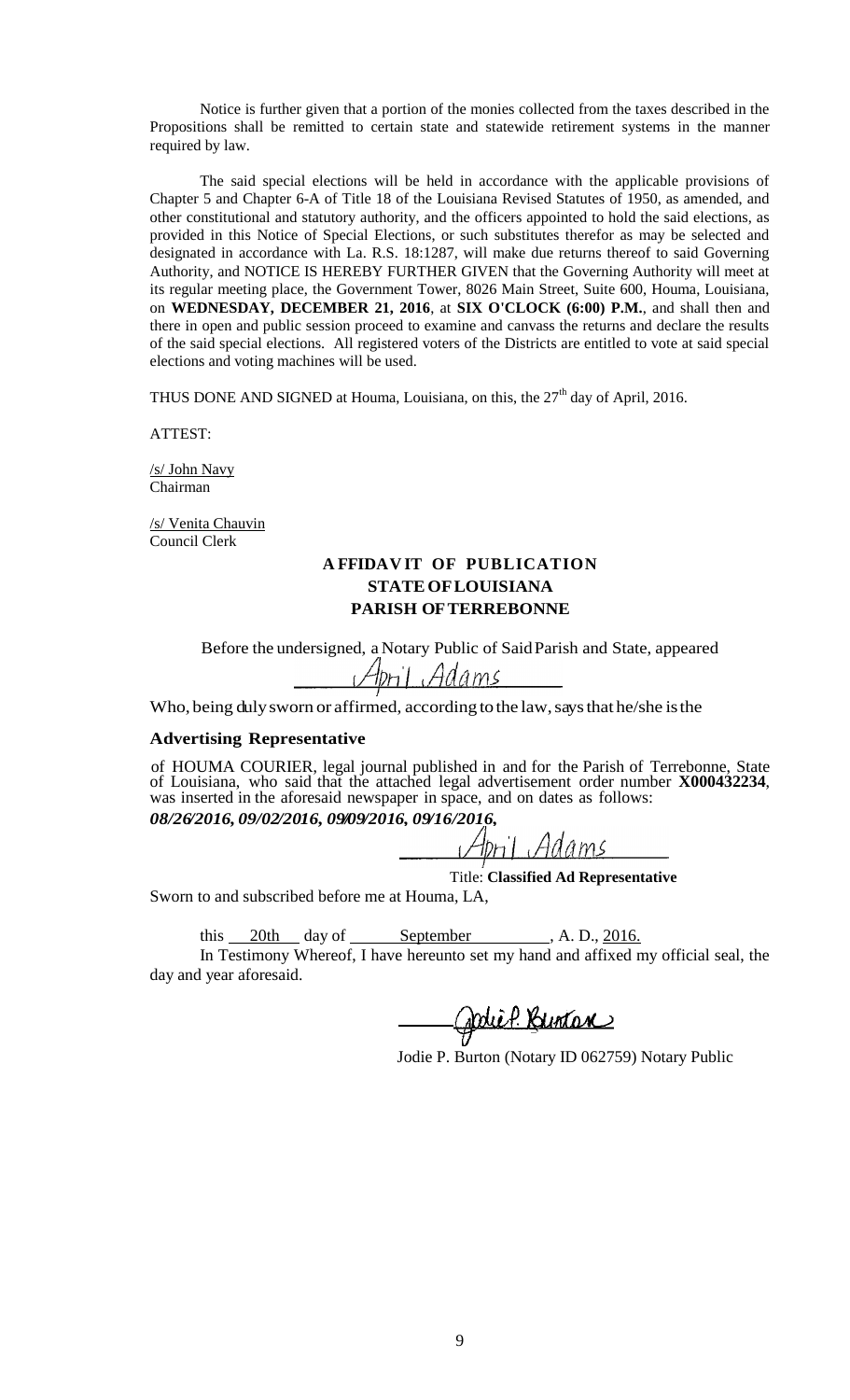# **PROCLAMATION**

I, the undersigned Chairman of the Parish Council of the Parish of Terrebonne, State of Louisiana, the governing authority of (i) Road Lighting District No. 2 of the Parish of Terrebonne, State of Louisiana, (ii) Road Lighting District No. 4 of the Parish of Terrebonne, State of Louisiana and (iii) Road District No. 6 of the Parish of Terrebonne, State of Louisiana (collectively, the "Districts"), do hereby declare, proclaim and announce that (i) Road Lighting District No. 2 Proposition, (ii) Road Lighting District No. 4 Proposition and (iii) Road District No. 6 Proposition submitted at the special elections held in the respective Districts on Tuesday, November 8, 2016, were CARRIED by a majority of the votes cast at the said special elections, all as described and set out in the above *Procès Verbal*.

THUS DONE AND SIGNED at Houma, Louisiana, on this, the 21<sup>st</sup> day of December, 2016.

/s/ John Navy Chairman

The Council Chairman called upon Council Clerk V. Chauvin to read aloud the following returns and declare the results of the special election held on Tuesday, November 8, 2016 to authorize the renewal of special taxes therein: (Road Lighting District No. 2, Road Lighting District No. 4 and Road Lighting District No. 6).

# **ROAD LIGHTING DISTRICT NO. 2 TAX RENEWAL PROPOSITION:**

FOR**:** 3,469 AGAINST: 2,376 MAJORITY: 1,093

## **ROAD LIGHTING DISTRICT NO. 4: TAX RENEWAL PROPOSITION:**

FOR: 881 AGAINST: 605 MAJORITY: 276

# **ROAD LIGHTING DISTRICT NO. 6 TAX RENEWAL PROPOSITION:**

**FOR:** 661 AGAINST: 355 MAJORITY: 306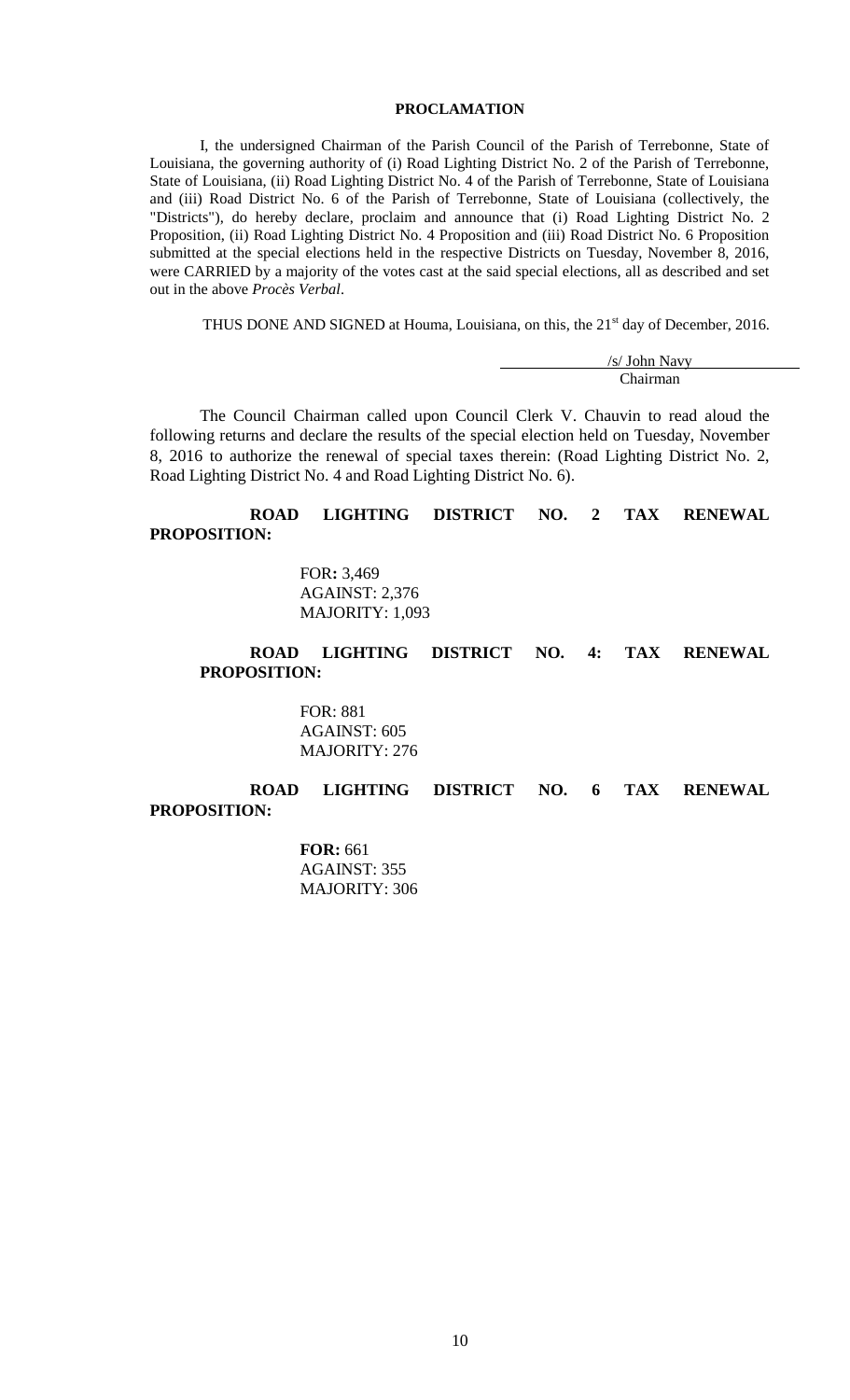The following resolution was offered by Mr. D.J. Guidry and seconded by Mr. A.

Marmande:

#### **RESOLUTION NO. 16-579**

A resolution approving the holding of an election in Fire Protection District No. 10 of the Parish of Terrebonne, State of Louisiana, on Saturday, April 29, 2017, to authorize the renewal of a special tax therein.

**WHEREAS**, the Board of Commissioners of Fire Protection District No. 10 of the Parish of Terrebonne, State of Louisiana (the "Governing Authority"), acting as the governing authority of Fire Protection District No. 10 of the Parish of Terrebonne, State of Louisiana (the "District"), adopted a resolution on December 13, 2016, calling a special election in the District on Saturday, April 29, 2017, to authorize the renewal of a special tax therein; and

**WHEREAS**, the governing authority of the District has requested that this Parish Council, acting as the governing authority of the Parish of Terrebonne, State of Louisiana, give its consent and authority for the District to hold the aforesaid election, and in the event that the election carries to continue to levy and collect the special tax provided for therein; and

**WHEREAS**, as required by Article VI, Section 15 of the Constitution of the State of Louisiana of 1974, it is now the desire of this Parish Council to approve the holding of said election and in the event that the election carries, to continue to levy and collect the special tax provided for therein;

**NOW, THEREFORE, BE IT RESOLVED** by the Parish Council of the Parish of Terrebonne, State of Louisiana, acting as the governing authority of said Parish, that:

**SECTION 1**. In compliance with the provisions of Article VI, Section 15 of the constitution of the State of Louisiana of 1974, and in accordance with the request of the Board of Commissioners of Fire Protection District No. 10 of the Parish of Terrebonne, State of Louisiana, this Parish Council hereby approves the holding of an election in the District, on Saturday, April 29, 2017, at which election there will be submitted the following proposition, to-wit:

#### FIRE DISTRICT NO. 10 MILLAGE RENEWAL PROPOSITION

Shall Fire Protection District No. 10 of the Parish of Terrebonne, State of Louisiana (the "District"), continue to levy a twenty-three (23) mills tax on all property subject to taxation in said District (an estimated \$1,041,700 reasonably expected at this time to be collected from the levy of the tax for an entire year), for a period of ten (10) years, beginning with the year 2018 and ending with the year 2027, for the purpose of acquiring, constructing, maintaining and operating the District's fire protection facilities and emergency medical service facilities, for purchasing fire trucks and other fire fighting or emergency medical service equipment and paying the cost of obtaining water for fire protection purposes including charges for fire hydrant rentals and service?

**SECTION 2**. In the event the election carries, this Parish Council does hereby further consent to and authorize the District to continue to levy and collect the special tax provided for therein.

This resolution having been submitted to a vote, the vote thereon was as follows: YEAS: D. W. Guidry, Sr., A. Marmande, D. J. Guidry, S. Trosclair, J. Navy, A. Williams, G. Michel, S. Dryden, and C. Duplantis-Prather. NAYS: None. ABSENT: None. And the resolution was declared adopted on this, the  $21<sup>st</sup>$  day of December, 2016.

Coastal Zone and Restoration Director Mart Black explained that the Open House and Public Hearing on January 24, 2017 is the final phase and/or presentation of the 2017 Coastal Master Plan; noting that this is the final opportunity for citizens of Terrebonne Parish to make comments and/or suggestions. The public is invited to attend this Open House.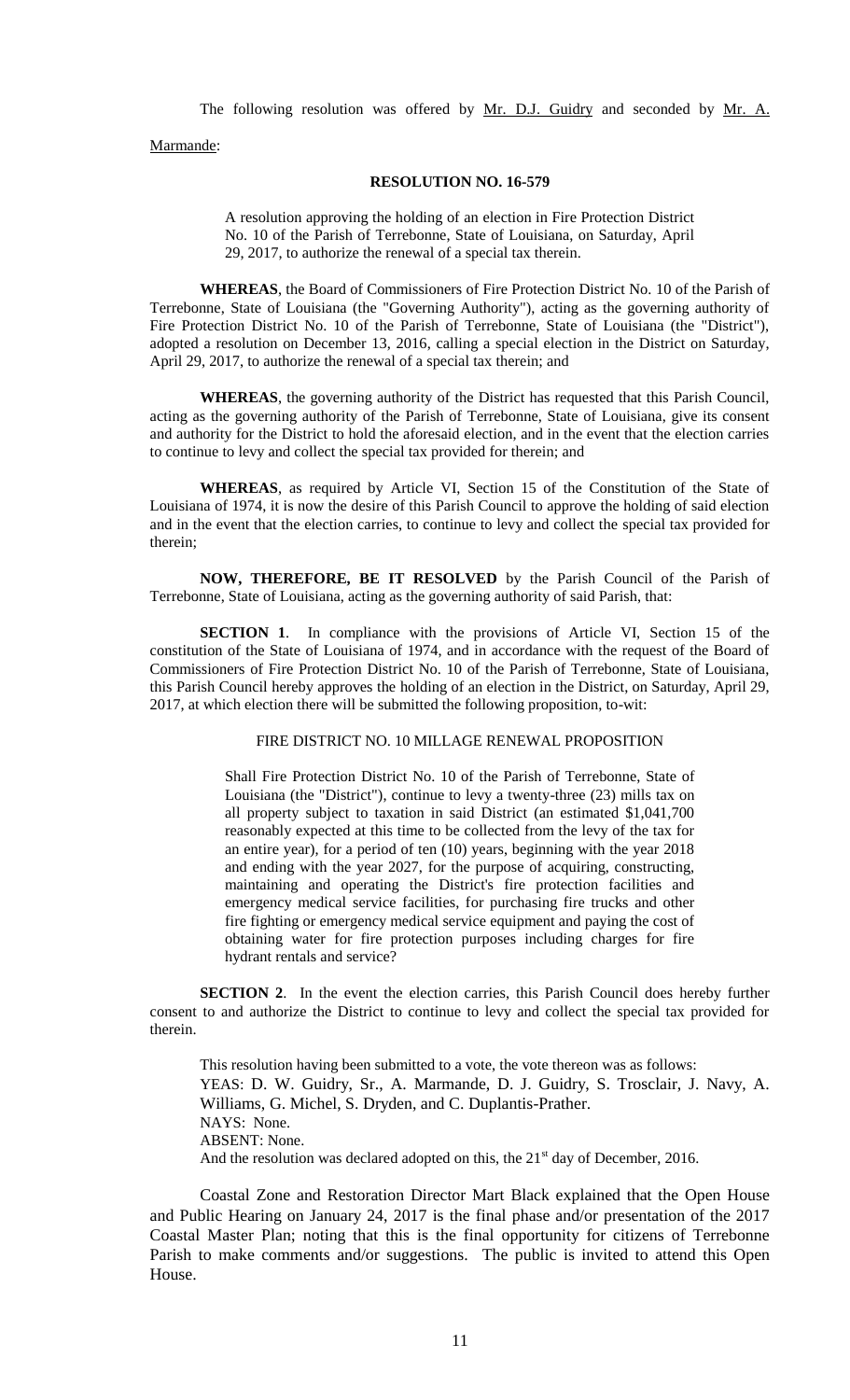Upon questioning from Councilman D. J. Guidry, Mr. Black explained that the BP funding is included in the Restore Act which is a component of the 2017 Master Plan; noting that Terrebonne Parish is competing with other coastal parishes for this funding because of severe coastal erosion and wetland lost.

Ms. A. Williams moved, seconded by Mr. D. W. Guidry, Sr. "THAT, the Council approve the co-sponsorship of the Open House and Public Hearing at the Houma-Terrebonne Civic Center beginning at 3:30 p.m. on Tuesday, January 24, 2017 to take public comments on the 2017 Coastal Master Plan."

The Chairman called for a vote on the motion offered by Ms. A. Williams. THERE WAS RECORDED: YEAS: D.W. Guidry, Sr., A. Marmande, D. J. Guidry, S. Trosclair, J. Navy, A. Williams, G. Michel, S. Dryden and C. Duplantis-Prather. NAYS: None. ABSENT: None. The Chairman declared the motion adopted.

Councilwoman A. Williams asked that Agenda Item 1D - Discussion and possible action with regards to naming the Office of Homeland Security and Emergency Preparedness Operations Center as the Joseph L. Waitz, Sr. Emergency Operations Center – be placed on the agenda to honor the "silent" heroes of Terrebonne Parish. She explained that there are numerous individuals who have made remarkable and substantial achievements in Terrebonne Parish and it is time for the parish to honor these individuals who have given their services to the betterment of Terrebonne Parish. Mr. Joseph L. Waitz, Sr. was a public servant who never wanted recognition. She stated that he was a kind-hearted gentleman who always worked for the good of the citizens of this parish.

Several Council members expressed their gratitude for the sacrifice that Mr. Joseph L. Waitz, Sr. gave to Terrebonne Parish and thanked the Waitz family for sharing their father with the parish for so many years.

Ms. Lucretia McBride, a Houma resident, explained that she remembers Mr. Joseph L. Waitz, Sr. and the dedication of service that he gave to Terrebonne Parish, but in her opinion, feels that although he is very worthy of being recognized and honored that he does not equate with the Office of Homeland Security and Emergency Preparedness Operations Center. Ms. McBride explained that Mr. Able Prejean was instrumental in Emergency Preparedness and should have a marker or a plaque honoring the services that he provided to Terrebonne Parish, as well.

District Attorney Joseph L. Waitz, Jr. thanked the Council and Administration for this great honor in naming a building after his father. He explained that his father was a kind-hearted man who always "stood" in the shadows. Mr. Waitz, Sr. left a great legacy behind and the family thanked the citizens of Terrebonne Parish for always believing and supporting Mr. Waitz, Sr.'s dreams.

Parish President G. Dove stated that it is a great honor to name the Emergency Preparedness Operation Center after Mr. Joseph Waitz, Sr., who was a great pillar and an asset to this community.

Ms. A. Williams moved, seconded unanimously, "THAT, the Council instruct staff to draft an ordinance to rename the Office of Homeland Security and Emergency Preparedness Operations Center as the Joseph L. Waitz, Sr. Emergency Operations Center to be introduced at the next meeting."

The Chairman called for a vote on the motion offered by Ms. A. Williams. THERE WAS RECORDED: YEAS: D.W. Guidry, Sr., A. Marmande, D. J. Guidry, S. Trosclair, J. Navy, A. Williams, G. Michel, S. Dryden and C. Duplantis-Prather. NAYS: None. ABSENT: None.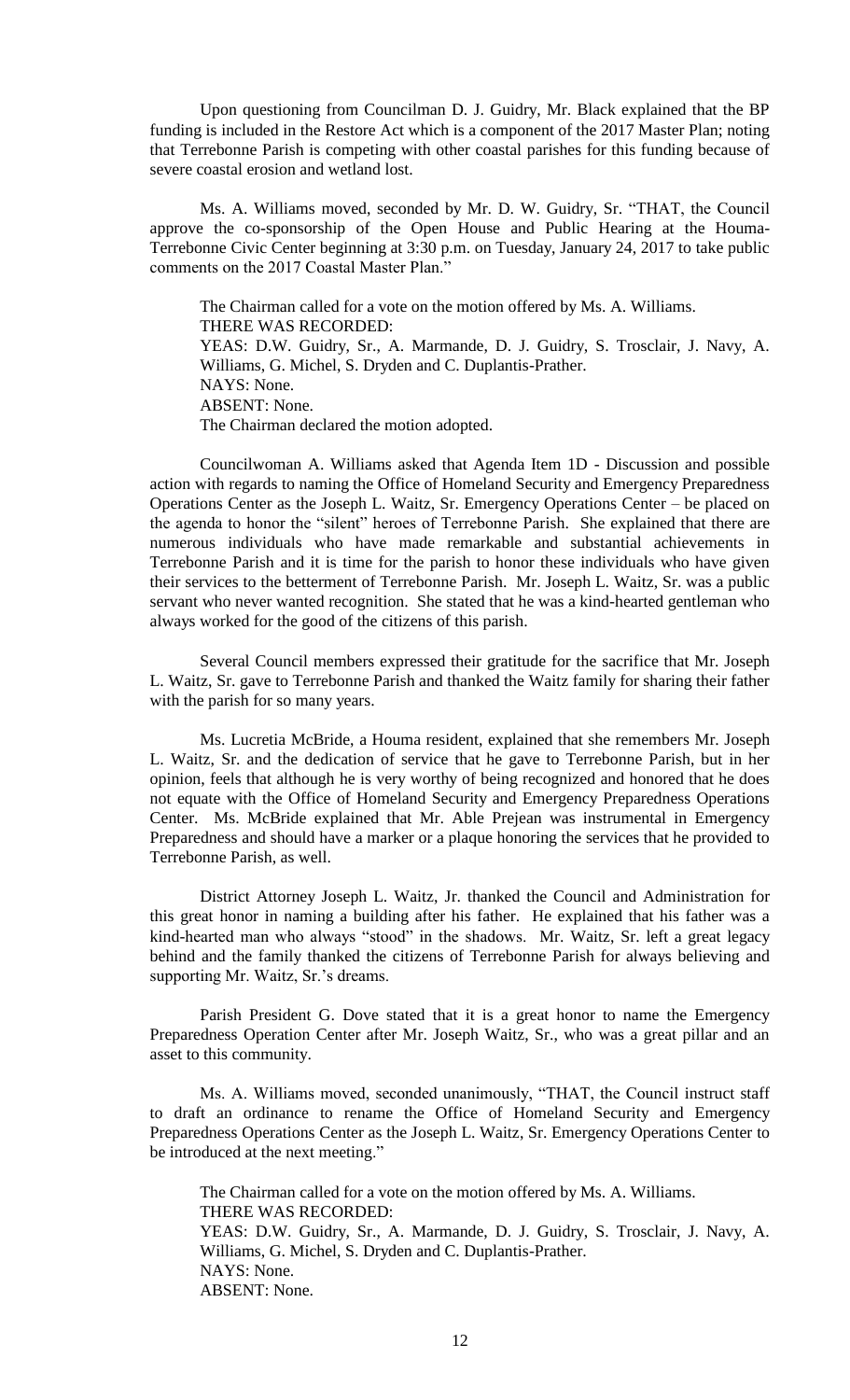The Chairman declared the motion adopted.

Public Wishing to Address the Council – (No additional speaker cards were submitted prior to the beginning of the meeting).

The Chairman called for a report on the Public Services Committee meeting held on 12/19/16, whereupon the Committee Chairwoman, noting ratification of minutes calls public hearings on January 11, 2017 and January 26, 2017 at 6:30 p.m., rendered the following:

# **PUBLIC SERVICES COMMITTEE**

#### **DECEMBER 19, 2016**

The Chairwoman, C. Duplantis-Prather, called the Public Services Committee meeting to order at 5:33 p. m. in the Terrebonne Parish Council Meeting Room with an Invocation offered by Committee member D. W. Guidry, Sr. and the Pledge of Allegiance led by Committee member A. Williams. Upon roll call, Committee Members recorded as present were: D. W. Guidry, Sr., A. Marmande, D. J. Guidry, S. Trosclair, J. Navy, A. Williams, G. Michel, S. Dryden and C. Duplantis-Prather. A quorum was declared present.

OFFERED BY: MR. D. W. GUIDRY, SR. SECONDED BY: MR. D. J. GUIDRY

### **RESOLUTION NO. 16-580**

Authorizing a contract with Associated Diversified Services, Inc., for Power Pole Relocation LA Highway 57 Widening Industrial Blvd to Thompson Road Project No. 15-UTL-20 in accordance with their proposal of November 22, 2016.

**WHEREAS**, on November 22, 2016 proposals were received by the Terrebonne Parish Consolidated Government Utilities Department for Power Pole Relocation Project, and

**WHEREAS**, the lowest responsive and responsible proposal was that submitted by Associated Diversified Services, Inc. in the amount of Two Hundred Eleven Thousand Ninety Three Dollars and Ninety Two Cents (\$211,093.92), and

**WHEREAS**, the department recommends the award of a contract for said services to Associated Diversified Services, Inc.

**WHEREAS**, the project is subject to state reimbursement of funds for pole and line relocation to facilitate highway improvements, and

**NOW THEREFORE BE IT RESOLVED**, by the Terrebonne Parish Council (Public Services Committee), on behalf of the Terrebonne Parish Consolidated Government, that the Parish President, Gordon Dove, be, and he is hereby, authorized to contract with Associated Diversified Services, Inc for Power Pole Relocation LA Highway 57 Widening Industrial Blvd to Thompson Road Project No. 15-UTL-20 in accordance with their proposal of November 22, 2016, subject to DOTD occurrence, and

**BE IT FURTHER RESOLVED**, that the Parish President and all other appropriate parties be, and they are hereby authorized to execute any and all contract documents associated therewith.

#### **THERE WAS RECORDED:**

YEAS: D. W. Guidry, Sr., A. Marmande, D. J. Guidry, S. Trosclair, J. Navy, A. Williams, G. Michel, S. Dryden, and C. Duplantis-Prather. NAYS: None. ABSTAINING: None.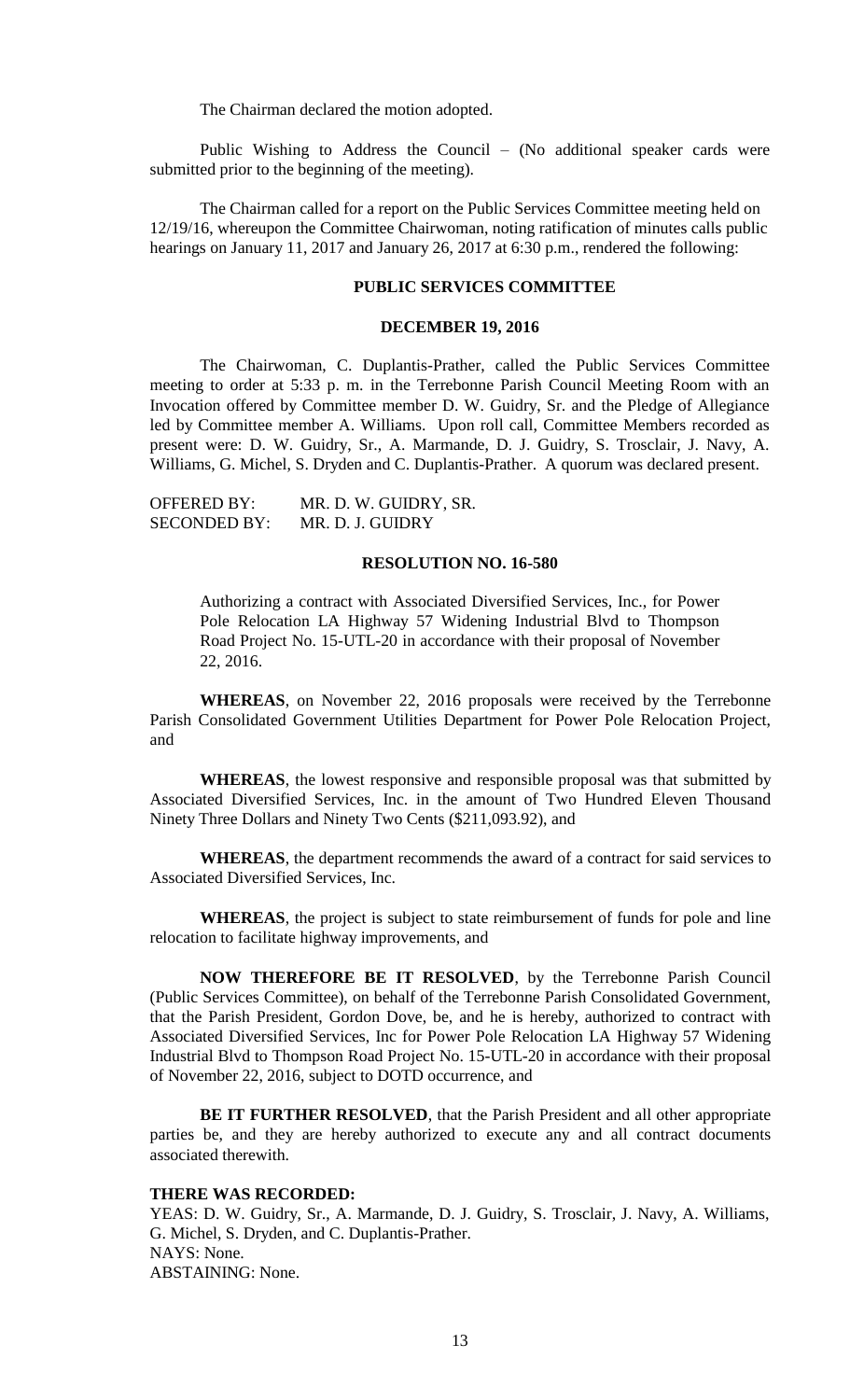ABSENT: None. The Chairwoman declared the resolution adopted on this the 19th day of December 2016.

\* \* \* \* \* \* \* \* \*

OFFERED BY: MR. D. J. GUIDRY SECONDED BY: MR. S. TROSCLAIR

# **RESOLUTION NO. 16-581**

Introducing and calling a public hearing on an ordinance which allows for the reduction of adoption fees for adopted animals in the care of the Terrebonne Parish Animal Shelter during special adoption events.

**WHEREAS,** Sec. 5-13 of Chapter 5 of the Terrebonne Parish Code of Ordinances established adoption fees for animals adopted from the Terrebonne Parish Animal Shelter;

**WHEREAS,** it is a goal of the Terrebonne Parish Animal Shelter to find homes for adoptable animals within its care;

**WHEREAS**, a reduction in the adoption fees for special adoption events is believed to aid in the adoption of more animals;

**NOW THEREFORE BE IT RESOLVED,** that the Terrebonne Parish Council on behalf of the Terrebonne Parish Consolidated Government that a public hearing shall be held on January 26, 2017 at 6:30pm to consider public comment on an ordinance that allows for the reduction of adoption fees of animals adopted from the Animal Shelter during special adoption events, and

**BE IT FURTHER RESOLVED,** that after having considered public comment, the Terrebonne Parish Council may, at its discretion, take action on this matter.

### **THERE WAS RECORDED:**

YEAS: D. W. Guidry, Sr., A. Marmande, D. J. Guidry, S. Trosclair, J. Navy, A. Williams, G. Michel, S. Dryden, and C. Duplantis-Prather. NAYS: None. ABSTAINING: None. ABSENT: None. The Chairwoman declared the resolution adopted on this the 19th day of December 2016.

\* \* \* \* \* \* \* \* \*

OFFERED BY: MR. D. J. GUIDRY SECONDED BY: MR. S. TROSCLAIR

#### **RESOLUTION NO. 16-582**

Authorizing the execution of Change Order No. 1 for the Construction Agreement for Parish Project No. 15-RDS-52, Jeff Drive Reconstruction Project, Terrebonne Parish, Louisiana.

**WHEREAS**, the Terrebonne Parish Consolidated Government entered into a Construction Agreement dated November 16, 2016, with Huey P. Stockstill, LLC., for the Project entitled Parish Project No. 15-RDS-52, Jeff Drive Reconstruction Project, and

**WHEREAS**, this change order is required to cover costs associated with including approximately 250 ft. of Ron Drive into the project scope of work, and

**WHEREAS**, this change order will increase the contract time by 25 calendar days due to the additional work, and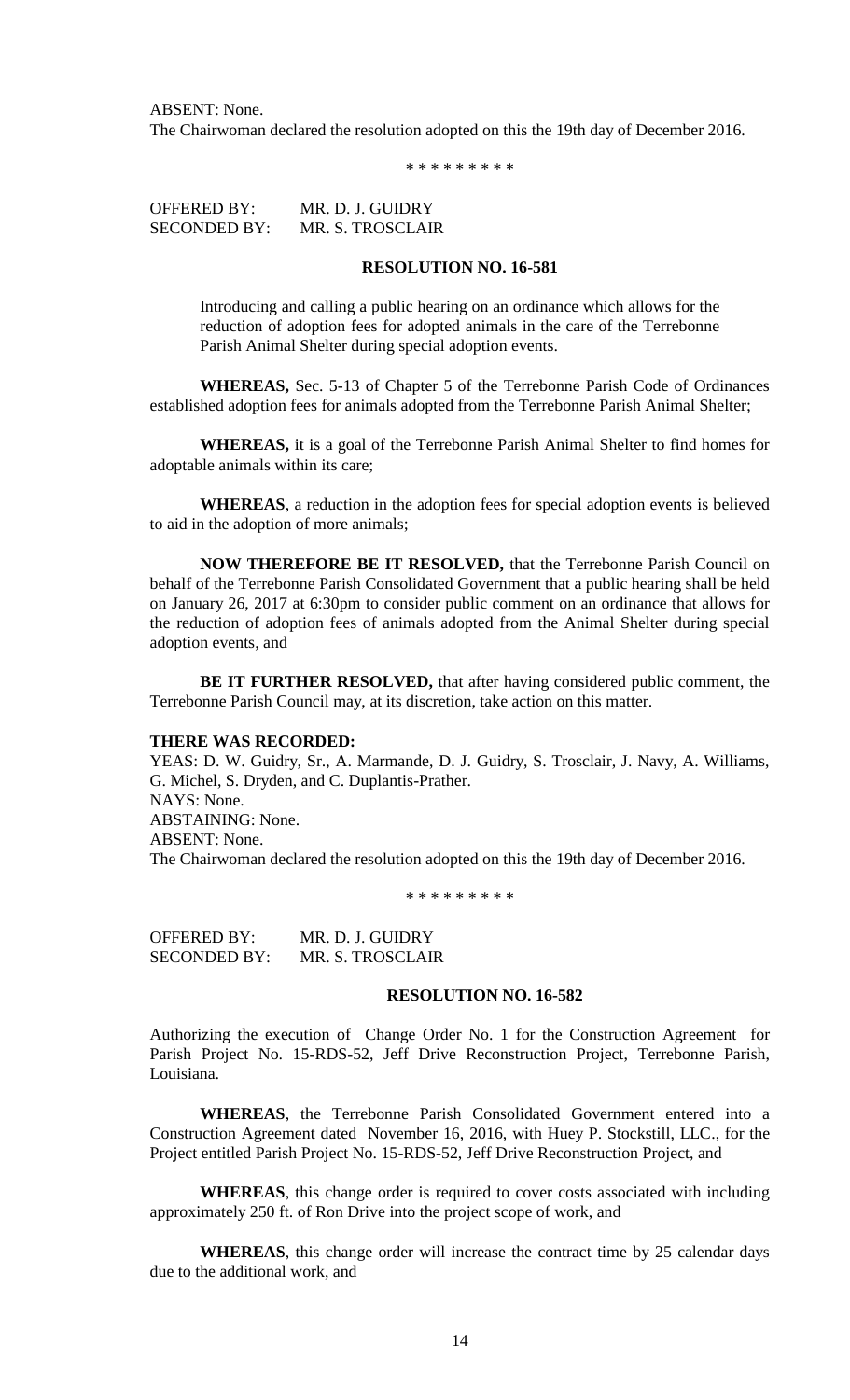**WHEREAS**, this Change Order No. 1 has been recommended by the ENGINEER for this project, T. Baker Smith, LLC.,

**NOW, THEREFORE BE IT RESOLVED** that the Terrebonne Parish Council, on behalf of the Terrebonne Parish Consolidated Government, does hereby approve and authorize Parish President, Gordon E. Dove, to execute this Change Order No. 1 to the Construction Agreement for the Jeff Drive Reconstruction Project, Parish Project No. 15- RDS-52, with Huey P. Stockstill, LLC., for an increase in contract amount by Thirty-Two Thousand, Two Hundred Fifty-Three Dollars and Twelve Cents (\$32,253.12) and increases the construction time by twenty-five (25) calendar days, and

**BE IT FURTHER RESOLVED** that a certified copy of the resolution be forwarded to the Engineer, T. Baker Smith, LLC.

#### **THERE WAS RECORDED:**

YEAS: D. W. Guidry, Sr., A. Marmande, D. J. Guidry, S. Trosclair, J. Navy, A. Williams, G. Michel, S. Dryden, and C. Duplantis-Prather. NAYS: None. ABSTAINING: None. ABSENT: None. The Chairwoman declared the resolution adopted on this the 19th day of December 2016.

\* \* \* \* \* \* \* \* \*

OFFERED BY: MR. D. W. GUIDRY, SR. SECONDED BY: MR. A. MARMANDE

#### **RESOLUTION NO. 16-583**

Authorizing the execution of a mitigation contract between Coastal Louisiana Resource, L.L.C. and Terrebonne Parish Government to mitigate a total of 1.6 acres of freshwater marsh and execution of a mitigation contract between Cypress Knee Ranch, LLC and Terrebonne Parish Consolidation Government to mitigate a total of 0.4 acres of bottomland hardwoods for the Hollywood Road Extension (Valhi Blvd to LA Hwy 182) Project identified as Project No. 14-ROAD-33; and authorizing the acres of marsh for these services.

**WHEREAS**, the Terrebonne Parish Consolidated Government is desirous of constructing Hollywood Road Extension (Valhi Blvd to LA Hwy 182) Project, and

**WHEREAS**, because of unavoidable impacts of wetlands due to the construction of the Hollywood Road Extension Project, the USACE requires a purchase of 1.6 acre credits from Coastal Louisiana Resources, L.L.C. and 0.4 acres from Cypress Knee Ranch, LLC for fresh/intermediate marsh impact, and

**WHEREAS**, TPCG is required to mitigate 1.6 acre credits of Freshwater Marsh from lake Long Coastal Mitigation Bank and approximately 0.4 acres of Bottomland Hardwoods from Bayou Grand Coteau Mitigation Bank, and

**WHEREAS**, the credits and acres of marsh must be purchased before a permit can be issued to start work, and

**WHEREAS**, the Terrebonne Parish Consolidated Government agrees to pay Coastal Louisiana Resource, L.L.C. \$64,000.00 for 1.6 acres of fresh marsh and \$20,000.00 to Cypress Knee Ranch, LLC for 0.4 acres of bottomland hardwood, and

**NOW, THEREFORE BE IT RESOLVED** that the Terrebonne Parish Council, on behalf of the Terrebonne Parish Consolidated Government, does hereby authorize the execution of said contract in the amount of \$64,000.00 to Coastal Louisiana Resource, L.L.C. and the execution of said contract in the amount of \$20,000.00 to Cypress Knee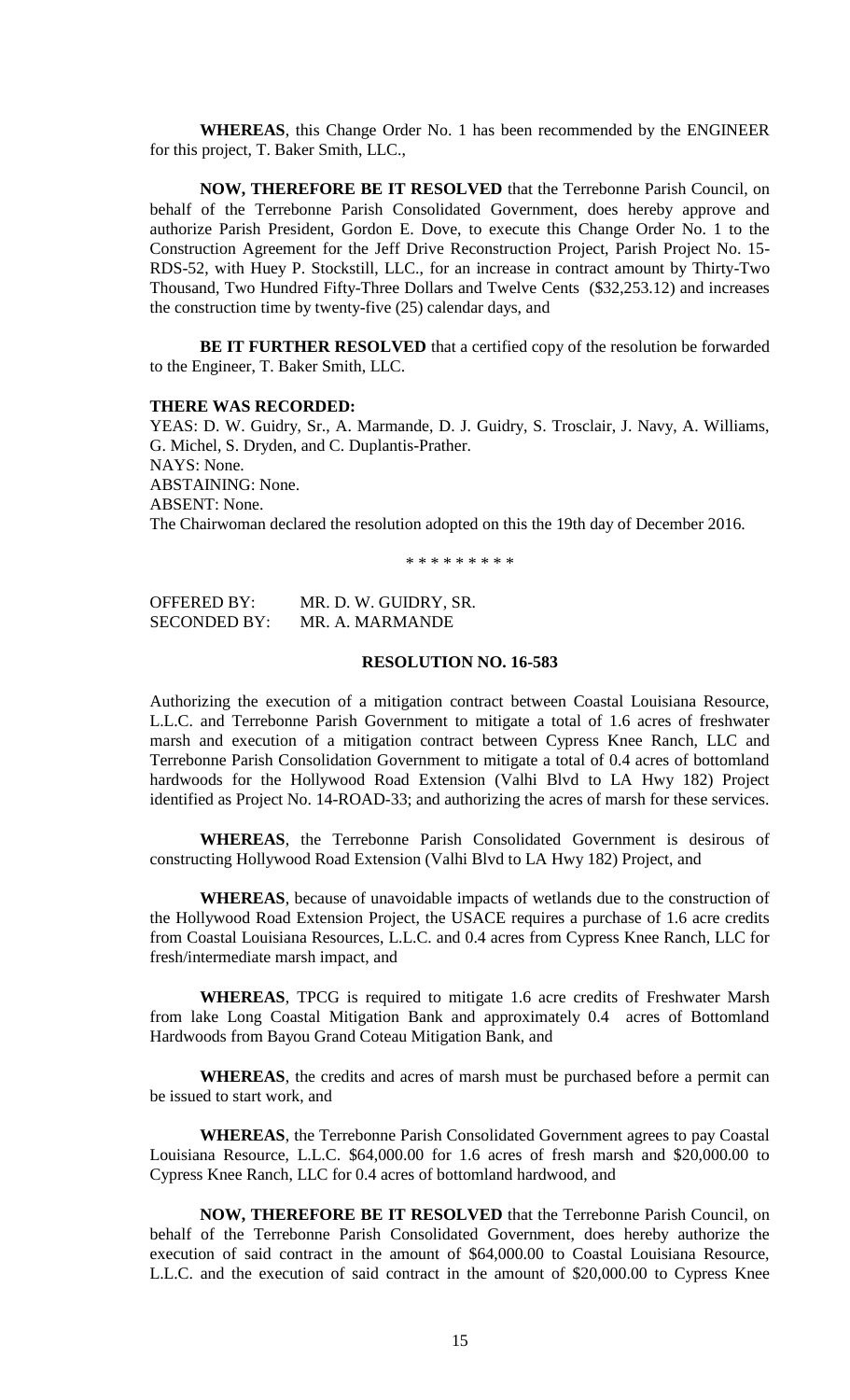Ranch, LLC, and any and all paperwork necessary for mitigation for the Hollywood Road Extension (Valhi Blvd to LA Hwy 182) Project, Parish Project No. 14-ROAD-33; by Terrebonne Parish President Gordon E. Dove.

### **THERE WAS RECORDED:**

YEAS: D. W. Guidry, Sr., A. Marmande, D. J. Guidry, S. Trosclair, J. Navy, A. Williams, G. Michel, S. Dryden, and C. Duplantis-Prather. NAYS: None. ABSTAINING: None. ABSENT: None. The Chairwoman declared the resolution adopted on this the 19th day of December 2016.

\* \* \* \* \* \* \* \*

OFFERED BY: MR. A. MARMANDE SECONDED BY: MR. D. J. GUIDRY

# **RESOLUTION NO. 16-584**

Authorizing the execution of Change Order No. 5 (Balancing) for the Construction Agreement for Parish Project No. 08-CR-29; Falgout Canal Freshwater Enhancement Project (CIAP), Terrebonne Parish, Louisiana.

**WHEREAS**, the Terrebonne Parish Consolidated Government entered into a contract dated March 14, 2016, with Hemphill Construction Company, Inc., for the Falgout Canal Freshwater Enhancement Project (CIAP), Parish Project No. 08-CR-29, Terrebonne Parish, Louisiana, and

**WHEREAS**, this change order is required to balance contract quantities with installed quantities on the project, and

**WHEREAS**, this change order will decrease the contract by \$33,933.32 with no change in contract time, and

**WHEREAS**, this Change Order No. 5 (Balancing) has been recommended by the ENGINEER for this project, T. Baker Smith, LLC, Inc.

**NOW, THEREFORE BE IT RESOLVED** that the Terrebonne Parish Council, on behalf of the Terrebonne Parish Consolidated Government, does hereby approve and authorize the execution by Terrebonne Parish President Gordon E. Dove of Change Order No. 5 (Balancing) to the construction agreement with Hemphill Construction Company, Inc., for a decrease of Thirty-Three Thousand, Nine Hundred Thirty-Three Dollars and Thirty-Two Cents (\$33,933.32) with no increase in contract time, and

**BE IT FURTHER RESOLVED** that a certified copy of the resolution be forwarded to the Engineer, T. Baker Smith, LLC, Inc.

#### **THERE WAS RECORDED:**

YEAS: D. W. Guidry, Sr., A. Marmande, D. J. Guidry, S. Trosclair, J. Navy, A. Williams, G. Michel, S. Dryden, and C. Duplantis-Prather. NAYS: None. ABSTAINING: None. ABSENT: None. The Chairwoman declared the resolution adopted on this the 19th day of December 2016.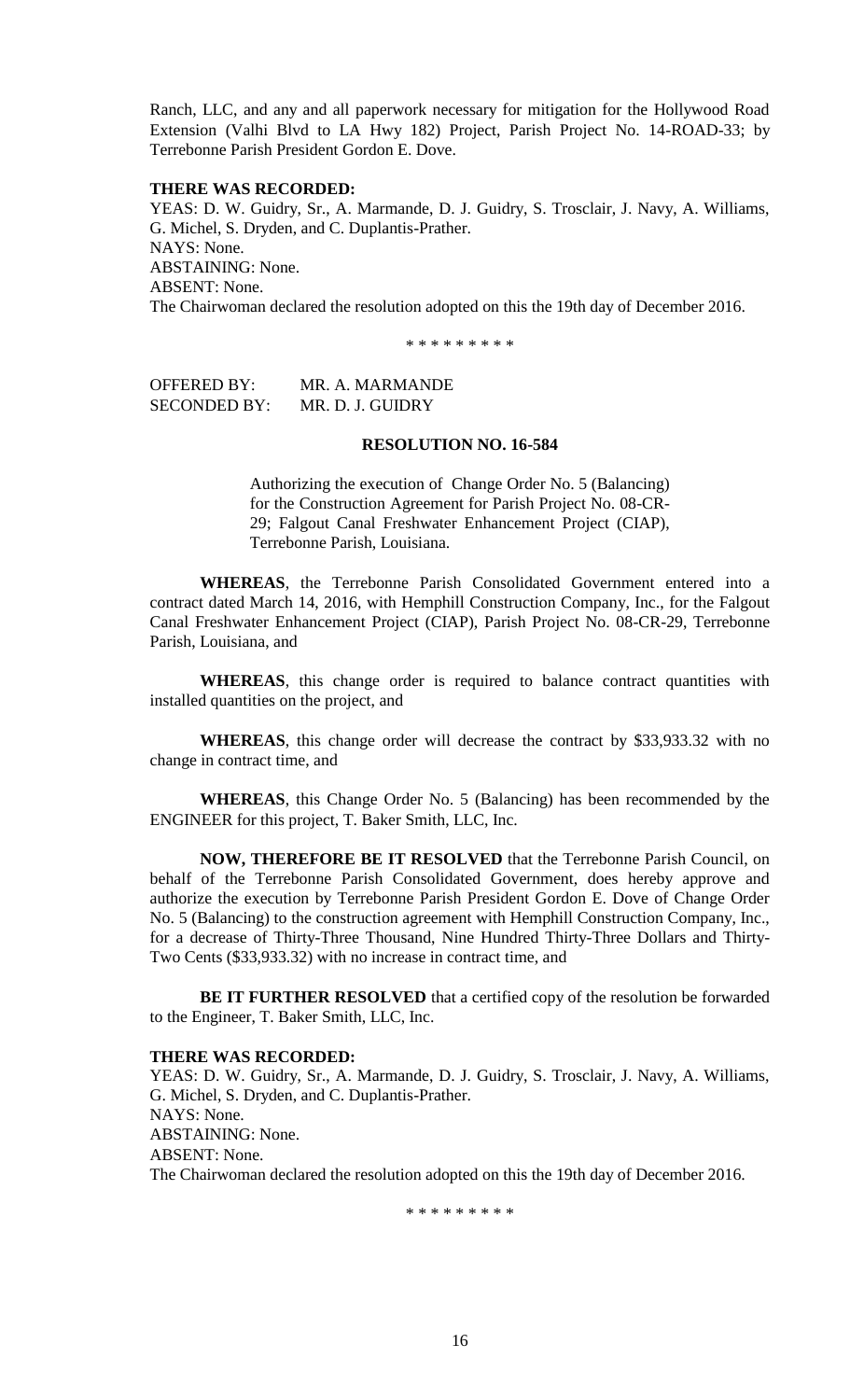## **RESOLUTION NO. 16-585**

Ratifying the Parish President's approval of Amendment No. 2 to the Engineering Agreement for Parish Project No. **16-EMG-03**, "**Mississippi River Backwater Flooding – Eight Mile Levee Phase I & II**", Terrebonne Parish, Louisiana.

**WHEREAS**, the Terrebonne Parish Consolidated Government did enter into an original engineering agreement with All South Consulting Engineers (ASCE), LLC dated February 12, 2016, recordation number 1500437, for the "Mississippi River Backwater Flooding – Eight Mile Levee Phase I & II" identified as Parish Project 16-EMG-03, and

**WHEREAS**, the engineering agreement between OWNER and ENGINEER provides for certain limitations for Basic Services and Specific Additional Services, and

**WHEREAS**, on October 25, 2016 the TPCG received a letter from FEMA that denied the claim for a PW, and

**WHEREAS**, the TPCG would like to appeal this decision made by FEMA, and

**WHEREAS**, the Terrebonne Parish Consolidated Government will be reimbursed by the Terrebonne Levee and Conservation District (TLCD) for this effort, and

**WHEREAS**, the Terrebonne Parish Consolidated Government is desirous of having these services continued so that there is a need to increase the upset limit for these services, and

**WHEREAS**, this amendment will increase the upset limits for additional services sections of this contract by \$**50,000.00** for the FEMA appeal, and

**WHEREAS**, the firm of All South Consulting Engineers, LLC, has been asked to perform these additional services for this project, and

**NOW, THEREFORE BE IT RESOLVED** that the Terrebonne Parish Council, on behalf of the Terrebonne Parish Consolidated Government, does hereby ratify the approval of this Amendment No. 2 to the Engineering Agreement for an total increase of \$50,000.00 to the Engineering Agreement for the "Mississippi River Backwater Flooding – Eight Mile Levee Phase I & II", Project Parish Project No. 16-EMG-03, with All South Consulting Engineers (ASCE), LLC, and

**BE IT FURTHER RESOLVED** that a certified copy of the resolution be forwarded to the Engineer, All South Consulting Engineers (ASCE), LLC.

### **THERE WAS RECORDED:**

YEAS: D. W. Guidry, Sr., A. Marmande, D. J. Guidry, S. Trosclair, J. Navy, A. Williams, G. Michel, S. Dryden, and C. Duplantis-Prather. NAYS: None. ABSTAINING: None. ABSENT: None. The Chairwoman declared the resolution adopted on this the 19th day of December 2016.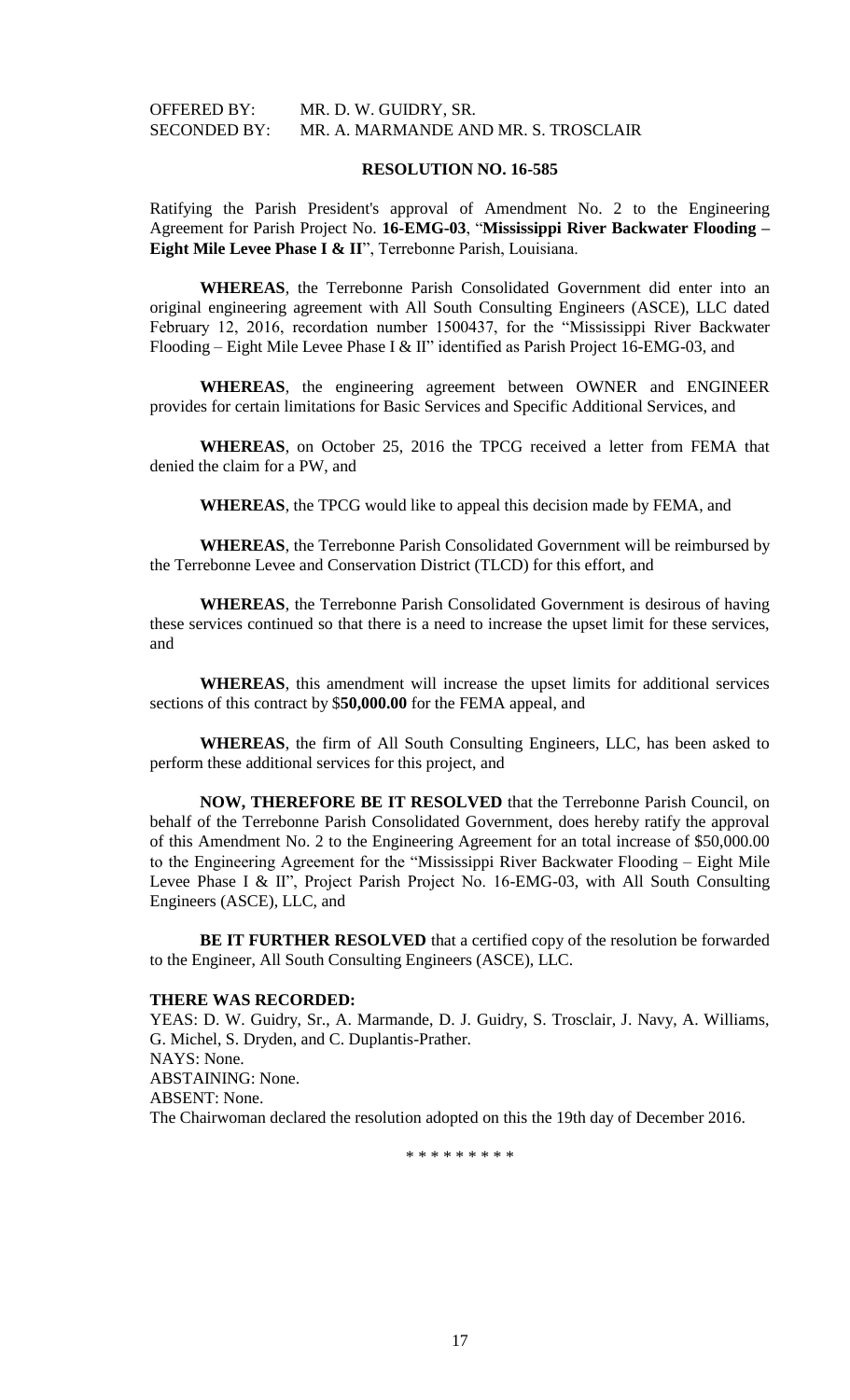OFFERED BY: MR. S. TROSCLAIR SECONDED BY: MR. D. J. GUIDRY

# **RESOLUTION NO. 16-586**

Authorizing the execution of Change Order No. 5 for the Construction Agreement for Parish Project No. 97-PAV-21, State Project No. H.007351, Country Drive Widening Phase A, Terrebonne Parish, Louisiana.

**WHEREAS**, the Terrebonne Parish Consolidated Government entered into a contract with Huey P. Stockstill, LLC, for Parish Project No. 97-PAV-21, State Project No. H.007351, Country Drive Widening Phase A, Terrebonne Parish Consolidated Government, Terrebonne Parish, Louisiana, and

**WHEREAS**, TPCG is desirous of constructing the widening of Country Drive, and

**WHEREAS**, 29 additional catch basins require modification due to close proximity to the newly widened roadway limit, and

**WHEREAS**, 2 catch basins must be shifted closer to the roadway and require conversion to manholes, and

**WHEREAS**, this change order will increase the overall contract price by Forty-Eight Thousand, Four Hundred Ninety-Two Dollars and Twenty-Nine Cents (\$48,492.29) with no increase in Contract Time, and

**WHEREAS**, this Change Order No. 5 has been recommended by the Engineer, Meyer Engineers, Ltd., for this project.

**NOW, THEREFORE BE IT RESOLVED** that the Terrebonne Parish Council on behalf of the Terrebonne Parish Consolidated Government, does hereby approve and authorize the execution of Change Order No. 5 by Terrebonne Parish President Gordon E. Dove for the construction agreement with Huey P. Stockstill, LLC for Parish Project No. 97- PAV-21, State Project No. H.007351, Country Drive Widening Phase A, Terrebonne Parish, Louisiana, for an increase of Forty-Eight Thousand, Four Hundred Ninety-Two Dollars and Twenty-Nine Cents (\$48,492.29) with no increase in Contract Time, and

**BE IT FURTHER RESOLVED** that a certified copy of the resolution be forwarded to Engineer, Meyer Engineers, Ltd.

#### **THERE WAS RECORDED:**

YEAS: D. W. Guidry, Sr., A. Marmande, D. J. Guidry, S. Trosclair, J. Navy, A. Williams, G. Michel, S. Dryden, and C. Duplantis-Prather. NAYS: None. ABSTAINING: None. ABSENT: None. The Chairwoman declared the resolution adopted on this the 19th day of December 2016.

\* \* \* \* \* \* \* \* \*

Mr. A. Marmande moved, seconded by Mr. S. Dryden, "THAT, the Public Services Committee introduce an ordinance to establish a "No Parking" zone on the cul-de-sac on Alamo Drive and call a public hearing on January 11, 2017 at 6:30 p.m."

The Chairwoman called for a vote on the motion offered by Mr. A. Marmande. THERE WAS RECORDED: YEAS: D.W. Guidry, Sr., A. Marmande, D. J. Guidry, S. Trosclair, J. Navy, A. Williams, G. Michel, S. Dryden and C. Duplantis-Prather.

NAYS: None.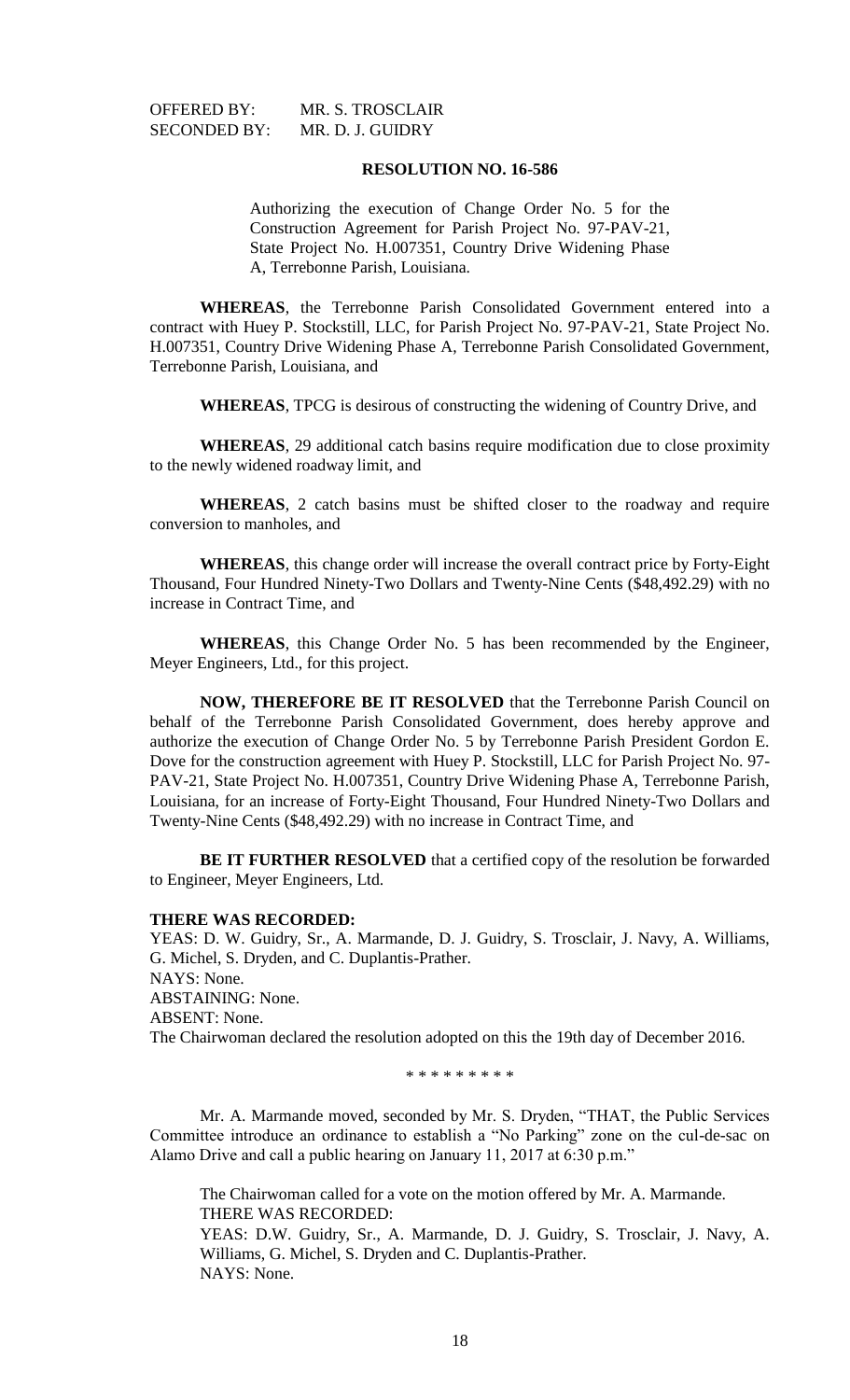ABSENT: None.

The Chairwoman declared the motion adopted.

Mr. S. Trosclair moved, seconded by Mr. G. Michel, "THAT, there being no further business to come before the Public Services Committee, the meeting be adjourned."

The Chairwoman called for the vote on the motion offered by Mr. S. Trosclair. THERE WAS RECORDED: YEAS: D.W. Guidry, Sr., A. Marmande, D. J. Guidry, S. Trosclair, J. Navy, A. Williams, G. Michel, S. Dryden and C. Duplantis-Prather. NAYS: None. ABSENT: None. The Chairwoman declared the motion adopted and the meeting was adjourned at 5:38 p.m.

Christa Duplantis-Prather, Chairwoman

Tammy E. Triggs, Minute Clerk

Ms. C. Duplantis-Prather moved, seconded by Mr. D. W. Guidry, Sr., "THAT, the Council accept and ratify the minutes of the Public Services Committee meeting held on 12/19/16."

The Chairman called for a vote on the motion offered by Ms. C. Duplantis-Prather. THERE WAS RECORDED:

YEAS: D. W. Guidry, Sr., A. Marmande, D. J. Guidry, S. Trosclair, J. Navy, A. Williams, G. Michel, S. Dryden and C. Duplantis-Prather. NAYS: None. ABSENT: None.

The Chairman declared the motion adopted.

The Chairman called for a report on the Community Development and Planning Committee meeting held on 12/19/16, whereupon the Committee Chairman, noting ratification of minutes calls condemnation hearings on January 17, 2016 at 5:30 p.m., rendered the following:

# **COMMUNITY DEVELOPMENT & PLANNING COMMITTEE**

# **DECEMBER 19, 2016**

The Chairman, Dirk Guidry, called the Community Development & Planning Committee meeting to order at 5:41 p. m. in the Terrebonne Parish Council Meeting Room with an Invocation offered by Committee member J. Navy and the Pledge of Allegiance by Committee member S. Trosclair. Upon roll call, Committee Members recorded as present were: D. W. Guidry, Sr., A. Marmande, D. J. Guidry, S. Trosclair, J. Navy, A. Williams, G. Michel, S. Dryden and C. Duplantis-Prather. A quorum was declared present.

| OFFERED BY:         | MS. C. DUPLANTIS-PRATHER |
|---------------------|--------------------------|
| <b>SECONDED BY:</b> | MS. A. WILLIAMS          |

# **RESOLUTION NO. 16-587**

Authorizing the Parish President to sign and submit the Low Income Home Energy Assistance Program (LIHEAP) Agreement with the Louisiana Housing Corporation for Grant Period 10/1/2016-9/30/2018.

**WHEREAS**, the agreement amount of \$756,429.24, is available to the Terrebonne Parish Consolidated Government for the contract period beginning October 1, 2016 through September 30, 2018.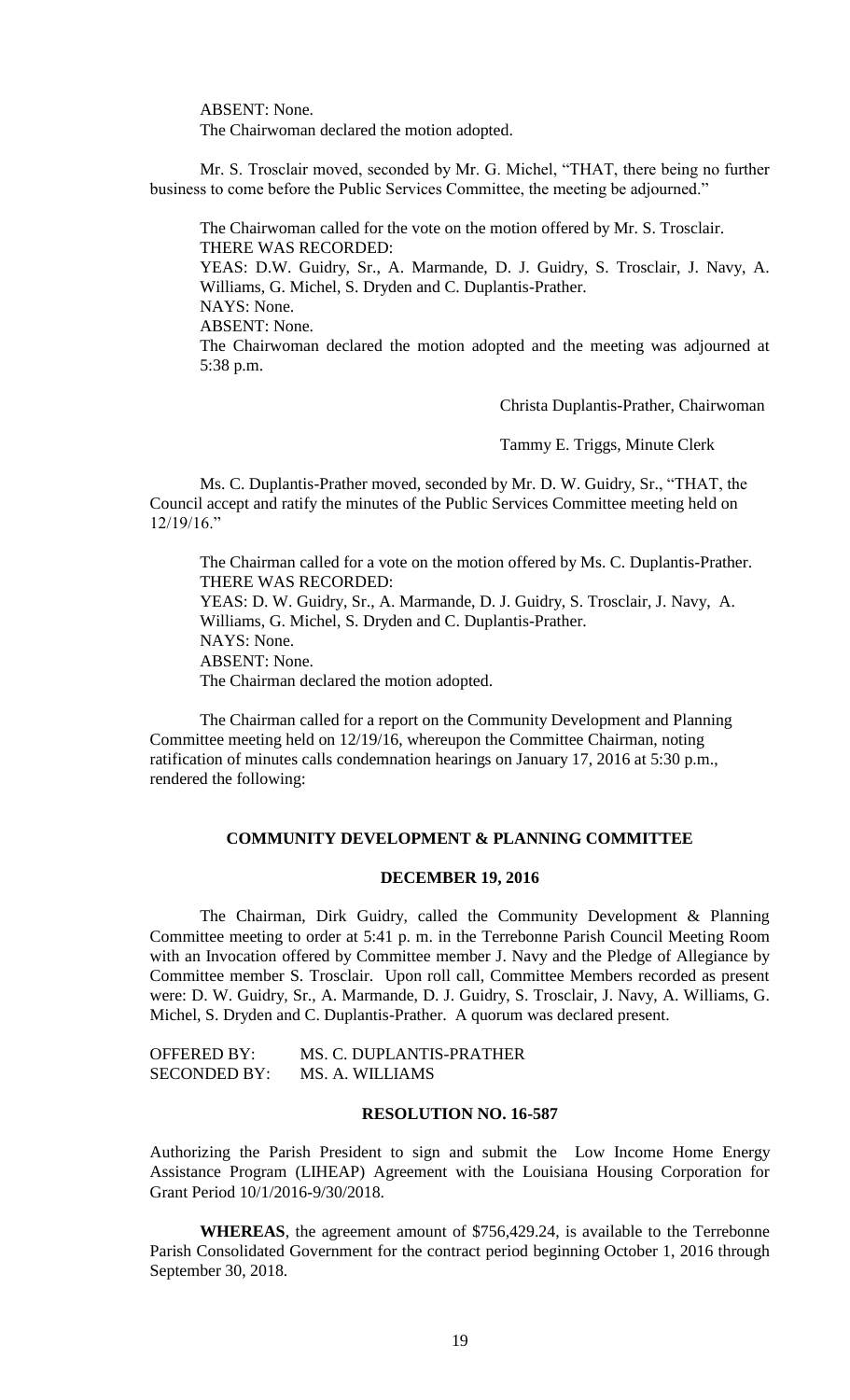**NOW, THEREFORE BE IT RESOLVED** that the Terrebonne Parish Council, on behalf of the Terrebonne Parish Consolidated Government, does hereby authorize the Parish President, Gordon E. Dove, to sign and submit the LIHEAP Agreement ; and

**NOW, THEREFORE BE IT FURTHER RESOLVED** that the Terrebonne Parish Council, on behalf of the Terrebonne Parish Consolidated Government, does hereby authorize the Parish President, Gordon E. Dove, to execute any and all grant agreements, certifications, amendments, modifications, and all documents necessary between Terrebonne Parish Consolidated Government and the Louisiana Housing Corporation associated with this agreement.

# **THERE WAS RECORDED:**

YEAS: D. W. Guidry, Sr., A. Marmande, D. J. Guidry, S. Trosclair, J. Navy, A. Williams, G. Michel, S. Dryden, and C. Duplantis-Prather. NAYS: None. ABSTAINING: None. ABSENT: None. The Chairman declared the resolution adopted on this the 19th day of December 2016.

**\* \* \* \* \* \* \* \* \***

Upon questioning from Committee member G. Michel Administration indicated that the aforementioned funds are grant funds.

OFFERED BY: MR. S. TROSCLAIR SECONDED BY: MR. G. MICHEL

## **RESOLUTION NO. 16-588**

CALLING A CONDEMNATION HEARING ON THE RESIDENTIAL STRUCTURE SITUATED AT 1504 MEMORY LN , LOTS 4 AND 5 BLOCK 9 BARROW SUBD., FOR TUESDAY, JANUARY 17, 2017, AT 5:30 P.M. AND ADDRESSING OTHER MATTERS RELATIVE THERETO.

**WHEREAS,** on May 03, 2016, the Department of Planning and Zoning was notified of extensive violations to the Terrebonne Parish Nuisance Abatement Ordinance occurring at 1504 Memory Lane; and

**WHEREAS,** from an inspection of the property conducted by the Department of Planning and Zoning on May 06, 2016, it was found that the structure located at 1504 Memory Lane was, in fact, in such condition that it has been formally declared a dilapidated and dangerous structure, as defined under Section 14-26 of the Terrebonne Parish Code of Ordinances and, therefore, constitutes a nuisance; and

**WHEREAS,** the owner of record has been issued the required warning via certified mail by the Department of Planning and Zoning, of the violations occurring on the property ; and

**WHEREAS,** subsequent to the required publication of the nuisance warning and numerous inspections of the property, the last of which occurring on November 16, 2016, no work to remedy the violations has occurred.

**NOW, THEREFORE, BE IT RESOLVED** by the Terrebonne Parish Council that a condemnation hearing on the Residential Structure located at 1504 Memory Lane be called for Tuesday, January 17, 2017, at 5:30 p. m.; and

**BE IT FURTHER RESOLVED** that the appropriate notice be sent to the property owner (s) requiring him/her to show just cause at the hearing as to why the structure should not be condemned; and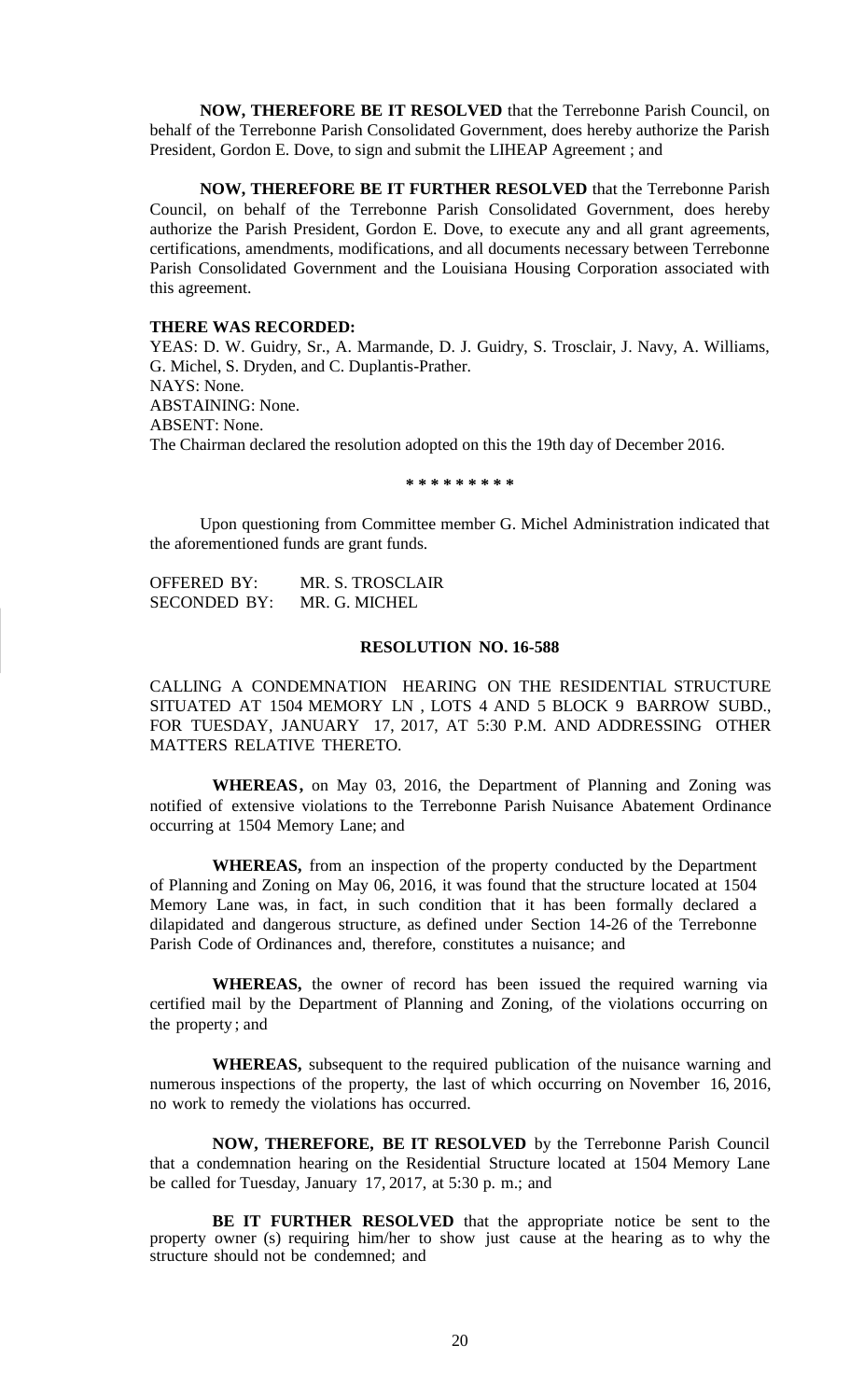**BE IT FURTHER RESOLVED** that the Parish President is hereby authorized to appoint an attorney ad hoc to ensure that the property owner(s) are given proper notice and representation , if needed.

#### **THERE WAS RECORDED:**

YEAS: D. W. Guidry, Sr., A. Marmande, D. J. Guidry, S. Trosclair, J. Navy, A. Williams, G. Michel, S. Dryden, and C. Duplantis-Prather. NAYS: None. ABSTAINING: None. ABSENT: None. The Chairman declared the resolution adopted on this the 19th day of December 2016.

**\* \* \* \* \* \* \* \* \***

OFFERED BY: MR. S. TROSCLAIR SECONDED BY: MR. G. MICHEL

## **RESOLUTION NO. 16-589**

CALLING A CONDEMNATION HEARING ON THE RESIDENTIAL MOBILE HOME SITUATED AT 113 REYNOLD ST , LOT 19, BLOCK 4, MONTEGUT HEIGHTS, FOR TUESDAY, JANUARY 17, 2017, AT 5:30 P.M. AND ADDRESSING OTHER MATTERS RELATIVE THERETO.

**WHEREAS**, on July 28, 2015, the Department of Planning and Zoning was notified of extensive violations to the Terrebonne Parish Nuisance Abatement Ordinance occurring at 113 Reynold Street; and

**WHEREAS,** from an inspection of the property conducted by the Department of Planning and Zoning on July 29, 2015, it was found that the structure located at 113 Reynold Street was, in fact, in such condition that it has been formally declared a dilapidated and dangerous structure, as defined under Section 14-26 of the Terrebonne Parish Code of Ordinances and, therefore, constitutes a nuisance; and

**WHEREAS**, the owner of record has been issued the required warning via certified mail by the Department of Planning and Zoning, of the violations occurring on the property; and

**WHEREAS,** subsequent to the required publication of the nuisance warning and numerous inspections of the property, the last of which occurring on November 10, 2016, no work to remedy the violations has occurred.

**NOW, THEREFORE, BE IT RESOLVED** by the Terrebonne Parish Council that a condemnation hearing on the Residential Mobile Home located at 113 Reynold Street be called for Tuesday, January 17, 2017, at 5:30 p. m.; and

**BE IT FURTHER RESOLVED** that the appropriate notice be sent to the property owner

(s) requiring him/her to show just cause at the hearing as to why the structure should not be condemned; and

**BE IT FURTHER RESOLVED** that the Parish President is hereby authorized to appoint an attorney ad hoc to ensure that the property owner(s) are given proper notice and representation , if needed.

# **THERE WAS RECORDED:**

YEAS: D. W. Guidry, Sr., A. Marmande, D. J. Guidry, S. Trosclair, J. Navy, A. Williams, G. Michel, S. Dryden, and C. Duplantis-Prather. NAYS: None. ABSTAINING: None. ABSENT: None.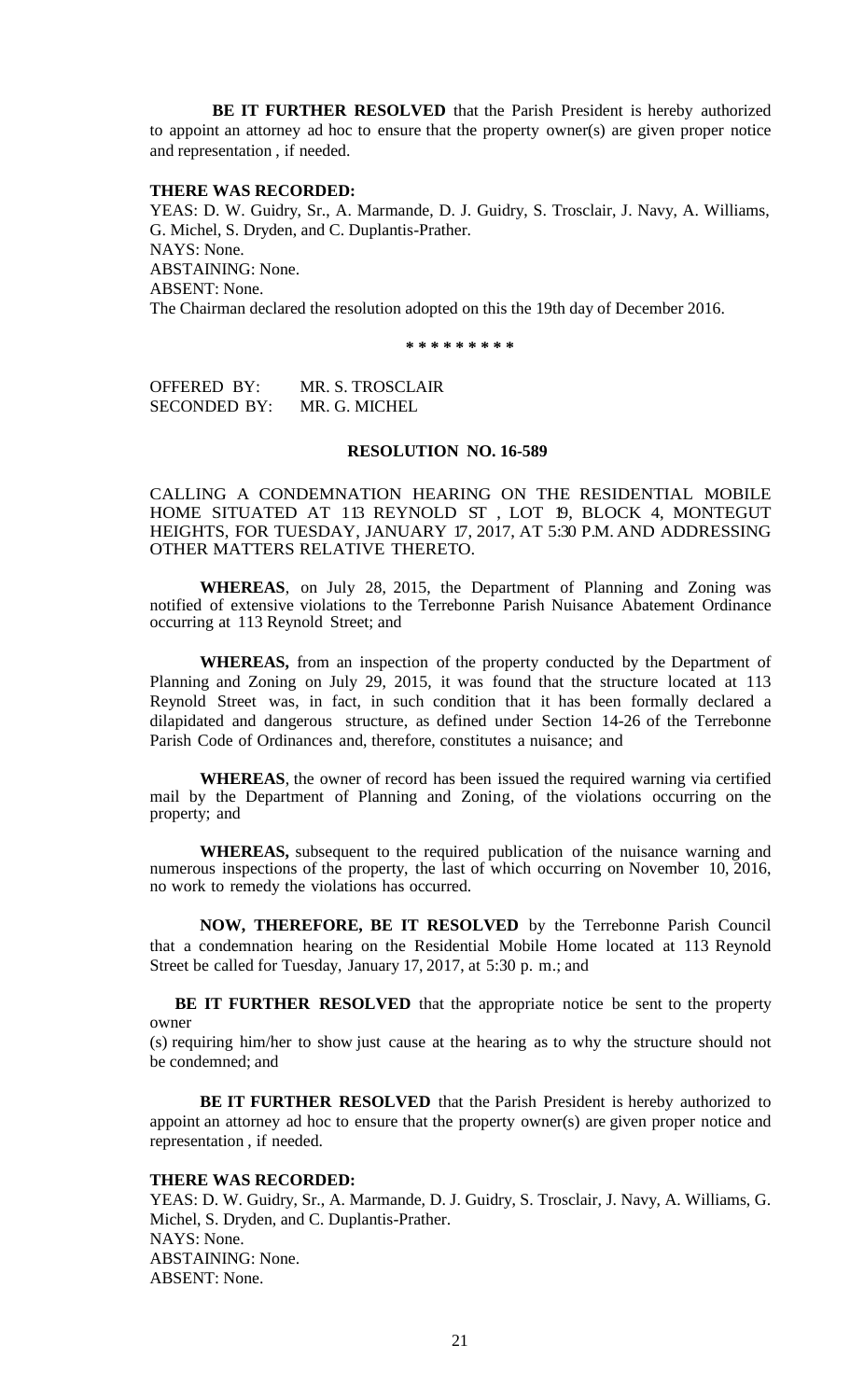The Chairman declared the resolution adopted on this the 19th day of December 2016.

**\* \* \* \* \* \* \* \* \***

OFFERED BY: MR. S. TROSCLAIR SECONDED BY: MR. G. MICHEL

## **RESOLUTION NO. 16-590**

CALLING A CONDEMNATION HEARING ON THE RESIDENTIAL MOBILE HOME SITUATED AT 233 LIVAS LN , LOT ON THE LEFT DESCENDING BANK OF BAYOU TERREBONNE, 102FT X 408', FOR TUESDAY, JANUARY 17, 2017, AT 5:30 P.M. AND ADDRESSING OTHER MATTERS RELATIVE THERETO.

**WHEREAS,** on August 11, 20 16, the Department of Planning and Zoning was notified of extensive violations to the Terrebonne Parish Nuisance Abatement Ordinance occurring at 233 Livas Lane; and

**WHEREAS,** from an inspection of the property conducted by the Department of Planning and Zoning on August 18, 2016, it was found that the structure located at 233 Livas Lane was, in fact, in such condition that it has been formally declared a dilapidated and dangerous structure, as defined under Section 14-26 of the Terrebonne Parish Code of Ordinances and, therefore, constitutes a nuisance; and

**WHEREAS,** the owner of record has been issued the required warning via certified mail by the Department of Planning and Zoning, of the violations occurring on the property; and

**WHEREAS,** subsequent to the required publication of the nuisance warning and numerous inspections of the property, the last of which occurring on November 14, 2016, no work to remedy the violations has occurred.

**NOW, THEREFORE, BE IT RESOLVED** by the Terrebonne Parish Council that a condemnation hearing on the Residential Mobile Home located at 233 Livas Lane be called for Tuesday, January 17, 20 17, at 5:30 p. m.; and

**BE IT FURTHER RESOLVED** that the appropriate notice be sent to the property owner (s) requiring him/her to show just cause at the hearing as to why the structure should not be condemned; and

**BE IT FURTHER RESOLVED** that the Parish President is hereby authorized to appoint an attorney ad hoc to ensure that the property owner(s) are given proper notice and representation, if needed.

#### **THERE WAS RECORDED:**

YEAS: D. W. Guidry, Sr., A. Marmande, D. J. Guidry, S. Trosclair, J. Navy, A. Williams, G. Michel, S. Dryden, and C. Duplantis-Prather. NAYS: None. ABSTAINING: None. ABSENT: None. The Chairman declared the resolution adopted on this the 19th day of December 2016.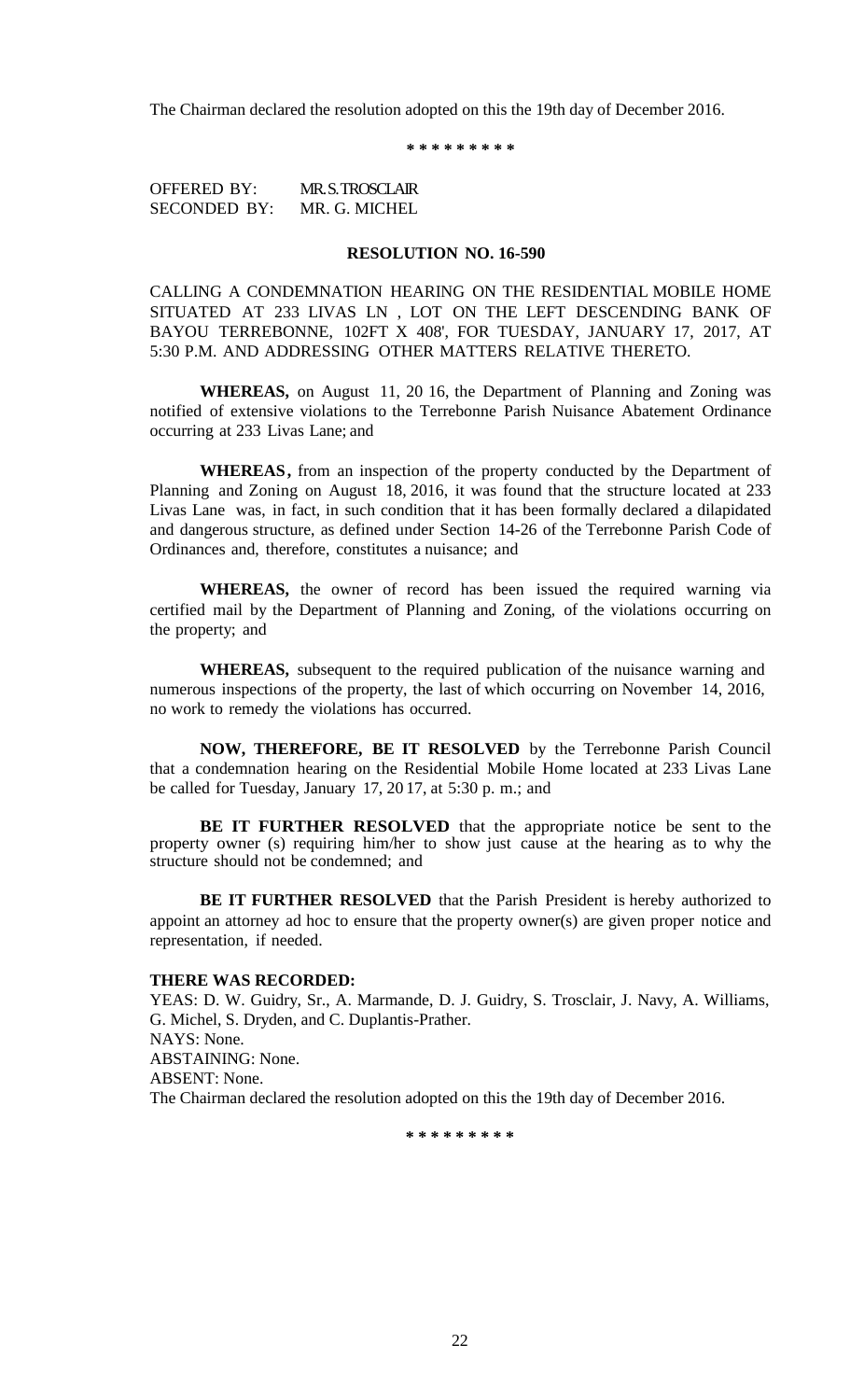# **RESOLUTION NO. 16-591**

CALLING A CONDEMNATION HEARING ON THE RESIDENTIAL ACCESSORY STRUCTURE SITUATED AT 200 STERLING DR , LOTS 13 AND 14 BLOCK 3 PHASE I ASHLAND PLANTATION SOUTH., FOR TUESDAY, JANUARY 17, 2017, AT 5:30 P.M. AND ADDRESSING OTHER MATTERS RELATIVE THERETO.

**WHEREAS,** on July 07, 2016, the Department of Planning and Zoning was notified of extensive violations to the Terrebonne Parish Nuisance Abatement Ordinance occurring at 200 Sterling Drive; and

**WHEREAS,** from an inspection of the property conducted by the Department of Planning and Zoning on July 12, 2016, it was found that the structure located at 200 STERLING DR was, in fact, in such condition that it has been formally declared a dilapidated and dangerous structure, as defined under Section 14-26 of the Terrebonne Parish Code of Ordinances and, therefore, constitutes a nuisance; and

**WHEREAS,** the owner of record has been issued the required warning via certified mail by the Department of Planning and Zoning, of the violations occurring on the property; and

**WHEREAS,** subsequent to the required publication of the nuisance warning and numerous inspections of the property, the last of which occurring on November 11, 2016, no work to remedy the violations has occurred.

**NOW, THEREFORE, BE IT RESOLVED** by the Terrebonne Parish Council that a condemnation hearing on the Residential Accessory Structure located at 200 STERLING DR be called for Tuesday, January 17, 2017, at 5:30 p.m.; and

**BE IT FURTHER RESOLVED** that the appropriate notice be sent to the property owner (s) requiring him/her to show just cause at the hearing as to why the structure should not be condemned; and

**BE IT FURTHER RESOLVED** that the Parish President is hereby authorized to appoint an attorney ad hoc to ensure that the property owner(s) are given proper notice and representation, if needed.

### **THERE WAS RECORDED:**

YEAS: D. W. Guidry, Sr., A. Marmande, D. J. Guidry, S. Trosclair, J. Navy, A. Williams, G. Michel, S. Dryden, and C. Duplantis-Prather. NAYS: None. ABSTAINING: None. ABSENT: None. The Chairman declared the resolution adopted on this the 19th day of December 2016.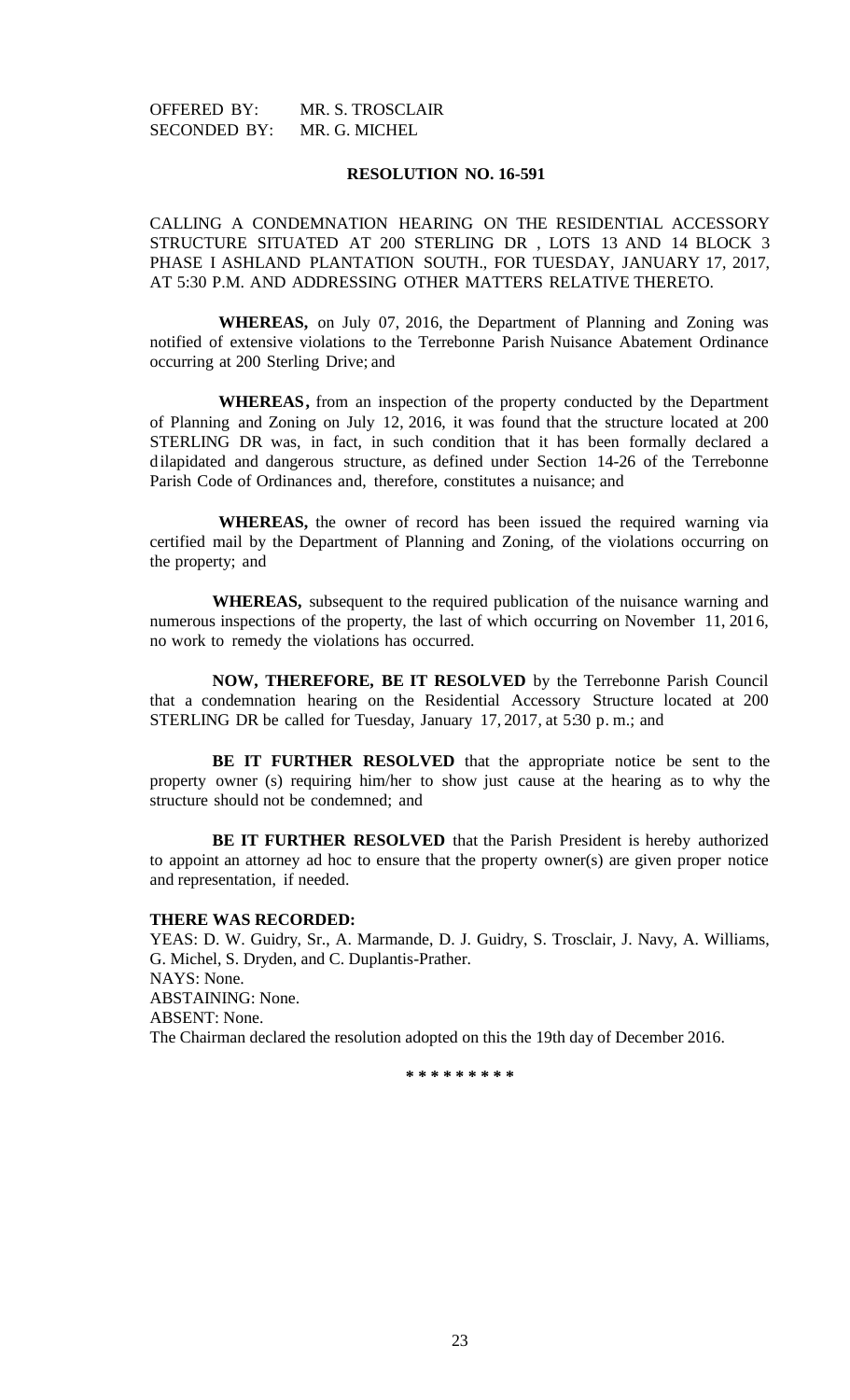### **RESOLUTION NO. 16-592**

CALLING A CONDEMNATION HEARING ON THE RESIDENTIAL STRUCTURE SITUATED AT 1732 ACADIAN DR , LOT 1 BLOCK 2 VAN BOUDREAUX SUBD. LESS WESTERN 62FT OF LOT SOLD, FOR TUESDAY, JANUARY 17, 2017, AT 5:30 P.M. AND ADDRESSING OTHER MATTERS RELATIVE THERETO.

**WHEREAS,** on April 20, 2016, the Department of Planning and Zoning was notified of extensive violations to the Terrebonne Parish Nuisance Abatement Ordinance occurring at 1732 Acadian Drive; and

**WHEREAS,** from an inspection of the property conducted by the Department of Planning and Zoning on April 26, 2016, it was found that the structure located at 1732 ACADIAN DR was, in fact, in such condition that it has been formally declared a dilapidated and dangerous structure, as defined under Section 14-26 of the Terrebonne Parish Code of Ordinances and, therefore, constitutes a nuisance; and

**WHEREAS,** the owner of record has been issued the required warning via certified mail by the Department of Planning and Zoning, of the violations occurring on the property; and

**WHEREAS,** subsequent to the required publication of the nuisance warning and numerous inspections of the property, the last of which occurring on November 10, 2016, no work to remedy the violations has occurred.

**NOW, THEREFORE, BE IT RESOLVED** by the Terrebonne Parish Council that a condemnation hearing on the Residential Structure located at 1732 Acadian Drive be called for Tuesday, January 17, 2017, at 5:30 p. m.; and

**BE IT FURTHER RESOLVED** that the appropriate notice be sent to the property owner (s) requiring him/her to show just cause at the hearing as to why the structure should not be condemned; and

**BE IT FURTHER RESOLVED** that the Parish President is hereby authorized to appoint an attorney ad hoc to ensure that the property owner(s) are given proper notice and representation, if needed.

### **THERE WAS RECORDED:**

YEAS: D. W. Guidry, Sr., A. Marmande, D. J. Guidry, S. Trosclair, J. Navy, A. Williams, G. Michel, S. Dryden, and C. Duplantis-Prather. NAYS: None. ABSTAINING: None. ABSENT: None. The Chairman declared the resolution adopted on this the 19th day of December 2016.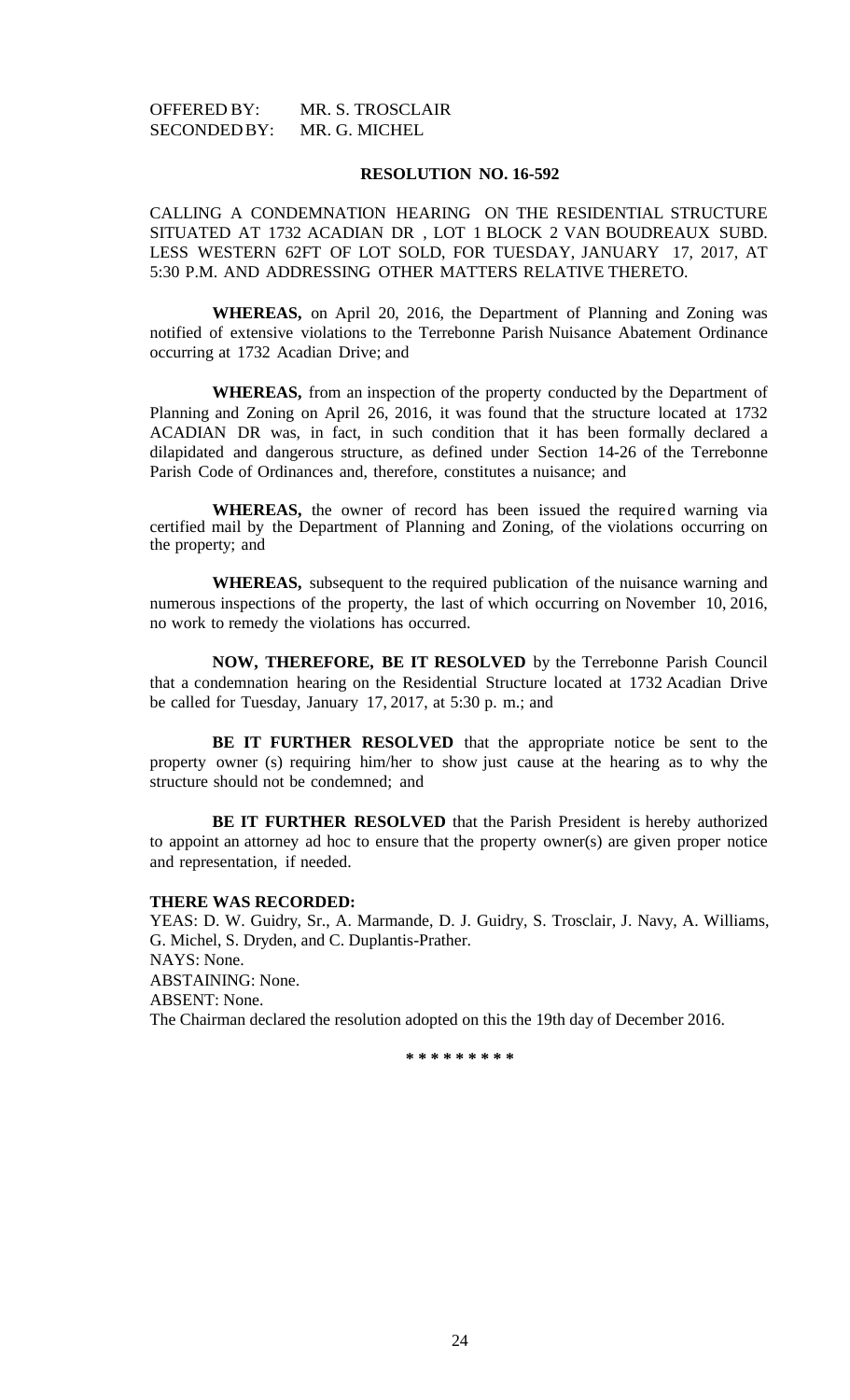| <b>OFFERED BY:</b>  | MR. S. TROSCLAIR |
|---------------------|------------------|
| <b>SECONDED BY:</b> | MR. G. MICHEL    |

#### **RESOLUTION NO. 16-593**

CALLING A CONDEMNATION HEARING ON THE RESIDENTIAL MOBILE HOME SITUATED AT 622 BRIER DR , LOT 12, BLOCK 9, ADDENDUM 1 EDGEWOOD SUBD., FOR TUESDAY, JANUARY 17, 2017, AT 5:30 P.M. AND ADDRESSING OTHER MATTERS RELATIVE THERETO.

**WHEREAS**, on April 29, 2016, the Department of Planning and Zoning was notified of extensive violations to the Terrebonne Parish Nuisance Abatement Ordinance occurring at 622 Brier Drive ; and

**WHEREAS**, from an inspection of the property conducted by the Department of Planning and Zoning on May 12, 2016, it was found that the structure located at 622 Brier Drive was, in fact, in such condition that it has been formally declared a dilapidated and dangerous structure, as defined under Section 14-26 of the Terrebonne Parish Code of Ordinances and, therefore, constitutes a nuisance; and

**WHEREAS**, the owner of record has been issued the required warning via certified mail by the Department of Planning and Zoning, of the violations occurring on the property; and

**WHEREAS**, subsequent to the required publication of the nuisance warning and numerous inspections of the property, the last of which occurring on November 09, 2016, no work to remedy the violations has occurred.

**NOW, THEREFORE, BE IT RESOLVED** by the Terrebonne Parish Council that a condemnation hearing on the Residential Mobile Home located at 622 BRIER DR be called for Tuesday, January 17, 2017, at 5:30 p. m.; and

**BE IT FURTHER RESOLVED** that the appropriate notice be sent to the property owner (s) requiring him/her to show just cause at the hearing as to why the structure should not be condemned; and

**BE IT FURTHER RESOLVED** that the Parish President is hereby authorized to appoint an attorney ad hoc to ensure that the property owner(s) are given proper notice and representation, if needed.

#### **THERE WAS RECORDED:**

YEAS: D. W. Guidry, Sr., A. Marmande, D. J. Guidry, S. Trosclair, J. Navy, A. Williams, G. Michel, S. Dryden, and C. Duplantis-Prather. NAYS: None. ABSTAINING: None. ABSENT: None. The Chairman declared the resolution adopted on this the 19th day of December 2016.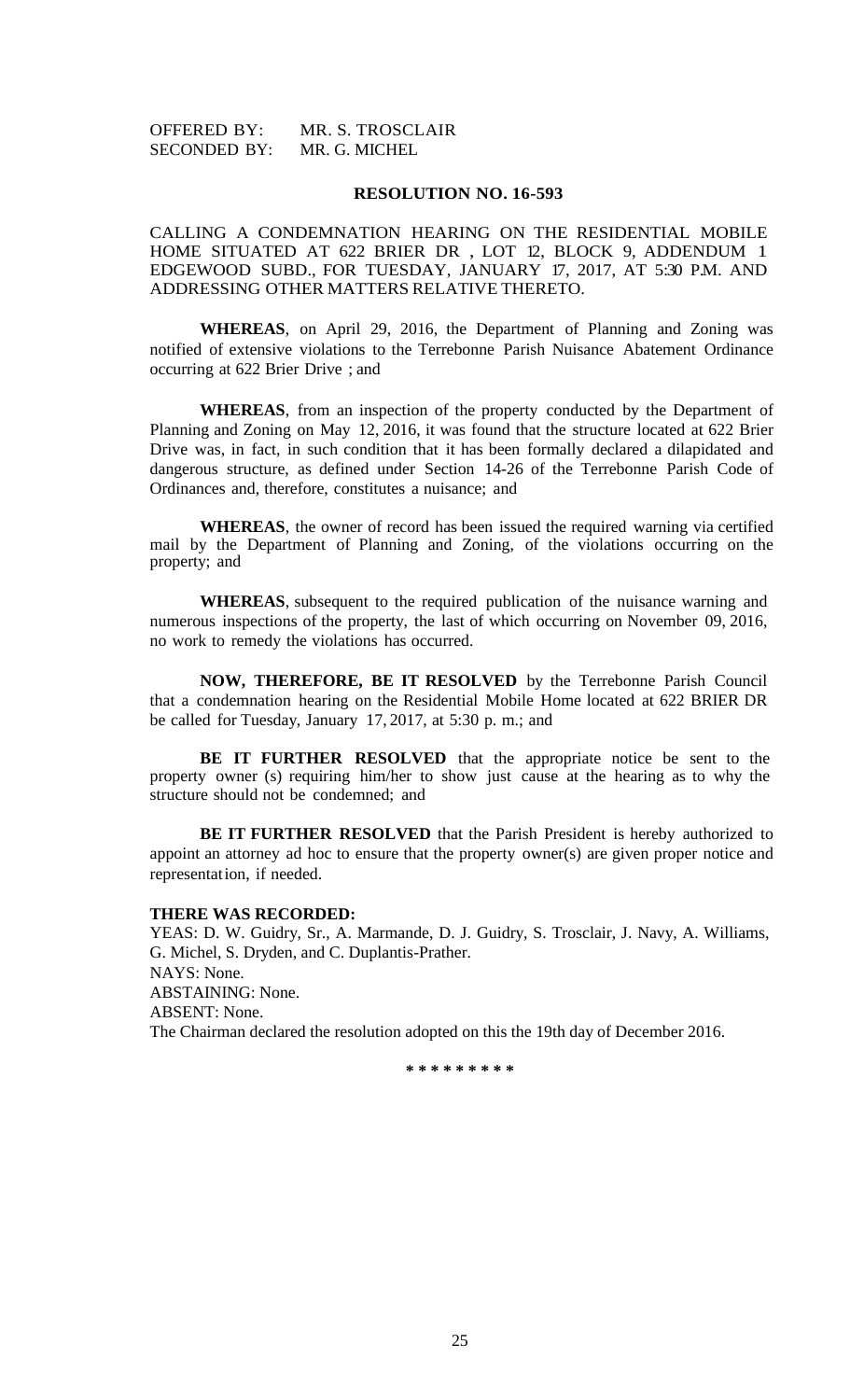## **RESOLUTION NO. 16-595**

CALLING A CONDEMNATION HEARING ON THE RESIDENTIAL STRUCTURE SITUATED AT 825 COMMUNITY ST , WEST 112 OF LOT 2 AND ALL LOT 3 BLOCK 8 BERGERON VOISIN ADDITION., FOR TUESDAY, JANUARY 17, 2017, AT 5:30 P.M.AND ADDRESSING OTHER MATTERS RELATIVE THERETO.

**WHEREAS**, on June 15, 2016, the Department of Planning and Zoning was notified of extensive violations to the Terrebonne Parish Nuisance Abatement Ordinance occurring at 825 Community Street; and

**WHEREAS**, from an inspection of the property conducted by the Department of Planning and Zoning on June 17, 2016, it was found that the structure located at 825 COMMUNITY ST was, in fact, in such condition that it has been formally declared a dilapidated and dangerous structure, as defined under Section 14-26 of the Terrebonne Parish Code of Ordinances and, therefore, constitutes a nuisance; and

**WHEREAS**, the owner of record has been issued the required warning via certified mail by the Department of Planning and Zoning, of the violations occurring on the property; and

**WHEREAS**, subsequent to the required publication of the nuisance warning and numerous inspections of the property, the last of which occurring on November 11, 2016, no work to remedy the violations has occurred.

**NOW, THEREFORE, BE IT RESOLVED** by the Terrebonne Parish Council that a condemnation hearing on the Residential Structure located at 825 Community Street be called for Tuesday, January 17, 2017, at 5:30 p. m.; and

**BE IT FURTHER RESOLVED** that the appropriate notice be sent to the property owner (s) requiring him/her to show just cause at the hearing as to why the structure should not be condemned; and

**BE IT FURTHER RESOLVED** that the Parish President is hereby authorized to appoint an attorney ad hoc to ensure that the property owner(s) are given proper notice and representation, if needed.

#### **THERE WAS RECORDED:**

YEAS: D. W. Guidry, Sr., A. Marmande, D. J. Guidry, S. Trosclair, J. Navy, A. Williams, G. Michel, S. Dryden, and C. Duplantis-Prather. NAYS: None. ABSTAINING: None. ABSENT: None.

The Chairman declared the resolution adopted on this the 19th day of December 2016.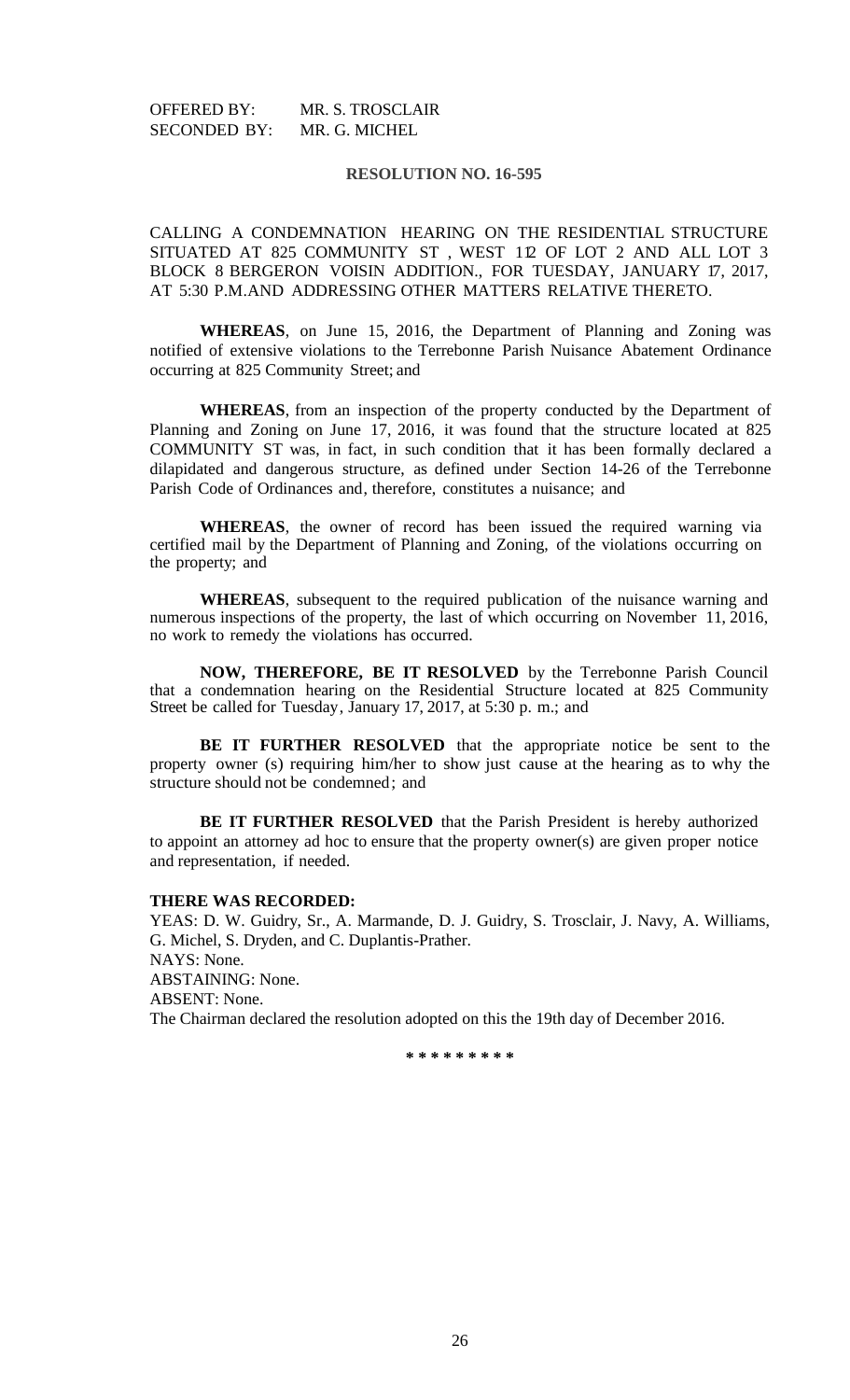## **RESOLUTION NO.** 16-596

CALLING A CONDEMNATION HEARING ON THE RESIDENTIAL STRUCTURE SITUATED AT 3710 BAKER DR , LOT 6 AND EASTERMOST 1 FT. OF LOT 5 BLOCK 5 ADDEN. 6 - VILLAGE EAST SUBD., FOR TUESDAY, JANUARY 17, 2017, AT 5:30 P.M. AND ADDRESSING OTHER MATTERS RELATIVE THERETO.

**WHEREAS,** on September 16, 2016, the Department of Planning and Zoning was notified of extensive violations to the Terrebonne Parish Nuisance Abatement Ordinance occurring at 3710 Baker Dr; and

**WHEREAS,** from an inspection of the property conducted by the Department of Planning and Zoning on September 22, 2016, it was found that the structure located at 3710 BAKER DR was, in fact, in such condition that it has been formally declared a dilapidated and dangerous structure, as defined under Section 14-26 of the Terrebonne Parish Code of Ordinances and, therefore, constitutes a nuisance; and

**WHEREAS,** the owner of record has been issued the required warning via certified mail by the Department of Planning and Zoning, of the violations occurring on the property; and

**WHEREAS,** subsequent to the required publication of the nuisance warning and numerous inspections of the property, the last of which occurring on November 14, 20 16, no work to remedy the violations has occurred.

**NOW, THEREFORE, BE IT RESOLVED** by the Terrebonne Parish Council that a condemnation hearing on the Residential Structure located at 3710 BAKER DR be called for Tuesday, January 17, 2017, at 5:30 p. m.; and

**BE IT FURTHER RESOLVED** that the appropriate notice be sent to the property owner

(s) requiring him/her to show just cause at the hearing as to why the structure should not be condemned; and

**BE IT FURTHER RESOLVED** that the Parish President is hereby authorized to appoint an attorney ad hoc to ensure that the property owner(s) are given proper notice and representation, if needed.

#### **THERE WAS RECORDED:**

YEAS: D. W. Guidry, Sr., A. Marmande, D. J. Guidry, S. Trosclair, J. Navy, A. Williams, G. Michel, S. Dryden, and C. Duplantis-Prather. NAYS: None. ABSTAINING: None. ABSENT: None. The Chairman declared the resolution adopted on this the 19th day of December 2016.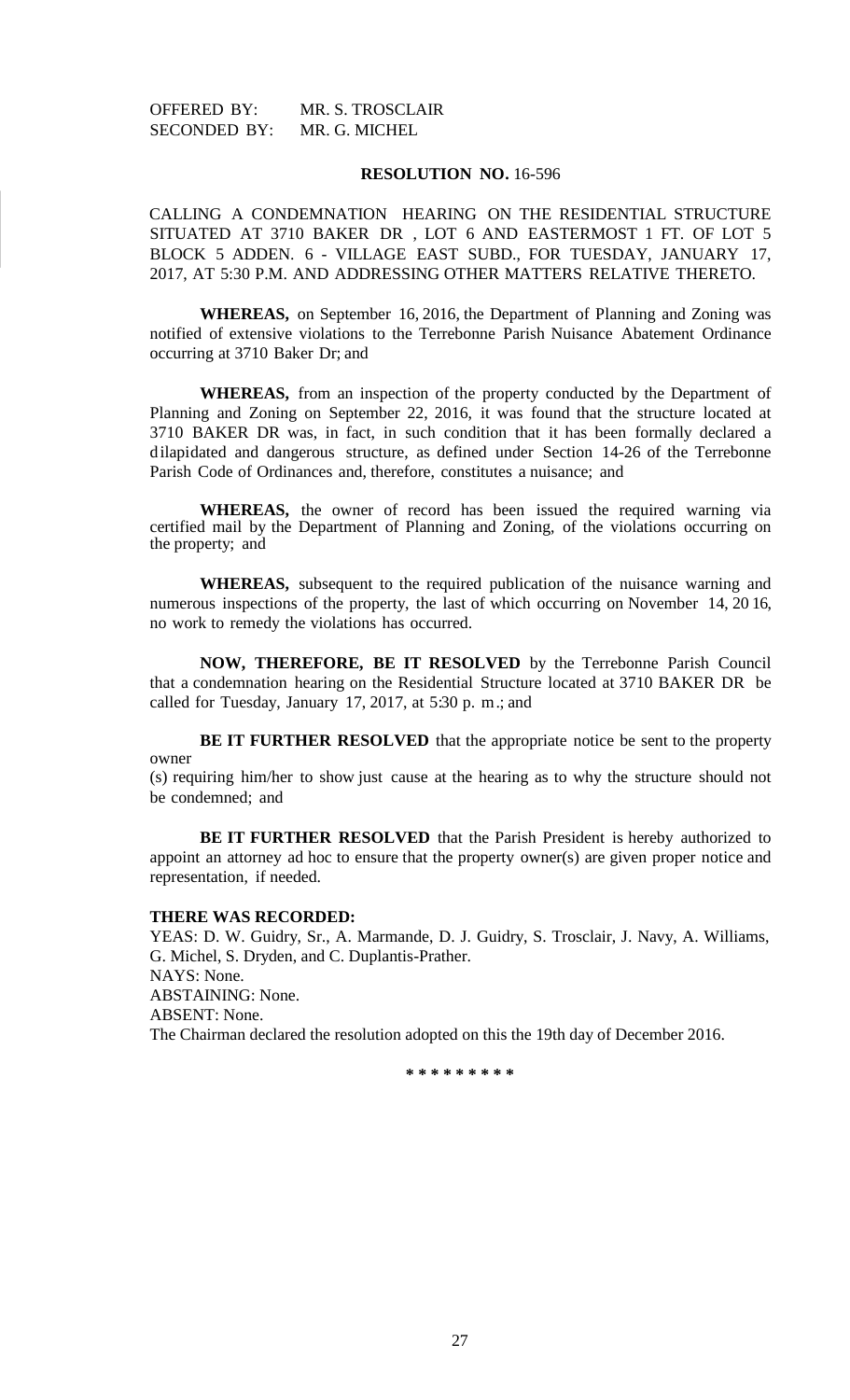#### **RESOLUTION NO. 16-597**

CALLING A CONDEMNATION HEARING ON THE COMMERCIAL STRUCTURE SITUATED AT 10129 EAST MAIN ST , BATTURE LOT MEASURING 190FT X 114FT ON EAST MAIN STREET, FOR TUESDAY, JANUARY 17, 2017, AT 5:30 P.M. AND ADDRESSING OTHER MATTERS RELATIVE THERETO.

**WHEREAS,** on July 29, 2016, the Department of Planning and Zoning was notified of extensive violations to the Terrebonne Parish Nuisance Abatement Ordinance occurring at 10129 EAST MAIN ST ; and

**WHEREAS,** from an inspection of the property conducted by the Department of Planning and Zoning on August 05, 2016, it was found that the structure located at 10129 EAST MAIN ST was, in fact, in such condition that it has been formally declared a dilapidated and dangerous structure, as defined under Section 14-26 of the Terrebonne Parish Code of Ordinances and, therefore, constitutes a nuisance; and

**WHEREAS,** after attempts to contact the owner of record via certified mail, the Department of Planning and Zoning published the required warning giving the owner notice of the violations; and

**WHEREAS,** subsequent to the required publication of the nuisance warning and numerous inspections of the property, the last of which occurring on November 14, 2016, no work to remedy the violations has occurred.

**NOW, THEREFORE, BE IT RESOLVED** by the Terrebonne Parish Council that a condemnation hearing on the Commercial Structure located at 10129 East Main Street be called for Tuesday, January 17, 2017, at 5:30 p. m.; and

**BE IT FURTHER RESOLVED** that the appropriate notice be sent to the property owner (s) requiring him/her to show just cause at the hearing as to why the structure should not be condemned; and

**BE IT FURTHER RESOLVED** that the Parish President is hereby authorized to appoint an attorney ad hoc to ensure that the property owner(s) are given proper notice and representation, if needed.

### **THERE WAS RECORDED:**

YEAS: D. W. Guidry, Sr., A. Marmande, D. J. Guidry, S. Trosclair, J. Navy, A. Williams, G. Michel, S. Dryden, and C. Duplantis-Prather. NAYS: None. ABSTAINING: None. ABSENT: None. The Chairman declared the resolution adopted on this the 19th day of December 2016.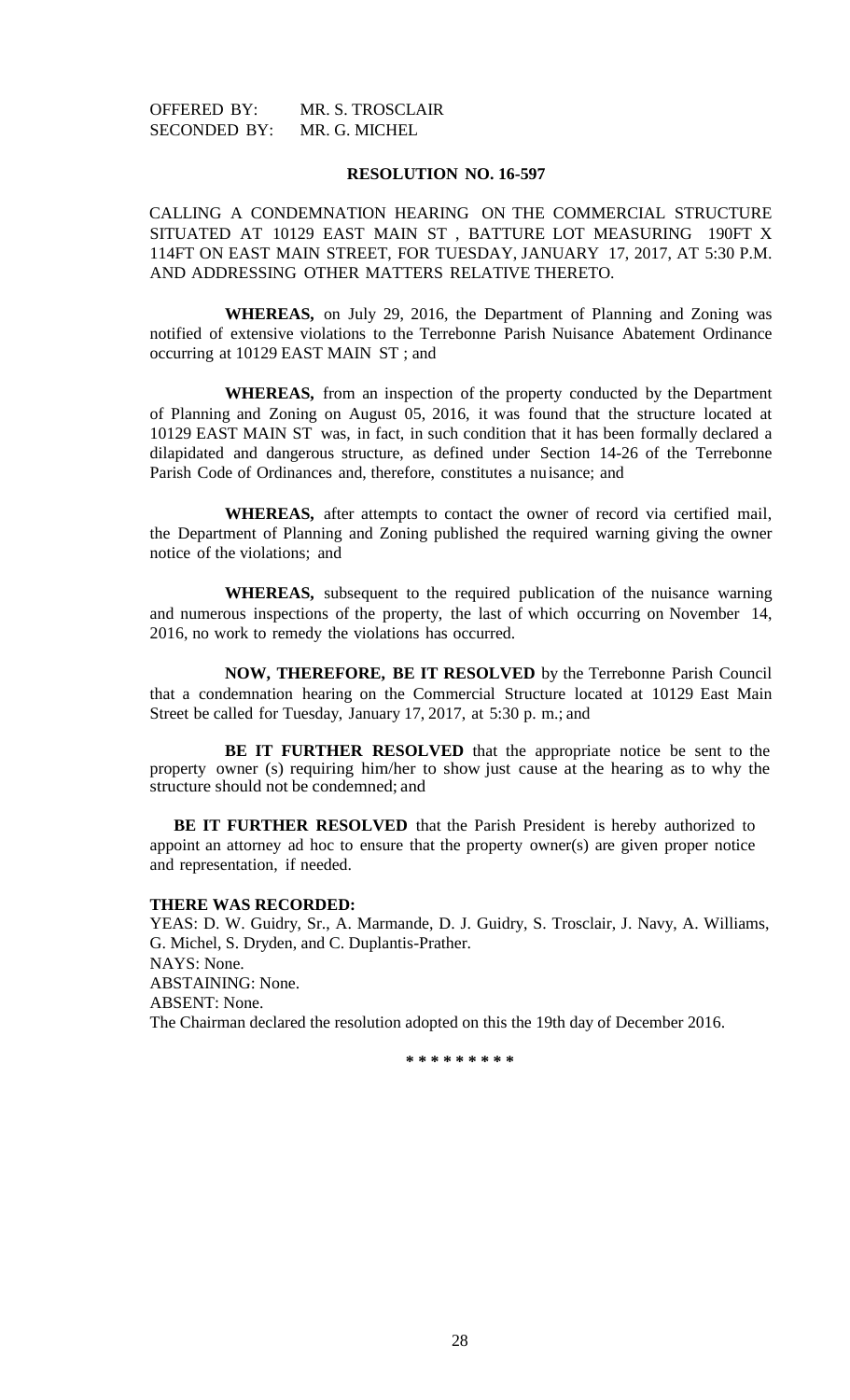#### **RESOLUTION NO. 16-597**

CALLING A CONDEMNATION HEARING ON THE COMMERCIAL STRUCTURE SITUATED AT 132 ACKLEN AV , E/2 LOTS 7 AND 8 BLOCK A MECHANICVILLE., FOR TUESDAY, JANUARY 17, 2017, AT 5:30 P.M. AND ADDRESSING OTHER MATTERS RELATIVE THERETO.

**WHEREAS,** on June 09, 2016, the Department of Planning and Zoning was notified of extensive violations to the Terrebonne Parish Nuisance Abatement Ordinance occurring at 132 Acklen Avenue; and

**WHEREAS,** from an inspection of the property conducted by the Department of Planning and Zoning on June 13, 2016, it was found that the structure located at 132 Acklen Avenue was, in fact, in such condition that it has been formally declared a dilapidated and dangerous structure, as defined under Section 14-26 of the Terrebonne Parish Code of Ordinances and, therefore, constitutes a nuisance; and

**WHEREAS,** the owner of record has been issued the required warning via certified mail by the Department of Planning and Zoning, of the violations occurring on the property; and

**WHEREAS,** subsequent to the required publication of the nuisance warning and numerous inspections of the property, the last of which occurring on November 15, 2016, no work to remedy the violations has occurred.

**NOW, THEREFORE, BE IT RESOLVED** by the Terrebonne Parish Council that a condemnation hearing on the Commercial Structure located at 132 Acklen Avenue be called for Tuesday, January 17, 2017, at 5:30 p. m.; and

**BE IT FURTHER RESOLVED** that the appropriate notice be sent to the property owner (s) requiring him/her to show just cause at the hearing as to why the structure should not be condemned; and

**BE IT FURTHER RESOLVED** that the Parish President is hereby authorized to appoint an attorney ad hoc to ensure that the property owner(s) are given proper notice and representation, if needed.

#### **THERE WAS RECORDED:**

YEAS: D. W. Guidry, Sr., A. Marmande, D. J. Guidry, S. Trosclair, J. Navy, A. Williams, G. Michel, S. Dryden, and C. Duplantis-Prather. NAYS: None. ABSTAINING: None. ABSENT: None. The Chairman declared the resolution adopted on this the 19th day of December 2016.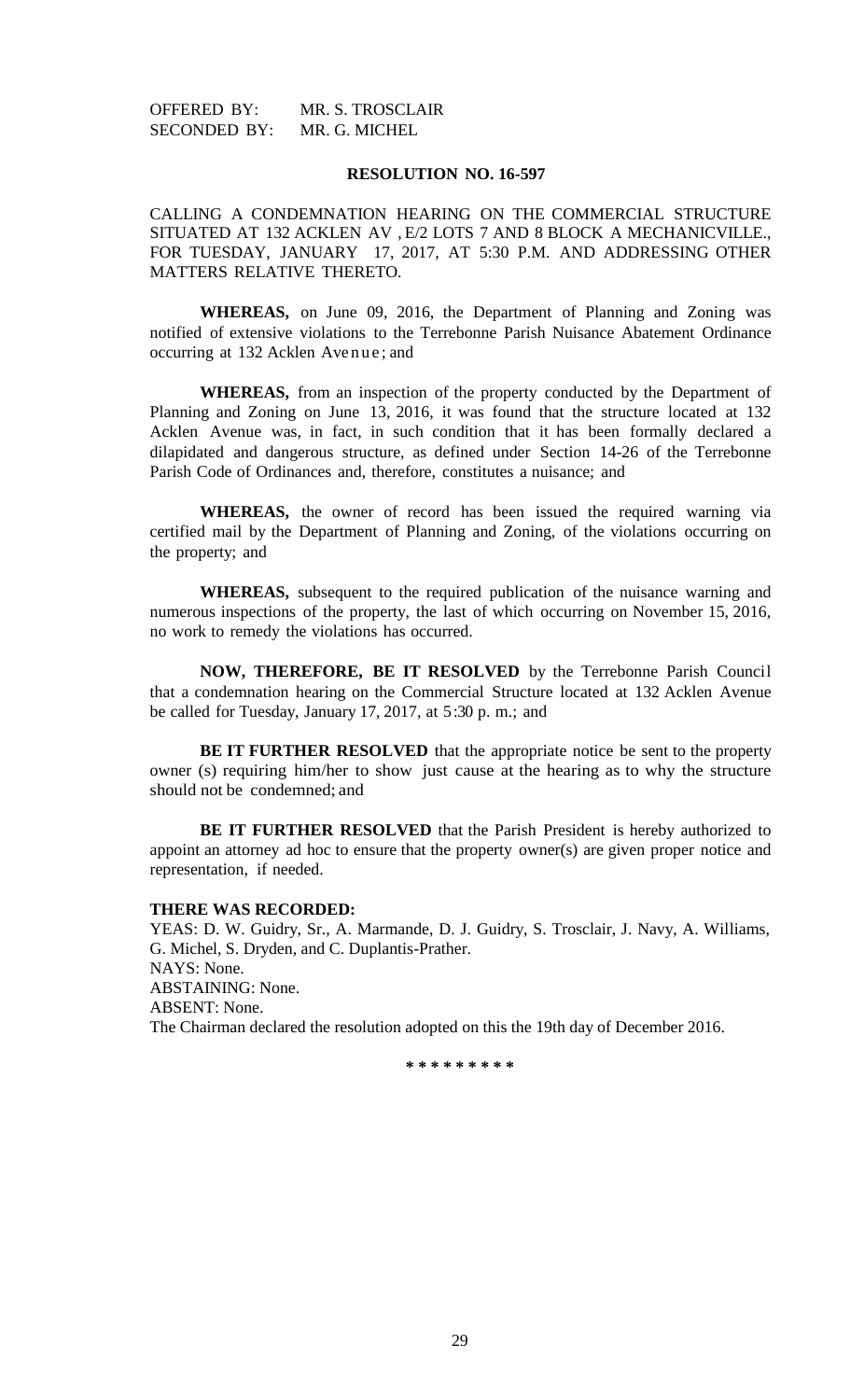# RESOLUTIONNO. 16-598

CALLING A CONDEMNATION HEARING ON THE RESIDENTIAL STRUCTURE SITUATED AT 1855 A BAYOU BLUE ROAD, TRACT 97; BEGINNING 170' FROM BAYOU BLUE IN SECTION 44 T16S-R17E, FOR TUESDAY, JANUARY 17, 2017, AT 5:30 P.M. AND ADDRESSING OTHER MATTERS RELATIVE THERETO.

**WHEREAS,** on July 12, 2016, the Department of Planning and Zoning was notified of extensive violations to the Terrebonne Parish Nuisance Abatement Ordinance occurring at 114 Alex Williams Lane; and

**WHEREAS,** from an inspection of the property conducted by the Department of Planning and Zoning on July 21, 2016 it was found that the structure located at **1855 A Bayou Blue Road** was, in fact, in such condition that it has been formally declared a dilapidated and dangerous structure, as defined under Section 14-26 of the Terrebonne Parish Code of Ordinances and, therefore, constitutes a nuisance; and

**WHEREAS,** the owner of record has been issued the required warning via certified mail by the Department of Planning and Zoning, of the violations occurring on the property; and

**WHEREAS,** subsequent to the required notifications and inspections of the property, the last of which occurring on November 10, 2016, no work to remedy the violations has occurred.

**NOW, THEREFORE, BE IT RESOLVED** by the Terrebonne Parish Council that a condemnation hearing on the residential structure located at 1855 A Bayou Blue Road, be called for Tuesday, January 17, 2017 at 5:30 p. m.; and

**BE IT FURTHER RESOLVED** that the appropriate notice be sent to the property owner(s) requiring him/her to show just cause at the hearing as to why the structure should not be condemned; and

**BE IT FURTHER RESOLVED** that the Parish President is hereby authorized to appoint an attorney ad hoc to ensure that the property owner(s) are given proper notice and representation , if needed.

# **THERE WAS RECORDED:**

YEAS: D. W. Guidry, Sr., A. Marmande, D. J. Guidry, S. Trosclair, J. Navy, A. Williams, G. Michel, S. Dryden, and C. Duplantis-Prather. NAYS: None. ABSTAINING: None. ABSENT: None. The Chairman declared the resolution adopted on this the 19th day of December 2016.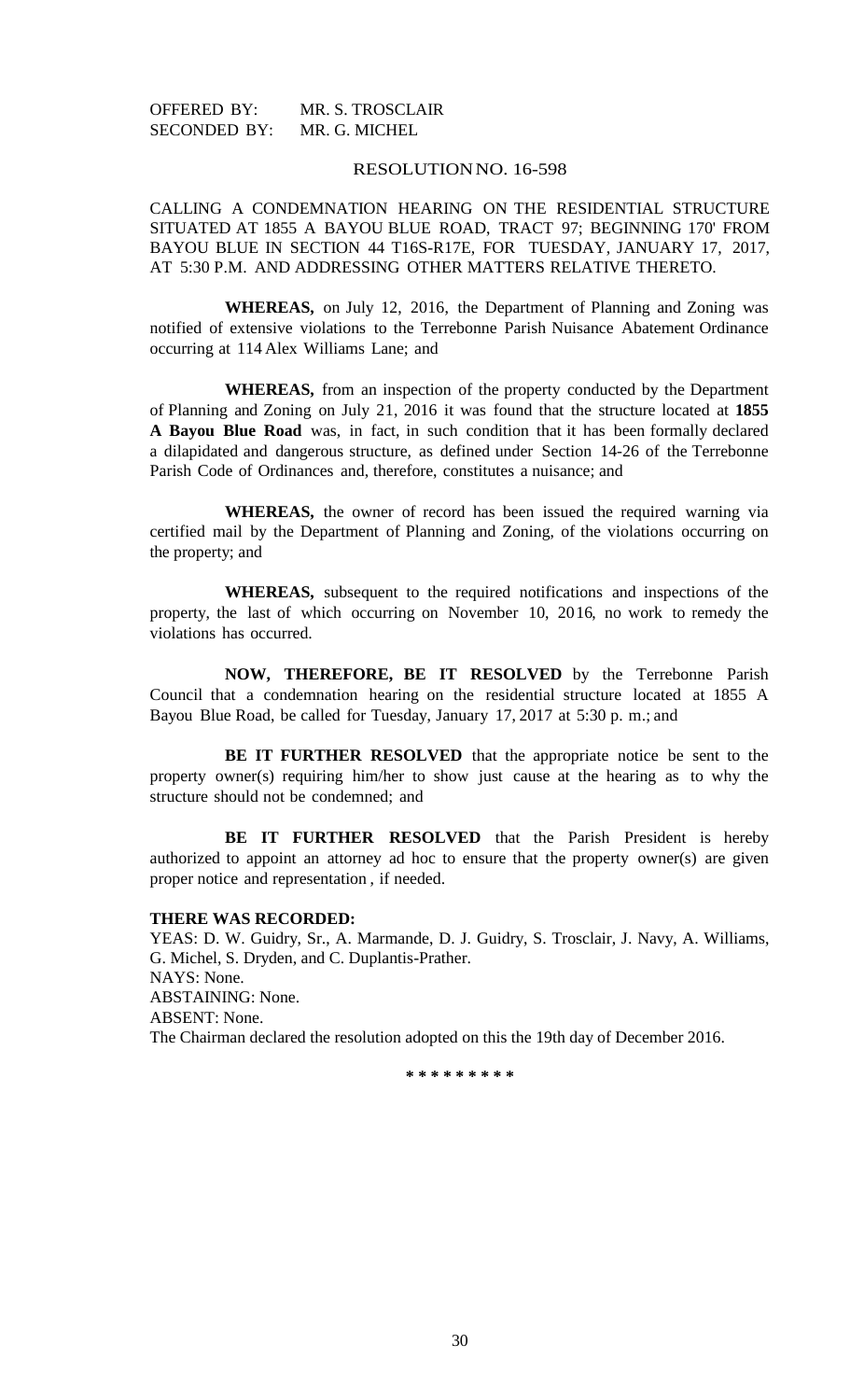# **RESOLUTION NO. 16-599**

CALLING A CONDEMNATION HEARING ON THE RESIDENTIAL STRUCTURE SITUATED AT 12 J CIR , LOT 31 BLOCK 31 ADDEN. 4 BROADMOOR SUBD., FOR TUESDAY, JANUARY 17, 2017, AT 5:30 P.M. AND ADDRESSING OTHER MATTERS RELATIVE THERETO.

**WHEREAS,** on April 19, 2016, the Department of Planning and Zoning was notified of extensive violations to the Terrebonne Parish Nuisance Abatement Ordinance occurring at 12 J CIR; and

**WHEREAS,** from an inspection of the property conducted by the Department of Planning and Zoning on April 27, 2016, it was found that the structure located at 12 J CIR was, in fact, in such condition that it has been formally declared a dilapidated and dangerous structure, as defined under Section 14-26 of the Terrebonne Parish Code of Ordinances and, therefore, constitutes a nuisance; and

**WHEREAS,** the owner of record has been issued the required warning via certified mail by the Department of Planning and Zoning, of the violations occurring on the property; and

**WHEREAS,** subsequent to the required publication of the nuisance warning and numerous inspections of the property , the last of which occurring on November 10, 2016, no work to remedy the violations has occurred.

**NOW, THEREFORE, BE IT RESOLVED** by the Terrebonne Parish Council that a condemnation hearing on the Residential Structure located at 12 J CIR be called for Tuesday, January 17, 2017, at 5:30 p. m.; and

**BE IT FURTHER RESOLVED** that the appropriate notice be sent to the property owner (s) requiring him/her to show just cause at the hearing as to why the structure should not be condemned; and

**BE IT FURTHER RESOLVED** that the Parish President is hereby authorized to appoint an attorney ad hoc to ensure that the property owner(s) are given proper notice and representation, if needed.

# **THERE WAS RECORDED:**

YEAS: D. W. Guidry, Sr., A. Marmande, D. J. Guidry, S. Trosclair, J. Navy, A. Williams, G. Michel, S. Dryden, and C. Duplantis-Prather. NAYS: None. ABSTAINING: None. ABSENT: None. The Chairman declared the resolution adopted on this the 19th day of December 2016.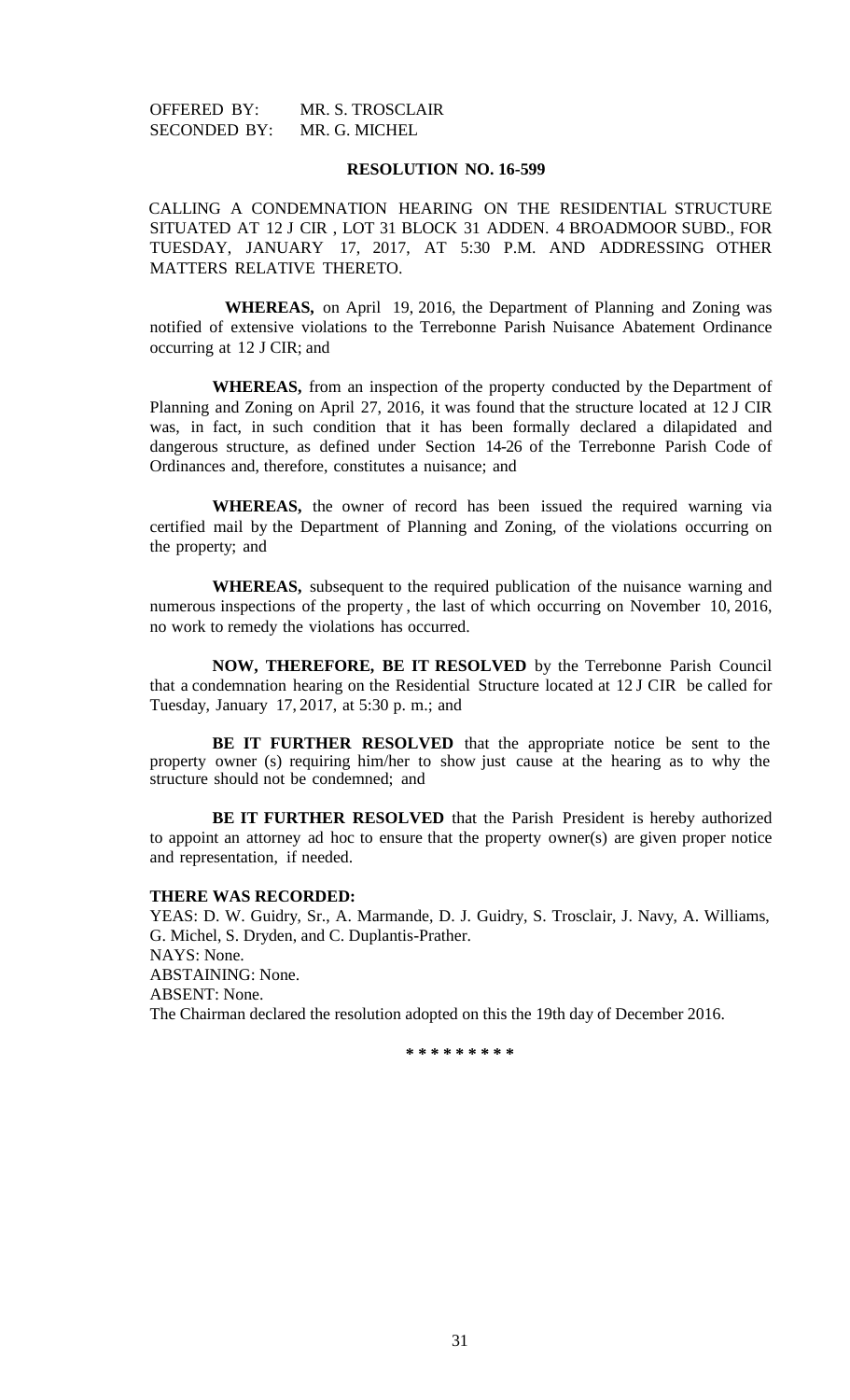#### **RESOLUTION NO. 16-600**

CALLING A CONDEMNATION HEARING ON THE RESIDENTIAL STRUCTURE SITUATED AT 8347 PARK AV , LOT 3, BLOCK 6 - CONNELY SUBD., FOR TUESDAY, JANUARY 17, 2017, AT 5:30 P.M. AND ADDRESSING OTHER MATTERS RELATIVE THERETO.

**WHEREAS,** on May 18, 2016, the Department of Planning and Zoning was notified of extensive violations to the Terrebonne Parish Nuisance Abatement Ordinance occurring at 8347 Park Avenue; and

**WHEREAS,** from an inspection of the property conducted by the Department of Planning and Zoning on May 20, 2016, it was found that the structure located at 8347 PARK AV was, in fact, in such condition that it has been formally declared a dilapidated and dangerous structure, as defined under Section 14-26 of the Terrebonne Parish Code of Ordinances and, therefore, constitutes a nuisance; and

**WHEREAS,** after attempts to contact the owner of record via certified mail, the Department of Planning and Zoning published the required warning giving the owner notice of the violations; and

**WHEREAS,** subsequent to the required publication of the nuisance warning and numerous inspections of the property, the last of which occurring on November 09, 2016, no work to remedy the violations has occurred.

**NOW, THEREFORE, BE IT RESOLVED** by the Terrebonne Parish Council that a condemnation hearing on the Residential Structure located at 8347 PARK AV be called for Tuesday, January 17, 2017, at 5:30 p. m.; and

**BE IT FURTHER RESOLVED** that the appropriate notice be sent to the property owner (s) requiring him/her to show just cause at the hearing as to why the structure should not be condemned; and

**BE IT FURTHER RESOLVED** that the Parish President is hereby authorized to appoint an attorney ad hoc to ensure that the property owner(s) are given proper notice and representation, if needed.

#### **THERE WAS RECORDED:**

YEAS: D. W. Guidry, Sr., A. Marmande, D. J. Guidry, S. Trosclair, J. Navy, A. Williams, G. Michel, S. Dryden, and C. Duplantis-Prather. NAYS: None. ABSTAINING: None. ABSENT: None. The Chairman declared the resolution adopted on this the 19th day of December 2016.

**\* \* \* \* \* \* \* \* \***

Mr. G. Michel moved, seconded by Mr. S. Trosclair, "THAT, there being no further business to come before the Community Development & Planning Committee, the meeting be adjourned."

The Chairman called for the vote on the motion offered by Mr. G. Michel. THERE WAS RECORDED: YEAS: D. W. Guidry, Sr., A. Marmande, D. J. Guidry, S. Trosclair, J. Navy, A. Williams, G. Michel, S. Dryden, and C. Duplantis-Prather. NAYS: None.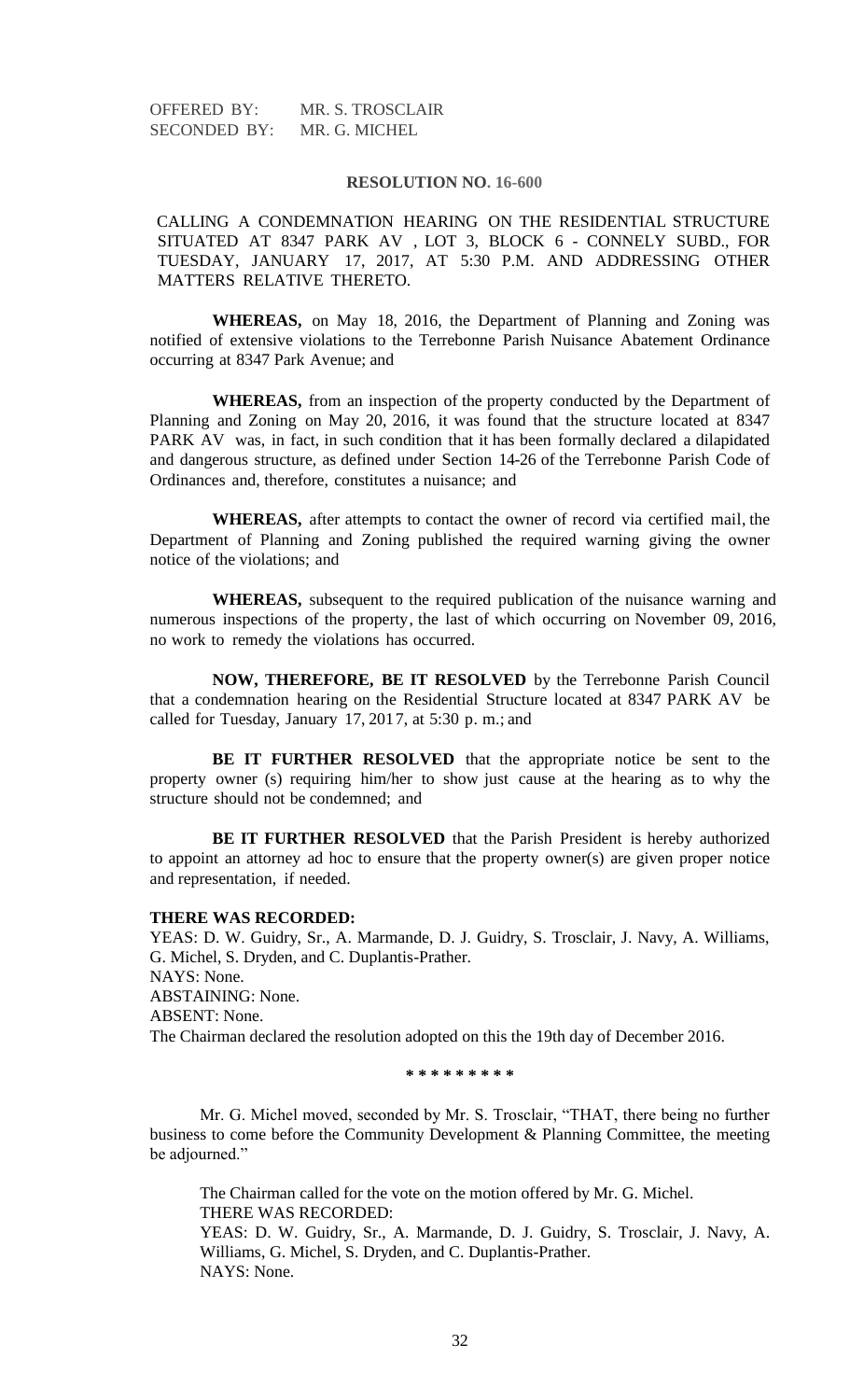ABSENT: None.

m.

The Chairman declared the motion adopted and the meeting was adjourned at 5:45 p.

Dirk J. Guidry, Chairman

Tammy E. Triggs, Minute Clerk

Mr. D. J. Guidry moved, seconded by Mr. S. Trosclair, "THAT, the Council accept and ratify the minutes of the Community Development and Planning meeting held on 12/19/16."

The Chairman called for a vote on the motion offered by Mr. D. J. Guidry. THERE WAS RECORDED: YEAS: D. W. Guidry, Sr., A. Marmande, D. J. Guidry, S. Trosclair, J. Navy, A. Williams, G. Michel, S. Dryden and C. Duplantis-Prather. NAYS: None. ABSENT: None. The Chairman declared the motion adopted.

The Chairman called for a report on the Budget and Finance Committee meeting held on 12/19/16, whereupon the Committee Chairwoman rendered the following:

# **BUDGET & FINANCE COMMITTEE**

#### **DECEMBER 19, 2016**

The Chairwoman, Arlanda Williams, called the Budget & Finance Committee meeting to order at 5:50 p. m. in the Terrebonne Parish Council Meeting Room with an Invocation offered by Committee member G. Michel and the Pledge of Allegiance led by Committee member C. Duplantis-Prather. Upon roll call, Committee Members recorded as present were: D. W. Guidry, Sr., A. Marmande, D. J. Guidry, S. Trosclair, J. Navy, A. Williams, G. Michel, S. Dryden and C. Duplantis-Prather. A quorum was declared present.

| <b>OFFERED BY:</b>  | MRS. C. DUPLANTIS-PRATHER |
|---------------------|---------------------------|
| <b>SECONDED BY:</b> | MR. D. W. GUIDRY, SR.     |

#### **RESOLUTION NO. 16-601**

Approving the 2016 Balancing Budget Adjustment and 2017 Budget Plan (Operations and Five-Year Capital Outlay) of the Terrebonne Parish Veterans Memorial District.

**WHEREAS**, effective June 17, 2008, the Terrebonne Parish Veterans Memorial District (the "District) was created as a governing authority under the provisions of LA R.S. 33:9357, which requires the District to receive approval of the Terrebonne Parish Council prior to any of the following actions by the board:

# **1. Adoption of an annual budget**

- 2. Purchase, sale or encumbrance of immovable property.
- 3. Submitting for voter approval any tax proposal.
- 4. Any other matter or action as determined by ordinance adopted by the Terrebonne Parish Consolidated Government, and

**WHEREAS**, the District was successful in the voters' approval of a .5 mill property tax in 2010, with the first levy of said millage in the Fall of 2011 for the budget year of 2012, and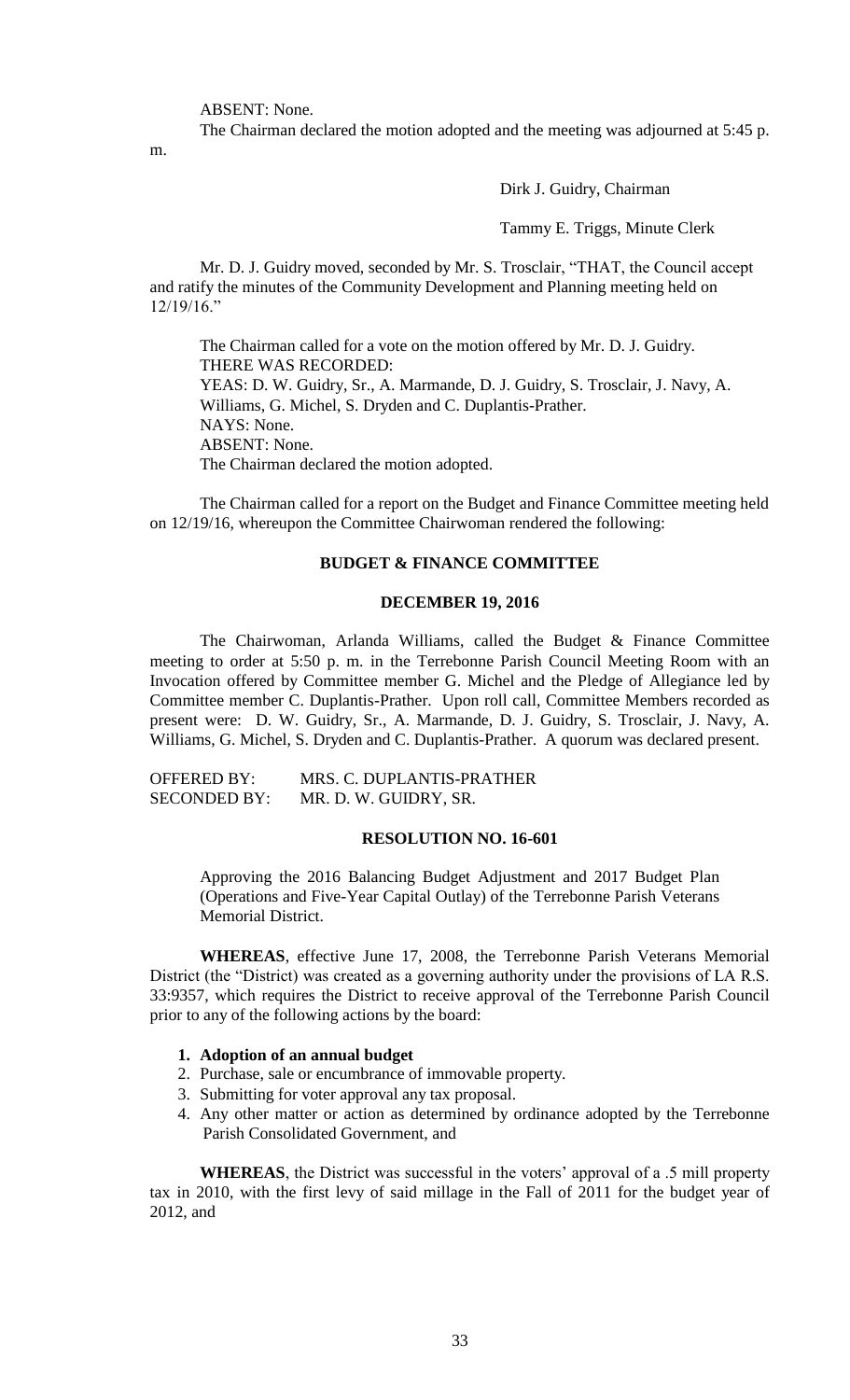**WHEREAS**, the District approved their 2016 final balancing budget amendment for their General Fund Operations, at their regular meeting of December 15, 2016 subject to Council Approval, and

**WHEREAS**, the District approved their 2017 Operations Budget at their regular meeting of December 15, 2016, subject to Council Approval.

**NOW, THEREFORE BE IT RESOLVED** by the Terrebonne Parish Council (Budget and Finance Committee), on behalf of the Terrebonne Parish Consolidated Government, to approve the Terrebonne Parish Veterans' Memorial District 2016 Final Balancing Budget adjustment and 2017 Budget Plan.

# **THERE WAS RECORDED:**

YEAS: D. W. Guidry, Sr., A. Marmande, D. J. Guidry, S. Trosclair, J. Navy, A. Williams, G. Michel, S. Dryden, and C. Duplantis-Prather. NAYS: None. ABSTAINING: None. ABSENT: None. The Chairwoman declared the resolution adopted on this the 19th day of December 2016.

\* \* \* \* \* \* \* \* \*

| OFFERED BY:         | MR. D. W. GUIDRY, SR.                       |
|---------------------|---------------------------------------------|
| <b>SECONDED BY:</b> | MRS. C. DUPLANTIS-PRATHER AND MR. G. MICHEL |

# **RESOLUTION NO. 16-602**

Authorizing the Parish President execute an agreement with ThyssenKrupp Elevator Americas

**WHEREAS,** authorizing the Parish President to sign the agreement with ThyssenKrupp Elevator Americas for repairs and maintenance to the to the Old Courthouse elevator, and

**WHEREAS,** after careful review by David Drury, Government Facilities Manager it has been determined that the estimate of One Hundred Twenty-Seven Thousand, Four Hundred Twenty-Seven Dollars (\$127,427.00) for repairs and maintenance to the Old Courthouse elevator from ThyssenKrupp Elevator Americas should be accepted contingent upon approval of the agreement by the Legal Department, and

**WHEREAS,** Parish Administration concurs with the recommendation of the Government Facilities Manager to accept the One Hundred Twenty-Seven Thousand, Four Hundred Twenty-Seven Dollars (\$127,427.00) estimate received from ThyssenKrupp Elevator Americas and authorizes execution of said agreement pending the Legal Department's approval as per attached documents, and

**NOW, THEREFORE BE IT RESOLVED** by the Terrebonne Parish Council, on behalf of the Terrebonne Parish Consolidated Government, authorizes the Parish President to sign the agreement repair and maintain the elevator in the Old Courthouse pending approval by the Legal Department, as per attached documents.

#### **THERE WAS RECORDED:**

YEAS: D. W. Guidry, Sr., A. Marmande, D. J. Guidry, S. Trosclair, J. Navy, A. Williams, G. Michel, S. Dryden, and C. Duplantis-Prather. NAYS: None. ABSTAINING: None. ABSENT: None. The Chairwoman declared the resolution adopted on this the 19th day of December 2016.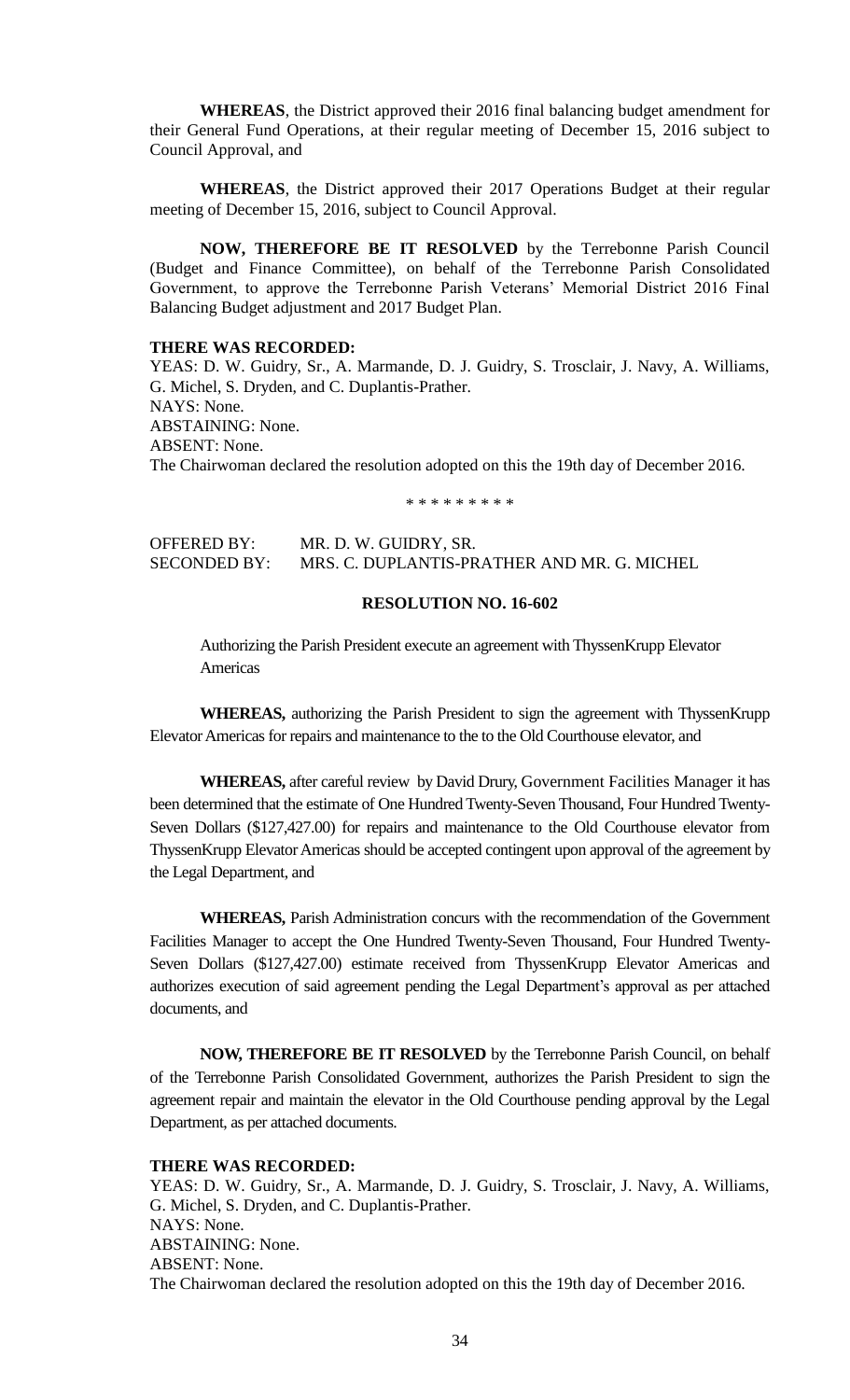\* \* \* \* \* \* \* \* \*

| <b>OFFERED BY:</b>  | MR. D. W. GUIDRY, SR. |
|---------------------|-----------------------|
| <b>SECONDED BY:</b> | MR. G. MICHEL         |

## **RESOLUTION NO. 16-603**

**WHEREAS,** on November 30, 2016 bids were received by the Terrebonne Parish Consolidated Government (TPCG) for Bid #16-PEST-62 Pest Control for Various Parish Departments/Divisions, and

**WHEREAS,** after careful review by the Purchasing Division, it has been determined that Fon's Pest Management, Inc. submitted the lowest qualified bid in the amount of One Thousand, Two Hundred Seven Dollars (\$1,207.00) per month, and

**WHEREAS:** The initial contract term shall be for a one (1) year period. Subject to the availability of funds appropriated the contract may be extended, at TPCG's option, for two (2) additional one (1) year periods provided there is no change in the terms, conditions, specifications and pricing structure, and

**WHEREAS,** In the event a greater or lesser quantity is needed, the TPCG reserves the right to increase or decrease the number of locations and frequency of service during the term of the contract, and

**WHEREAS,** Parish Administration concurs with the recommendation that the bid of Fon's Pest Management, Inc. be accepted for Bid #16-PEST-62 Pest Control for Various Parish Departments/Divisions at the aforementioned price as per attached documents, and

**NOW, THEREFORE BE IT RESOLVED,** by Terrebonne Parish Council (Budget and Finance Committee), on behalf of the Terrebonne Parish Consolidated Government, that the recommendation of the Parish Administration be accepted for pest control services, as per attached documents.

### **THERE WAS RECORDED:**

YEAS: D. W. Guidry, Sr., A. Marmande, D. J. Guidry, S. Trosclair, J. Navy, A. Williams, G. Michel, and C. Duplantis-Prather. NAYS: None. ABSTAINING: None. ABSENT: S. Dryden. The Chairwoman declared the resolution adopted on this the 19th day of December 2016.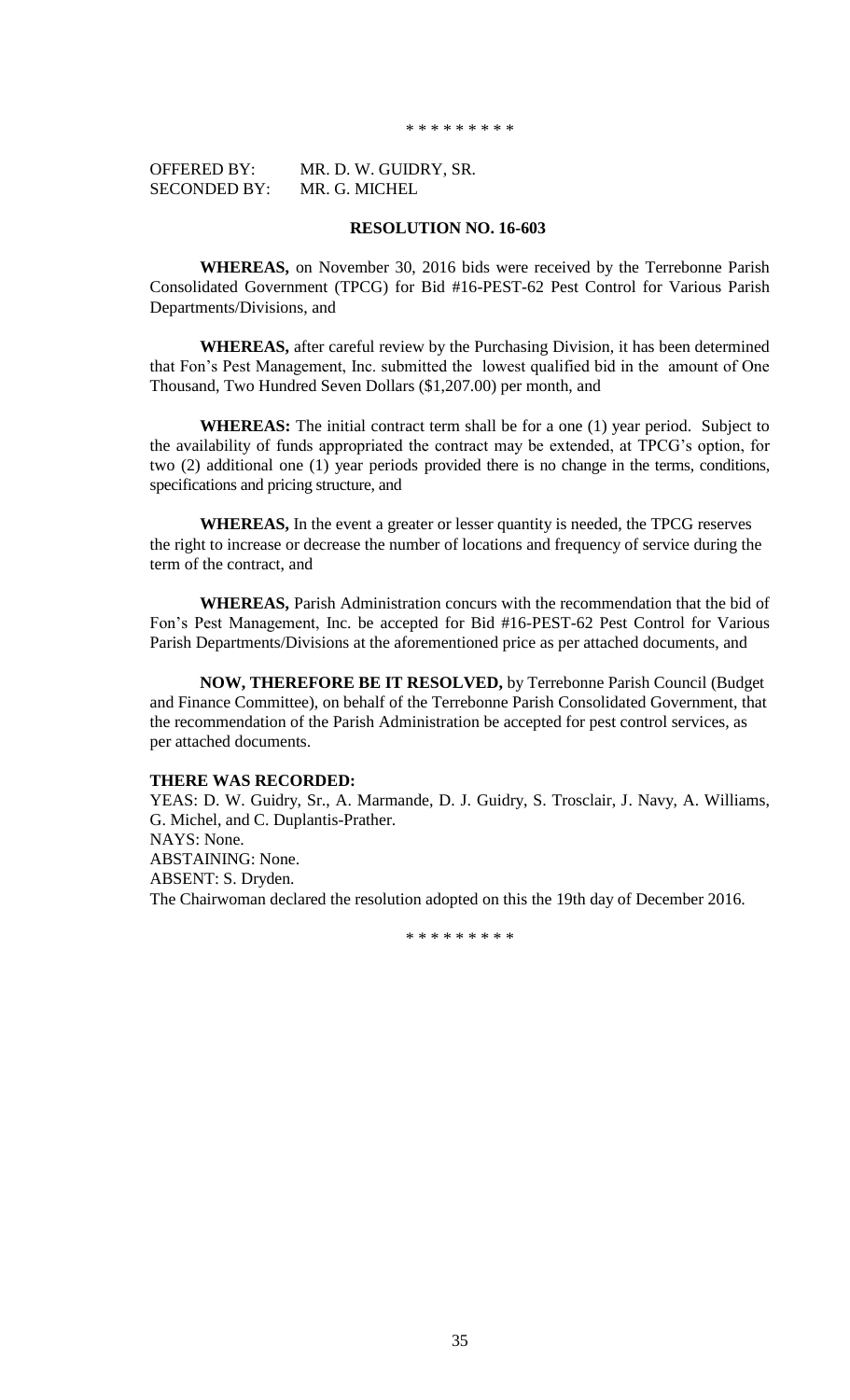| OFFERED BY:  | MR. G. MICHEL    |
|--------------|------------------|
| SECONDED BY: | MR. D. W. GUIDRY |

# **RESOLUTION NO. 16-604**

Approving the 2016 Final Budget Balancing Amendment and the 2017 Budget Plan of the Terrebonne Economic Development Authority.

**WHEREAS**, effective the year 2006, the Terrebonne Economic Development Authority was created as a governing authority under the provisions of LA R.S. 33:130.721, which requires the Board to receive approval of the Terrebonne Parish Council prior to any of the following actions by the board:

## **1. Adoption of an annual budget**

2. Any other matter or action as determined by ordinance adopted by the Terrebonne Parish Consolidated Government, and

**WHEREAS**, the Board adopted their final adjustments to the 2016 Operations Budget and 2017 Operations Budget (Attachment A) at their regular meeting of November 8, 2016 subject to the Parish Council Approval.

**NOW, THEREFORE BE IT RESOLVED** by the Terrebonne Parish Council (Budget and Finance Committee), on behalf of the Terrebonne Parish Consolidated Government, to approve the Terrebonne Economic Development Authority's 2016 Final Budget Balancing Amendment and the 2017 Budget Plan.

### **THERE WAS RECORDED:**

YEAS: D. W. Guidry, Sr., A. Marmande, D. J. Guidry, S. Trosclair, J. Navy, A. Williams, G. Michel, and C. Duplantis-Prather. NAYS: None. ABSTAINING: None. ABSENT: S. Dryden. The Chairwoman declared the resolution adopted on this the 19th day of December 2016.

\* \* \* \* \* \* \* \* \*

OFFERED BY: MR. S. TROSCLAIR SECONDED BY: MR. D. W. GUIDRY, SR.

#### **RESOLUTION NO. 16-605**

Authorizing the Parish President to execute an application form to the Louisiana Commission on Law Enforcement and the Administration of Criminal Justice 2016-17 Task Force Grant for the Houma Police Department of the Terrebonne Parish Consolidated Government; and to address other matters relative thereto.

**WHEREAS,** the Houma Police Department of the Terrebonne Parish Consolidated Government has been approved to implement an application for a grant from the Louisiana Commission on Law Enforcement and the Administration of Criminal Justice Fiscal Year 2016-17 Task Force Fund in the amount of Twenty One Thousand three hundred thirty three dollars (\$21,333.00) for the Terrebonne Parish Consolidated Government. The Fiscal Year 2016-17 Task Force Fund will provide grant funding to improve the effectiveness and safety of our Police Officers by providing them with overtime to target problem areas within the City of Houma and Assumption Parish, and

**WHEREAS,** the Parish Administrative staff and the Parish Finance Department will oversee the application process in the implementation and meeting all the requirements set forth by the Louisiana Commission on Law Enforcement and the Administration of Criminal Justice and,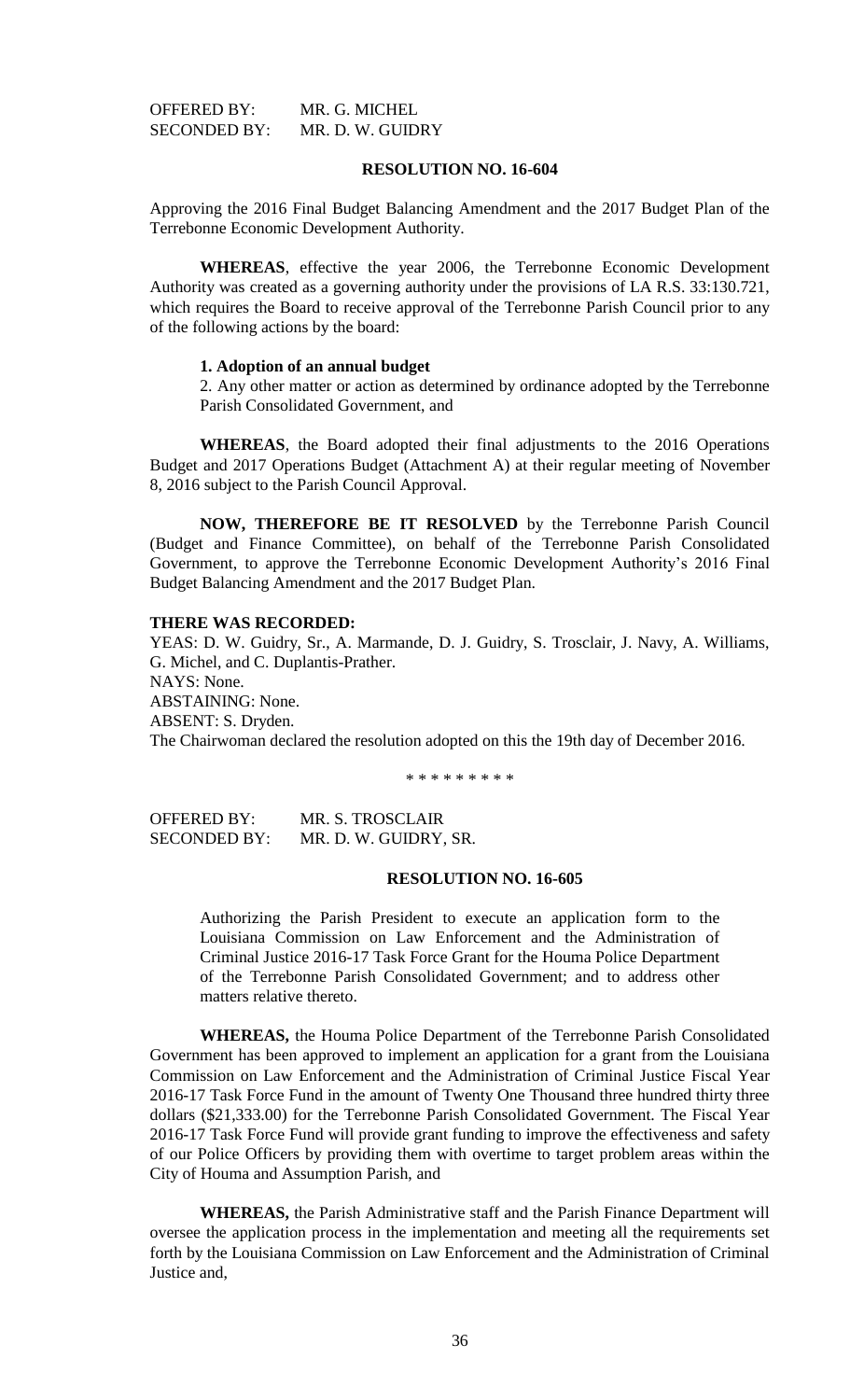**NOW, THEREFORE BE IT RESOLVED,** that the Terrebonne Parish Council on behalf of the Terrebonne Parish Consolidated Government, authorizes the Parish President to execute any and all necessary documents to implement the grant from the Louisiana Commission on Law Enforcement and the Administration of Criminal Justice and to address other matters relative thereto.

#### **THERE WAS RECORDED:**

YEAS: D. W. Guidry, Sr., A. Marmande, D. J. Guidry, S. Trosclair, J. Navy, A. Williams, G. Michel, S. Dryden, and C. Duplantis-Prather. NAYS: None. ABSTAINING: None. ABSENT: None. The Chairwoman declared the resolution adopted on this the 19th day of December 2016.

\* \* \* \* \* \* \* \* \*

OFFERED BY: MR. D. J. GUIDRY<br>SECONDED BY: MS. C. DUPLANTI MS. C. DUPLANTIS-PRATHER AND MR. G. MICHEL

#### **RESOLUTION NO. 16-606**

Authorizing the Parish to enter into a Cooperative Endeavor Agreement with Lenox-Hotard American Legion Post 31 for the cost of the property insurance premium for the building located at 602 Legion Drive.

**WHEREAS**, Article VII, Section 14(c) of the Louisiana Constitution provides that, "[F]or a public purpose, the state and its political subdivisions or political corporations may engage in cooperative endeavors with each other, with the United States or its agencies, or with any public or private association, corporation or individual", and

**WHEREAS**, the Lenox-Hotard American Legion Post 31 has been at this location since 1948

**WHEREAS**, Parish Administration approves the request to pay for the property insurance premium of \$5,826 for the period of November 1, 2016 through October 31, 2017.

**WHEREAS**, TPCG and Lenox-Hotard American Legion Post 31 believe they can substantially benefit the health, safety and welfare of the veterans in Terrebonne and will serve a public purpose and have a public benefit commensurate with the costs.

**NOW, THEREFORE BE IT RESOLVED** by the Terrebonne Parish Council (Budget and Finance Committee), on behalf of the Terrebonne Parish Consolidated Government, that Parish President Gordon E. Dove is hereby authorized to enter into a Cooperative Endeavor Agreement as prepared by the Legal department, to pay the property insurance premium in the amount of \$5,826.

## **THERE WAS RECORDED:**

YEAS: D. W. Guidry, Sr., A. Marmande, D. J. Guidry, S. Trosclair, J. Navy, A. Williams, G. Michel, S. Dryden, and C. Duplantis-Prather. NAYS: None. ABSTAINING: None. ABSENT: None. The Chairwoman declared the resolution adopted on this the 19th day of December 2016.

\* \* \* \* \* \* \* \* \*

Ms. C. Duplantis-Prather moved, seconded by Mr. D. W. Guidry, Sr., "THAT, there being no further business to come before the Budget & Finance Committee, the meeting be adjourned."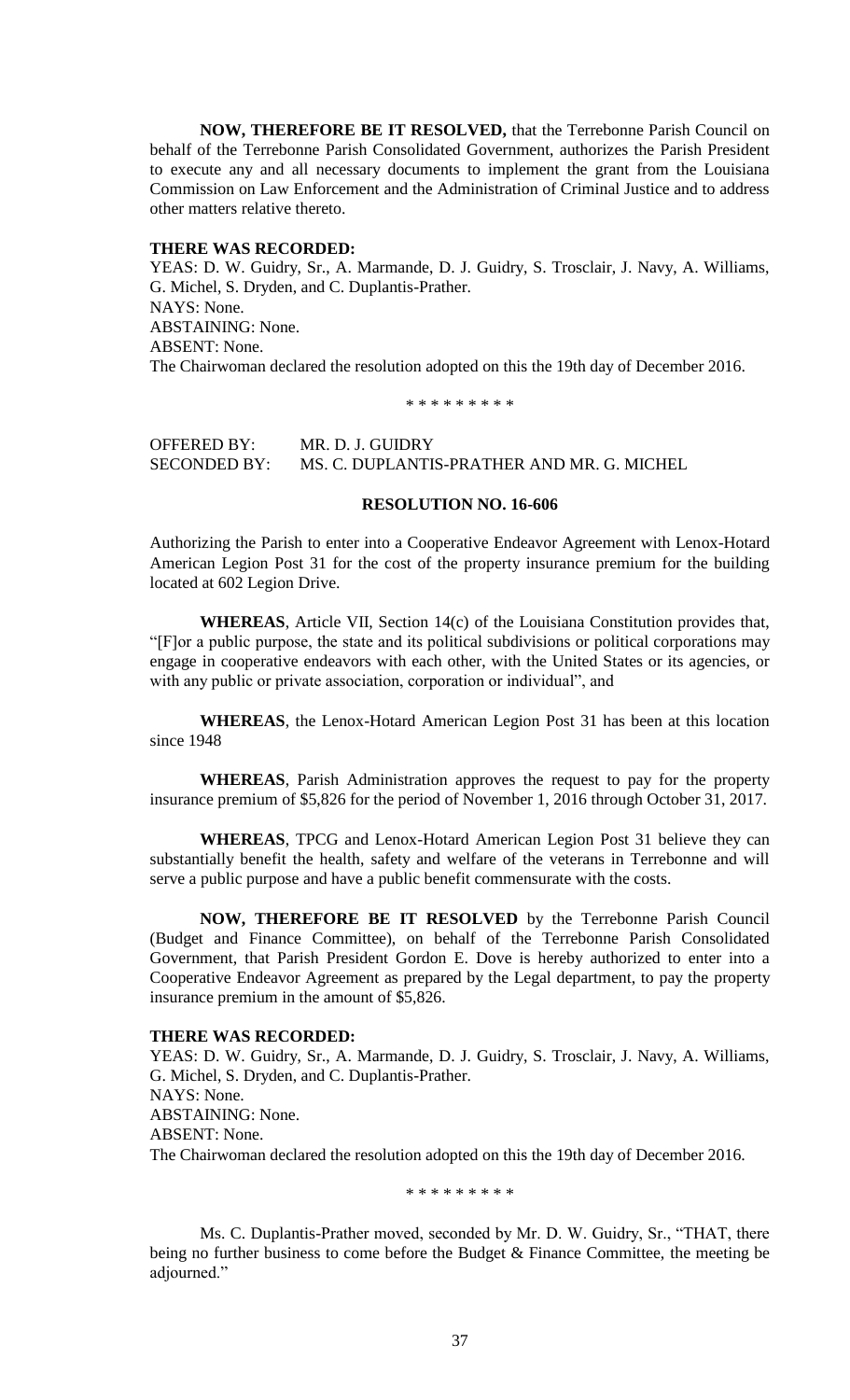The Chairwoman called for the vote on the motion offered by Ms. C. Duplantis-Prather.

THERE WAS RECORDED:

YEAS: D.W. Guidry, Sr., A. Marmande, D. J. Guidry, S. Trosclair, J. Navy, A. Williams, G. Michel, S. Dryden and C. Duplantis-Prather.

NAYS: None. ABSENT: None.

The Chairwoman declared the motion adopted and the meeting was adjourned at 5:52 p.m.

> Arlanda J. Williams, Chairwoman

Tammy E. Triggs, Minute Clerk

Ms. A. Williams moved, seconded by Ms. C. Duplantis-Prather, "THAT, the Council accept and ratify the minutes of the Budget and Finance Committee meeting held on  $12/19/16$ ."

The Chairman called for a vote on the motion offered by Ms. A. Williams. THERE WAS RECORDED: YEAS: D. W. Guidry, Sr., A. Marmande, D. J. Guidry, S. Trosclair, J. Navy, A. Williams, G. Michel, S. Dryden and C. Duplantis-Prather. NAYS: None. ABSENT: None. The Chairman declared the motion adopted.

The Chairman called for a report on the Policy, Procedure and Legal Committee meeting held on 12/19/16, whereupon the Committee Chairman rendered the following:

### **POLICY, PROCEDURE, & LEGAL COMMITTEE**

#### **DECEMBER 19, 2016**

The Chairman, Darrin W. Guidry, Sr., called the Policy, Procedure, & Legal Committee meeting to order at 6:00 p. m. in the Terrebonne Parish Council Meeting Room with an Invocation offered by Committee member C. Duplantis-Prather and the Pledge of Allegiance led by Committee member D. J Guidry. Upon roll call, Committee Members recorded as present were: D. W. Guidry, Sr., A. Marmande, D. J. Guidry, S. Trosclair, J. Navy, A. Williams, G. Michel, S. Dryden and C. Duplantis-Prather. A quorum was declared present.

Ms. A. Williams moved, seconded by Ms. C. Duplantis-Prather, "THAT, the Policy, Procedure, & Legal Committee approve the co-sponsorship request from the Terrebonne Parish NAACP Youth Council for the Martin Luther King Day Celebration Program and March on January 15, 2017, from the Court Square to the Dumas Auditorium."

The Chairman called for the vote on the motion offered by Ms. A. Williams. THERE WAS RECORDED: YEAS: D.W. Guidry, Sr., A. Marmande, D. J. Guidry, S. Trosclair, J. Navy, A. Williams, G. Michel, S. Dryden and C. Duplantis-Prather. NAYS: None. ABSENT: None. The Chairman declared the motion adopted.

Ms. A. Williams moved, seconded by Ms. C. Duplantis-Prather, "THAT, the Policy, Procedure, & Legal Committee approve the co-sponsorship request from Acadian Elementary School for the Mudbug Run on February 11, 2017."

The Chairman called for the vote on the motion offered by Ms. A. Williams.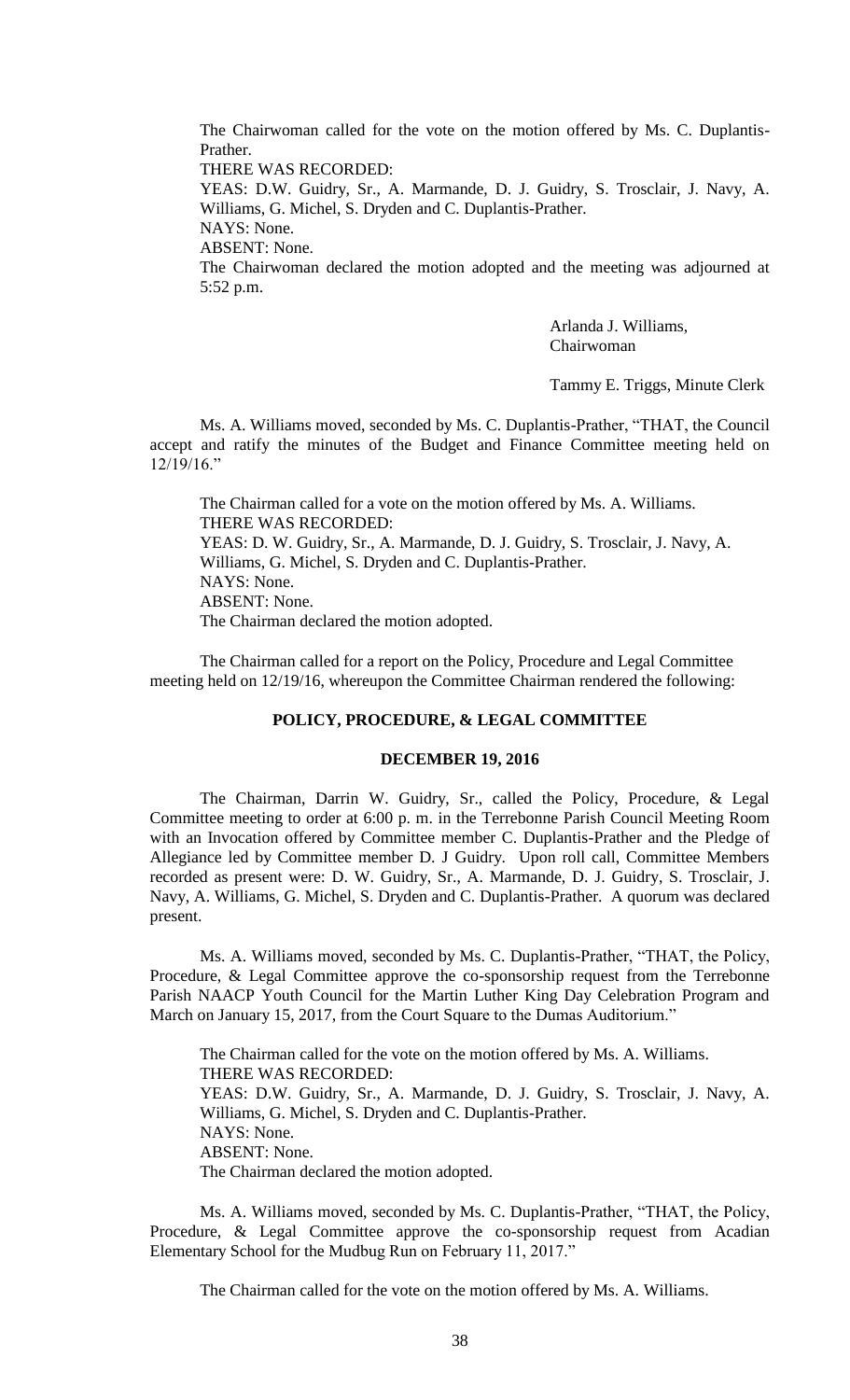THERE WAS RECORDED: YEAS: D.W. Guidry, Sr., A. Marmande, D. J. Guidry, S. Trosclair, J. Navy, A. Williams, G. Michel, S. Dryden and C. Duplantis-Prather. NAYS: None. ABSENT: None. The Chairman declared the motion adopted.

Committee member J. Navy asked that Agenda Item No. 3 -Discussion and possible action with regards to the policy and practice of conducting Parish employee evaluations and the approval of merit increases- be placed on the agenda to find a viable solution in conducting employee evaluations. Mr. Navy explained that he has received numerous calls from Terrebonne Parish employees that feel as though some employees are not being properly evaluated; and noted that there are inconsistencies in the evaluation process. He further explained that some employees are not being held accountable for their work performance and/or destructive behavior; and noted that often times there is no documentation of this kind of behavior. Mr. Navy suggested that all employees be evaluated in a timely fashion and merit raises be given to employees with exemplary records when there are sufficient funds in the budget.

Human Resources and Risk Management Director J. Dana Ortego explained that there is an evaluation policy in place for all departments that should be done on a yearly basis; and noted that there is a grading system that is used when an employee is being evaluated. Mr. Ortego explained he is aware of some of the inconsistencies that exist as it relates to employee evaluations and is trying his best to alleviate this problem. He stated that the evaluation process is used for many different "tools", not just to give merit increases; and added that the evaluation process also includes a "coaching" session for an employee that is not performing well. Mr. Ortego stated that bonuses can't be given because they are considered to be an unearned benefit, which means an employee cannot receive a bonus for a job that they are getting paid to do.

Several Council members expressed their concerns over the evaluation process and made suggestions as to what each department can do to perform yearly evaluations, such as the use of an automated computer system, which would remind each supervisor when evaluations are to be done, and/or let employees do self evaluations to determine if they are doing a good job for their particular department.

Mr. J. Navy moved, seconded by Ms. C. Duplantis-Prather, "THAT, the Policy, Procedure and Legal Committee approve the restructuring of the Terrebonne Parish employee evaluation process and establish an accountability clause for supervisors and/or directors conducting yearly evaluations."

The Chairman called for the vote on the motion offered by Mr. J. Navy. THERE WAS RECORDED: YEAS: D.W. Guidry, Sr., A. Marmande, D. J. Guidry, S. Trosclair, J. Navy, A. Williams, G. Michel, S. Dryden and C. Duplantis-Prather. NAYS: None. ABSENT: None. The Chairman declared the motion adopted.

Committee member J. Navy asked that Agenda Item No. 4- Discussion and possible action supporting the Houma-Terrebonne Airport Commission's dedication of the Augustus Brown Memorial building/property on the Houma Airbase- be placed on the agenda to give recognition to a distinguished Tuskegee Airman from Terrebonne Parish.

Committee member A. Williams stated that it is an honor to recognize Mr. Augustus Brown for the rich history and legacy that he has left behind in Terrebonne Parish; and noted that Mr. Brown was not only a pilot but he was the first African-American principal at a junior high school which is now Ellender Junior High.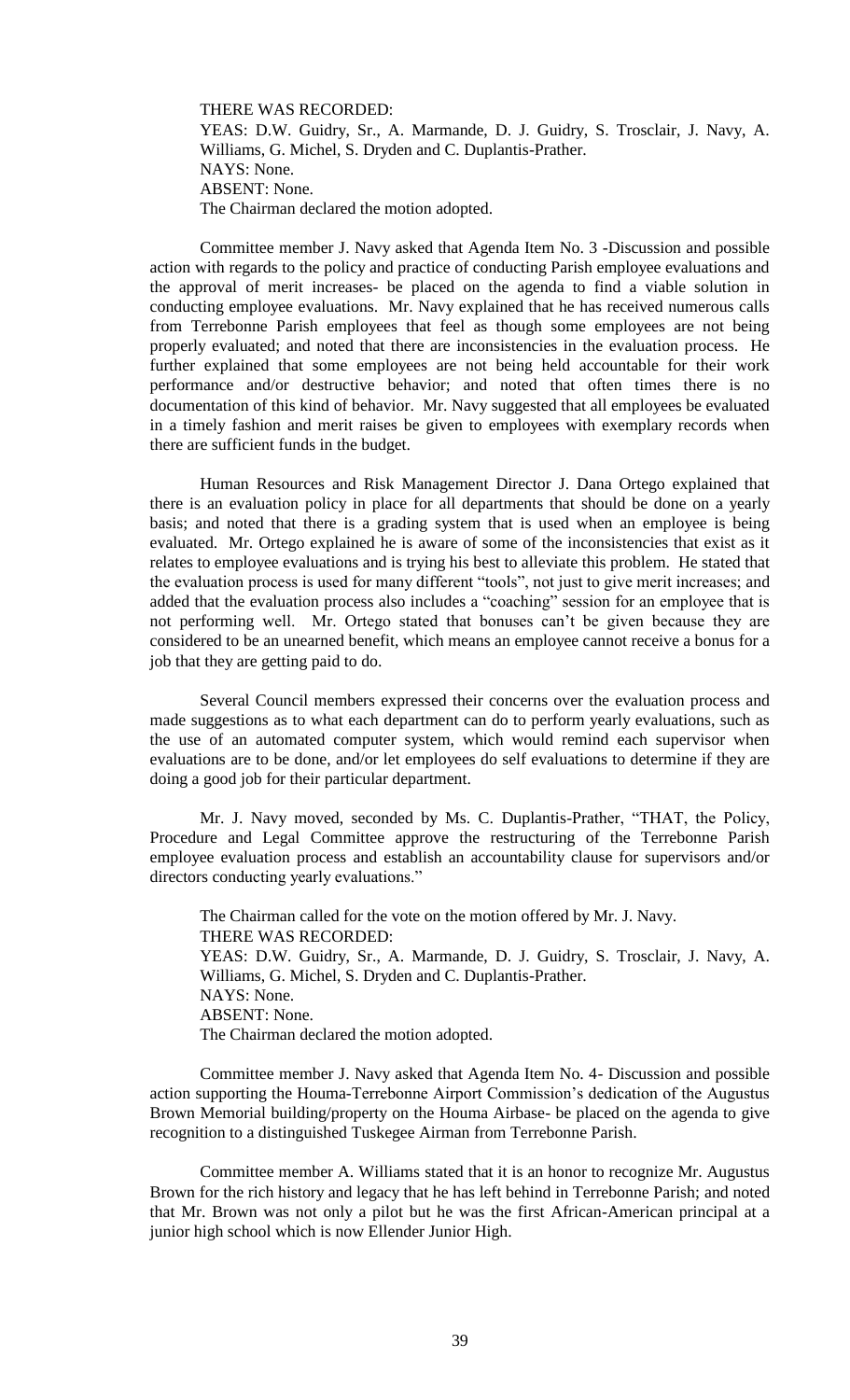Parish President G. Dove explained that he knew Mr. Augustus Brown and the sacrifices that he made to become a pilot. He noted that it is only "fitting" to name this building after someone who served this country well and was dedicated to the cause.

Airport Commission Director Brett Wheeler explained that Mr. Augustus Brown was a Tuskegee Airman as well as an Airport Commissioner and naming the building after him is a great honor. Mr. Wheeler explained that some signage at the airport will be changed bearing Mr. Brown's name, as well as some literature, on Mr. Brown and the other Tuskegee Airman will be available for viewing. There will also be a bronze plaque with Mr. Brown's history on it as well. The airport will be named the Houma-Terrebonne Airport and Augustus Brown Field with an F-16 fighter jet on display honoring the airmen.

Mr. Augustus Brown, III, thanked the Council, Administration and Airport Commission for honoring his grandfather in such a manner. He thanked the citizens of Terrebonne Parish for their thoughtfulness toward the accomplishments that his grandfather made to this parish.

Ms. A. Williams moved, seconded unanimously, "THAT, the Policy, Procedure and Legal Committee support the naming of the Houma-Terrebonne Airport Commission building to the Houma-Terrebonne Airport and Augustus Brown Field."

The Chairman called for the vote on the motion offered by Ms. A. Williams. THERE WAS RECORDED: YEAS: D.W. Guidry, Sr., A. Marmande, D. J. Guidry, S. Trosclair, J. Navy, A. Williams, G. Michel, S. Dryden and C. Duplantis-Prather. NAYS: None. ABSENT: None. The Chairman declared the motion adopted.

Committee member D. J. Guidry asked that Agenda Item 5 -Discussion and possible action relative to naming the Government Tower Building the Robert "Bobby" Bergeron, Sr. Government Tower- be placed on the agenda to honor a great servant of Terrebonne Parish, Mr. Robert "Bobby" Bergeron. Mr. Guidry stated that Mr. Bergeron was a kind servant who had a heart for the people of Terrebonne Parish; and noted that his vision for Terrebonne Parish was always to make the parish prosper. Mr. Bergeron purchased the government tower building with the foresight in mind of saving Downtown Houma.

Mr. Billy Bergeron, son of the late Mr. Robert "Bobby" Bergeron, explained that his father "loved" Terrebonne Parish and its citizens and worked in different governmental capacities because he had a heart for the people. Mr. Bergeron thanked the Council, Administration and everyone who thought enough to name this building after his late father.

Parish President G. Dove stated no one is more deserving in having the Government Tower building named after him than Mr. Robert "Bobby" Bergeron, who was a great man who made sacrifices for this parish.

Several Committee members thanked Mr. Bergeron and their family for the sacrifices that his father made to this parish; stating that he was a great, generous man with rich history who paved the way for other governmental officials to follow.

Parish Manager A. Levron stated that the Government Tower building was named through an ordinance (Ordinance No. 6360) and that the ordinance is needs to be amended to change the name of the building.

Mr. D. J. Guidry moved, seconded unanimously, "THAT, the Policy, Procedure and Legal Committee requested an ordinance be drafted to amend Ordinance No. 6360 to rename the Government Tower building to the Robert "Bobby" Bergeron, Sr. Building."

The Chairman called for the vote on the motion offered by Mr. D. J. Guidry. THERE WAS RECORDED: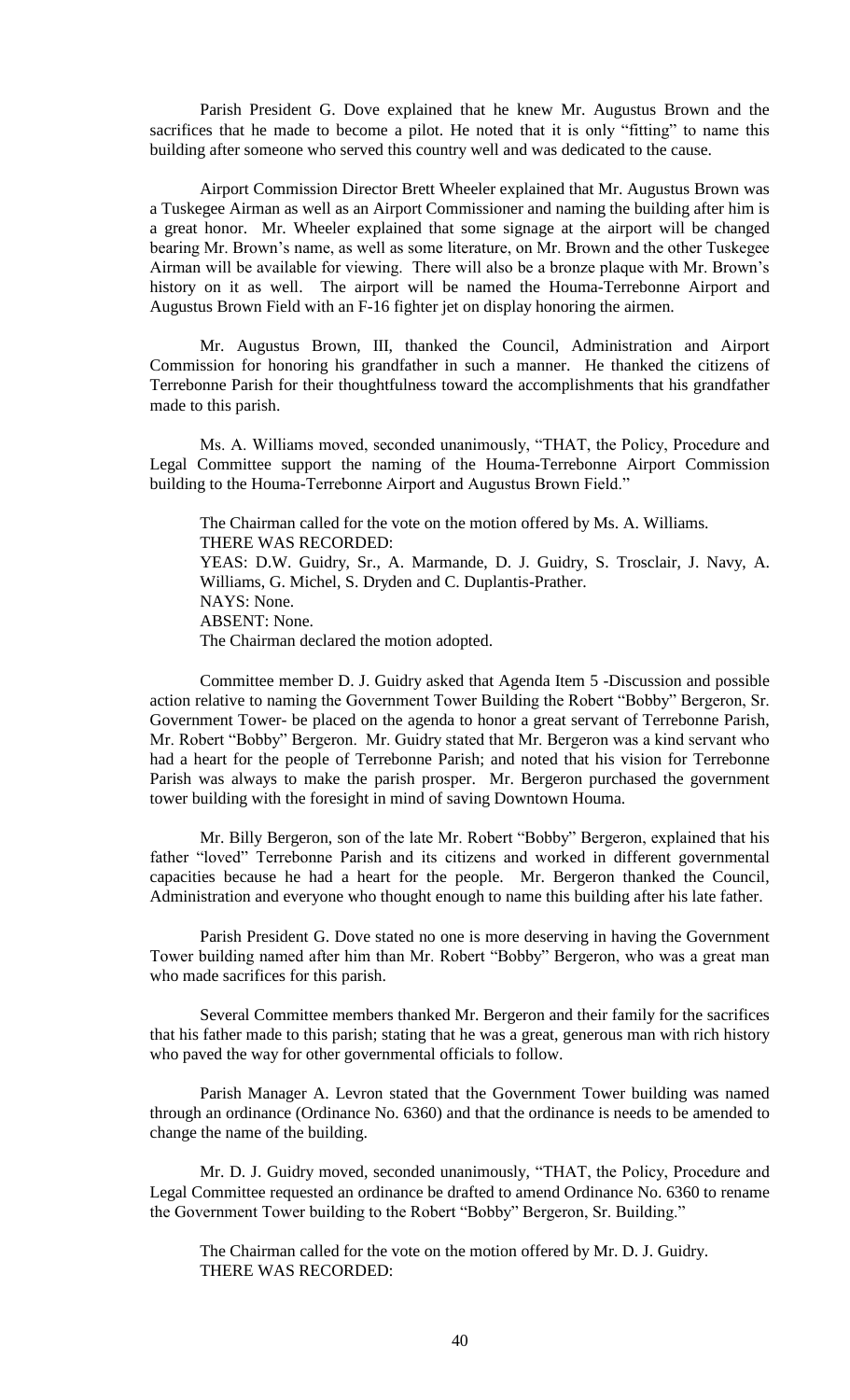YEAS: D.W. Guidry, Sr., A. Marmande, D. J. Guidry, S. Trosclair, J. Navy, A. Williams, G. Michel, S. Dryden and C. Duplantis-Prather. NAYS: None. ABSENT: None. The Chairman declared the motion adopted.

Mr. J. Navy moved, seconded by Mr. S. Dryden, "THAT, there being no further business to come before the Policy, Procedure, & Legal Committee, the meeting be adjourned."

The Chairman called for the vote on the motion offered by Mr. J. Navy. THERE WAS RECORDED: YEAS: D.W. Guidry, Sr., A. Marmande, D. J. Guidry, S. Trosclair, J. Navy, A. Williams, G. Michel, S. Dryden and C. Duplantis-Prather. NAYS: None.

ABSENT: None.

m.

The Chairman declared the motion adopted and the meeting was adjourned at 6:53 p.

Darrin W. Guidry, Sr., Chairman

Tammy E. Triggs, Minute Clerk

Mr. D. W. Guidry, Sr. moved, seconded by Mr. G. Michel, "THAT, the Council accept and ratify the minutes of the Policy, Procedure and Legal Committee meeting held on 12/19/16."

The Chairman called for a vote on the motion offered by Mr. D. W. Guidry, Sr. THERE WAS RECORDED: YEAS: D. W. Guidry, Sr., A. Marmande, D. J. Guidry, S. Trosclair, J. Navy, A. Williams, G. Michel, S. Dryden and C. Duplantis-Prather. NAYS: None. ABSENT: None. The Chairman declared the motion adopted.

Mr. S. Trosclair moved, seconded by Ms. C. Duplantis-Prather, "THAT, the Council approve the following street light list:

INSTALL ONE (1) 100-WATT HPS LIGHT ON EXISTING POLE AT 209 RUE CHRISTE';TPCG UTILITIES; RLD #2; DARRIN GUIDRY; DISTRICT 6 INSTALL ONE (1) 100-WATT HPS LIGHT ON EXISTING POLE AT 309 RUE ST. SYDNEY; TPCG UTILITIES; RLD #2; DARRIN GUIDRY; DISTRICT 6

**AMENDING APPROVAL OF** ONE (1) 400-WATT OFF-ROADWAY STREET LIGHT AT **8814 MAIN STREET (**THE INTERSECTION OF HOWARD AVENUE AND EAST MAIN STREET/LA HIGHWAY 24 SOUTH) **APPROVED ON APRIL 27, 2016 TO COMPLY WITH DOTD'S RECOMMENDATION OF INSTALLING A TOTAL OF FOUR NEW 250W COBRAHEADS: 1) TWO FIXTURES WILL BE MOUNTED TO AN EXISTING WOODEN POLE AT SAID ADDRESS AND 2) TWO FIXTURES WILL NEED TO BE MOUNTED ON A NEW WOOD POLE ACROSS FROM SAID INTERSECTION (SEE ATTACHED MAP) FOR THE PENDING PERMIT AND PRIOR TO SUBMISSION TO ENTERGY;** RLD # 3A; ENTERGY; DISTRICT 1; JOHY NAVY

**AMENDING APPROVAL OF** ONE (1) 400-WATT OFF-ROADWAY STREET LIGHT ON EXISTING POLE AT **9296 MAIN STREET (**THE INTERSECTION OF PROSPECT STREET/LA 3087 AND EAST MAIN STREET/LA HIGHWAY 24 SOUTH) **APPROVED ON APRIL 27, 2016 TO COMPLY WITH DOTD'S RECOMMENDATION OF INSTALLING A TOTAL OF FOUR 250W COBRAHEADS: 1) TWO FIXTURES WILL BE MOUNTED TO AN EXISTING WOODEN POLE (WE WOULD**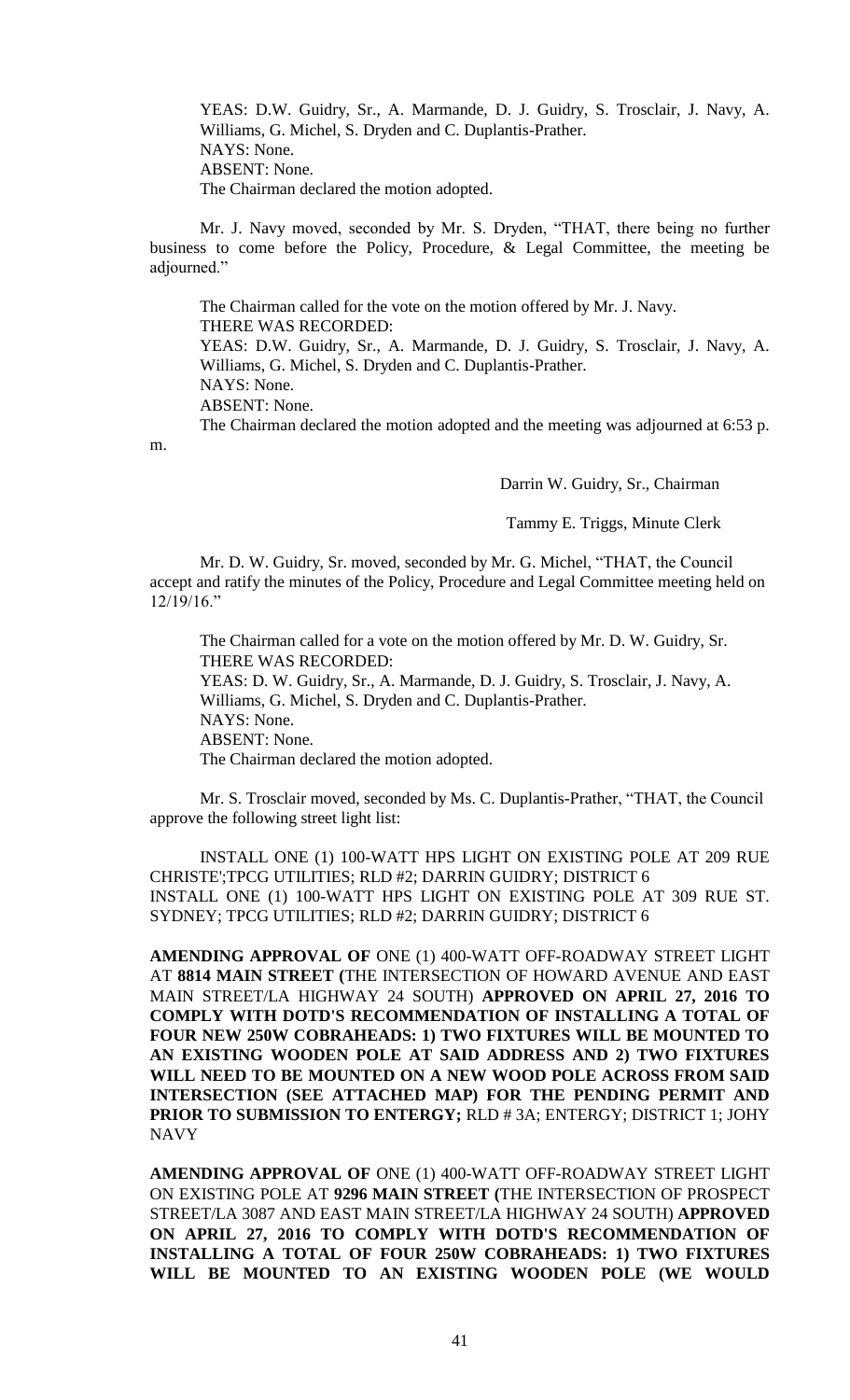**RECOMMEND THAT THE EXISTING FIXTURE BE REPLACED AND TWO NEW FIXTURES BE MOUNTED ON EXISTING POLE). AND 2) TWO ADDITIONAL FIXTURES WILL NEED TO BE MOUNTED ON A NEW WOOD POLE ACROSS FROM SAID LOCATION (SEE ATTACHED MAP) FOR THE PENDING PERMIT AND PRIOR TO SUBMISSION TO ENTERGY;** RLD # 3A; ENTERGY; DISTRICT 8; DIRK GUIDRY

**AMENDING APPROVAL OF** ONE (1) 400-WATT OFF-ROAD STREET LIGHT ON EXISTING POLE AT **8702 EAST PARK AVENUE (**THE INTERSECTION OF HOWARD AVENUE AND EAST PARK AVENUE/LA HIGHWAY 659) **APPROVED ON APRIL 27, 2 016 TO COMPLY WITH DOTD'S RECOMMENATION OF WILL REMOVING TWO OPEN BOTTOM FIXTURES ON EXISTING POLES AND INSTALLING A TOTAL OF THREE NEW 250W COBRAHEADS ON SAID POLES (SEE ATTACHED MAPY) FOR PENDING PERMIT AND PRIOR TO SUBMISSION TO ENTERGY;** RLD # 3A; ENTERGY; DISTRICT 9; STEVE TROSCLAIR."

The Chairman called for a vote on the motion offered by Mr. S. Trosclair. THERE WAS RECORDED: YEAS: D. W. Guidry, Sr., A. Marmande, D. J. Guidry, S. Trosclair, J. Navy, A. Williams, G. Michel, S. Dryden and C. Duplantis-Prather. NAYS: None. ABSENT: None. The Chairman declared the motion adopted.

Ms. A. Williams moved, seconded by Ms. C. Duplantis-Prather, "THAT, the Council approve attendance at the Police Jury Association of Louisiana Annual Convention to be held on February  $15<sup>th</sup>$ ,  $16<sup>th</sup>$  and  $17<sup>th</sup>$ , 2017 in Lake Charles, LA, per the current Council Travel Policy."

The Chairman called for a vote on the motion offered by Ms. A. Williams. THERE WAS RECORDED: YEAS: D. W. Guidry, Sr., A. Marmande, D. J. Guidry, S. Trosclair, J. Navy, A. Williams, G. Michel, S. Dryden and C. Duplantis-Prather. NAYS: None. ABSENT: None. The Chairman declared the motion adopted.

Ms. C. Duplantis-Prather moved, seconded by Ms. A. Williams, "THAT, the Council approve the attendance of the 2017 NACo Legislative Conference to be held on February  $24^{\text{th}}$  – March 1<sup>st</sup>, 2017 in Washington, D.C., per the current Council Travel Policy."

The Chairman called for a vote on the motion offered by Ms. C. Duplantis-Prather. THERE WAS RECORDED: YEAS: D. W. Guidry, Sr., A. Marmande, D. J. Guidry, S. Trosclair, J. Navy, A. Williams, G. Michel, S. Dryden and C. Duplantis-Prather. NAYS: None. ABSENT: None. The Chairman declared the motion adopted.

Ms. A. Williams moved, seconded by Ms. C. Duplantis-Prather, "THAT, the Council hold nominations open for the one expiring term appointed by the Council (African American) on the Terrebonne Economic Development Authority until the next Council meeting."

The Chairman called for a vote on the motion offered by Ms. A. Williams. THERE WAS RECORDED: YEAS: D. W. Guidry, Sr., A. Marmande, D. J. Guidry, S. Trosclair, J. Navy, A. Williams, G. Michel, S. Dryden and C. Duplantis-Prather. NAYS: None.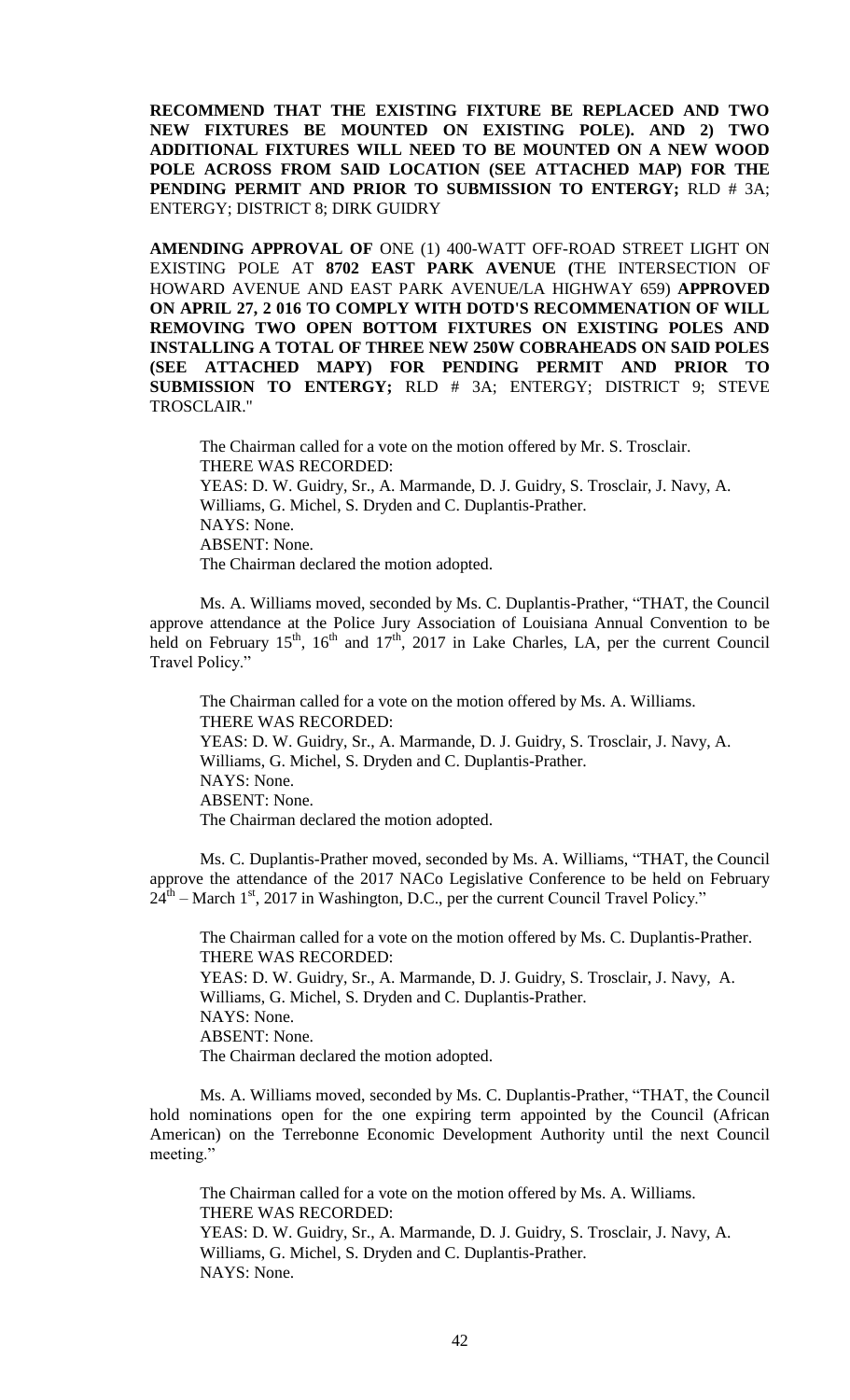ABSENT: None.

The Chairman declared the motion adopted.

Ms. C. Duplantis-Prather moved, seconded by Mr. G. Michel, "THAT, the Council open nominations for the one vacancy due to a resignation on the Recreation District No. 3 Board, nominate Mr. Randy Joseph LeBouef, Jr., close nominations and appoint Mr. Randy Joseph LeBouef, Jr. to serve a term on the Recreation District No. 3 Board."

The Chairman called for a vote on the motion offered by Ms. C. Duplantis-Prather. THERE WAS RECORDED: YEAS: D. W. Guidry, Sr., A. Marmande, D. J. Guidry, S. Trosclair, J. Navy, A. Williams, G. Michel, S. Dryden and C. Duplantis-Prather. NAYS: None. ABSENT: None. The Chairman declared the motion adopted.

Mr. S. Trosclair moved, seconded by Mr. D. J. Guidry, "THAT, the Council hold nominations open for the one vacancy on the Recreation District No. 6 Board until the next Council meeting."

The Chairman called for a vote on the motion offered by Mr. S. Trosclair. THERE WAS RECORDED: YEAS: D. W. Guidry, Sr., A. Marmande, D. J. Guidry, S. Trosclair, J. Navy, A. Williams, G. Michel, S. Dryden and C. Duplantis-Prather. NAYS: None. ABSENT: None. The Chairman declared the motion adopted.

Mr. S. Dryden and Mr. S. Trosclair moved, seconded by Mr. D. J. Guidry and Mr. S. Trosclair, "THAT, the Council open nominations on the Bayou Blue Fire Protection District Board for the two expiring terms on 01/01/17, nominate Mr. Andrew Blanchard and Mr. Thomas Dardar, Jr.; close nominations and reappoint Mr. Andrew Blanchard and Mr. Thomas Dardar, Jr. to serve another term on the Bayou Blue Fire Protection District Board."

The Chairman called for a vote on the motion offered by Mr. S. Dryden and Mr. S. Trosclair. THERE WAS RECORDED: YEAS: D. W. Guidry, Sr., A. Marmande, D. J. Guidry, S. Trosclair, J. Navy, A. Williams, G. Michel, S. Dryden and C. Duplantis-Prather. NAYS: None. ABSENT: None. The Chairman declared the motion adopted.

Mr. G. Michel moved, seconded by Ms. C. Duplantis-Prather, "THAT, the Council open nominations on the Bayou Cane Fire Protection District Board for the two expiring terms on 01/01/17, nominate Mr. Robert Page; close nominations and reappoint Mr. Robert Page to serve a term on the Bayou Cane Fire Protection District Board and hold the one additional vacancy open until the next Council meeting."

The Chairman called for a vote on the motion offered by Mr. G. Michel. THERE WAS RECORDED: YEAS: D. W. Guidry, Sr., A. Marmande, D. J. Guidry, S. Trosclair, J. Navy, A. Williams, G. Michel, S. Dryden and C. Duplantis-Prather. NAYS: None. ABSENT: None. The Chairman declared the motion adopted.

Ms. C. Duplantis-Prather moved, seconded by Mr. S. Dryden, "THAT, the Council open nominations on the Coteau Fire Protection District Board for the one expiring term on 01/01/17, nominate Mr. Ivy Deroche; close nominations and reappoint Mr. Ivy Deroche to serve another term on the Coteau Fire Protection District Board."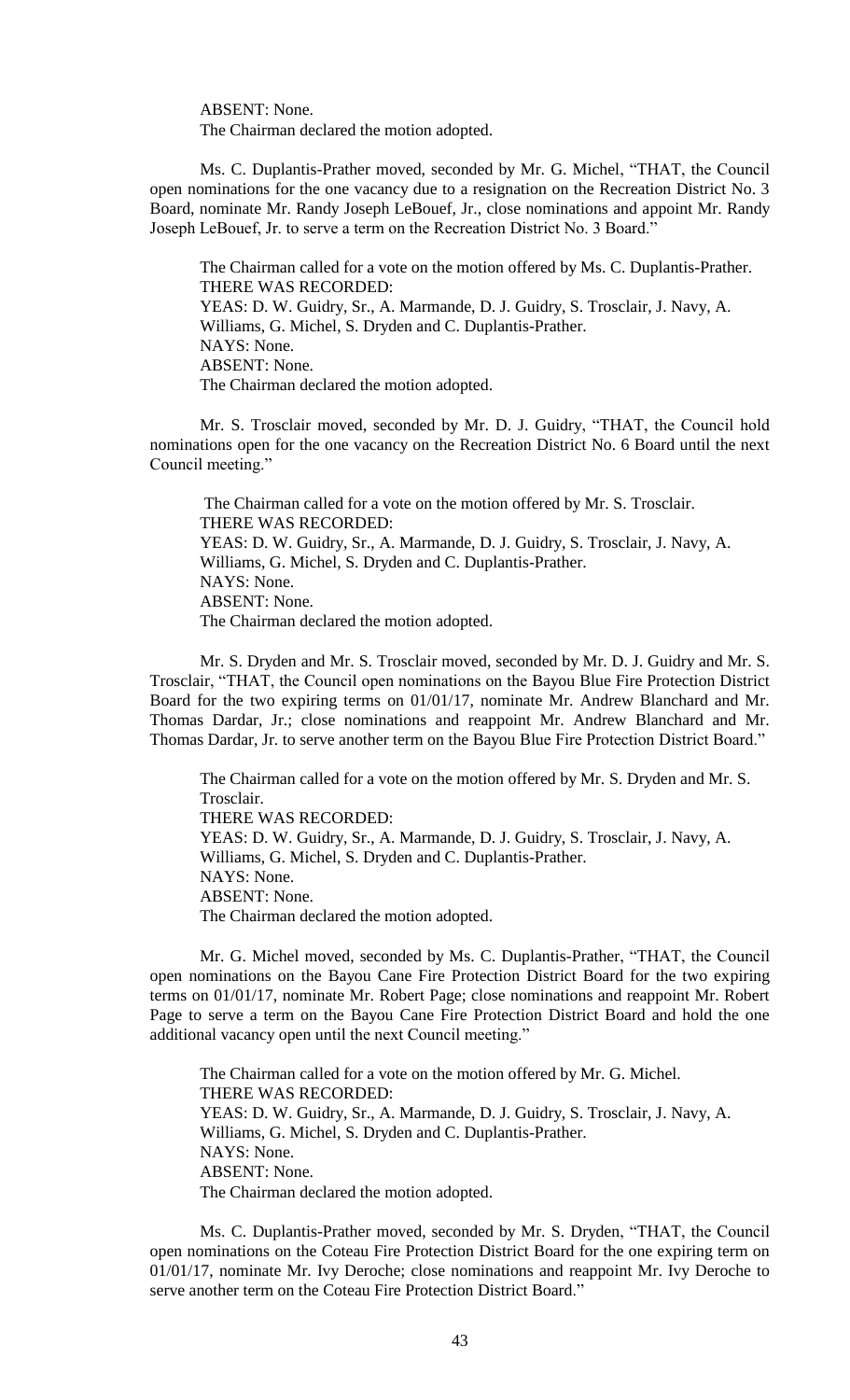The Chairman called for a vote on the motion offered by Ms. C. Duplantis-Prather. THERE WAS RECORDED: YEAS: D. W. Guidry, Sr., A. Marmande, D. J. Guidry, S. Trosclair, J. Navy, A. Williams, G. Michel, S. Dryden and C. Duplantis-Prather. NAYS: None. ABSENT: None. The Chairman declared the motion adopted.

Mr. A. Marmande moved, seconded by Mr. S. Dryden, "THAT, the Council open nominations on the Fire District No. 4 Board for the two expiring on 01/01/17, nominate Mr. Roland Aucoin and Mr. Marty Theriot; close nominations and reappoint Mr. Roland Aucoin and Mr. Marty Theriot to serve another term on the Fire District No. 4 Board."

The Chairman called for a vote on the motion offered by Mr. A. Marmande. THERE WAS RECORDED: YEAS: D. W. Guidry, Sr., A. Marmande, D. J. Guidry, S. Trosclair, J. Navy, A. Williams, G. Michel, S. Dryden and C. Duplantis-Prather. NAYS: None. ABSENT: None. The Chairman declared the motion adopted.

Mr. S. Trosclair moved, seconded by Mr. D. J. Guidry, "THAT, the Council open nominations on the Fire District No. 5 Board for the two expiring on 01/01/17, nominate Mr. Nolan Bergeron and Mr. Bernie Hutchinson; close nominations and reappoint Mr. Nolan Bergeron and Mr. Bernie Hutchinson to serve another term on the Fire District No. 5 Board."

The Chairman called for a vote on the motion offered by Mr. S. Trosclair. THERE WAS RECORDED: YEAS: D. W. Guidry, Sr., A. Marmande, D. J. Guidry, S. Trosclair, J. Navy, A. Williams, G. Michel, S. Dryden and C. Duplantis-Prather. NAYS: None. ABSENT: None. The Chairman declared the motion adopted.

Mr. S. Trosclair moved, seconded by Mr. D. J. Guidry, "THAT, the Council hold nominations open on the Fire District No. 6 Board for the three expiring terms on 01/01/17, nominate Mr. Alcee Dupre, Jr., Ms. Michelle Chaisson, Ms. Marietta Ellender and Mr. Spencer Rhodes; close nominations and that a voice vote of the Council be taken to determine who will fill said vacancy."

The Chairman called for a vote on the motion offered by Mr. S. Trosclair. THERE WAS RECORDED: YEAS: D. W. Guidry, Sr., A. Marmande, D. J. Guidry, S. Trosclair, J. Navy, A. Williams, G. Michel, S. Dryden and C. Duplantis-Prather. NAYS: None. ABSENT: None. The Chairman declared the motion adopted.

Voting to appoint Mr. Alcee Dupre, Jr.:

- D. W. Guidry, Sr. A. Marmande D. J. Guidry S. Trosclair J. Navy A. Williams G. Michel S. Dryden
- C. Duplantis-Prather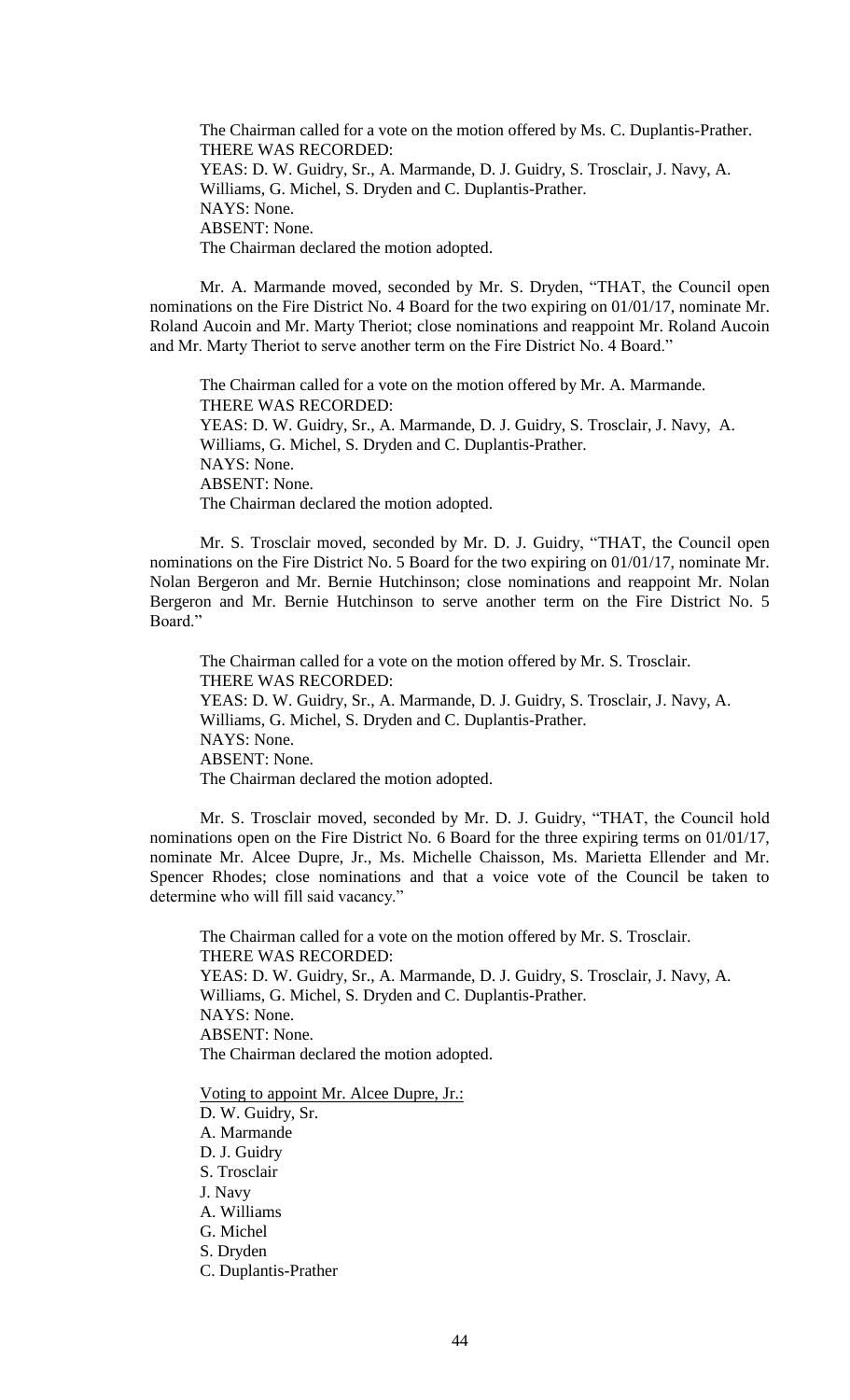Voting to appoint Ms. Michelle Chaisson: D. W. Guidry, Sr. A. Marmande D. J. Guidry S. Trosclair J. Navy A. Williams G. Michel S. Dryden C. Duplantis-Prather Voting to appoint Ms. Marietta Ellender: D. W. Guidry, Sr. A. Marmande D. J. Guidry

S. Trosclair J. Navy A. Williams G. Michel S. Dryden C. Duplantis-Prather

Voting to appoint Mr. Spencer Rhodes: (No votes recorded)

Council Minute Clerk T. Triggs announced the votes tallied for the three expiring terms on the Fire District No. 6 Board and they are recorded as follows: nine (9) for Mr. Alcee Dupre, Jr., nine (9) for Ms. Michelle Chaisson, nine (9) Ms. Marietta Ellender and zero (0) Mr. Spencer Rhodes.

The Chairman stated that, as per the voice vote, Mr. Alcee Dupre, Jr., Ms. Michelle Chaisson and Ms. Marietta Ellender were reappointed to serve another term on the Fire District No. 6 Board.

Councilman G. Michel thanked Mr. Spencer Rhodes for his interest in serving on the board.

Ms. A. Williams moved and Ms. C. Duplantis-Prather, seconded by Mr. D. J. Guidry, "THAT, it now being 6:30 p.m., the Council open public hearings."

The Chairman called for a vote on the motion offered by Ms. A. Williams. THERE WAS RECORDED: YEAS: D.W. Guidry, Sr., A. Marmande, D. J. Guidry, S. Trosclair, J. Navy, A. Williams, G. Michel, S. Dryden and C. Duplantis-Prather. NAYS: None. ABSENT: None. The Chairman declared the motion adopted.

The Chairman recognized the public for comments on the following:

A. A proposed ordinance to amend Chapter 11 of the Parish Code to Terrebonne Parish, Louisiana, relative to Solid Waste Fees.

There were no comments from the public on the proposed ordinance.

Mr. G. Michel moved, seconded by Ms. C. Duplantis-Prather, "THAT, the Council close the aforementioned public hearing."

The Chairman called for a vote on the motion offered by Mr. G. Michel. THERE WAS RECORDED: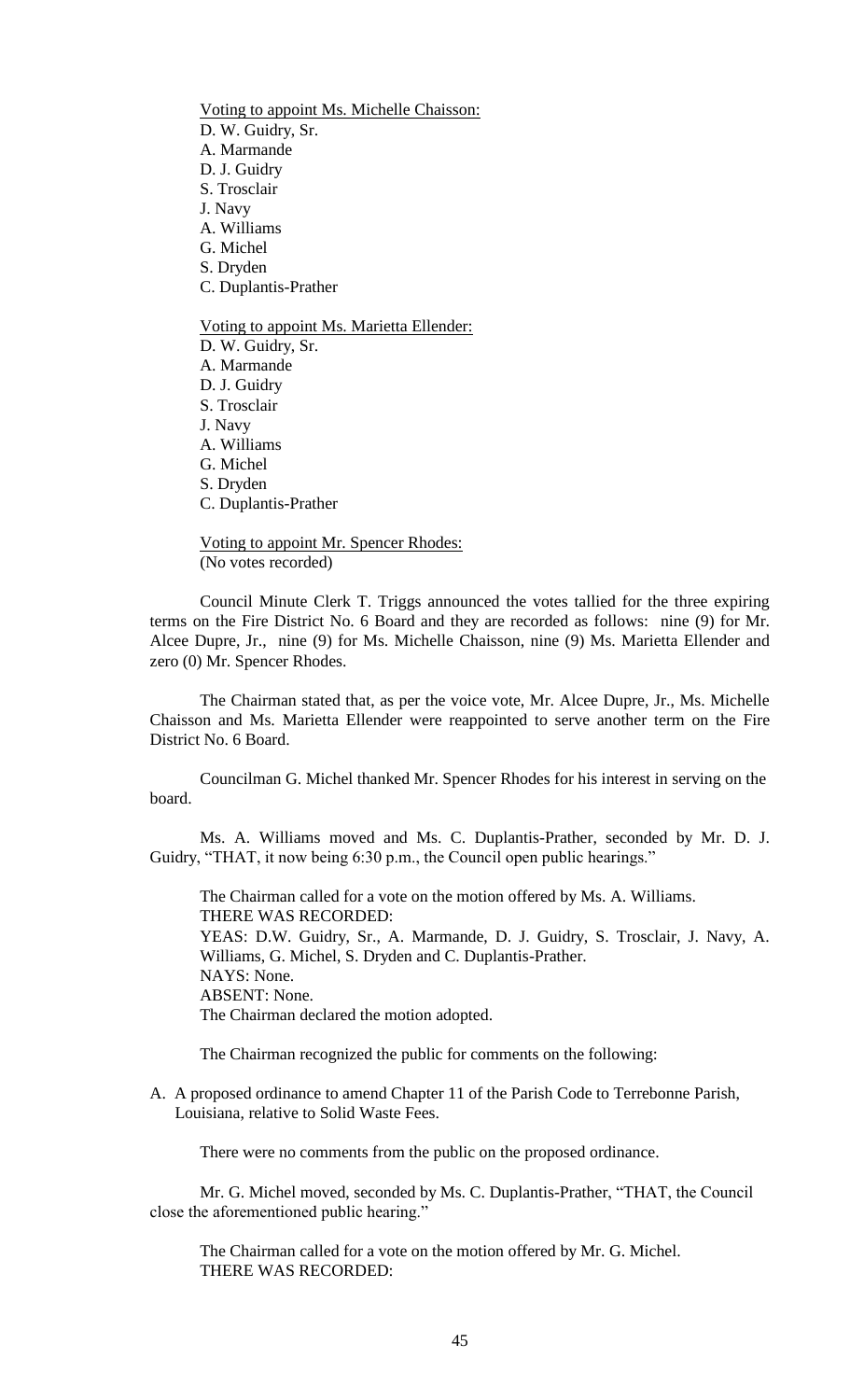YEAS: D.W. Guidry, Sr., A. Marmande, D. J. Guidry, S. Trosclair, J. Navy, A. Williams, G. Michel, S. Dryden and C. Duplantis-Prather. NAYS: None. ABSENT: None. The Chairman declared the motion adopted.

OFFERED BY: MR. DARRIN W. GUIDRY SR. SECONDED BY: MS. C. DUPLANTIS-PRATHER

## **ORDINANCE NO. 8798**

AN ORDINANCE TO AMEND CHAPTER 11 OF THE PARISH CODE OF TERREBONNE PARISH, LOUISIANA, RELATIVE TO SOLID WASTE FEES.

**WHEREAS,** Chapter 11 of the Terrebonne Parish Code governing the comprehensive solid waste management program was last amended in November 2004, and

**WHEREAS,** the Department of Utilities, Solid Waste Division, projects an excessive ending fund balance for 2016, and

**WHEREAS,** auditors have expressed concern about the surplus, and

**WHEREAS,** based on the foregoing the parish administration recommends amending the parish code relative to the level and application of solid waste fees.

### **SECTION I**

**BE IT ORDAINED** by the Terrebonne Parish Council, on behalf of the Terrebonne Parish Consolidated Government, that Chapter 11, Sections 11-21, 11-25, 11-26, 11-33, and 11-34 of the Parish Code of Terrebonne Parish, Louisiana, relative to solid waste definitions, storage, collection, disposal charges, and user charges be, and are hereby, amended as follows:

Chapter 11, Section 11-34, User Charges, Paragraphs (b) and (c) shall be amended to read as follows:

(b) Each Residential user shall pay eight dollars and fifty cents (\$8.50) per month for services provided herein effective for the first billing cycle of January 2017.

Each Small Commercial user shall pay eight dollars and fifty cents (\$8.50) per container per month for services provided herein for the first container and twenty-eight dollars (\$28.00) per month for each additional container effective for the first billing cycle of January 2017.

**BE IT FURTHER ORDAINED** that effective on the  $1<sup>st</sup>$  day of January 2017, the solid waste charges amendments herein established shall apply to all users of the parish operated solid waste collection and disposal system; and,

### **SECTION II**

If any word, clause, phrase, section or other portion of this ordinance shall be declared null, void, invalid, illegal, or unconstitutional, the remaining words, clauses, phrases, sections and other portions of this ordinance shall remain in full force and effect, the provisions of this ordinance hereby being declared to be severable.

### **SECTION III**

This ordinance shall become effective upon approval by the Parish President or as otherwise provided in Section 2-13(b) of the Home Rule Charter for a Consolidated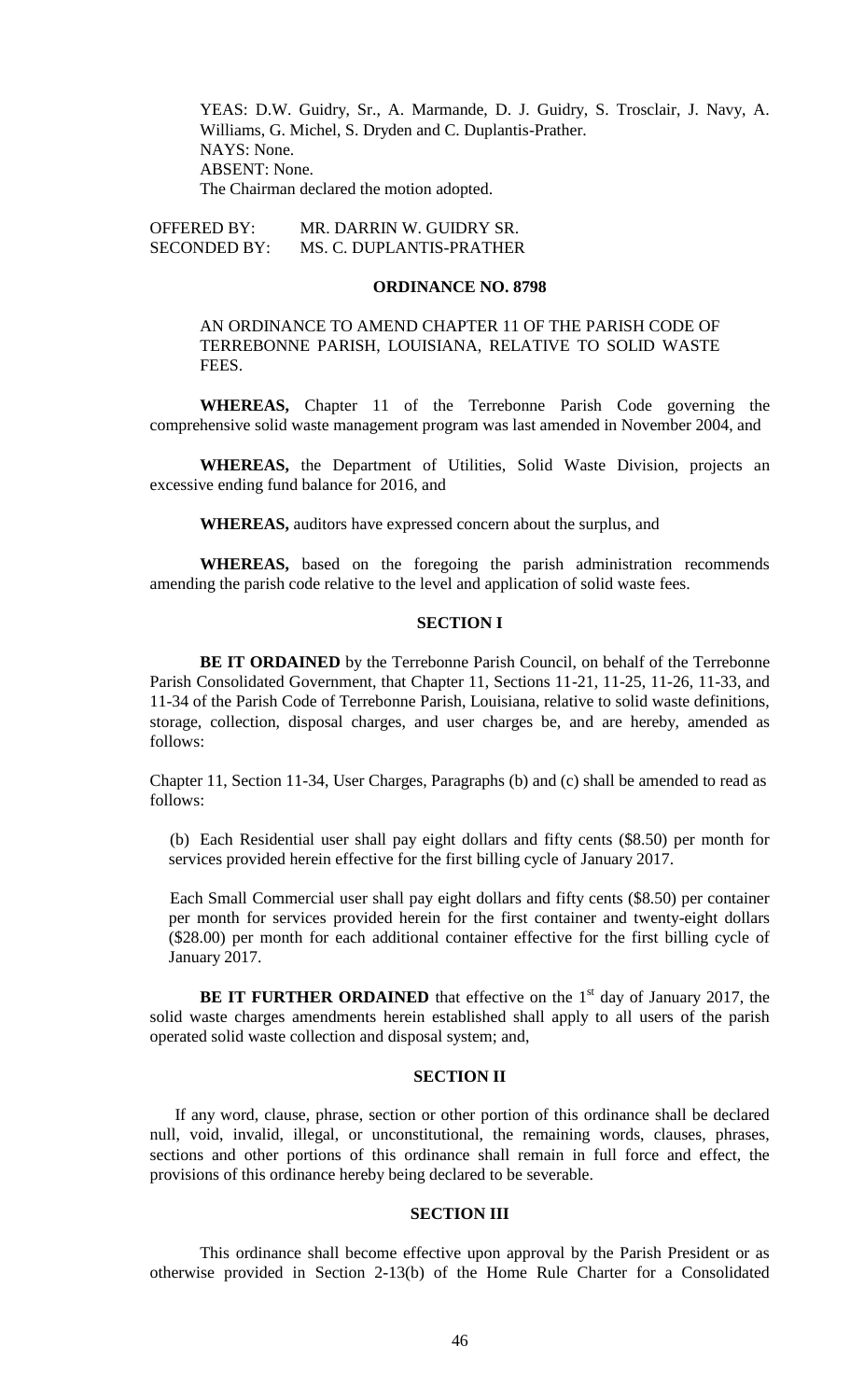Government or Section 2-103 (d) of the Code of Ordinances for Terrebonne Parish, whichever occurs sooner.

This ordinance, having been introduced and laid on the table for at least one month, was voted upon as follows:

THERE WAS RECORDED: YEAS: D.W. Guidry, Sr., A. Marmande, D. J. Guidry, S. Trosclair , J. Navy, A. Williams, G. Michel, S. Dryden, and C. Duplantis-Prather. NAYS: None. NOT VOTING: None. ABSTAINING: None. ABSENT: None. The Chairman declared the ordinance adopted on this, the 21st day December 2016.

The Chairman recognized the public for comments on the following:

B. A proposed ordinance to provide for a User Service Charge for Mosquito Control and to establish regulations to prohibit conditions capable of breeding mosquitoes.

There were no comments from the public on the proposed ordinance.

Ms. C. Duplantis-Prather moved, seconded by Mr. G. Michel, "THAT, the Council close the aforementioned public hearing."

The Chairman called for a vote on the motion offered by Ms. C. Duplantis-Prather. THERE WAS RECORDED: YEAS: D.W. Guidry, Sr., A. Marmande, D. J. Guidry, S. Trosclair, J. Navy, A. Williams, G. Michel, S. Dryden and C. Duplantis-Prather. NAYS: None. ABSENT: None. The Chairman declared the motion adopted.

OFFERED BY: MS. C. DUPLANTIS-PRATHER SECONDED BY: MR. D.W. GUIDRY, SR.

# **ORDINANCE NO. 8799**

AN ORDINANCE TO AMEND TERREBONNE PARISH CODE OF ORDINANCES CHAPTER 13, ARTICLE III, ENTITLED MOSQUITO ABATEMENT DISTRICT, TO ABOLISH THE MOSQUITO ABATEMENT DISTRICT NO. 1 OF THE PARISH OF TERREBONNE, STATE OF LOUISIANA, TO PROVIDE FOR A SERVICE CHARGE FOR MOSQUITO CONTROL PROVIDED BY THE PARISH, TO ESTABLISH REGULATIONS TO PROHIBIT CONDITIONS CAPABLE OF BREEDING MOSQUITOES, TO PROVIDE FOR THE ABATEMENT OF THOSE CONDITIONS THROUGH CRIMINAL PENALTIES AND NUISANCE ABATEMENT, AND TO PROVIDE FOR RELATED MATTERS.

**WHEREAS,** Terrebonne Parish Consolidated Government is a Home Rule Charter Government pursuant to the authority and powers conferred to it by Louisiana Constitution Article VI §§ 5, 6, 7, 9 and 15, and it has the authority to abate mosquitoes and charge service fees for the abatement; and

**WHEREAS,** Section 1-06 of the Home Rule Charter for the Parish of Terrebonne provides that the parish government shall have the right, power and authority to pass all ordinances requisite or necessary to promote, protect and preserve the general welfare, safety, health, peace and good order of the parish, including, but not by way of limitation, the right, power and authority to pass ordinances on all subject matter necessary, requisite or proper for the management of the parish affairs, and all other subject matter without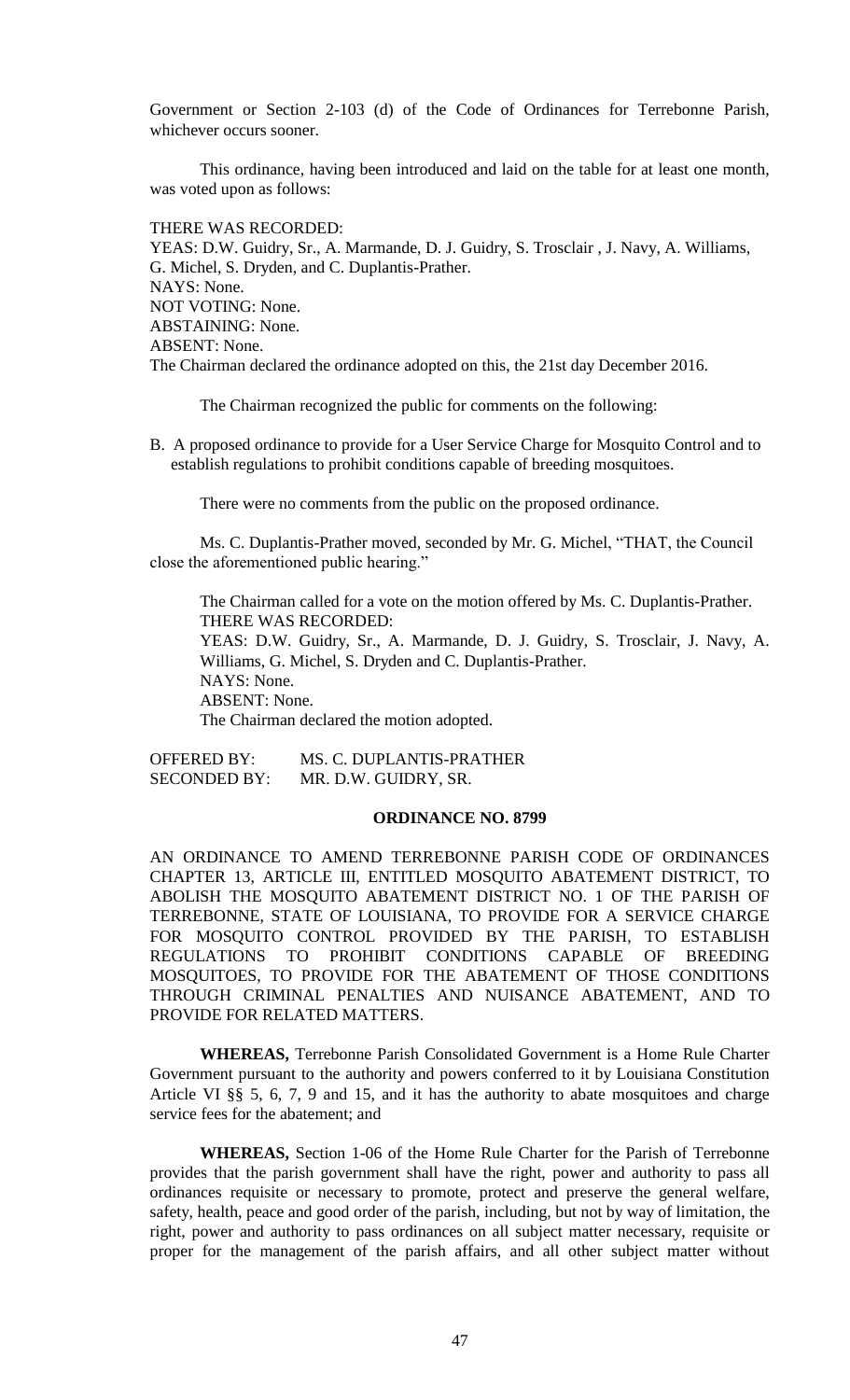exception, subject only to the limitations that the same shall not be inconsistent with the Constitution or expressly denied by the general law applicable to the parish; and

**WHEREAS,** in 1977 the Terrebonne Parish Police Jury adopted Ordinance No. 1939 which, created the Mosquito Abatement District No. 1 of the Parish of Terrebonne, State of Louisiana, to levy taxes and/or collect charges to finance programs for the operation of mosquito control within the Parish; and

**WHEREAS,** The Mosquito Abatement District No. 1 of the Parish of Terrebonne, State of Louisiana is not a functioning entity within the Parish; and

**WHEREAS,** instead, the Terrebonne Parish Consolidated Government has contracted annually with a third party in order to provide mosquito control services within the Parish; and

**WHEREAS,** the mosquito abatement service fee will be used to pay for mosquito control expenses only and to defray its related costs; and

**WHEREAS,** due to budgetary constraints, the Terrebonne Parish Consolidated Government now seeks to abolish the non-functioning Mosquito Abatement District and to implement a service fee to fund the services provided by the Parish for mosquito control; and

**WHEREAS,** Terrebonne Parish Charter Section 2-11(a)(7) and Terrebonne Parish Code of Ordinance Section 2-103 authorize the Terrebonne Parish Council to regulate the rate or charges for service by the Parish government; and

**NOW, THEREFORE BE IT RESOLVED** by the Terrebonne Parish Council as follows:

# **SECTION I**

The Mosquito Abatement District No. 1 of the Parish of Terrebonne, State of Louisiana, as created by Terrebonne Parish Code Section 13-41, *et seq.,* shall be and is hereby abolished.

### **SECTION II**

Article III, of Chapter 13 of the Terrebonne Parish Code of Ordinances, entitled Mosquito Abatement District, shall be and is hereby repealed and deleted in its entirety.

# **SECTION III**

A new Article III, of Chapter 13 of the Terrebonne Parish Code of Ordinances is hereby enacted to provide as follows:

ARTICLE III. - MOSQUITO CONTROL AND ABATEMENT

# DIVISION I. – MOSQUITO CONTROL SERVICE CHARGES

Section 13-41. – Mosquito control account; service charges; adjustment; collection.

(a) It is determined and declared to be necessary and conducive to the protection of the public health, safety, welfare and convenience of the public to collect charges from the owners of all residential housing units and any other premises to which water services are provided within the entire parish to help defray the costs of providing mosquito control to the parish. Therefore, there is hereby established in the general fund a mosquito control account into which will be deposited the funds collected by the parish pursuant to the provisions of this Division.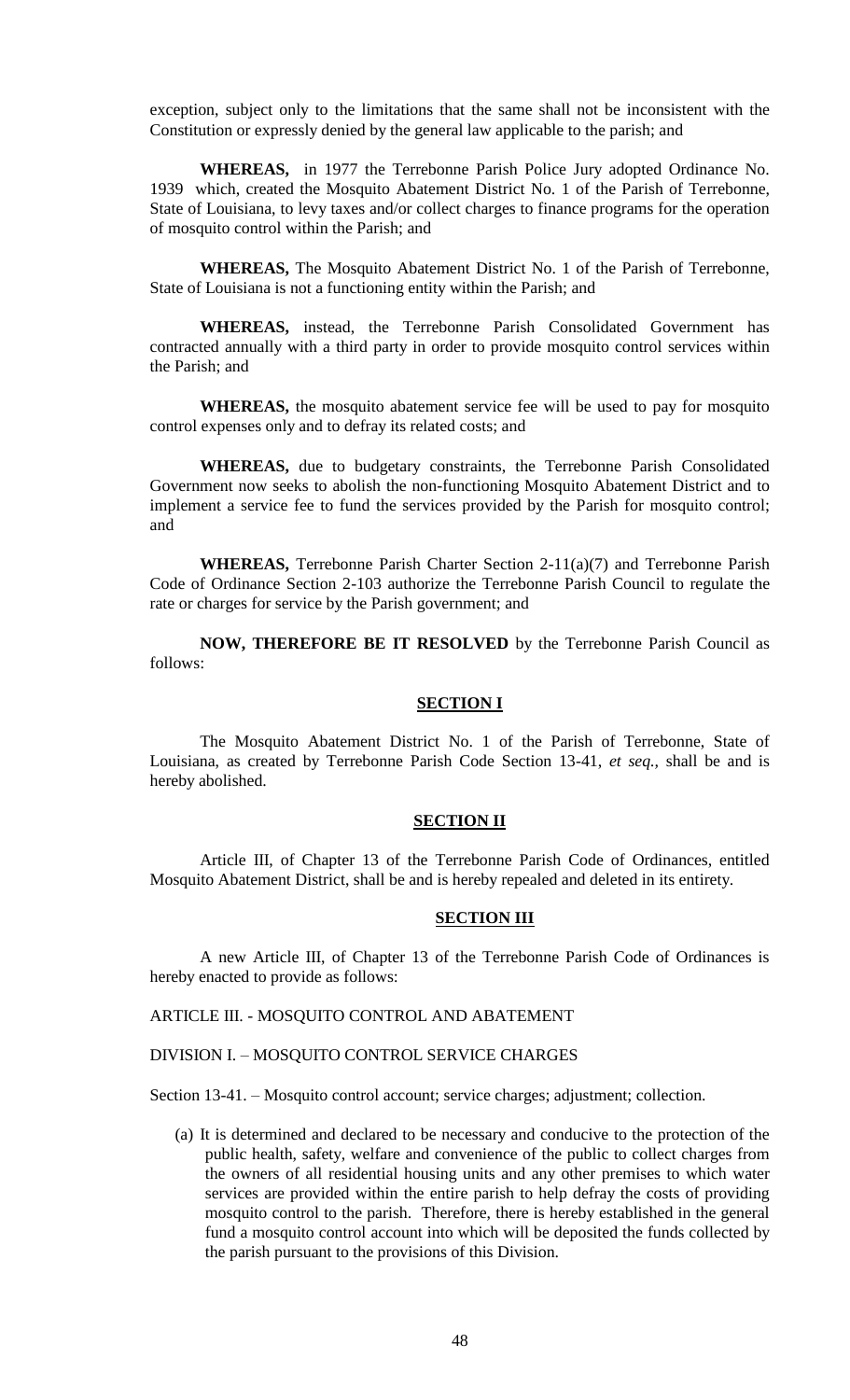- (b) Effective January 1, 2017, the following service charges are hereby established to be used toward defraying the costs of providing mosquito control to the residents and property owners of the parish:
	- (1) The customer(s) of each separate water meter/connection within the parish of Terrebonne shall be charged a mosquito control service charge of \$1.50 per customer, per month, which shall be invoiced uniformly on the water bill.
	- (2) The charges shall be adjusted thereafter every January 1st based on the percentage change in the Consumer Price Index. The annual adjustment will equal a U.S. City Average 12 month percentage change in the All Urban Consumers-All Items Index (CPI-U) as compiled by the Bureau of Labor Statistics. Any adjustment shall be published in the official journal of the parish of Terrebonne and on the Terrebonne Parish Consolidated Government Website prior to implementation.
	- (3) The determination of who shall qualify as a customer shall be the sole decision of the Terrebonne Parish Consolidated Government.
- (c) The service charges shall be collected uniformly and regularly by adding the charges to the same billings of the regular water bills within the Parish, and same shall be due and payable on the due date(s) provided therein as rendered, in full, at the offices of the Consolidated Waterworks District No. 1 of the Parish of Terrebonne, State of Louisiana (hereinafter "Waterworks"), and its authorized collecting agencies. There shall be no discount for prompt payment.
	- (1) All charges not paid within fifteen (15) days of invoice shall be considered delinquent and shall be subject to a penalty of 10% of the full amount thereof. Thereafter, all charges shall be subject to an additional penalty of 5% of the full amount due for each thirty (30) days or fraction thereof in which the failure continues, not to exceed 25% in the aggregate per calendar year from date due.
	- (2) Failure to receive a bill will not alter the provisions of this subsection.
	- (3) The Parish adopts any remedies Waterworks uses for collection as its business practices to collect payment due under this Section. In addition to any remedies allowed Waterworks for delinquent charges, TPCG may enforce this Section by written notice by certified mail addressed to the customer, as listed on the records of Waterworks, that customer's water service may be shut off or terminated for nonpayment should such customer subsequently continue to refuse payment for a period of thirty (30) days. After such thirty (30) days, the customer's water service may be shut off or terminated without further notice. Pursuant to this provision, the notice by certified mail will include notice that the failure to pay the subject charges within a period of thirty (30) days may result in the filing of a notice of nonpayment of service charge for mosquito control by the Terrebonne Parish Consolidated Government in the public records of the parish, thereby creating a privilege on such customer's property. Unless required otherwise by general state law, the privilege created by the filing of the notice of nonpayment shall be prior in rank to mortgages, vendor's privileges and all other privileges except tax privileges. The notice of nonpayment will be filed in the mortgage records of the parish in which such person's property is located.
	- (4) The Parish shall have the right, at its option, to proceed for the collection of such unpaid charges against the responsible party in a manner provided by law for the collection of parish claims, together with administrative expenses, delinquent fees, interest at the legal rate, and reasonable attorney fees.
	- (5) Waterworks and the Parish reserve the right to refuse payment offered for any one of the services contained upon the Waterworks bill unless the full amount due the parish is tendered.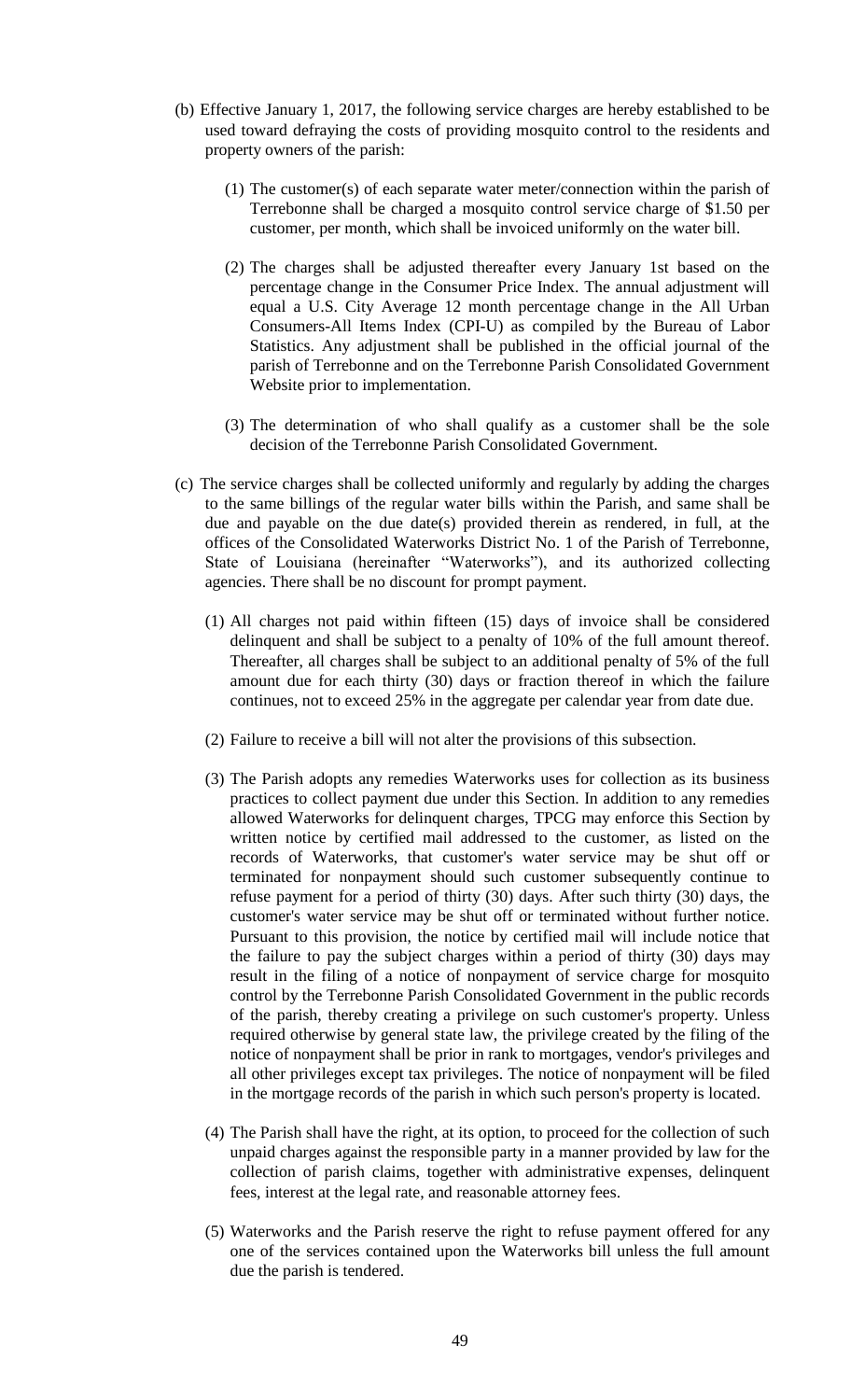#### DIVISION II. – MOSQUITO ABATEMENT

Sec. 13-42. - Definitions.

For the purposes of this Division, the following terms shall have the following meanings:

Abate means to take measures to control mosquito breeding.

Artificial containers means any manmade containers, including, but not limited to, tires, swimming pools, cans, vases, buckets, boats, bird baths, jars, canals, ditches or flower cutting containers. Artificial containers does not mean public facilities used for drainage purposes.

Artificially induced mosquito breeding area is any site at which ten (10) or more immature mosquitoes are present in artificial containers, vegetative plants or wastewater facilities at any one (1) time.

Customer generally means a person, natural or juridical, who purchases water services, whether directly or indirectly.

Enforcement Officer means the Superintendent of the Vegetation and Mosquito Control Division of Terrebonne Parish or other designated representatives of the Division, including authorized contractors.

Immature mosquito means a mosquito larva or pupa.

Person means an individual, corporation, organization, partnership, municipality, or other legal entity.

Responsible party means the owner of the property that is the site of the artificially induced mosquito breeding.

Structure means a solid roofed and walled building constructed for permanent use.

Tire means a continuous covering for the wheel of a vehicle usually made of rubber reinforced with cords of nylon, fiberglass or other material.

Vegetative plant means any growing plant.

Sec. 13-43. - Prohibition of nuisance, investigation, criminal penalties, and abatement procedures.

- (a) It shall be a violation of this Division for any person to allow the existence of, create, keep, or maintain an artificially induced mosquito breeding area.
- (b) It shall also be a violation of this Division for any person who engages in the manufacture, distribution, sale or storage of new, used or waste tires, including, but not limited to, automobile, truck, tractor, trailer, motorcycle or airplane tires, to fail to store or treat all tires in a manner which will prevent an artificially induced mosquito breeding area.
- (c) The Enforcement Officer is authorized and empowered to authorize the spraying of chemicals and use other preventative measures in the parish to abate mosquitoes.
- (d) The Enforcement Officer is authorized and empowered as provided herein to investigate and cause the abatement of conditions capable of breeding mosquitoes throughout the parish of Terrebonne.
- (e) The Enforcement Officer is hereby authorized to inspect, any lot, tract, or parcel of land, improved or unimproved, for mosquito breeding. Occupied or secured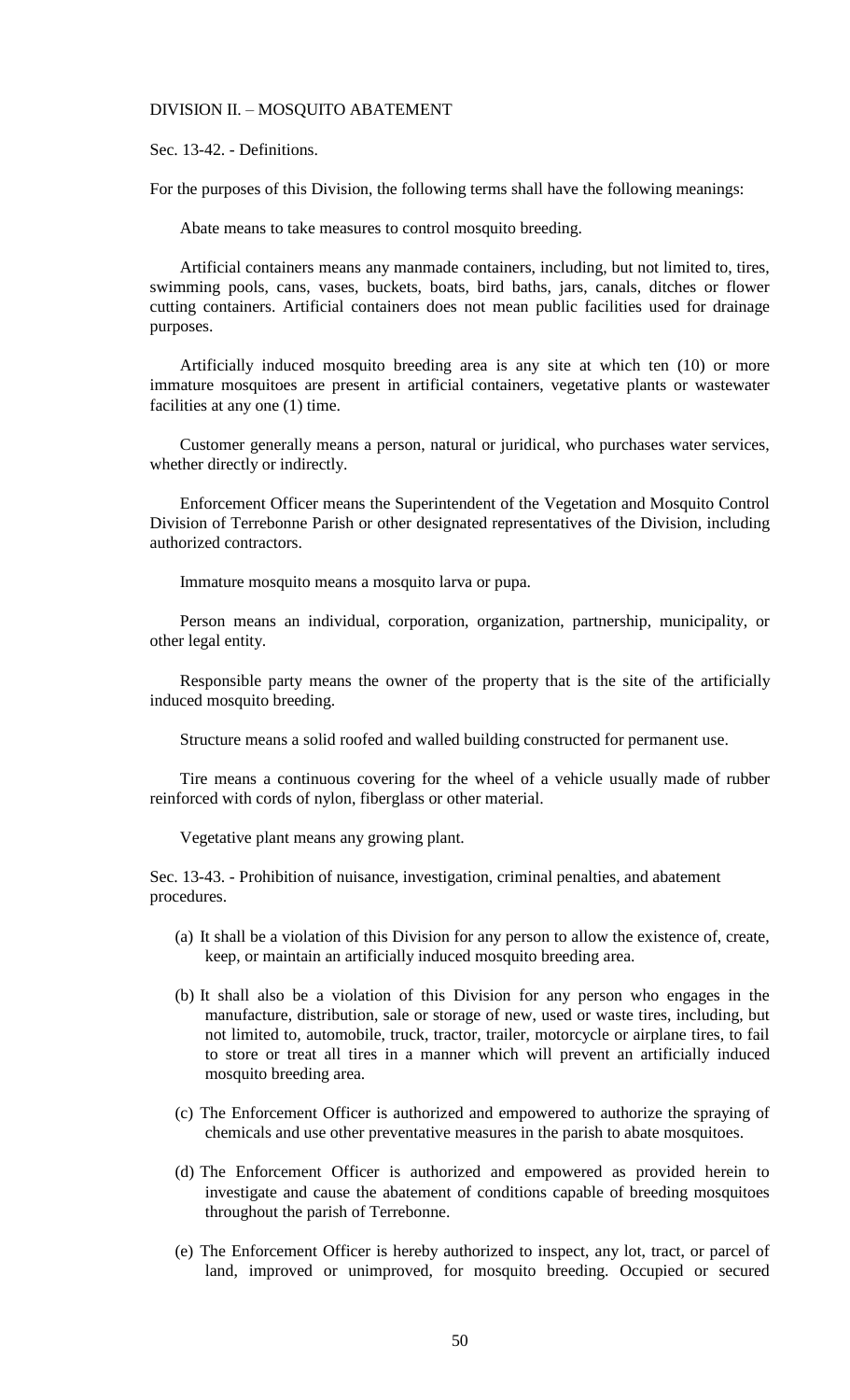structures may be entered only by consent of the property owner, occupant, or as authorized by a court of competent jurisdiction.

- (f) The Enforcement Officer, in order to abate an artificially induced mosquito breeding area, is authorized to cause the application of pesticides, in accordance with label directions, on any lot, tract, or parcel of land, improved or unimproved, in accordance with notice procedures set out in Section 13-44 of this Chapter.
- (g) A violation of any provision of this Division shall constitute a nuisance and shall be deemed a violation of the Nuisance Abatement Code at Chapter 14 of the Terrebonne Parish Code of Ordinances.
- (h) Additionally, any person violating any provision of this Division shall be guilty of a misdemeanor and upon conviction shall be punished as provided in Section 14-302 of Chapter 14 of this Code.

Section 13-44. - Enforcement procedures.

- (a) In addition to the other remedies authorized by this Chapter, the Enforcement Officer may take steps to enforce this Division as a nuisance violation under Article XI of Chapter 14, the Nuisance Abatement Ordinance of the Code of Ordinances of the Parish of Terrebonne, Section 14-303, et seq.
- (b) Notwithstanding whether any injunctive or other judicial relief is petitioned for in accordance with the provisions of this Division, if the violation is not abated within five days of the issuance of a nuisance citation in accordance with Section 14-305, the parish, through its Nuisance Abatement Division or its Enforcement Officer or designee, is hereby authorized to cause corrective action to be taken to abate the artificially induced mosquito breeding area, at the responsible party's expense. The responsible party shall pay the parish for the costs of performing such abatement, which includes all expenses, contractors' fees, fines, penalties, interest and administrative costs, which shall be collected in the same manner as provided in Article XI of the Nuisance Abatement Ordinance.
- (c) If the responsible party fails to pay the Parish as per the provisions of this Division and Article XI of the Nuisance Abatement Ordinance, the Enforcement Officer or designee or the Nuisance Abatement Division shall file a lien in the amount of all expenses incurred in correcting the condition, including all fines, penalties, interest and actual administrative costs. Notice of such a lien may be filed in the Office of the Clerk of the Thirty-Second Judicial District Court, and recorded among the public mortgage and conveyance records of Terrebonne Parish, Louisiana.
- (d) Such liens shall be enforceable in the same manner as a tax lien and may be satisfied at any time by payment thereof, including accrued interest. Upon such payment, the clerk of court shall, by appropriate means, evidence the satisfaction and cancellation of such liens upon the record thereof.
- Sec. 13-45. Injunction as abatement.
	- (a) In addition to the other remedies provided for in this Division, any person, proprietary party, his representative or any person acting in concert with him or them who maintains or fails to abate an artificially induced mosquito breeding area may be enjoined as provided by law by order of a court of competent jurisdiction.
	- (b) The issuance of an injunction pursuant to this Section may be petitioned without bond and without a showing of irreparable harm by either the Terrebonne Parish Consolidated Government or any owner of adjacent or neighboring property who is injured by such a violation.
	- (c) A violation of the provisions of a judicial order of injunction issued in a cause instituted under the provisions of this Division shall constitute a contempt of court.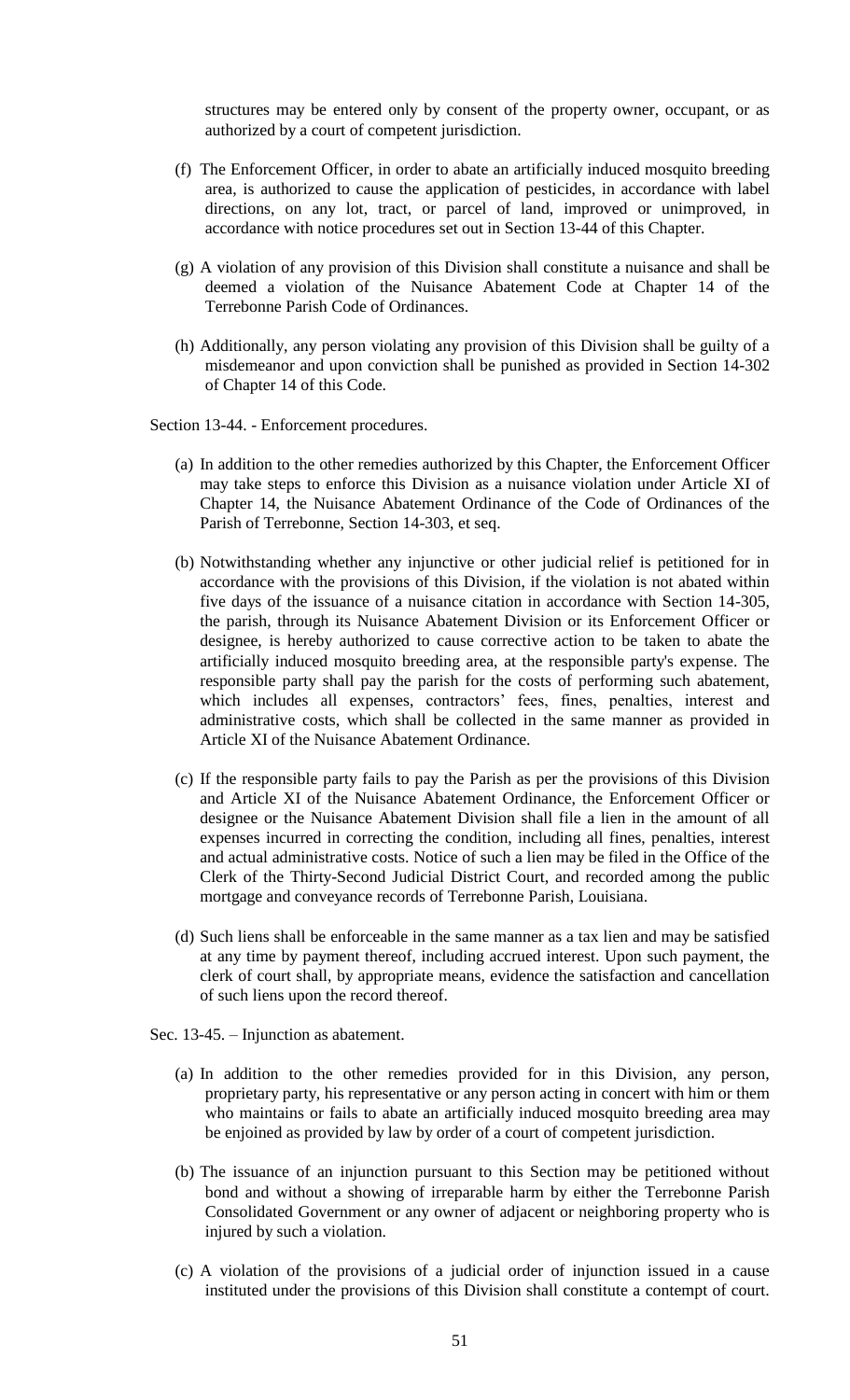A person found guilty of such contempt shall be punished by a fine of not less than one hundred dollars (\$100.00) nor more than five hundred dollars (\$500.00), or by imprisonment in the parish prison for a period of not less than twenty-four (24) hours nor more than thirty (30) days, or both fine and imprisonment. On conviction for a second or subsequent contempt the offender shall be punished by both fine and imprisonment, without benefit of probation or suspension of sentence.

(d) A party plaintiff prevailing in an action for injunction to abate an artificially induced mosquito breeding area, or in an action for contempt of any such order of injunction, shall be entitled to judgment for reasonable attorney fees and for court costs. A defendant prevailing in an action for injunction against him or in an action for contempt against him hereunder shall be entitled to judgment for reasonable attorney fees and for court costs provided the defendant proves the injunction was brought against him in bad faith.

Section 13-46. - Exemption for wetlands.

Provided the wetlands are not inhabited, or a part of inhabited property, movable or immovable, the provisions of this Division are not applicable to wetlands designated as such by the U.S. Army Corps of Engineers and/or the Louisiana Department of Natural Resources with the exception that the provisions of this Division shall be applicable to any artificially induced mosquito breeding area or artificial container which may be found on or which may be located on such wetlands.

Sections 13-47 through 13-60. - Reserved.

### **SECTION IV**

If any word, clause, phrase, section or other portion of this ordinance shall be declared null, void, invalid, illegal, or unconstitutional, the remaining words, clauses, phrases, sections and other portions of this ordinance shall remain in full force and effect, the provisions of this ordinance hereby being declared to be severable.

#### **SECTION V**

This ordinance shall become effective upon approval by the Parish President or as otherwise provided in Section 2-13(b) of the Home Rule Charter for a Consolidated Government for Terrebonne Parish, whichever occurs sooner.

This ordinance, having been introduced and laid on the table for at least two weeks, was voted upon as follows:

#### THERE WAS RECORDED:

YEAS: D.W. Guidry, Sr., A. Marmande, D. J. Guidry, S. Trosclair , J. Navy, A. Williams, G. Michel, S. Dryden, and C. Duplantis-Prather. NAYS: None. NOT VOTING: None. ABSTAINING: None. ABSENT: None. The Chairman declared the ordinance adopted on this, the 21st day December 2016.

The Chairman recognized the public for comments on the following:

C. A proposed ordinance to amend the Terrebonne Parish Code of Ordinances Chapter 2, Article

 X, Section 2-229 Entitled "Agent of Record" to authorize the Terrebonne Parish Council to

 appoint one or more Agents of Records or to hire an Insurance Consultant in lieu of any Agent

 of Record, for any lines of insurance purchases by TPCG, rather than be limited to the current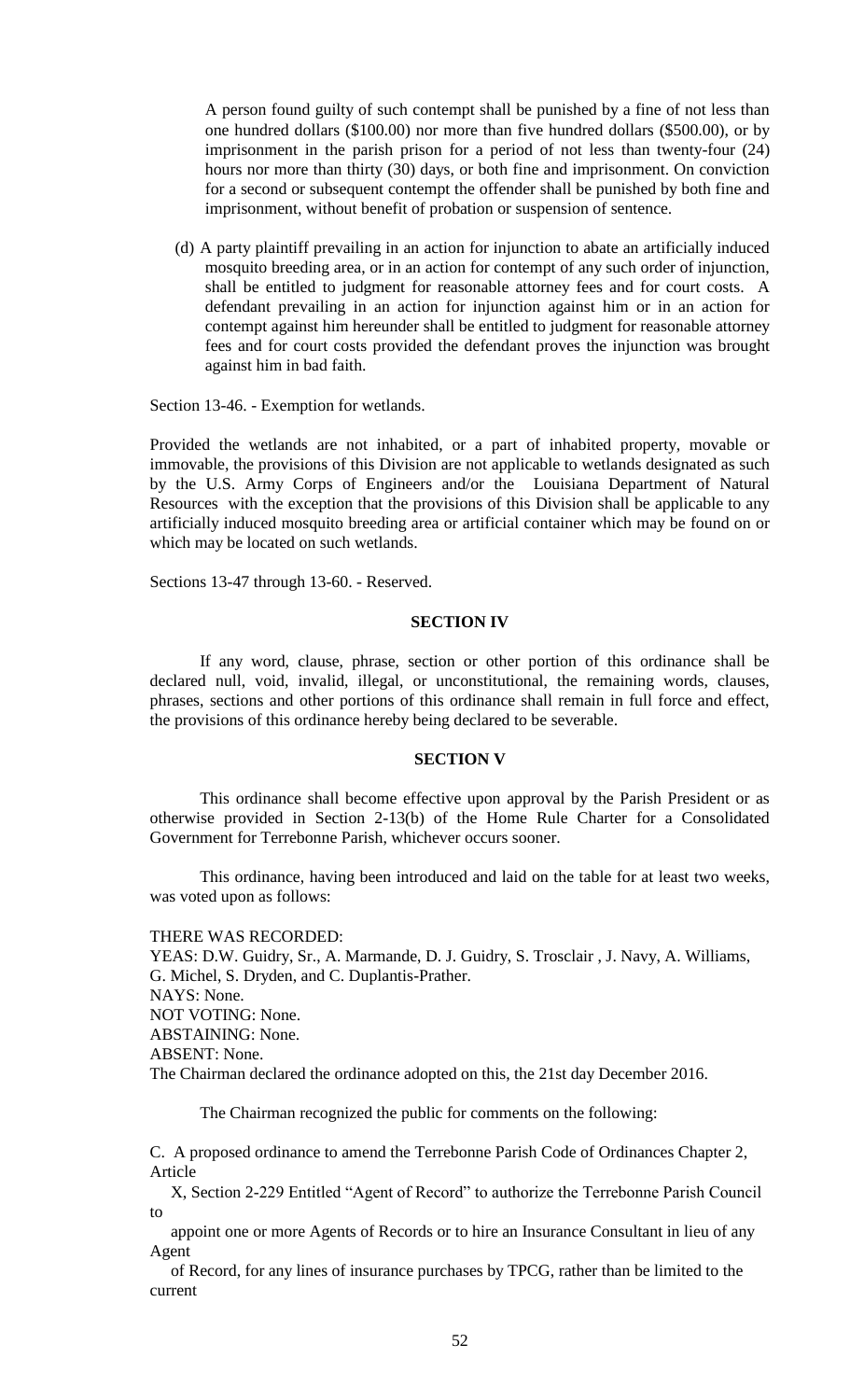allowance of three agents.

There were no comments from the public on the proposed ordinance.

Mr. G. Michel moved, seconded by Ms. C. Duplantis-Prather, "THAT, the Council close the aforementioned public hearing."

The Chairman called for a vote on the motion offered by Mr. G. Michel. THERE WAS RECORDED: YEAS: D.W. Guidry, Sr., A. Marmande, D. J. Guidry, S. Trosclair, J. Navy, A. Williams, G. Michel, S. Dryden and C. Duplantis-Prather. NAYS: None. ABSENT: None. The Chairman declared the motion adopted.

OFFERED BY: MR. G. MICHEL SECONDED BY: MS. C. DUPLANTIS-PRATHER

# **ORDINANCE NO. 8800**

AN ORDINANCE TO AMEND TERREBONNE PARISH CODE OF ORDINANCES CHAPTER 2, ARTICLE X, SECTION 2-229 ENTITLED "AGENT OF RECORD" TO AUTHORIZE THE TERREBONNE PARISH COUNCIL TO APPOINT ONE OR MORE AGENTS OF RECORD OR TO HIRE AN INSURANCE CONSULTANT IN LIEU OF ANY AGENT OF RECORD, FOR ANY LINES OF INSURANCE PURCHASED BY TERREBONNE PARISH CONSOLIDATED GOVERNMENT, RATHER THAN BE LIMITED TO THE CURRENT ALLOWANCE OF THREE AGENTS; AND TO PROVIDE FOR RELATED MATTERS.

**WHEREAS,** Terrebonne Parish Consolidated Government is a Home Rule Charter Government pursuant to the authority and powers conferred to it by Louisiana Constitution Article VI §§ 5, 6, 7, 9 and 15; and

**WHEREAS,** Section 1-06 of the Home Rule Charter for the Parish of Terrebonne provides that the parish government shall have the right, power and authority to pass all ordinances requisite or necessary to promote, protect and preserve the general welfare, safety, health, peace and good order of the parish, including, but not by way of limitation, the right, power and authority to pass ordinances on all subject matter necessary, requisite or proper for the management of the parish affairs, and all other subject matter without exception, subject only to the limitations that the same shall not be inconsistent with the Constitution or expressly denied by the general law applicable to the parish; and

**WHEREAS**, the Terrebonne Parish Consolidated Government desires to amend Section 2-229 of the Terrebonne Parish Code of Ordinances in order to allow more flexibility in hiring agents of records for different lines of insurance as deemed necessary by the Terrebonne Parish Risk Management Department and/or the Terrebonne Parish Council; and

**NOW, THEREFORE BE IT RESOLVED** by the Terrebonne Parish Council as follows:

#### **SECTION I**

Terrebonne Parish Code of Ordinances, Chapter 2, Article X, Section 2-229 shall be and is hereby amended, and shall now read, in its entirety, as follows:

### **Section 2-229. - Agent of record.**

(a) The parish shall annually appoint an agent or agents of record for any lines of insurance it deems appropriate for the operation of the Terrebonne Parish Consolidated Government, including, but not limited to, employee group health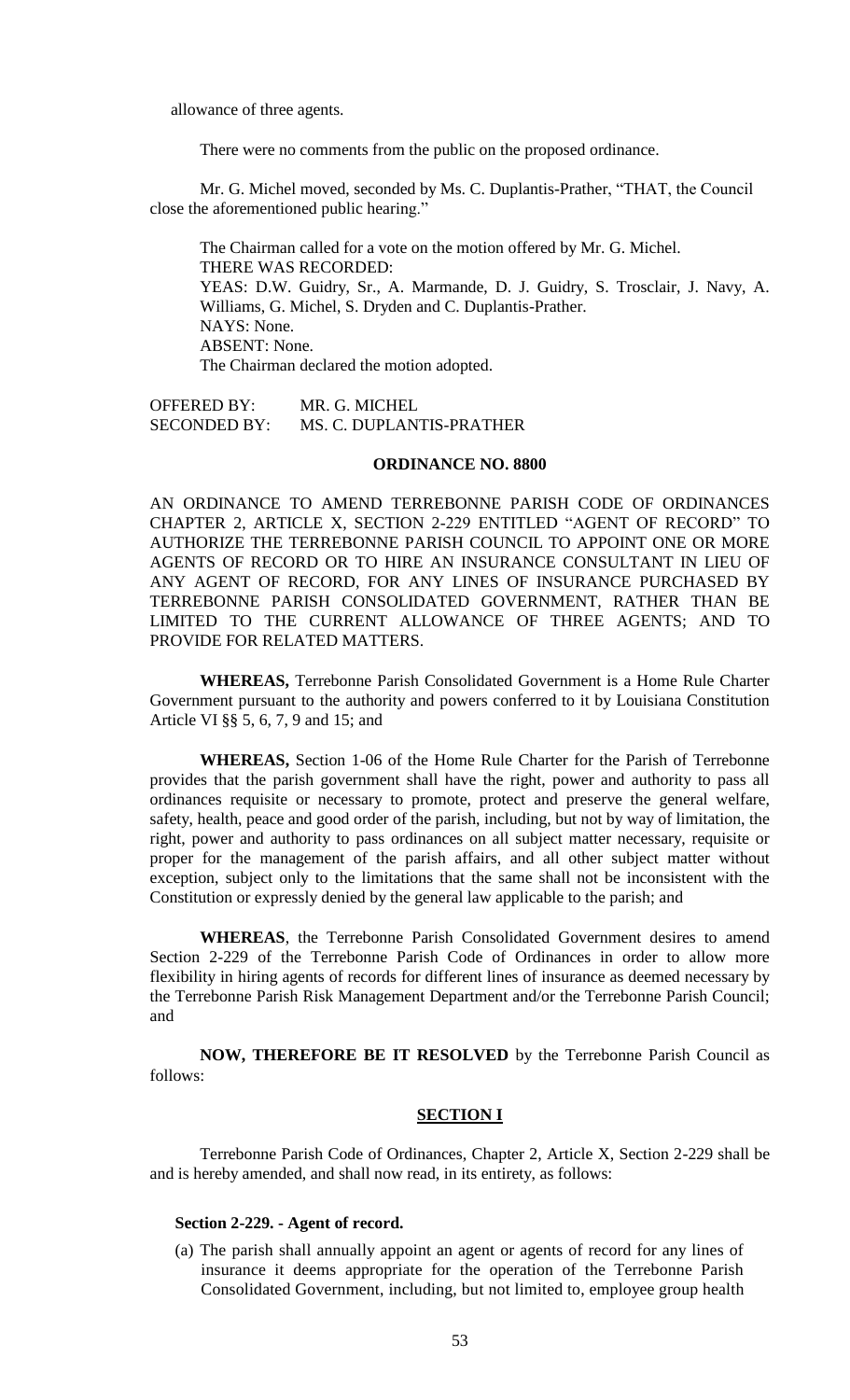benefits, property insurance, and casualty insurance. In lieu of an agent of record for any line of insurance, the Parish may appoint a consultant if allowed by law.

- (b) The terms and conditions of any arrangement with an agent of record or consultant shall be contractual and with full ordinance approval of same.
- (c) Any selected agent or consultant in that regard shall demonstrate capability and expertise to handle the parish's account as a whole and in a fashion that would advantageously serve the parish's economic interest and purposes.
- (d) Each agent or consultant selected shall be readily accessible to the risk manager and shall meet with the risk manager as often as necessary and provide information as requested to the risk manager or his designees.

## **SECTION II**

If any word, clause, phrase, section or other portion of this ordinance shall be declared null, void, invalid, illegal, or unconstitutional, the remaining words, clauses, phrases, sections and other portions of this ordinance shall remain in full force and effect, the provisions of this ordinance hereby being declared to be severable.

## **SECTION III**

This ordinance shall become effective upon approval by the Parish President or as otherwise provided in Section 2-13(b) of the Home Rule Charter for a Consolidated Government for Terrebonne Parish, whichever occurs sooner.

This ordinance, having been introduced and laid on the table for at least two weeks, was voted upon as follows:

#### THERE WAS RECORDED:

YEAS: D.W. Guidry, Sr., A. Marmande, D. J. Guidry, S. Trosclair , J. Navy, A. Williams, G. Michel, S. Dryden, and C. Duplantis-Prather. NAYS: None. NOT VOTING: None. ABSTAINING: None. ABSENT: None. The Chairman declared the ordinance adopted on this, the 21st day December 2016.

The Chairman recognized the public for comments on the following:

D. A proposed ordinance to appoint Paul's Insurance Agency, LLC as Agent/Producer of Record

for Property Insurance and Special Equipment Floater coverage.

There were no comments from the public on the proposed ordinance.

Mr. D. W. Guidry, Sr. moved, seconded by Mr. G. Michel, "THAT, the Council close the aforementioned public hearing."

The Chairman called for a vote on the motion offered by Mr. D. W. Guidry, Sr. THERE WAS RECORDED: YEAS: D.W. Guidry, Sr., A. Marmande, D. J. Guidry, S. Trosclair, J. Navy, A. Williams, G. Michel, S. Dryden, and C. Duplantis-Prather. NAYS: None. ABSENT: None. The Chairman declared the motion adopted.

OFFERED BY: MR. D.W. GUIDRY, SR.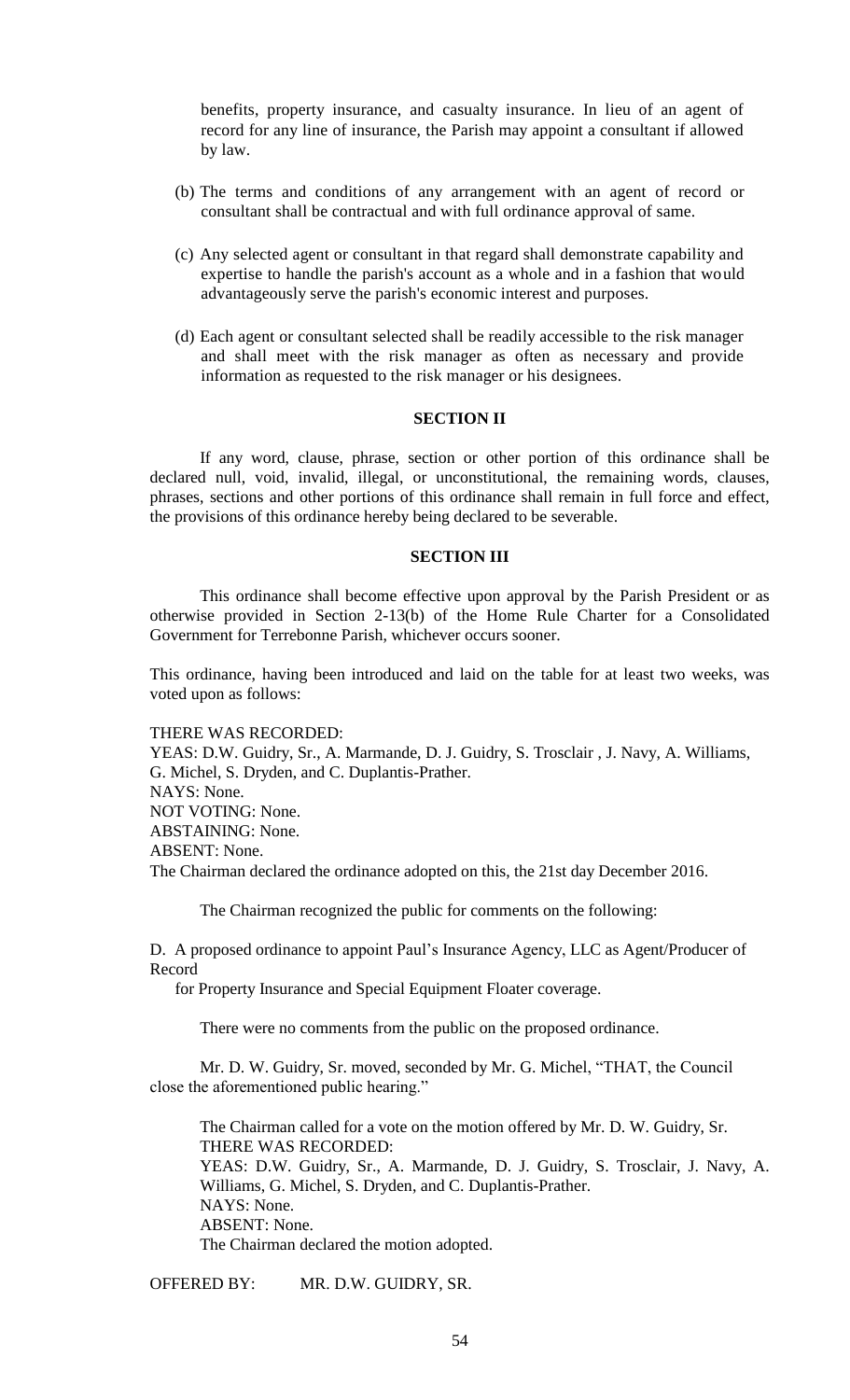#### **ORDINANCE NO. 8801**

IN ACCORDANCE WITH CHAPTER 2, ARTICLE X, SECTION 2-229 OF THE TERREBONNE PARISH CODE OF ORDINANCES, AN ORDINANCE TO AUTHORIZE THE APPOINTMENT OF PAUL'S AGENCY, LLC TO SERVE AS AGENT/PRODUCER OF RECORD FOR TERREBONNE PARISH CONSOLIDATED GOVERNMENT'S PROPERTY INSURANCE COVERAGE COMMENCING ON JANUARY 1, 2017, AND EFFECTIVE THROUGH FEBRUARY 28, 2018, WITH THE OPTION TO RENEW FOR TWO SUBSEQUENT ONE-YEAR TERMS AS MORE FULLY DESCRIBED HEREIN.

**WHEREAS**, Terrebonne Parish Consolidated Government (TPCG) does maintain Property Insurance coverage through its Risk Management Department; and

**WHEREAS,** TPCG's current property insurance coverage is scheduled to renew on March 1, 2017; and

**WHEREAS**, The Terrebonne Parish Council, pursuant to Section 2-229 of the Terrebonne Parish Code of Ordinances, has selected a property insurance Agent/Producer of record for the year 2017, commencing January 1, 2017, and effective through February 28, 2018, the anniversary of the first renewal of TPCG's property insurance coverage under this Agent/Producer of record; and

**WHEREAS**, the Agent/Producer of Record has given TPCG the option for two (2) one-year renewals, from March 1, 2018 through February 28, 2019, and from March 1, 2019 through February 28, 2020, subject to this Council's selection and approval by ordinance; and

**WHEREAS,** the Agent/Producer of Record, will not be Agent of Record/Producer for Houma Fire Department nor TPCG Boiler and Machinery coverages;

# **SECTION I**

**NOW THEREFORE BE IT ORDAINED** by the Terrebonne Parish Council on behalf of the Terrebonne Parish Consolidated Government that Paul's Agency, LLC is hereby appointed to serve as Agent/Producer of Record for Terrebonne Parish Consolidated Government's Property Insurance coverage contract, excluding any Houma Fire Department coverages and Boiler and Machinery coverage for utilities, submitted to Terrebonne Parish Council on December 5, 2016, for the period commencing January 1, 2017, effective through February 28, 2018; and

### **SECTION II**

**NOW THEREFORE BE IT FURTHER ORDAINED** that the Terrebonne Parish Consolidated Government reserves the option to renew the appointment for up to two subsequent one-year terms – commencing March 1, 2018 through February 28, 2019, and commencing March 1, 2019 through February 28, 2020 – subject to this Council's selection and approval by ordinance by ordinance in accordance with Chapter 2, Article X of the Terrebonne Parish Code of Ordinances, Section 2-229; and

### **SECTION III**

**NOW THEREFORE BE IT ORDAINED**, by the Terrebonne Parish Council that the Risk Management Department and the Legal Department shall review the property insurance Agent/Producer of Record contract for final approval, and that the Parish President Gordon E. Dove is authorized to execute the property insurance Agent/Producer of Record contract and any related documents on behalf of the Terrebonne Parish Consolidated Government.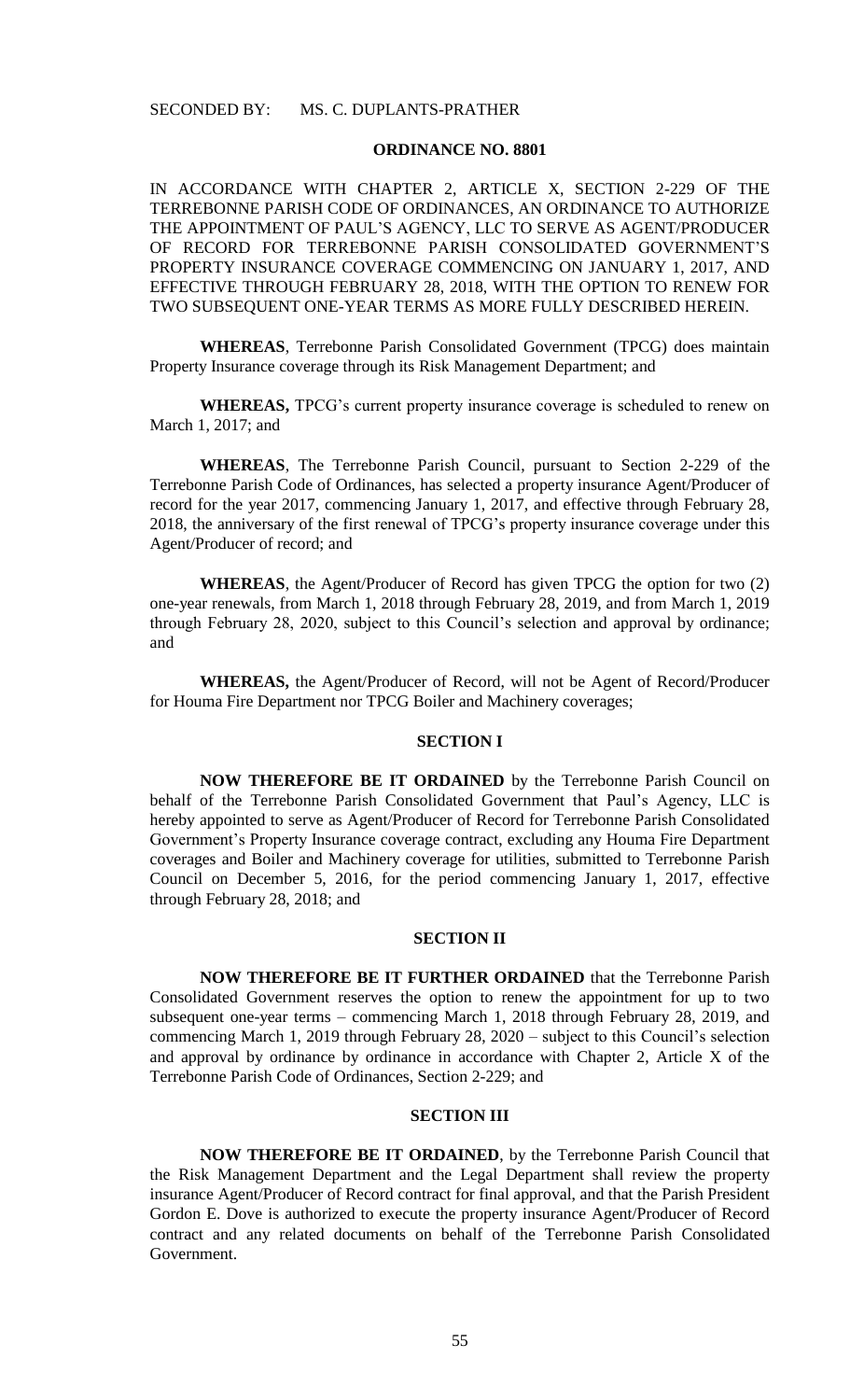### **SECTION IV**

If any word, clause, phrase, section or other portion of this ordinance shall be declared null, void, invalid, illegal, or unconstitutional, the remaining words, clauses, phrases, sections and other portions of this ordinance shall remain in full force and effect, the provisions of this ordinance hereby being declared to be severable.

### **SECTION V**

This ordinance shall become effective upon approval by the Parish President or as otherwise provided in Section 2-13(b) of the Home Rule Charter for a Consolidated Government for Terrebonne Parish, whichever occurs sooner.

This ordinance, having been introduced and laid on the table for at least two weeks, was voted upon as follows:

THERE WAS RECORDED:

YEAS: D.W. Guidry, Sr., A. Marmande, D. J. Guidry, S. Trosclair , J. Navy, A. Williams, G. Michel, S. Dryden, and C. Duplantis-Prather. NAYS: None. NOT VOTING: None. ABSTAINING: None. ABSENT: None. The Chairman declared the ordinance adopted on this, the 21st day December 2016.

The Chairman recognized the public for comments on the following:

E. A proposed ordinance to appoint Laris Insurance Agency, LLC to serve as Agent/Producer of

Record for Casualty Insurance Coverage.

There were no comments from the public on the proposed ordinance.

Mr. G. Michel moved, seconded by Mr. D.J. Guidry, "THAT, the Council close the aforementioned public hearing."

The Chairman called for a vote on the motion offered by Mr. G. Michel. THERE WAS RECORDED: YEAS: D.W. Guidry, Sr., A. Marmande, D. J. Guidry, S. Trosclair, J. Navy, A. Williams, G. Michel, S. Dryden and C. Duplantis-Prather. NAYS: None. ABSENT: None. The Chairman declared the motion adopted.

OFFERED BY: MR. G. MICHEL SECONDED BY: MR. S. TROSCLAIR

## **ORDINANCE NO. 8802**

IN ACCORDANCE WITH CHAPTER 2, ARTICLE X, SECTION 2-229 OF THE TERREBONNE PARISH CODE OF ORDINANCES, AN ORDINANCE TO AUTHORIZE THE APPOINTMENT OF LARIS INSURANCE AGENCY, LLC TO SERVE AS AGENT/PRODUCER OF RECORD FOR TERREBONNE PARISH CONSOLIDATED GOVERNMENT'S CASUALTY INSURANCE COVERAGE COMMENCING ON JANUARY 1, 2017, AND EFFECTIVE THROUGH MARCH 31, 2018, WITH THE OPTION TO RENEW FOR TWO SUBSEQUENT ONE-YEAR TERMS, AS MORE FULLY DESCRIBED HEREIN.

**WHEREAS**, Terrebonne Parish Consolidated Government (TPCG) does maintain Casualty Insurance coverage through its Risk Management Department; and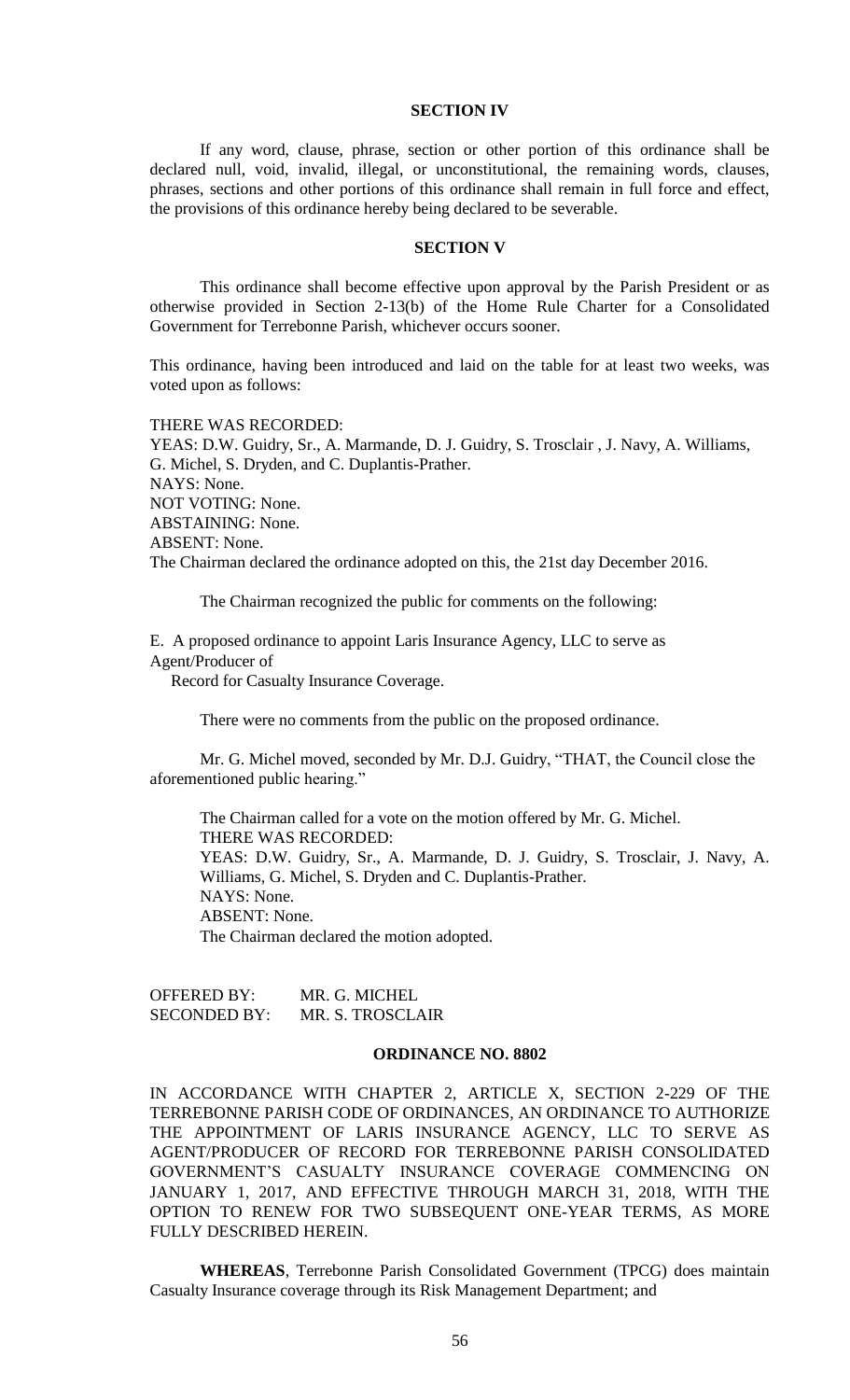**WHEREAS**, TPCG's current casualty insurance coverage is scheduled to renew on April 1, 2017; and

**WHEREAS**, The Terrebonne Parish Council, pursuant to Section 2-229 of the Terrebonne Parish Code of Ordinances, has selected a casualty insurance Agent/Producer of record for the year 2017, commencing January 1, 2017, and effective through March 31, 2018, the anniversary of the first renewal of TPCG's casualty insurance coverage under this Agent/Producer of record; and

**WHEREAS**, the Agents/Producers of Record have given TPCG the option for two (2) one-year renewals, from April 1, 2018 through March 31, 2019, and from April 1, 2019 through March 31, 2020, subject to this Council's selection and approval by ordinance; and

**WHEREAS,** the Agent/Producer of Record, will not be Agent/Producer for Houma Fire Department nor TPCG Boiler and Machinery coverages;

### **SECTION I**

**NOW THEREFORE BE IT ORDAINED** by the Terrebonne Parish Council on behalf of the Terrebonne Parish Consolidated Government that Laris Insurance Agency, LLC is hereby appointed to serve as Agent/Producer of Record for TPCG's Casualty Insurance coverage contract, excluding any Houma Fire Department coverages and Boiler and Machinery coverage for utilities, submitted to Terrebonne Parish Council on December 5, 2016, for the period commencing January 1, 2017, effective through March 31, 2018; and

### **SECTION II**

**NOW THEREFORE BE IT FURTHER ORDAINED** that the Terrebonne Parish Consolidated Government reserves the option to renew the appointment for up to two subsequent one-year terms – commencing April 1, 2018 through March 31, 2019, and commencing April 1, 2019 through March 31, 2020 – by ordinance in accordance with Chapter 2, Article X of the Terrebonne Parish Code of Ordinances, Section 2-229; and

### **SECTION III**

**NOW THEREFORE BE IT ORDAINED**, by the Terrebonne Parish Council that the Risk Management Department and the Legal Department shall review the casualty insurance Agent/Producer of Record contract for final approval, and that the Parish President Gordon E. Dove is authorized to execute the casualty insurance Agent/Producer of Record contract and any related documents on behalf of the Terrebonne Parish Consolidated Government.

### **SECTION IV**

If any word, clause, phrase, section or other portion of this ordinance shall be declared null, void, invalid, illegal, or unconstitutional, the remaining words, clauses, phrases, sections and other portions of this ordinance shall remain in full force and effect, the provisions of this ordinance hereby being declared to be severable.

#### **SECTION V**

This ordinance shall become effective upon approval by the Parish President or as otherwise provided in Section 2-13(b) of the Home Rule Charter for a Consolidated Government for Terrebonne Parish, whichever occurs sooner.

This ordinance, having been introduced and laid on the table for at least two weeks, was voted upon as follows:

THERE WAS RECORDED: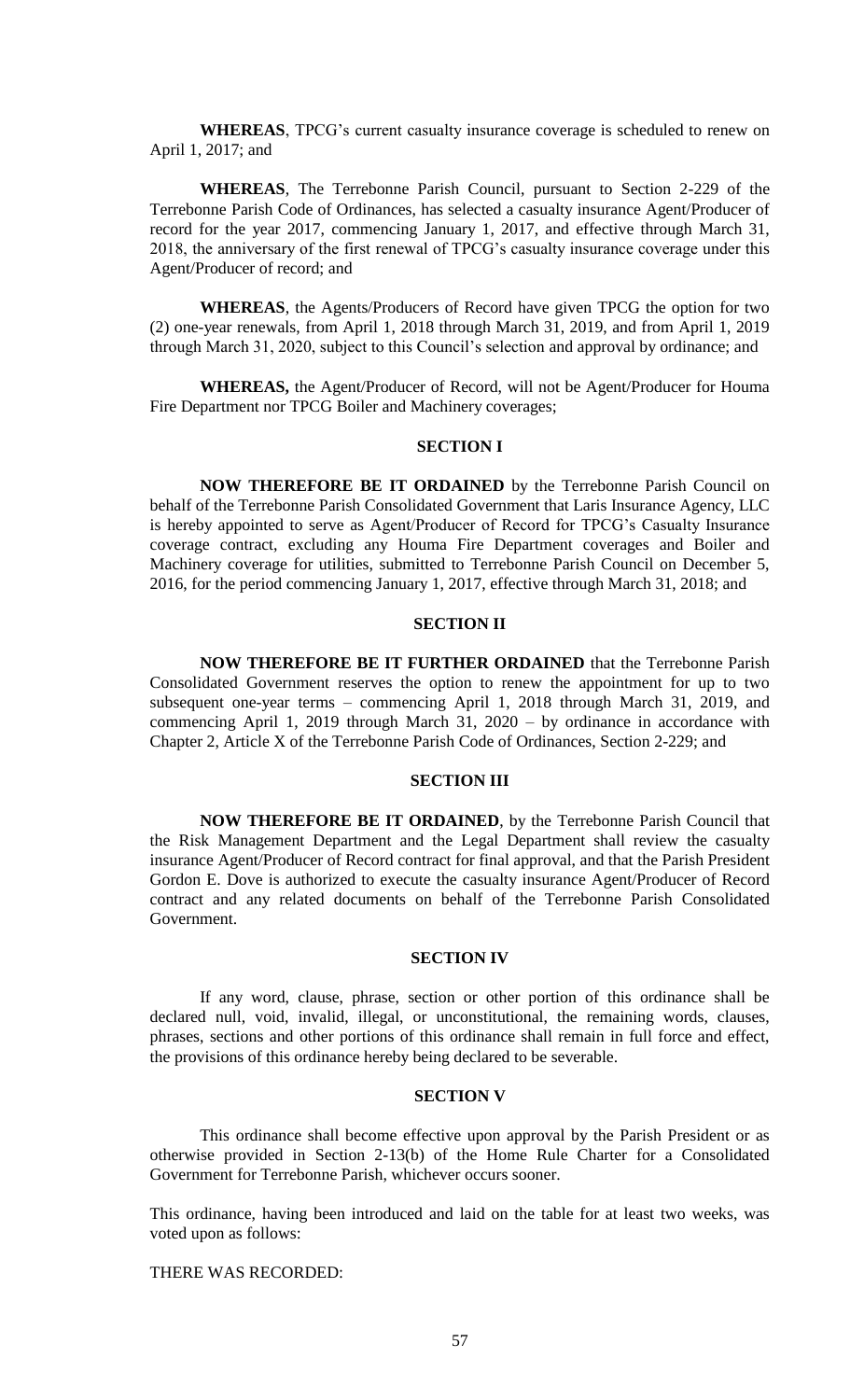YEAS: D.W. Guidry, Sr., A. Marmande, D. J. Guidry, S. Trosclair , J. Navy, A. Williams, G. Michel, S. Dryden, and C. Duplantis-Prather. NAYS: None. NOT VOTING: None. ABSTAINING: None. ABSENT: None. The Chairman declared the ordinance adopted on this, the 21st day December 2016.

The Chairman recognized the public for comments on the following:

F. A proposed ordinance to appoint the Ledet Corporation d/b/a Ledet Insurance Agency as Agent/Producer of Record for (Houma Fire Department) with American Alternative Insurance

Company and Boiler and Machinery coverage

There were no comments from the public on the proposed ordinance.

Ms. C. Duplantis-Prather moved, seconded by Mr. D. W. Guidry, Sr., "THAT, the Council close the aforementioned public hearing."

The Chairman called for a vote on the motion offered by Ms. C. Duplantis-Prather. THERE WAS RECORDED:

YEAS: D.W. Guidry, Sr., A. Marmande, D. J. Guidry, S. Trosclair, J. Navy, A. Williams, G. Michel, S. Dryden and C. Duplantis-Prather. NAYS: None. ABSENT: None.

The Chairman declared the motion adopted.

| <b>OFFERED BY:</b>  | MS. C. DUPLANTIS-PRATHER |
|---------------------|--------------------------|
| <b>SECONDED BY:</b> | MR. D.W. GUIDRY, SR.     |

### **ORDINANCE NO. 8803**

IN ACCORDANCE WITH CHAPTER 2, ARTICLE X, SECTION 2-229 OF THE TERREBONNE PARISH CODE OF ORDINANCES, AN ORDINANCE TO AUTHORIZE THE APPOINTMENT OF THE LEDET CORPORATION D/B/A LEDET INSURANCE TO SERVE AS AGENT/PRODUCER OF RECORD FOR (HOUMA FIRE DEPARTMENT) WITH AMERICAN ALTERNATIVE INSURANCE COMPANY AND BOILER AND MACHINERY COVERAGE COMMENCING ON JANUARY 1, 2017, AND EFFECTIVE THROUGH MARCH 31, 2018, WITH THE OPTION TO RENEW FOR TWO SUBSEQUENT ONE YEAR TERMS AS MORE FULLY DESCRIBED HEREIN.

**WHEREAS**, Terrebonne Parish Consolidated Government (TPCG) does provide comprehensive Fireman's package policy with numerous coverages and Machinery coverage through its Risk Management Department; and

**WHEREAS**, TPCG's current comprehensive Fireman's policy is scheduled to renew on April 1, 2017, and TPCG's current boiler and machinery coverage is scheduled to renew on March 1, 2017; and

**WHEREAS**, The Terrebonne Parish Council, pursuant to Section 2-229 of the Terrebonne Parish Code of Ordinances, has selected an insurance Agent/Producer of record for the Fireman's Coverage and Boiler and Machinery coverage for the year 2017, commencing January 1, 2017, and effective through March 31, 2018, the anniversary of the first renewal of TPCG's comprehensive fireman's coverage under this Agent/Producer of record; and

**WHEREAS**, the Agent of Record has given the TPCG the option for two (2) oneyear renewals, from April 1, 2018 through March 31, 2019, and from April 1, 2019 through March 31, 2020, subject to this Council's selection and approval by ordinance; and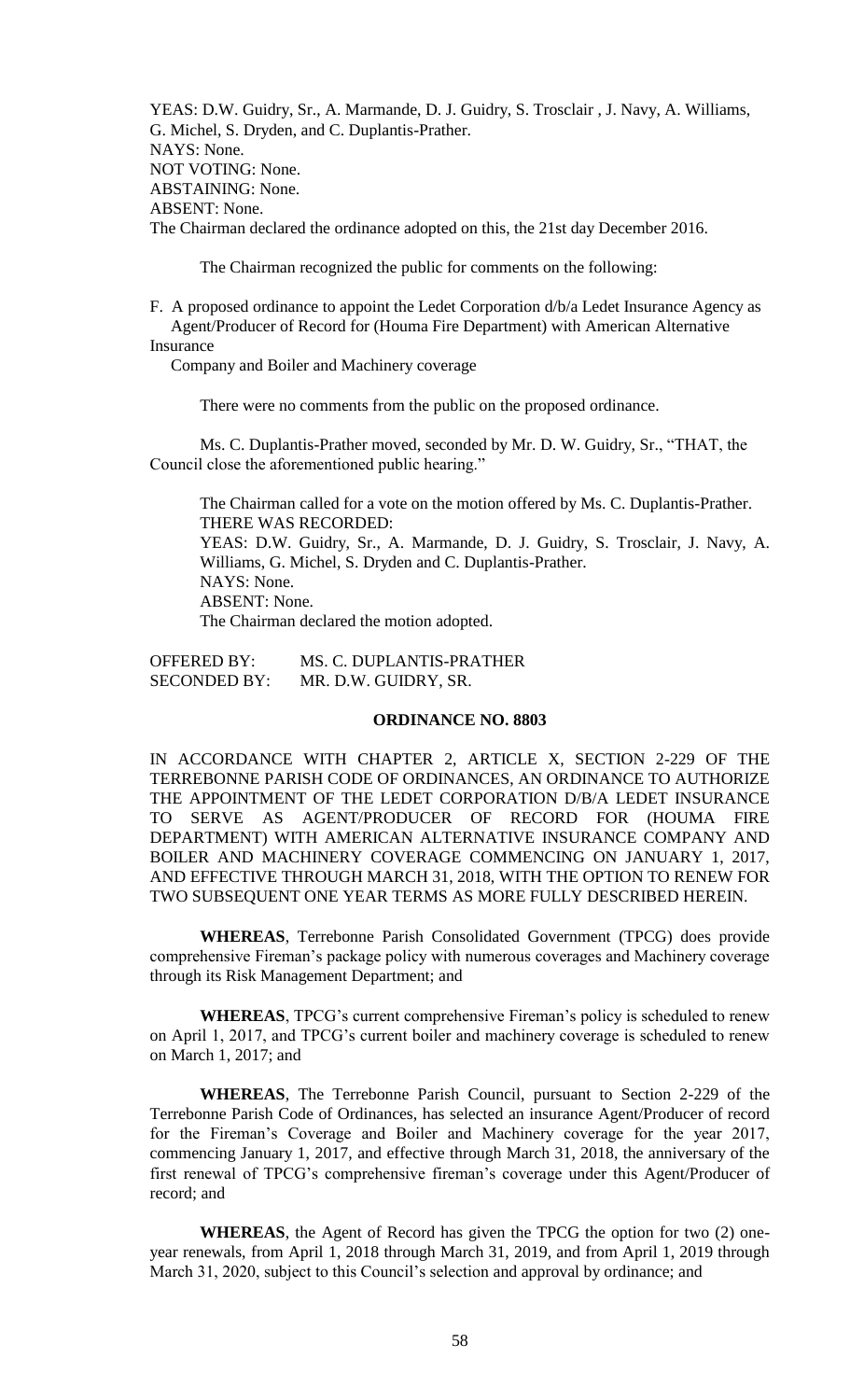#### **SECTION I**

**NOW THEREFORE BE IT ORDAINED** by the Terrebonne Parish Council on behalf of the Terrebonne Parish Consolidated Government that The Ledet Corporation d/b/a Ledet Insurance is hereby appointed to serve as Agent/Producer of Record for the TPCG's (Houma Fire Department's) Comprehensive Fireman's Policy contract with American Alternative Insurance Company and the Boiler and Machinery coverage contract, submitted to Council on December 6, 2016, for the period commencing January 1, 2017, effective through March 31, 2018; and

### **SECTION II**

**NOW THEREFORE BE IT FURTHER ORDAINED** that the Terrebonne Parish Consolidated Government reserves the option to renew the appointment for up to two subsequent one-year terms – commencing April 1, 2018 through March 31, 2019, and commencing April 1, 2019 through March 31, 2020 – by ordinance in accordance with Chapter 2, Article X of the Terrebonne Parish Code of Ordinances, Section 2-229; and

#### **SECTION III**

**NOW THEREFORE BE IT ORDAINED**, by the Terrebonne Parish Council that the Risk Management Department and the Legal Department shall review the Houma Fire Department coverages and Boiler and Machinery Insurance coverage Agent/Producer of Record contract for final approval, and that the Parish President Gordon E. Dove is authorized to execute the said Agent of Record contract and any related documents on behalf of the Terrebonne Parish Consolidated Government.

#### **SECTION IV**

If any word, clause, phrase, section or other portion of this ordinance shall be declared null, void, invalid, illegal, or unconstitutional, the remaining words, clauses, phrases, sections and other portions of this ordinance shall remain in full force and effect, the provisions of this ordinance hereby being declared to be severable.

### **SECTION V**

This ordinance shall become effective upon approval by the Parish President or as otherwise provided in Section 2-13(b) of the Home Rule Charter for a Consolidated Government for Terrebonne Parish, whichever occurs sooner.

This ordinance, having been introduced and laid on the table for at least two weeks, was voted upon as follows:

### THERE WAS RECORDED:

YEAS: D.W. Guidry, Sr., A. Marmande, D. J. Guidry, S. Trosclair , J. Navy, A. Williams, G. Michel, S. Dryden, and C. Duplantis-Prather. NAYS: None. NOT VOTING: None. ABSTAINING: None. ABSENT: None. The Chairman declared the ordinance adopted on this, the 21st day December 2016.

The Chairman recognized the public for comments on the following:

G. A proposed ordinance to dedicate and accept the maintenance/operation of the street(s), drainage servitudes, utilities, gas, sewer, and rights-of-way for "Sugar Mill Olde Towne,

 Addendum No. 2;" energize and accept the street lights; and to incorporate "Rue Saia" and the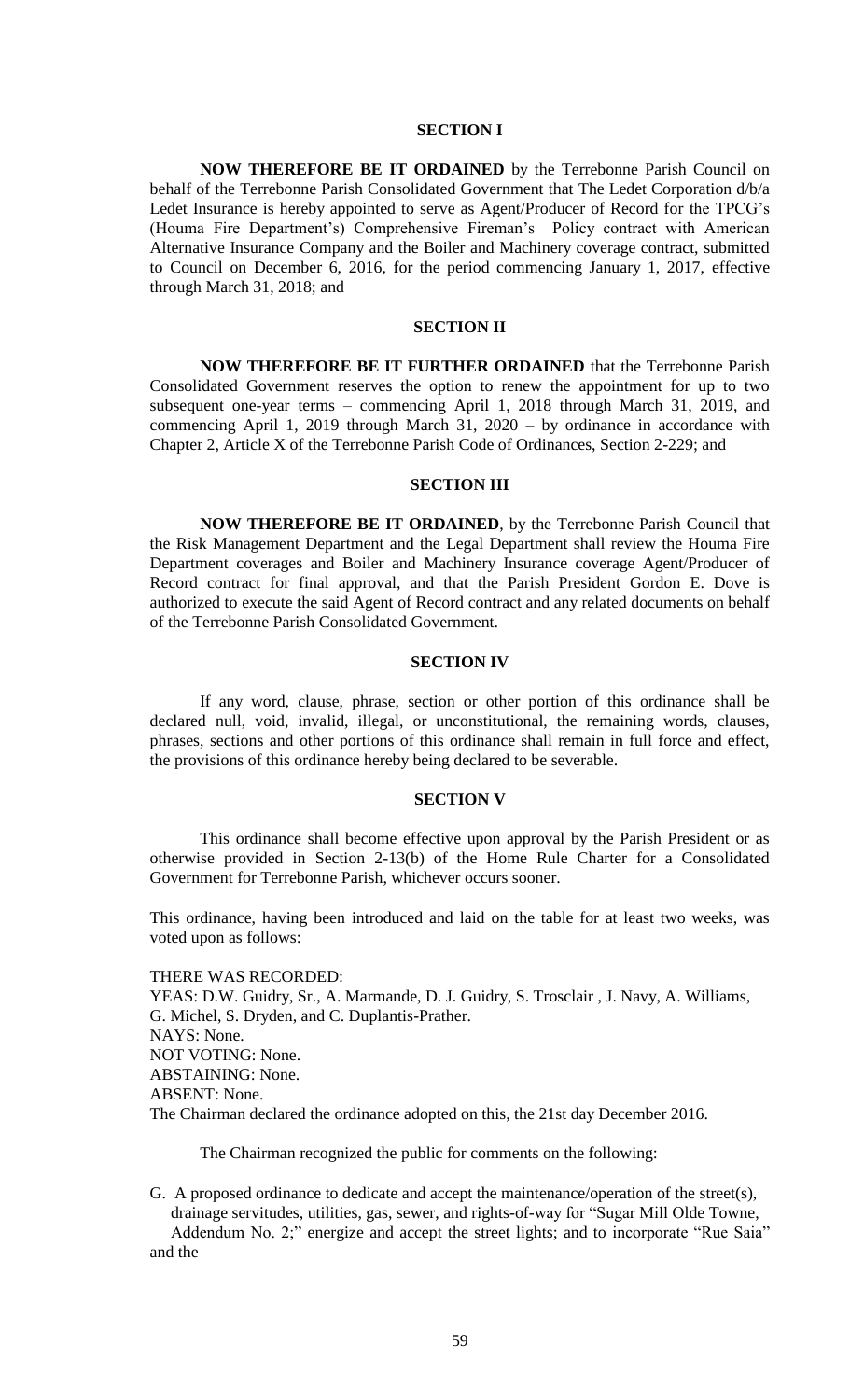extension of "Rue St. Sydney" into the Enhanced 911 Emergency Response System for the

purpose of providing a better means of locating addresses.

There were no comments from the public on the proposed ordinance.

Mr. D. W. Guidry, Sr. moved, seconded by Ms. C. Duplantis-Prather, "THAT, the Council close the aforementioned public hearing."

The Chairman called for a vote on the motion offered by Mr. D. W. Guidry, Sr. THERE WAS RECORDED: YEAS: D.W. Guidry, Sr., A. Marmande, D. J. Guidry, S. Trosclair , J. Navy, A. Williams, G. Michel, S. Dryden, and C. Duplantis-Prather. NAYS: None. ABSENT: None. The Chairman declared the motion adopted.

OFFERED BY: MR. D.W. GUIDRY, SR. SECONDED BY: MS. C. DUPLANTIS-PRATHER

### **ORDINANCE NO. 8804**

AN ORDINANCE DEDICATING AND ACCEPTING THE MAINTENANCE/OPERATION OF THE STREET(S), DRAINAGE SERVITUDES, UTILITIES, GAS, SEWER, AND RIGHTS-OF-WAY FOR "SUGAR MILL OLDE TOWNE, ADDENDUM NO. 2;" ENERGIZE AND ACCEPT THE STREET LIGHTS; AND TO INCORPORATE "RUE SAIA" AND THE EXTENSION OF "RUE ST. SYDNEY" INTO THE ENHANCED 911 EMERGENCY RESPONSE SYSTEM FOR THE PURPOSE OF PROVIDING A BETTER MEANS OF LOCATING ADDRESSES; AND TO SET FORTH AN EFFECTIVE DATE FOR THE INCORPORATION OF STREET NAME(S), TO INFORM THE PROPER AGENCIES OF THE STREET NAME(S), AND TO AUTHORIZE THE INSTALLATION OF THE APPROPRIATE STREET SIGN(S), AND TO ADDRESS OTHER MATTERS RELATIVE THERETO.

# **SECTION I**

**BE IT ORDAINED** that the Terrebonne Parish Council, on behalf of Terrebonne Parish Consolidated Government, dedicates and accepts the maintenance/operation of the street(s), drainage servitudes, utilities, gas, sewer, and rights-of-way; and energize and accept the street lights as depicted on a plat, prepared on May 4, 2015, revised on October 19, 2016 by David A. Waitz Engineering & Surveying, Inc. titled "Sugar Mill Olde Towne, Addendum No. 2", a copy of which is attached hereto and made a part hereof;

**BE IT FURTHER ORDAINED** effective on the 18th day of January, 2017, that "Rue Saia" and the extension of "Rue St. Sydney" be incorporated into the Enhanced 911 Emergency Response System;

**BE IT FURTHER ORDAINED** that a copy of this ordinance be submitted to the Terrebonne Parish Communications Board, local U.S. Postal Services, fire districts, Acadian Ambulance, Terrebonne Parish Sheriff's Office, and any other appropriate agency; and

**BE IT FURTHER ORDAINED** that the Parish Forces be directed to install the proper street sign on the appropriate street, and that any other actions relative thereto be addressed.

# **SECTION II**

If any word, clause, phrase, section or other portion of this ordinance shall be declared null, void, invalid, illegal, or unconstitutional, the remaining words, clauses,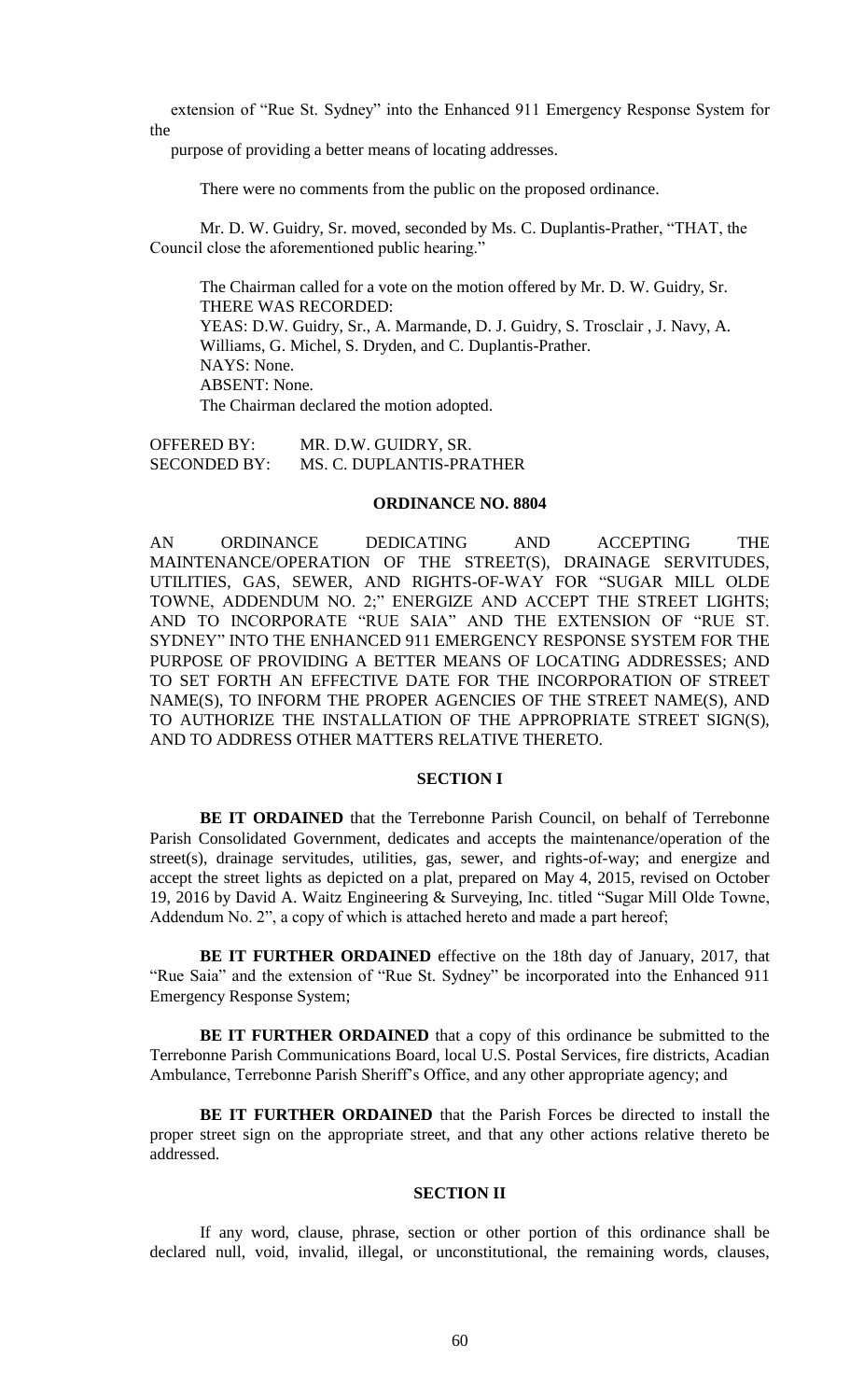phrases, sections and other portions of this ordinance shall remain in full force and effect, the provisions of this ordinance hereby being declared to be severable.

### **SECTION III**

This ordinance shall become effective upon approval by the Parish President or as otherwise provided in Section 2-13(b) of the Home Rule Charter for a Consolidated Government for Terrebonne Parish, whichever occurs sooner.

This ordinance, having been introduced and laid on the table for at least two weeks, was voted upon as follows:

#### THERE WAS RECORDED:

YEAS: D.W. Guidry, Sr., A. Marmande, D. J. Guidry, S. Trosclair , J. Navy, A. Williams, G. Michel, S. Dryden, and C. Duplantis-Prather. NAYS: None. NOT VOTING: None. ABSTAINING: None. ABSENT: None. The Chairman declared the ordinance adopted on this, the 21st day December 2016.

The Chairman recognized the public for comments on the following:

H. A proposed ordinance to declare seven (7) pumps and four (4) motors as surplus.

There were no comments from the public on the proposed ordinance.

Mr. D. J. Guidry moved, seconded by Mr. G. Michel, "THAT, the Council close the aforementioned public hearing."

The Chairman called for a vote on the motion offered by Mr. D. J. Guidry. THERE WAS RECORDED: YEAS: D.W. Guidry, Sr., A. Marmande, D. J. Guidry, S. Trosclair , J. Navy, A. Williams, G. Michel, S. Dryden, and C. Duplantis-Prather. NAYS: None. ABSENT: None. The Chairman declared the motion adopted.

OFFERED BY: MR. D.J. GUIDRY SECONDED BY: MR. S. TROSCLAIR

### **ORDINANCE NO. 8805**

An Ordinance to declare pumps and motors with a value of Five Thousand Dollars (\$5,000.00) or greater from the Sewer Treatment Division (Public Works Department) as surplus as described in the attached Exhibit "A" and authorizing said items to be disposed of by public bid, negotiated sale, junked or by any other legally approved method.

#### **SECTION I**

**WHEREAS**, the movable property listed in the attached Exhibit "A" has a value of \$5,000.00 or greater as indicated by the value set out next to the item on the attached Exhibit A; and

### **SECTION II**

**NOW THEREFORE BE IT ORDAINED** that the Terrebonne Parish Council, on behalf of the Terrebonne Parish Consolidated Government, does hereby declare the attached Exhibit "A" surplus and authorizes the Parish President to dispose of said item(s) by public bid, negotiated sale, junked or by any other legally approved method.

### **SECTION III**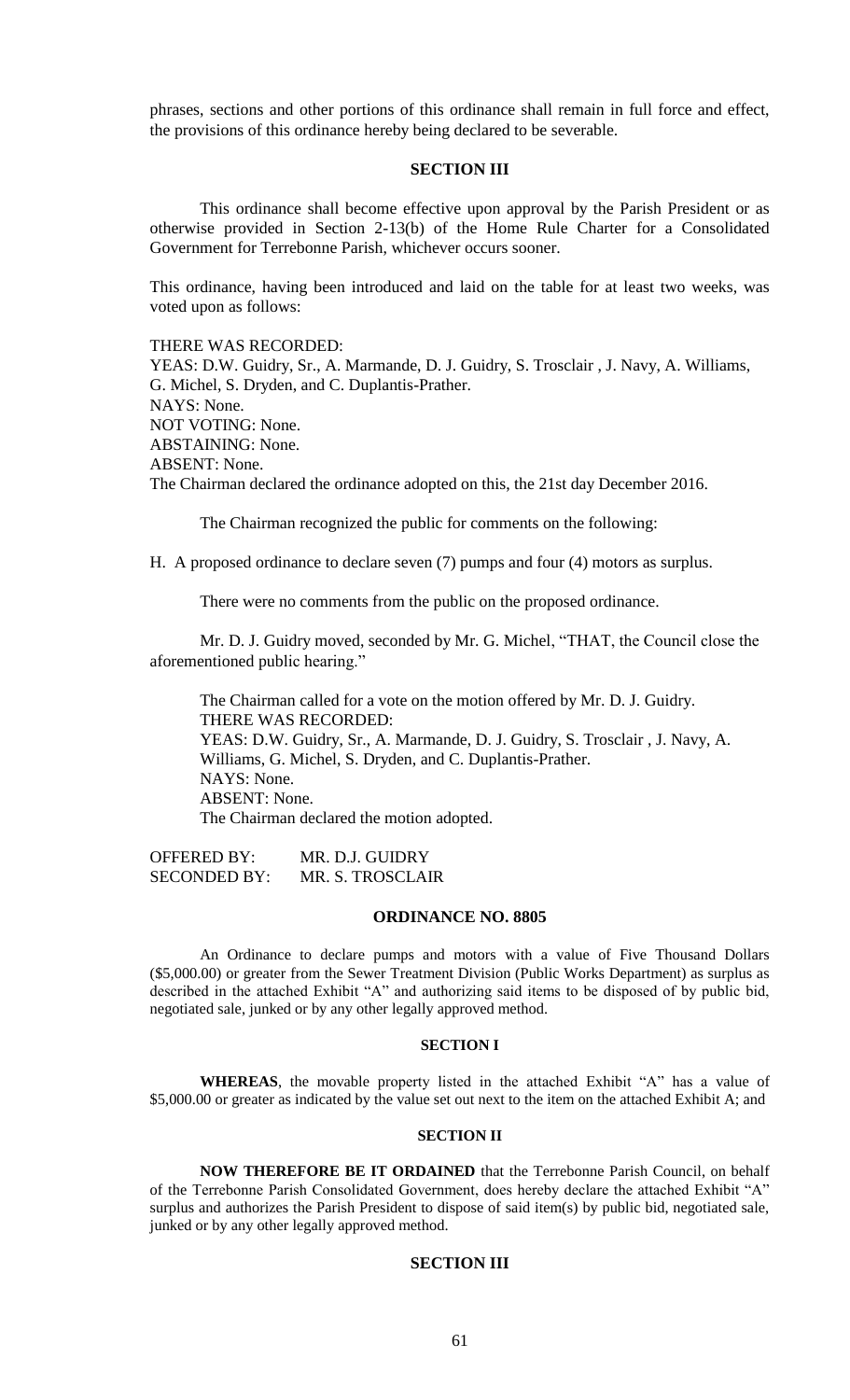If any word, clause, phrase, section or other portion of this ordinance shall be declared null, void, invalid, illegal, or unconstitutional, the remaining words, clauses, phrases, sections and other portions of this ordinance shall remain in full force and effect, the provisions of this ordinance hereby being declared to be severable.

### **SECTION IV**

This ordinance shall become effective upon approval by the Parish President or as otherwise provided in Section 2-13(b) of the Home Rule Charter for a Consolidated Government for Terrebonne Parish, whichever occurs sooner.

This ordinance, having been introduced and laid on the table for at least two weeks, was voted upon as follows:

# THERE WAS RECORDED:

YEAS: D.W. Guidry, Sr., A. Marmande, D. J. Guidry, S. Trosclair , J. Navy, A. Williams, G. Michel, S. Dryden, and C. Duplantis-Prather. NAYS: None. NOT VOTING: None. ABSTAINING: None. ABSENT: None. The Chairman declared the ordinance adopted on this, the 21st day December 2016.

# **Exhibit "A" Surplus December 2016 (Value of \$5,000.00 or Greater)**

## **Sewer Treatment:**

7 – Yeomans Pumps 6000 Series Model 12622-6 **\$5,000 each** 4 – Siemens 150 hp Vertical Mount 150hp Electric Motors **\$5,000 each**

The Chairman recognized the public for comments on the following:

I. A proposed ordinance declaring parish property located at 6314 West Park Avenue (Parcel

 #13045) as surplus and not needed for public purpose and to address other matters relative thereto.

Upon questioning from Councilmember G. Michel, Parish Manager A. Levron explained that the aforementioned declaration of surplus will allow the parish to place the property up for public bid; noting that there are parties interested in this purchasing this property.

There were no comments from the public on the proposed ordinance.

Mr. G. Michel moved, seconded by Mr. D. J. Guidry, "THAT, the Council close the aforementioned public hearing."

The Chairman called for a vote on the motion offered by Mr. G. Michel. THERE WAS RECORDED: YEAS: A. Williams, G. Michel, S. Dryden, C. Duplantis-Prather, D. W. Guidry, Sr., A. Marmande, D. J. Guidry, S. Trosclair and J. Navy. NAYS: None. ABSENT: None. The Chairman declared the motion adopted.

OFFERED BY: MR. G. MICHEL SECONDED BY: MR. D. J. GUIDRY

### **ORDINANCE NO. 8806**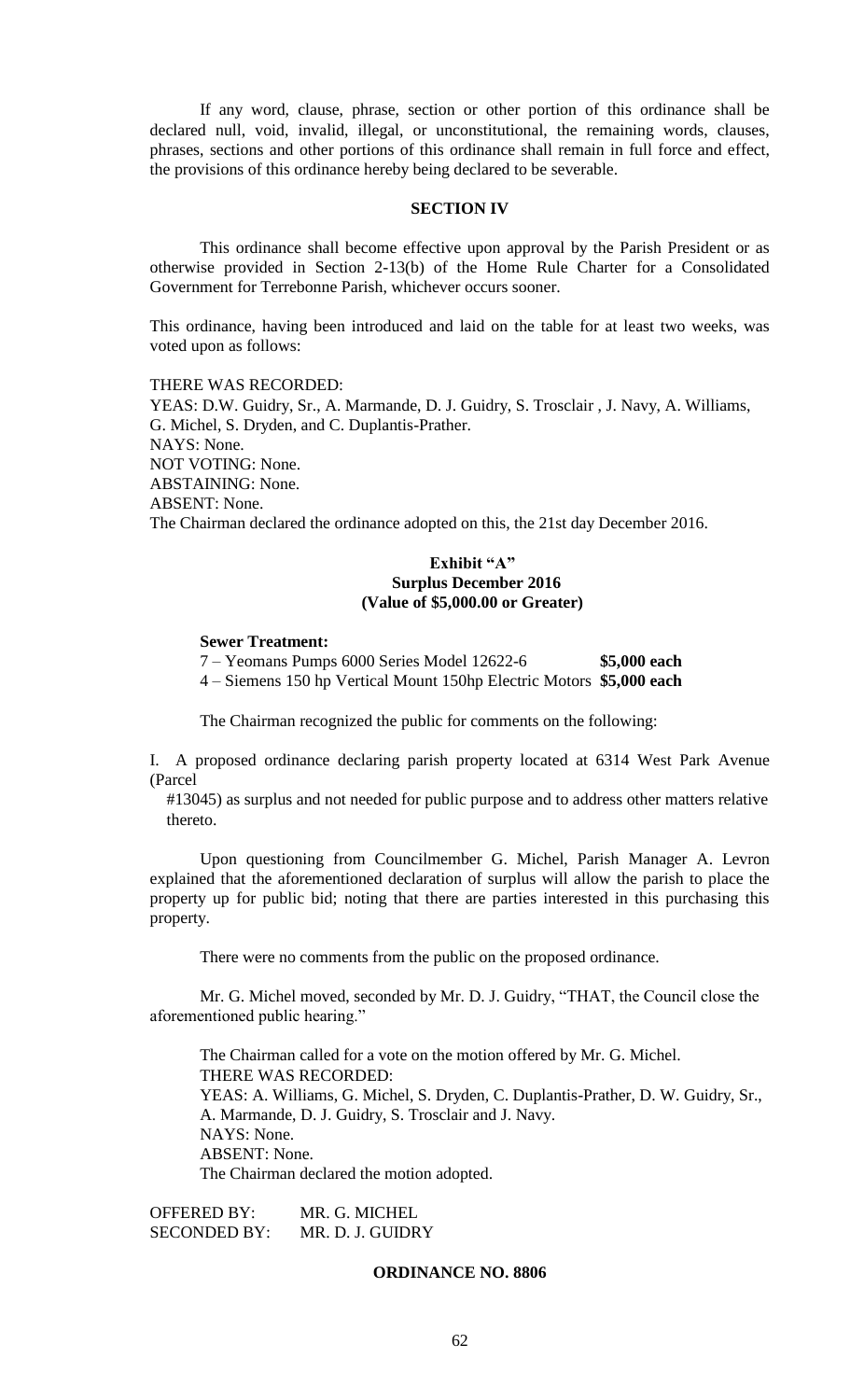# AN ORDINANCE DECLARING THE FOLLOWING PARISH PROPERTY AS SURPLUS AND NOT NEEDED FOR A PUBLIC PURPOSE: 1) 6314 WEST PARK AVENUE (PARCEL #13045); AND TO ADDRESS OTHER MATTERS RELATIVE THERETO.

## **SECTION I**

**NOW BE IT ORDAINED** by the Terrebonne Parish Council, on behalf of the Terrebonne Parish Consolidated Government, that the following described property of the Terrebonne Parish Consolidated Government, is hereby declared as surplus and be authorized to legally dispose of said property and;

2.1

A certain lot of ground located in the Parish of Terrebonne, Louisiana, on the left descending bank of Bayou Terrebonne, said lot measuring eighty-five (85') feet on the westerly side of West Park Avenue (La. State Highway 659), by depth on its upper or northerly line of northerly line of ninety (90') feet, and by a total depth on its lower or southerly line of ninety (90') feet, the lower or southerly line of said lot beginning at a point which is the southeastern corner of the said lot, proceeds N58°03'36"E a distance of thirty (30') feet to a point, the said line then turns and proceeds N32°58'W a distance of 10.28' to a point, the said line then turns and proceeds N58°03'36"E a distance of sixty (60') feet to the east bank of Bayou Terrebonne which is near the rear line of the said lot; the said lot is more particularly described on a plat entitled "MAP SHOWING SURVEY OF A PORTION OF TRACT "A" WESTSIDE PLAZA SECTION 4, T17S-R17E TERREBONNE PARISH, LOUISIANA" dated October 8, 1968 made by Michael Gene Burke, Surveyor, a copy of which plat is recorded in COB 465, folio 697, records of Terrebonne Parish; said lot is bounded in the front or easterly by West Park Avenue, in the rear or westerly by Bayou Terrebonne, together with all improvements thereon on all rights, ways, privileges and servitudes thereunto belonging or in anywise appertaining.

#### 2.2

A certain piece or portion of ground, situated in the Parish of Terrebonne, Louisiana, in Section 4, T17S, R17E, said property being designated on "MAP SHOWING SURVEY OF PORTION OF TRACT "A" WESTSIDE PLAZA" by Michael Gene Burke, Surveyor, dated October 8, 1968 as property belonging to Elie Seaux, Jr. et al, a copy of said survey being recorded at COB 465, folio 697 of the records of Terrebonne Parish, Louisiana; said property measuring 10.28 feet front on West Park Avenue by depth between equal and parallel lines of 30 feet; bounded north by West Park Avenue, east by property of Allie LeBlanc, et al, or assigns, south and west by the above described property (2.1); together with all the buildings and improvements thereon, all rights, ways, privileges, and servitudes thereunto belonging or in anywise appertaining.

### **LESS AND EXCEPT TO 2.1 AND 2.2:**

Two (2) certain tracts or parcels of land together will all of the improvements situated thereon and all rights, ways, privileges, servitudes, and advantages thereunto belonging or in anywise appertaining, being situated in Section 4, township 17 South, Range 17 East, Southeastern Land District West of the Mississippi River, Terrebonne Parish, Louisiana, being designated as Parcel Nos. 10-4 and 10-5 on the right of way property map made for and required to accommodate the construction of STATE PROJECT NO. 65-04- 14, HOUMA-JCT, LA 660 HIGHWAY, ROUTES LA 24& 659 TERREBONNE PARISH, LOUISIANA, as prepared by T. Baker Smith & Son, Inc. Civil and Consulting Engineers dated April 10, 1972, a copy of which map is on file in the office of the Department of Highways in the City of Baton Rouge, Louisiana, which parcel is more particularly described in accordance with said map as follows:

### **Parcel No. 10-4**

Begin at A. Bruce Clark's southeast property corner which point is common to the northwesterly existing right of way limits of Route LA 659 North 33°West a distance of 11.25 feet from the centerline of the Bridge Side No. 10 of State Project No. 65-04-14 at Highway Survey Station 12+19.70; proceed thence South 57°40'14" West along southerly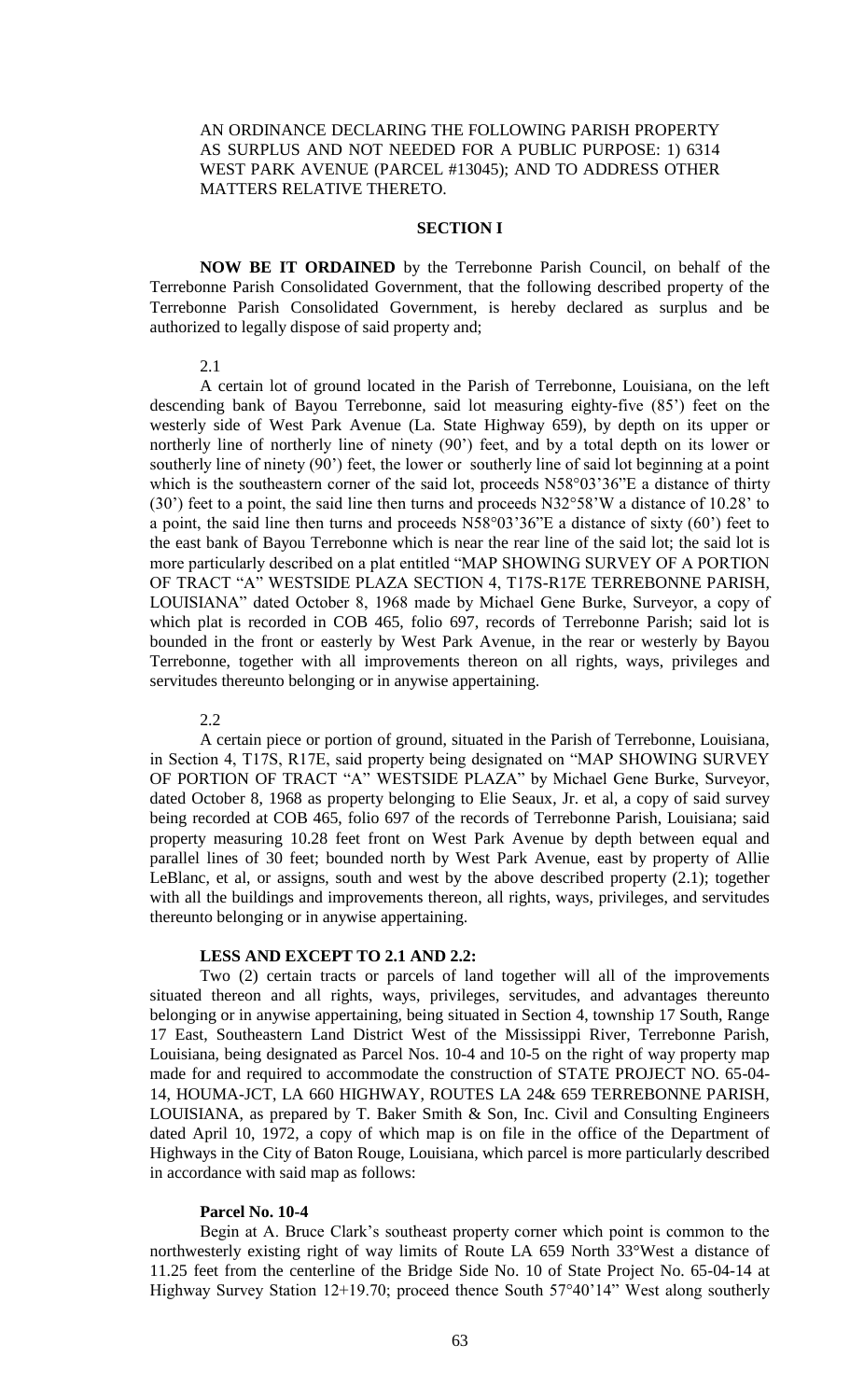line a distance of 30.01 feet to a point on Bruce Clark's southeasterly property line and corner; thence North 33°21'52" West a distance of 10.28 feet to northwesterly property line and corner; thence North 56°38'08" East a distance of 30.00 feet to a point on the southwesterly existing right of way limits of Route LA 659 and corner; thence South 33°23'12" East along said right of ways limits a distance of 10.82 feet to the point of beginning. Said tract or parcel of land contains an area of 317 square feet.

### **Parcel 10-5**

Begin at southeast property corner common to the westerly right of way limits of Route LA 659, North  $33^{\circ}23'12''$  West a distance of 22.07 (10.82+11.25) feet from the centerline of Bridge Site No. 10 of State Project No. 65-04-14 at Highway Survey Station 12+19.70: proceed thence South 56°38'08" West along southeasterly property line a distance of 30.00 feet to a point and corner; thence South 33°21'52" East a distance of 10.28 feet to a point and corner; thence South 57°40'14" West a distance of 68.50 feet to a point and corner; thence North 36°41'10" West a distance of 17.86 feet to a point and corner; thence 57°07'48" East a distance of 99.53 feet to a point on the northeasterly existing right of way limits of Route LA 659 and corner; thence South 33°23'12" East along said right of way limits a distance of 7.93 feet to a point of beginning. Said tract or parcel of land contains an area of 1,494 square feet.

See COB 465, folio 695; COB 541, folio 792 and COB 572, folio 828, records of Terrebonne Parish.

BE IT FURTHER ORDAINED, by the Terrebonne Parish Council, on behalf of the Terrebonne Parish Consolidated Government, that Administration be authorized to disposed of this property by public bid or any other legally approved method.

# **SECTION II**

If any word, clause, phrase, section or other portion of this ordinance shall be declared null, void, invalid, illegal, or unconstitutional, the remaining words, clauses, phrases, sections and other portions of this ordinance shall remain in force and effect, the provisions of this ordinance hereby being declared to be severable.

### **SECTION III**

Any ordinance or part thereof in conflict herewith is hereby repealed.

### **SECTION IV**

This ordinance shall become effective upon approval by the Parish President or as otherwise provided in Section 2-13 (b) of the Home Rule Charter for a Consolidated Government for Terrebonne Parish, whichever occurs sooner.

This ordinance, having been introduced and laid on the table for two weeks, was voted upon as follows:

#### THERE WAS RECORDED:

YEAS: D.W. Guidry, Sr., A. Marmande, D. J. Guidry, S. Trosclair , J. Navy, A. Williams, G. Michel, S. Dryden, and C. Duplantis-Prather. NAYS: None. NOT VOTING: None. ABSTAINING: None. ABSENT: None. The Chairman declared the ordinance adopted on this, the 21st day December 2016.

The Chairman recognized the public for comments on the following:

J. A PROPOSED ORDINANCE TO AMEND THE 2016 ADOPTED OPERATING BUDGET

AND THE 5-YEAR CAPITAL OUTLAY BUDGET OF THE TERREBONE PARISH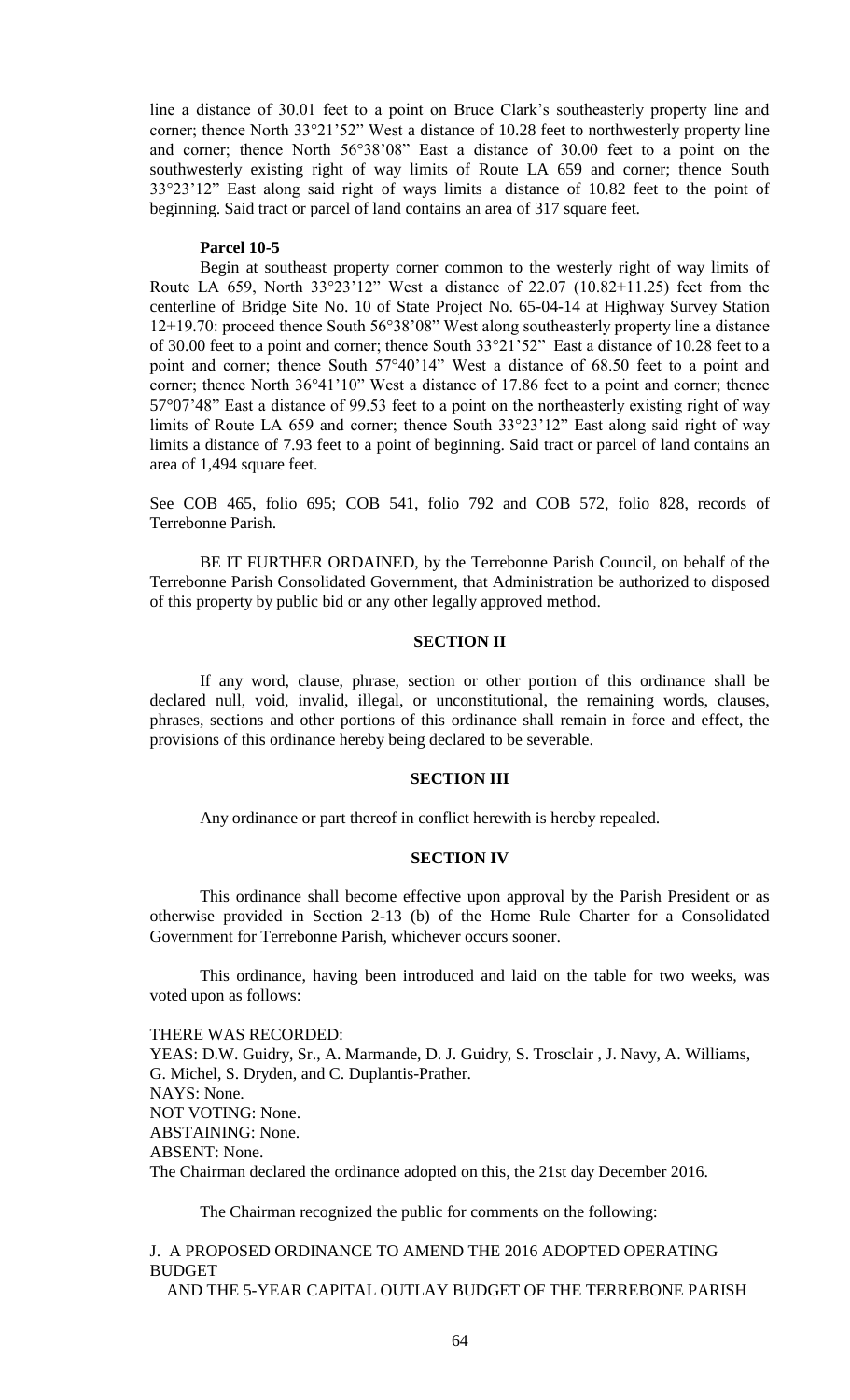# CONSOLIDATED GOVERNMENT FOR THE FOLLOWING ITEMS AND TO PROVIDE

FOR RELATED MATTERS:

- I. General Fund 5% Budget Adjustment for Video Poker Revenue, (\$300,000)
- II. Public Safety Fund Houma Fire Department, \$750
- III. Whiskey Island, \$100,000
- IV. Petit Caillou Conveyance Channel, \$150,000
- V. Chacahoula/Bayou Black Basin, \$125,000
- VI. Petit Caillou Lock, \$420,000
- VII. Falgout Canal Road Restoration, \$151,040
- III. General Fund Holiday Decorations, \$15,000
- IX. Hazard Mitigation Grant, \$63,679

There were no comments from the public on the proposed ordinance.

Mr. D. J. Guidry moved, seconded by Mr. S. Trosclair, "THAT, the Council close the aforementioned public hearing."

The Chairman called for a vote on the motion offered by Mr. D. J. Guidry. THERE WAS RECORDED: YEAS: A. Williams, G. Michel, S. Dryden, C. Duplantis-Prather, D. W. Guidry, Sr., A. Marmande, D. J. Guidry, S. Trosclair and J. Navy. NAYS: None. ABSENT: None. The Chairman declared the motion adopted.

OFFERED BY: MR. D.J. GUIDRY SECONDED BY: MR. S. TROSCLAIR

### **ORDINANCE NO. 8807**

AN ORDINANCE TO AMEND THE 2016 ADOPTED OPERATING BUDGET AND THE 5-YEAR CAPITAL OUTLAY BUDGET OF THE TERREBONNE PARISH CONSOLIDATED GOVERNMENT FOR THE FOLLOWING ITEMS AND TO PROVIDE FOR RELATED MATTERS.

- I. GENERAL FUND-5% BUDGET ADJUSTMENT FOR VIDEO POKER REVENUE, (\$300,000)
- II. PUBLIC SAFETY FUND-HOUMA FIRE DEPARTMENT, \$750
- III. WHISKEY ISLAND, \$100,000
- IV. PETIT CAILLOU CONVEYANCE CHANNEL, \$150,000
- V. CHACAHOULA/BAYOU BLACK BASIN, \$125,000
- VI. PETIT CAILLOU LOCK, \$420,000
- VII. FALGOUT CANAL ROAD RESTORATION, \$151,040
- VIII. GENERAL FUND-HOLIDAY DECORATIONS, \$15,000
- IX. HAZARD MITIGATION GRANT, \$63,679

## **SECTION I**

**WHEREAS**, the Parish is required to recognize projected revenue which has a variance of 5% or less than the current budget, and

**WHEREAS**, the Video Poker Revenue projection is more than 5% less than budget for a decrease of \$300,000.

**NOW, THEREFORE BE IT ORDAINED**, by the Terrebonne Parish Council, on behalf of the Terrebonne Parish Consolidated Government, that the 2016 Adopted Operating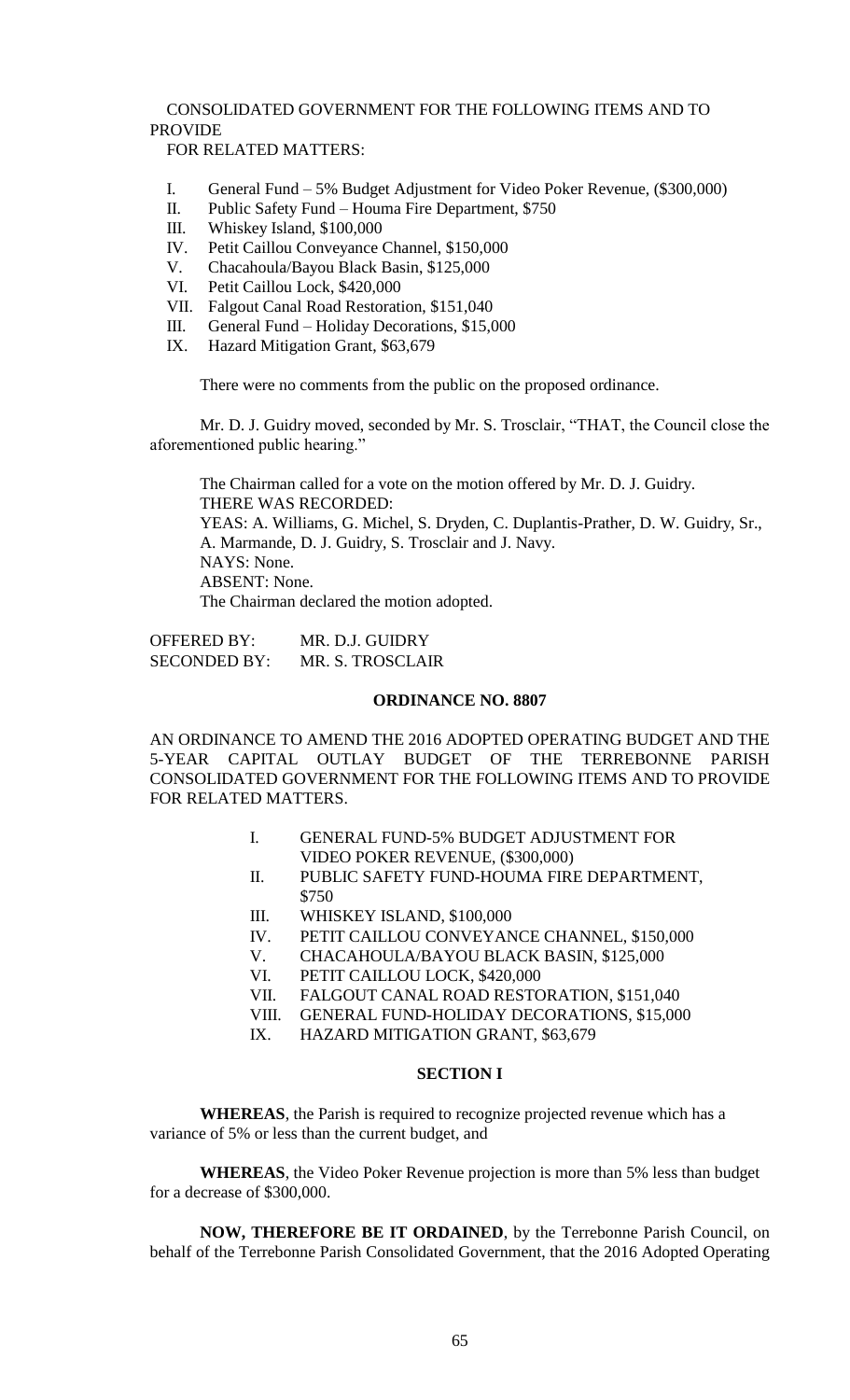Budget of the Terrebonne Parish Consolidated Government be amended to recognize the necessary adjustment for the Video Poker Revenue. (Attachment A)

### **SECTION II**

**WHEREAS,** the Houma Fire Department received \$750 reimbursement for damages that occurred to a cylinder, and

**WHEREAS,** the reimbursement needs to be reflected in the equipment repairs account for the purchase of a new cylinder.

**NOW, THEREFORE BE IT FURTHER ORDAINED**, by the Terrebonne Parish Council, on behalf of the Terrebonne Parish Consolidated Government, that the 2016 Adopted Budget of the Terrebonne Parish Consolidated Government be amended for the Public Safety Fund-Houma Fire Department. (Attachment B)

## **SECTION III**

**WHEREAS,** funding is needed for the engineering costs for Whiskey Island segmented breakwater rocks and armor, and

**WHEREAS,** the funding source is from the Coastal Restoration Projects in the Capital Projects Control Fund for \$100,000.

**NOW, THEREFORE BE IT FURTHER ORDAINED**, by the Terrebonne Parish Council, on behalf of the Terrebonne Parish Consolidated Government, that the 2016 Adopted Operating Budget and 5-Year Capital Outlay Budget be amended to recognize the funding of Whiskey Island. (Attachment C)

### **SECTION IV**

**WHEREAS,** funding is needed for the engineering costs for Petit Caillou Conveyance Channel, and

**WHEREAS,** the funding source is from the Coastal Restoration Projects in the Capital Projects Control Fund for \$150,000.

**NOW, THEREFORE BE IT FURTHER ORDAINED**, by the Terrebonne Parish Council, on behalf of the Terrebonne Parish Consolidated Government, that the 2016 Adopted Operating Budget and 5-Year Capital Outlay Budget be amended to recognize the funding of Petit Caillou Conveyance Channel. (Attachment D)

#### **SECTION V**

**WHEREAS,** funding is needed for the engineering costs for Chacahoula/Bayou Black Basin, and

**WHEREAS,** the funding source is from the Coastal Restoration Projects in the Capital Projects Control Fund for \$125,000.

**NOW, THEREFORE BE IT FURTHER ORDAINED,** by the Terrebonne Parish Council, on behalf of the Terrebonne Parish Consolidated Government, that the 2016 Adopted Operating Budget and 5-Year Capital Outlay Budget be amended to recognize the funding of Chacahoula/Bayou Black Basin. (Attachment E)

### **SECTION VI**

**WHEREAS,** funding is needed for the engineering costs for Petit Caillou Lock, and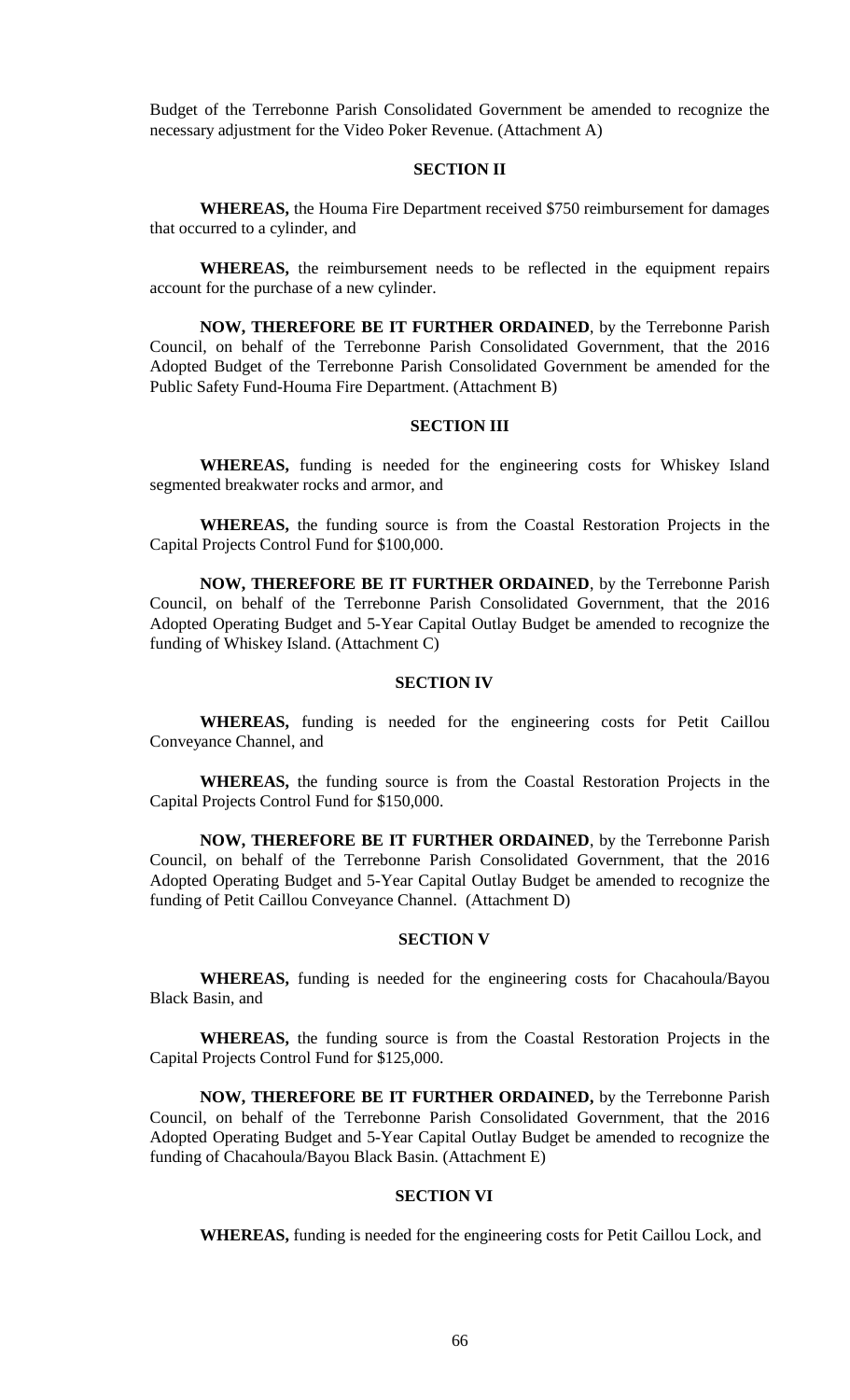**WHEREAS,** the funding source is from the Coastal Restoration Projects in the Capital Projects Control Fund for \$420,000.

**NOW, THEREFORE BE IT FURTHER ORDAINED,** by the Terrebonne Parish Council, on behalf of the Terrebonne Parish Consolidated Government, that the 2016 Adopted Operating Budget and 5-Year Capital Outlay Budget be amended to recognize the funding of Petit Caillou Lock. (Attachment F)

# **SECTION VII**

**WHEREAS,** funding is needed for the preliminary design for the Falgout Canal Road Restoration for \$151,040, and

**WHEREAS,** the funding source will be from the Terrebonne Levee and Conservation District, and

**WHEREAS,** Terrebonne Levee and Conservation District shall reimburse Terrebonne Parish Consolidated Government for 100% of all costs expended.

**NOW, THEREFORE BE IT FURTHER ORDAINED,** by the Terrebonne Parish Council, on behalf of the Terrebonne Parish Consolidated Government, that the 2016 Adopted Operating Budget and 5-Year Capital Outlay Budget be amended to recognize the funding for the Falgout Canal Road Restoration. (Attachment G)

### **SECTION VIII**

**WHEREAS**, donations have been made for the purchase of Holiday decorations for \$15,000,

**WHEREAS,** the funds will be put into the Holiday Income account in General Fund, and

**WHEREAS,** the funds will be used to purchase Holiday decorations.

**NOW, THEREFORE BE IT FURTHER ORDAINED**, by the Terrebonne Parish Council, on behalf of the Terrebonne Parish Consolidated Government, that the 2016 Adopted Operating Budget be amended to recognize the donation for Holiday decorations. (Attachment H)

### **SECTION IX**

**WHEREAS,** by communication from GOHSEP dated February 2, 2010, Terrebonne Parish Consolidated Government was notified that its application for federal assistance allocated as a result of the presidentially declared disaster hurricane Rita was approved by FEMA January 1, 2010, and

**WHEREAS,** by communication from GOHSEP dated July 5, 2016, Terrebonne Parish Consolidated Government has been notified that its amendment #6 to withdraw ten (10) structures and substitute nine (9) previously approved alternate structures for federal assistance allocated as a result f the presidentially declared disaster hurricane Rita was approved by FEMA May 27, 2016, and

**WHEREAS,** the grant funds will increase by \$63,679, and

**WHEREAS,** the approved funding for the elevation or reconstruction of approximately (57) flood damaged structures in the Parish is as follows:

| Federal Share (90%)     | \$13,298,940 |
|-------------------------|--------------|
| Non Federal Share (10%) | 967,060      |
| TOTAL PROJECT AWARD:    | \$11,266,000 |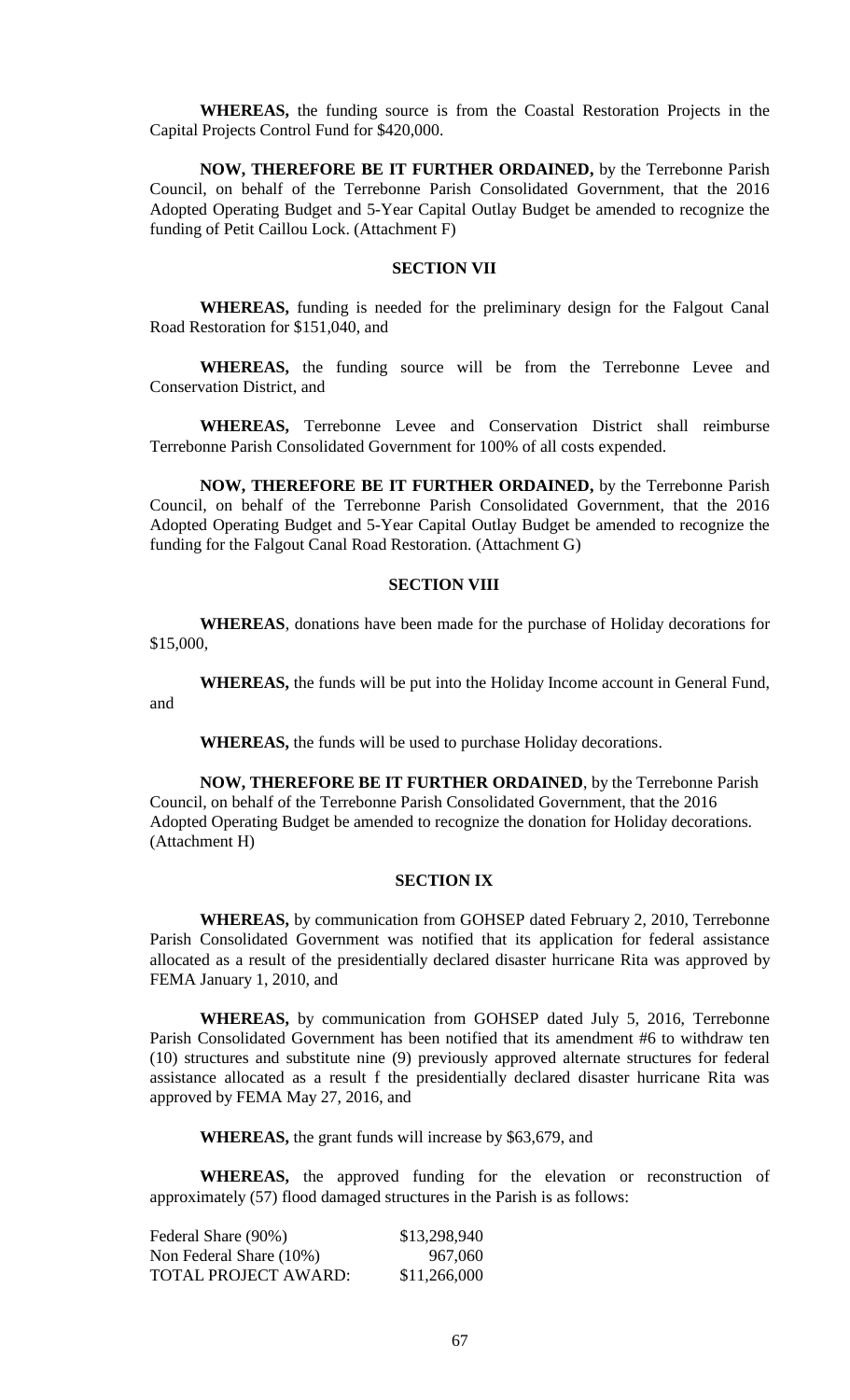**NOW, THEREFORE BE IT FURTHER ORDAINED**, by the Terrebonne Parish Council, on behalf of the Terrebonne Parish Consolidated Government, that the 2016 Adopted Operating Budget be amended to recognize the additional funding for the Hazard Mitigation Grant. (Attachment I)

# **SECTION X**

If any word, clause, phrase, section or other portion of this ordinance shall be declared null, void, invalid, illegal, or unconstitutional, the remaining words, clauses, phrases, sections and other portions of this ordinance shall remain in full force and effect, the provisions of this ordinance hereby being declared to be severable.

# **SECTION XI**

This ordinance shall become effective upon approval by the Parish President or as otherwise provided in Section 2-13(b) of the Home Rule Charter for a Consolidated Government for Terrebonne Parish, whichever occurs sooner.

This ordinance, having been introduced and laid on the table for at least two weeks, was voted upon as follows:

### THERE WAS RECORDED:

YEAS: D.W. Guidry, Sr., A. Marmande, D. J. Guidry, S. Trosclair , J. Navy, A. Williams, G. Michel, S. Dryden, and C. Duplantis-Prather. NAYS: None. NOT VOTING: None. ABSTAINING: None. ABSENT: None. The Chairman declared the ordinance adopted on this, the 21st day December 2016.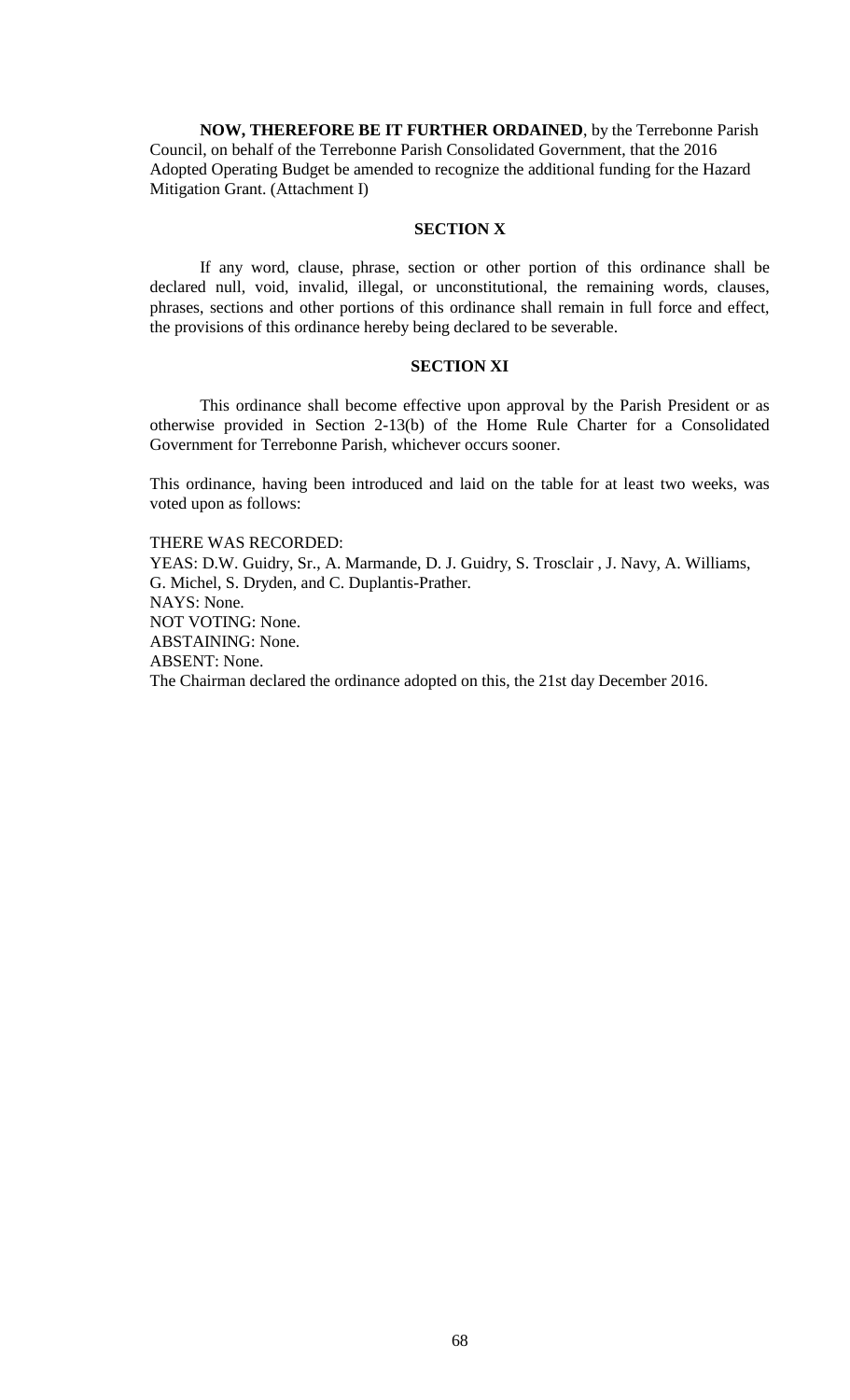# **ATTACHMENT A - General Fund**

|                          |                | 2016          |           |
|--------------------------|----------------|---------------|-----------|
|                          | <b>Adopted</b> | <b>Change</b> | Amended   |
|                          |                |               |           |
| Video Draw Poker Revenue | 2,400,000      | (300,000)     | 2,100,000 |
| Fund Balance (Decrease)  | N/A            | 300,000       | N/A       |

# **ATTACHMENT B - Public Safety Fund**

|                              | 2016           |               |           |
|------------------------------|----------------|---------------|-----------|
|                              | <b>Adopted</b> | <b>Change</b> | Amended   |
| Compensation Property Damage | (41, 425)      | (750)         | (42, 175) |
| <b>Equipment Repairs</b>     | 18,000         | 750           | 750       |

# **ATTACHMENT C - Whiskey Island**

|                                     |                | 2016      |         |
|-------------------------------------|----------------|-----------|---------|
|                                     | <b>Adopted</b> | Change    | Amended |
|                                     |                |           |         |
| <b>Coastal Restoration Projects</b> | 930,766        | (100,000) | 830,766 |
| Whiskey Island                      | 250,000        | 100,000   | 350,000 |

# **ATTACHMENT D - Petit Caillou Conveyance Channel**

|                                          |                | 2016          |           |
|------------------------------------------|----------------|---------------|-----------|
|                                          | <b>Adopted</b> | <b>Change</b> | Amended   |
|                                          |                |               |           |
| <b>Coastal Restoration Projects</b>      | 830,766        | (150,000)     | 680,766   |
| Transfer to P/W Drainage Constr.         | -              | 150,000       | 150,000   |
| Transfer from Capital Projects Control F |                | (150,000)     | (150,000) |
| Petit Caillou Drainage System            | 100,000        | 150,000       | 250,000   |

# **ATTACHMENT E - Chacahoula/Bayou Black Basin**

|                                          | 2016           |               |           |
|------------------------------------------|----------------|---------------|-----------|
|                                          | <b>Adopted</b> | <b>Change</b> | Amended   |
|                                          |                |               |           |
| <b>Coastal Restoration Projects</b>      | 680,766        | (125,000)     | 555,766   |
| Transfer to P/W Drainage Constr.         | 150,000        | 125,000       | 275,000   |
| Transfer from Capital Projects Control F | (150,000)      | (125,000)     | (275,000) |
| Chacahoula/Bayou Black Basin             | 100,000        | 125,000       | 225,000   |

# **ATTACHMENT F - Petit Caillou Lock**

|                                          | 2016           |               |           |
|------------------------------------------|----------------|---------------|-----------|
|                                          | <b>Adopted</b> | <b>Change</b> | Amended   |
|                                          |                |               |           |
| <b>Coastal Restoration Projects</b>      | 555,766        | (420,000)     | 135,766   |
| Transfer to P/W Drainage Constr.         | -              | 420,000       | 420,000   |
| Transfer from Capital Projects Control F | -              | (420,000)     | (420,000) |
| <b>Petit Caillou Lock Structure</b>      | 350,000        | 420,000       | 770,000   |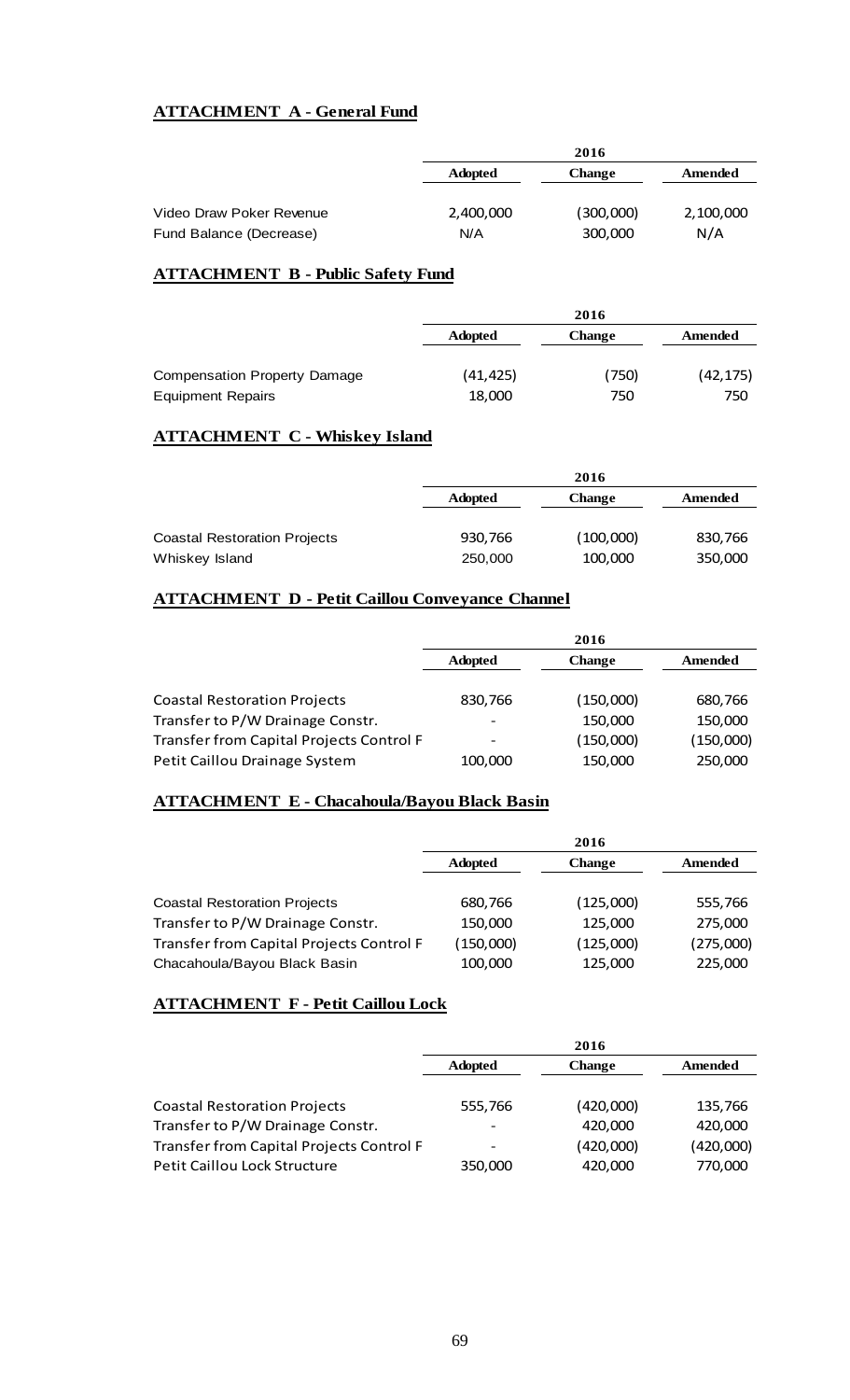# **ATTACHMENT G - Falgout Canal Road Restoration**

|                                       | 2016           |           |           |
|---------------------------------------|----------------|-----------|-----------|
|                                       | <b>Adopted</b> | Change    | Amended   |
|                                       |                |           |           |
| <b>Falgout Canal Road Restoration</b> | -              | (151,040) | (151,040) |
| <b>Falgout Canal Road Restoration</b> | -              | 151.040   | 151,040   |

## **ATTACHMENT H - General Fund**

|                        |                | 2016          |          |
|------------------------|----------------|---------------|----------|
|                        | <b>Adopted</b> | <b>Change</b> | Amended  |
|                        |                |               |          |
| Holiday Income         | (64, 500)      | (15,000)      | (79,500) |
| Holiday Expense/Parade | 40,000         | 15,000        | 55,000   |

# **ATTACHMENT I - Hazard Mitigation Grant**

|                         |                | 2016          |             |  |
|-------------------------|----------------|---------------|-------------|--|
|                         | <b>Adopted</b> | <b>Change</b> | Amended     |  |
|                         |                |               |             |  |
| Elevation 1603C-10      | 2,997,588      | 63,679        | 3,061,267   |  |
| HMGP 1603C-10 Elevation | (3,003,297)    | (63, 679)     | (3,066,976) |  |

The Chairman recognized the public for comments on the following:

# K. A PROPOSED ORDINANCE TO AMEND THE 2016 ADOPTED 5-YEAR CAPITAL OUTLAY BUDGET OF THE TERREBONNE PARISH CONSOLIDATED GOVERNMENT FOR THE FOLLOWING ITEMS:

I. Hollywood Road Widening Project, \$3,079,719

There were no comments from the public on the proposed ordinance.

Mr. S. Trosclair moved, seconded by Mr. S. Dryden, "THAT, the Council close the aforementioned public hearing."

The Chairman called for a vote on the motion offered by Mr. S. Trosclair. THERE WAS RECORDED: YEAS: A. Williams, G. Michel, S. Dryden, C. Duplantis-Prather, D. W. Guidry, Sr., A. Marmande, D. J. Guidry, S. Trosclair and J. Navy. NAYS: None. ABSENT: None. The Chairman declared the motion adopted.

OFFERED BY: MR. S. TROSCLAIR SECONDED BY: MR. S. DRYDEN

### **ORDINANCE NO. 8808**

**AN ORDINANCE TO AMEND THE 2016 ADOPTED 5-YEAR**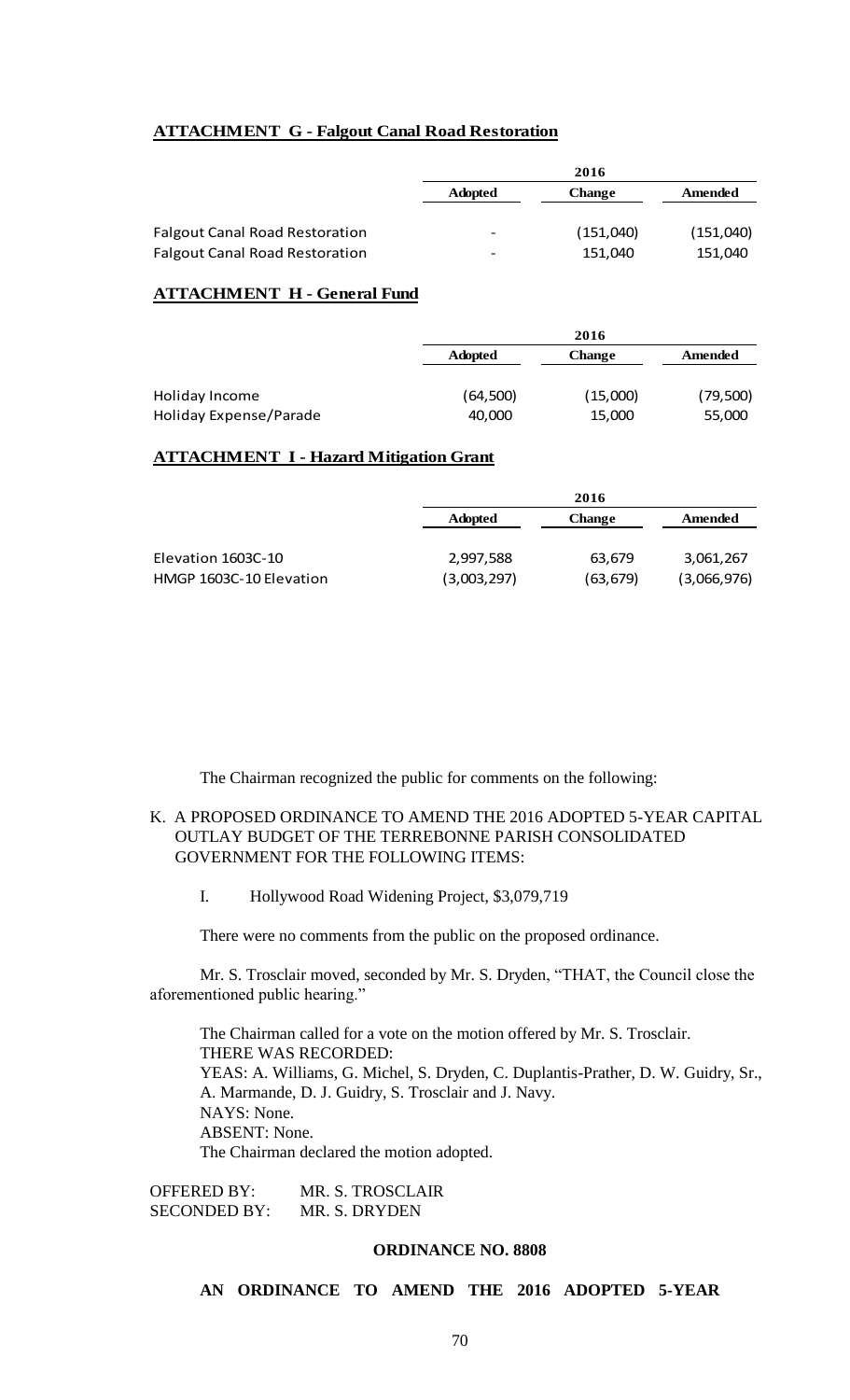# **CAPITAL OUTLAY BUDGET OF THE TERREBONNE PARISH CONSOLIDATED GOVERNMENT FOR THE FOLLOWING ITEMS:**

# **I. HOLLYWOOD ROAD WIDENING PROJECT, \$3,079,719**

# **SECTION I**

**WHEREAS**, the Administration and the Terrebonne Parish Council, on behalf of the Terrebonne Parish Consolidated Government, is widening Hollywood Road from Hwy 311 to Tunnel Boulevard with an estimated cost of \$24,5436,604, and

**WHEREAS,** the widening of Hollywood Road from Hwy 311 to Tunnel Boulevard would improve traffic conditions tremendously and relieve traffic congestion that presently exists, and

**WHEREAS,** an additional amount of \$3,079,719 has been appropriated out of the Louisiana Surface Transportation Program for the financing for the improvements for the project under the direct administration of the Louisiana Department of Transportation and Development, and

**WHEREAS,** the Terrebonne Parish Consolidated Government has entered into a City-State agreement with the Louisiana Department of Transportation and requiring specific work to be performed relative to this project.

**NOW, THEREFORE BE IT RESOLVED**, by the Terrebonne Parish Council, on behalf of the Terrebonne Parish Consolidated Government, that the 2016 Adopted Budget of the Terrebonne Parish Consolidated Government be amended for Hollywood Road Widening Project. (Attachment A)

### **SECTION II**

If any word, clause, phrase, section or other portion of this ordinance shall be declared null, void, invalid, illegal, or unconstitutional, the remaining words, clauses, phrases, sections and other portions of this ordinance shall remain in full force and effect, the provisions of this ordinance hereby being declared to be severable.

### **SECTION III**

This ordinance shall become effective upon approval by the Parish President or as otherwise provided in Section 2-13(b) of the Home Rule Charter for a Consolidated Government for Terrebonne Parish, whichever occurs sooner.

This ordinance, having been introduced and laid on the table for at least two weeks, was voted upon as follows:

THERE WAS RECORDED: YEAS: D.W. Guidry, Sr., A. Marmande, D. J. Guidry, S. Trosclair , J. Navy, A. Williams, G. Michel, S. Dryden, and C. Duplantis-Prather. NAYS: None. NOT VOTING: None. ABSTAINING: None. ABSENT: None. The Chairman declared the ordinance adopted on this, the 21st day December 2016.

Mr. D. J. Guidry moved, seconded by Mr. S. Trosclair, "THAT, the Council continue with the regular order of business."

The Chairman called for a vote on the motion offered by Mr. D. J. Guidry. THERE WAS RECORDED: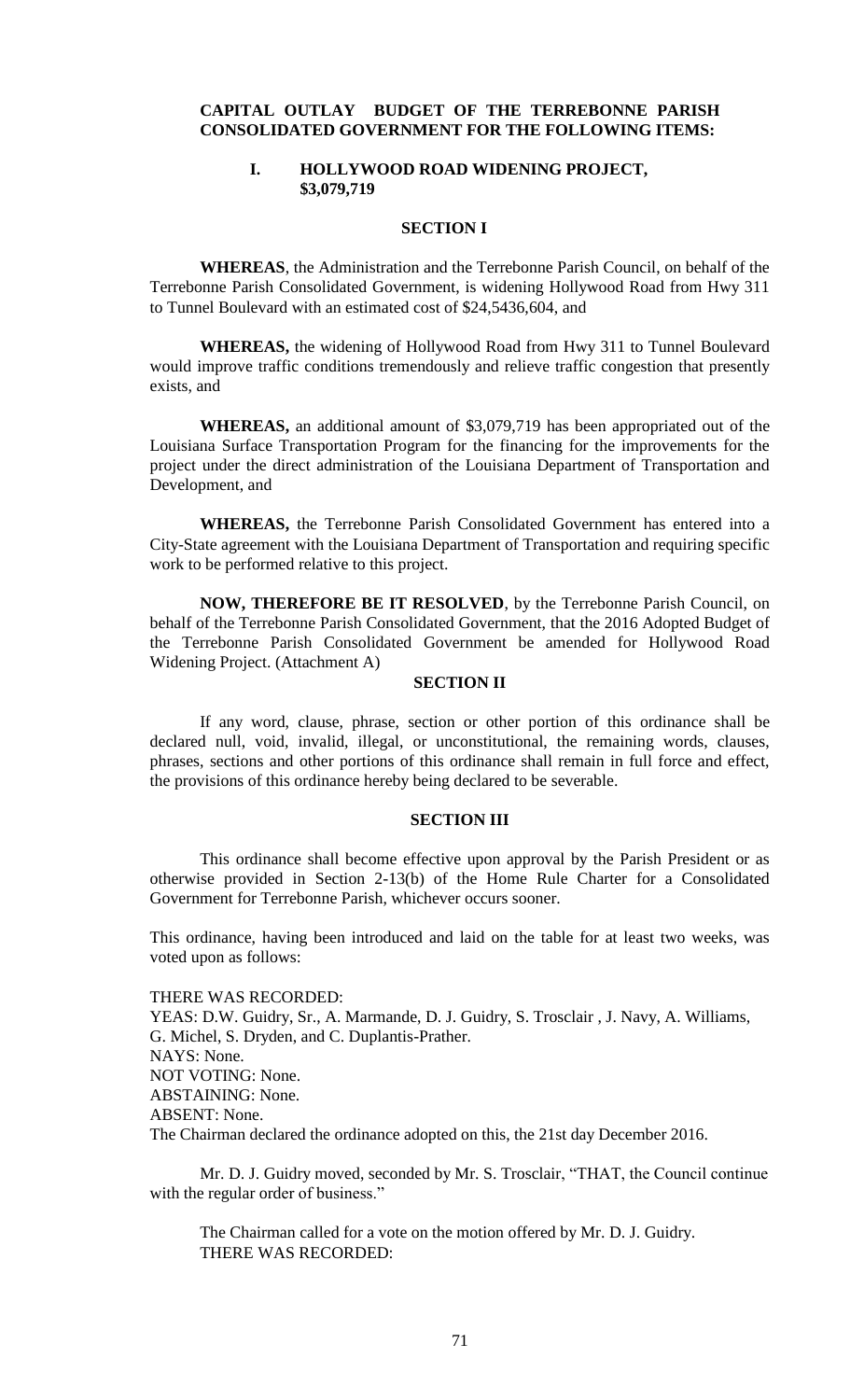YEAS: D.W. Guidry, Sr., A. Marmande, D. J. Guidry, S. Trosclair, J. Navy, A. Williams, G. Michel, S. Dryden and C. Duplantis-Prather. NAYS: None. ABSENT: None. The Chairman declared the motion adopted.

Mr. D. J. Guidry moved, seconded by Ms. C. Duplantis-Prather, "THAT, the Council open nominations on the Fire District No. 7 Board for two expiring terms on 01/01/17, nominate Mr. Jude Landry; close nominations and reappoint Mr. Jude Landry to serve a term on the Fire District No. 7 Board and hold the additional vacancy open until the next Council meeting."

The Chairman called for a vote on the motion offered by Mr. D. J. Guidry. THERE WAS RECORDED: YEAS: D. W. Guidry, Sr., A. Marmande, D. J. Guidry, S. Trosclair, J. Navy, A. Williams, G. Michel, S. Dryden and C. Duplantis-Prather. NAYS: None. ABSENT: None. The Chairman declared the motion adopted.

Ms. A. Williams moved, seconded by Mr. D. W. Guidry, Sr., "THAT, the Council open nominations on the Fire District No. 8 Board for the two expiring terms on 01/01/17, nominate Ms. Susan Normand and Mr. Roosevelt Seymore; close nominations and reappoint Ms. Susan Normand and Mr. Roosevelt Seymore to serve another term on the Fire District No. 8 Board."

The Chairman called for a vote on the motion offered by Ms. A. Williams. THERE WAS RECORDED: YEAS: D. W. Guidry, Sr., A. Marmande, D. J. Guidry, S. Trosclair, J. Navy, A. Williams, G. Michel, S. Dryden and C. Duplantis-Prather. NAYS: None. ABSENT: None. The Chairman declared the motion adopted.

Ms. A. Williams moved, seconded by Mr. D. W. Guidry, Sr., "THAT, the Council open nominations on the Fire District No. 9 Board for the two expiring terms on 01/01/17, nominate Mr. Charles Dusenbery and Mr. Terry Breaux; close nominations and reappoint Mr. Charles Dusenbery and Mr. Terry Breaux to serve another term on the Fire District No. 9 Board."

The Chairman called for a vote on the motion offered by Ms. A. Williams. THERE WAS RECORDED: YEAS: D. W. Guidry, Sr., A. Marmande, D. J. Guidry, S. Trosclair, J. Navy, A. Williams, G. Michel, S. Dryden and C. Duplantis-Prather. NAYS: None. ABSENT: None. The Chairman declared the motion adopted.

Mr. A. Marmande moved, seconded by Mr. D. J. Guidry, "THAT, the Council open nominations on the Fire District No. 10 Board for two expiring terms on 01/01/17, nominate Mr. Robert Champagne and Mr. Allen Knight; close nominations and reappoint Mr. Robert Champagne and Mr. Allen Knight to serve another term on the Fire District No. 10 Board."

The Chairman called for a vote on the motion offered by Mr. A. Marmande. THERE WAS RECORDED: YEAS: D. W. Guidry, Sr., A. Marmande, D. J. Guidry, S. Trosclair, J. Navy, A. Williams, G. Michel, S. Dryden and C. Duplantis-Prather. NAYS: None. ABSENT: None. The Chairman declared the motion adopted.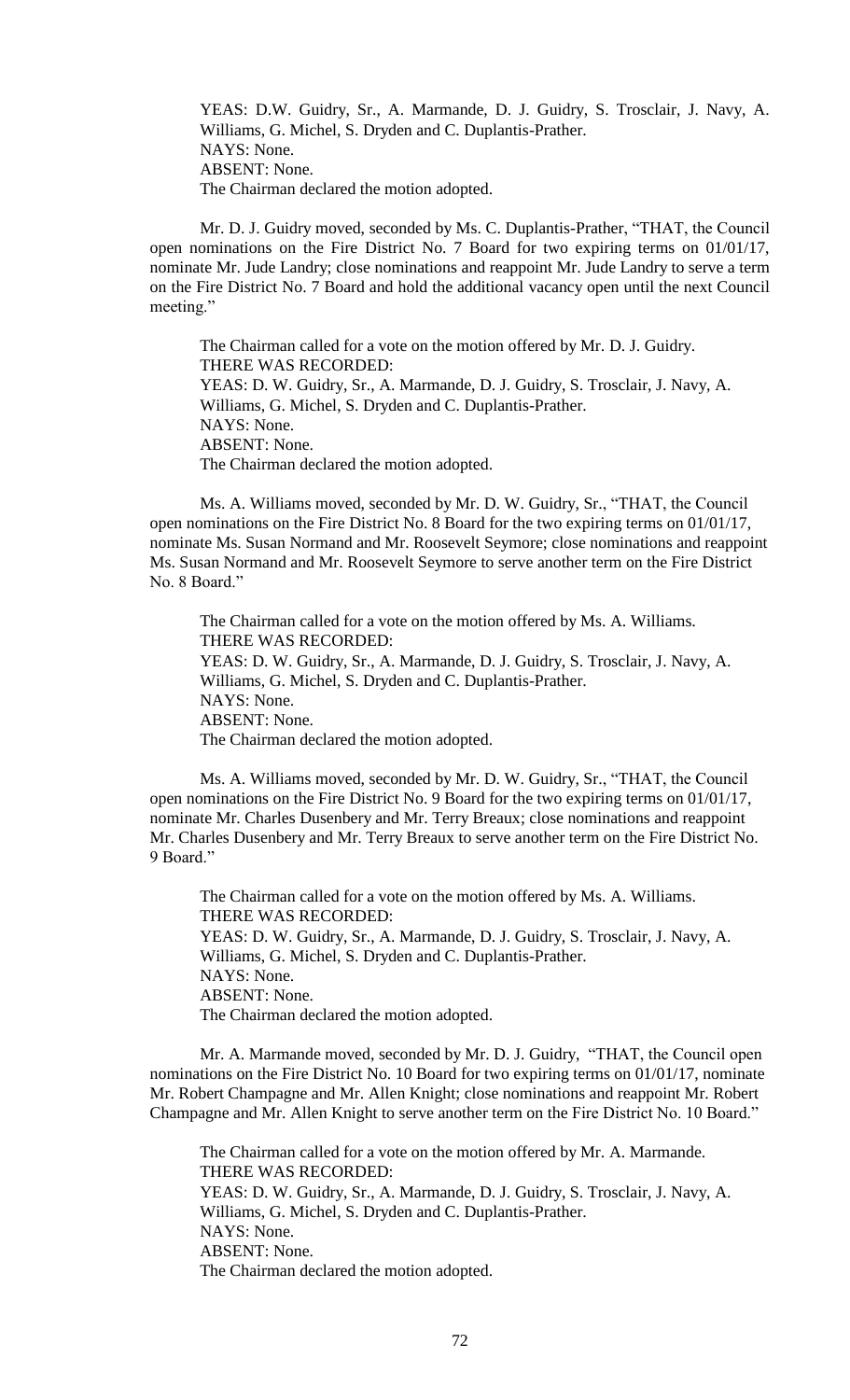Mr. D. W. Guidry, Sr. moved, seconded unanimously, "THAT, the Council open nominations on the Schriever Fire Protection District Board for three expiring terms on 01/01/17, nominate Mr. Phil Schexnayer, Mr. Sam Tabor and Ms. Emelie Waguespack; close nominations and reappoint Mr. Phil Schexnayer, Mr. Sam Tabor and Ms. Emelie Waguespack to serve another term on the Schriever Fire Protection District Board."

The Chairman called for a vote on the motion offered by Mr. D. W. Guidry, Sr. THERE WAS RECORDED: YEAS: D. W. Guidry, Sr., A. Marmande, D. J. Guidry, S. Trosclair, J. Navy, A. Williams, G. Michel, S. Dryden and C. Duplantis-Prather. NAYS: None. ABSENT: None. The Chairman declared the motion adopted.

Mr. S. Trosclair moved, seconded by Mr. D. J. Guidry, "THAT, the Council open nominations on the Village East Fire Protection District Board, nominate Mr. Nigel Hodgson and Mr. Michael LaGarde; close nominations and reappoint Mr. Nigel Hodgson and Mr. Michael LaGarde to serve another term on the Village East Fire Protection District Board<sup>"</sup>

The Chairman called for a vote on the motion offered by Mr. S. Trosclair. THERE WAS RECORDED: YEAS: D. W. Guidry, Sr., A. Marmande, D. J. Guidry, S. Trosclair, J. Navy, A. Williams, G. Michel, S. Dryden and C. Duplantis-Prather. NAYS: None. ABSENT: None. The Chairman declared the motion adopted.

The Chairman announced the following vacancies, which he noted will be handled as per usual procedure:

• One vacancy due to a resignation on the Downtown Development Corporation

Under Agenda Item 8A – Announcements, Council Members:

- Councilwoman A. Williams thanked the numerous businesses for their contributions, as well as Parish President Gordon Dove, Representative Tanner McGee, Representative Beryl Amedèe, State Senator "Bret" Allain and State Senator "Norby" Chabert for all of their support with the District 2 Annual Toy Give-Away.
- Councilwoman A. Williams thanked Port Director David Rabalais for his continued support with the District 2 Toy Give-Away.
- Councilwoman C. Duplantis-Prather wished everyone a "Merry Christmas" and "Happy New Year".
- Councilwoman C. Duplantis-Prather encouraged every pet owner to have their pets spayed or neutered to help control the pet population and if you find a stray animal please turn it in to the Animal Shelter.
- Councilwoman C. Duplantis-Prather announced that the Animal Shelter, as well as Pet Smart, will be open on Saturday, December 24 from 10:00 a.m. to 2:00 p.m. for pet adoption.
- Councilman A. Marmande thanked former Parish President Barry Bonvillain for the Bike-Give-Away, as well as, Mr. "Tony Alford" for his generous donations.
- Councilman A. Marmande wished everyone a "Merry Christmas".
- Councilman S. Trosclair thanked everyone who participated in the Annual Boat Parade. He also thanked Sheriff Larpenter for all of their help.
- Councilman S. Trosclair wished everyone a "Merry Christmas".
- Councilman G. Michel wished everyone a "Merry Christmas" and asked that everyone be considerate of the last fortunate this Christmas season.